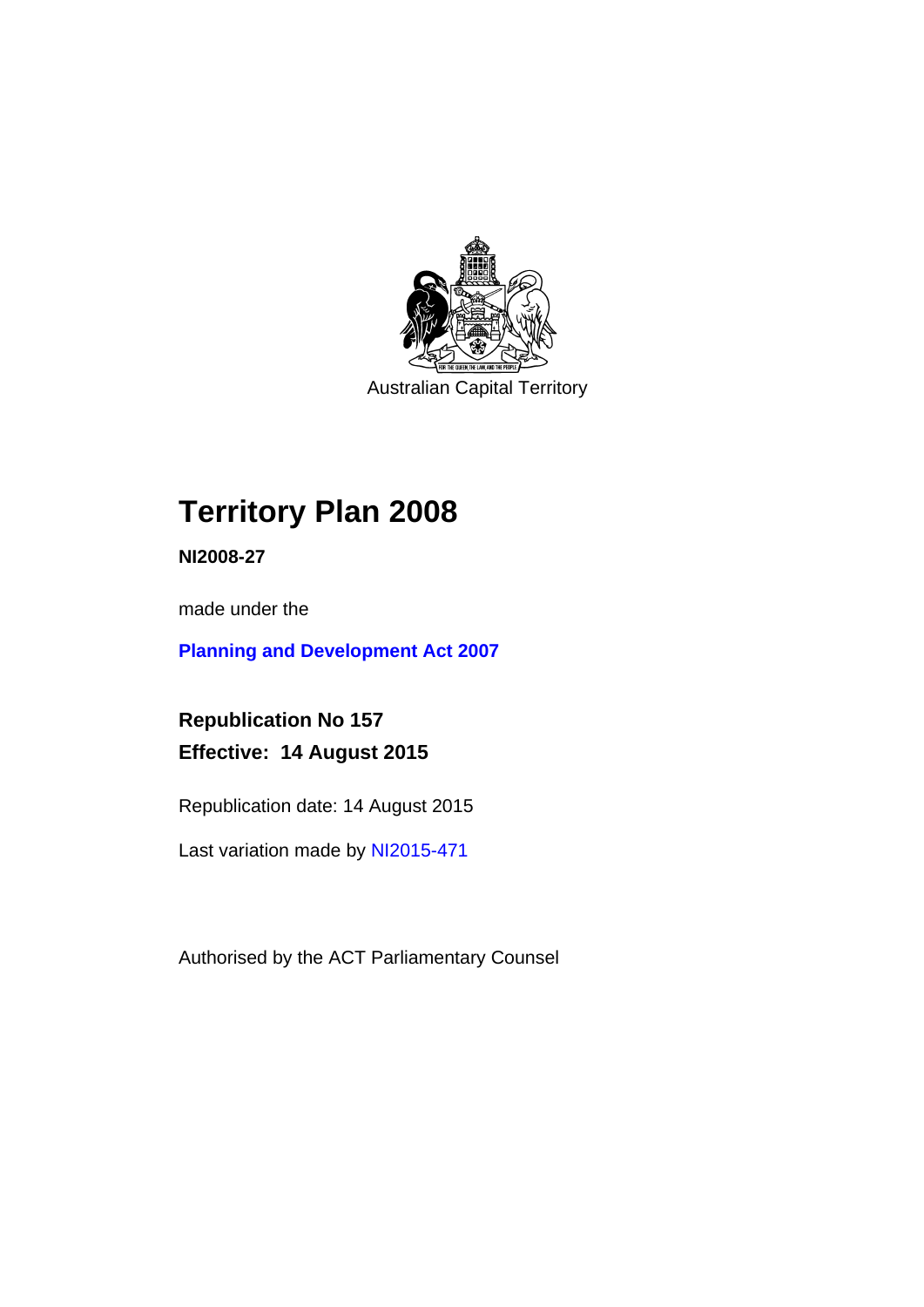1 About the endnotes

## **Endnotes**

## **1 About the endnotes**

Amending and modifying laws are annotated in the legislation history and the amendment history. Current modifications are not included in the republished law but are set out in the endnotes.

Not all editorial amendments made under the *[Legislation Act 2001](http://www.legislation.act.gov.au/a/2001-14/default.asp)*, part 11.3 are annotated in the amendment history. Full details of any amendments can be obtained from the Parliamentary Counsel's Office.

Uncommenced amending laws are not included in the republished law. The details of these laws are underlined in the legislation history. Uncommenced expires are underlined in the legislation history and amendment history.

If all the provisions of the law have been renumbered, a table of renumbered provisions gives details of previous and current numbering.

The endnotes also include a table of earlier republications.

| $A = Act$                                    | $NI =$ Notifiable instrument              |
|----------------------------------------------|-------------------------------------------|
| $AF =$ Approved form                         | $o = order$                               |
| $am = amended$                               | $om = omitted/report$                     |
| $amdt = amendment$                           | $ord = ordinance$                         |
| $AR = Assembly resolution$                   | $orig = original$                         |
| $ch = chapter$                               | par = paragraph/subparagraph              |
| $CN =$ Commencement notice                   | $pres = present$                          |
| $def = definition$                           | prev = previous                           |
| $DI = Disallowable instrument$               | $(\text{prev}) = \text{previously}$       |
| $dict = dictionary$                          | $pt = part$                               |
| disallowed = disallowed by the Legislative   | $r = rule/subrule$                        |
| Assembly                                     | $reloc = relocated$                       |
| $div = division$                             | $remum = renumbered$                      |
| $exp = expires/expired$                      | $R[X]$ = Republication No                 |
| $Gaz = gazette$                              | $RI =$ reissue                            |
| $h dq =$ heading                             | $s = section/subsection$                  |
| $IA = Interpretation Act 1967$               | $sch = schedule$                          |
| $ins = inserted/added$                       | $sdiv = subdivision$                      |
| $LA =$ Legislation Act 2001                  | $SL = Subordinate$ law                    |
| $LR =$ legislation register                  | $sub =$ substituted                       |
| $LRA =$ Legislation (Republication) Act 1996 | underlining = whole or part not commenced |
| $mod = modified/modification$                | or to be expired                          |
|                                              |                                           |

## **2 Abbreviation key**

page 2 Territory Plan 2008 Effective: 14/08/15

R157 14/08/15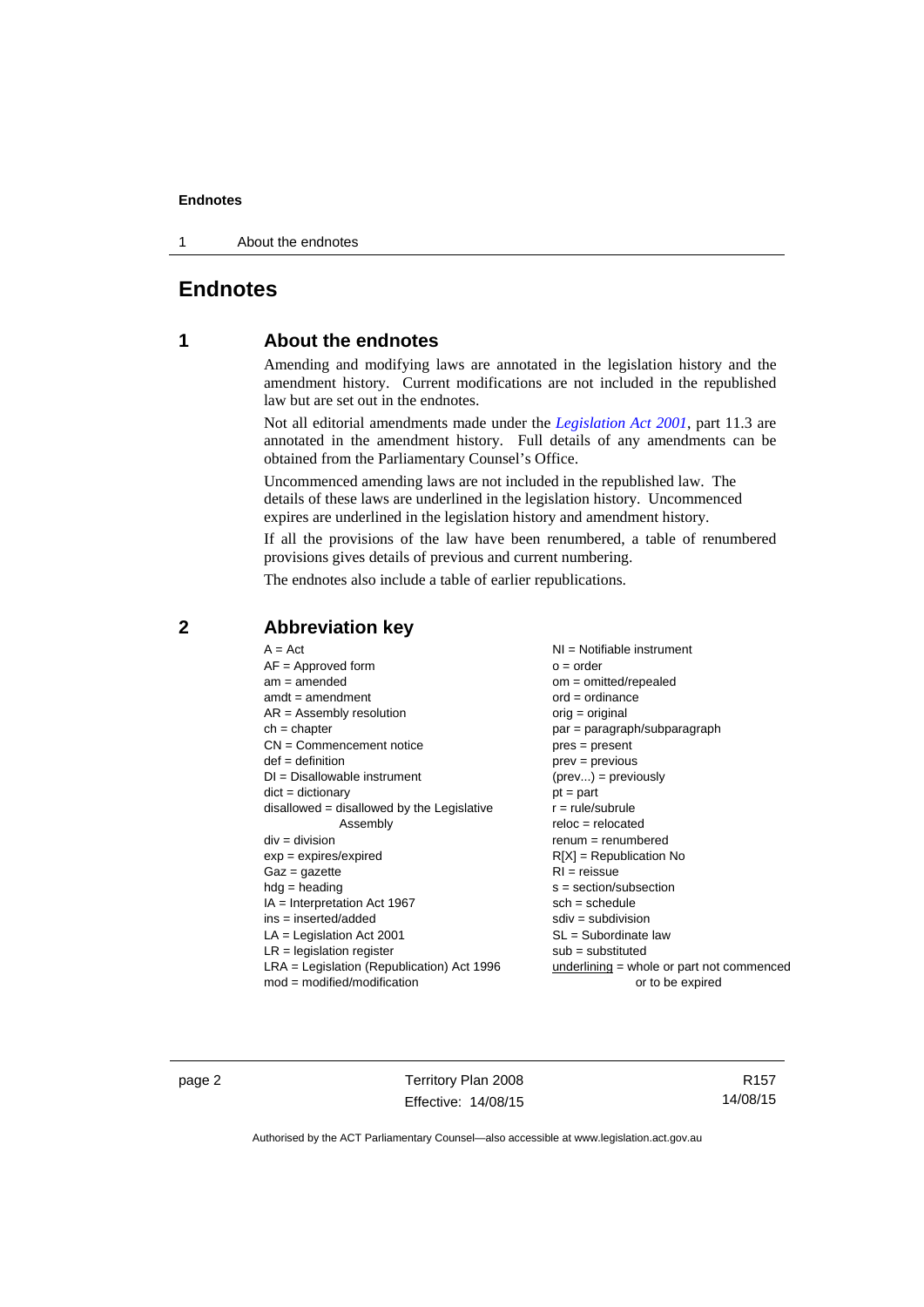## **3 Legislation history**

#### **Territory Plan 2008 NI2008-27**

notified LR 13 February 2008 commenced 31 March 2008 (see [Planning and Development Act 2007](http://www.legislation.act.gov.au/a/2007-24/default.asp) s 432 (3) (a))

as amended by

#### **Variation to the Territory Plan No 285**

(as notified in [Planning and Development \(Plan Variation No 285\)](http://www.legislation.act.gov.au/ni/2008-123/)  [Notice 2008](http://www.legislation.act.gov.au/ni/2008-123/) NI2008-123) commenced 18 April 2008 [\(CN2008-4\)](http://www.legislation.act.gov.au/cn/2008-4/)

#### **[Planning and Development \(Technical Plan Variation—Forde\)](http://www.legislation.act.gov.au/ni/2008-201/)  [Notice 2008](http://www.legislation.act.gov.au/ni/2008-201/) NI2008-201**

notified LR 5 June 2008 commenced 6 June 2008 (LA s 73 (2) (a))

#### **Variation to the Territory Plan No 293**

(as notified in [Planning and Development \(Plan Variation No 293\)](http://www.legislation.act.gov.au/ni/2008-219/)  [Notice 2008](http://www.legislation.act.gov.au/ni/2008-219/) NI2008-219) commenced 15 August 2008 [\(CN2008-11\)](http://www.legislation.act.gov.au/cn/2008-11/)

## **[Planning and Development \(Technical Plan Variation—Residential](http://www.legislation.act.gov.au/ni/2008-289/)  [and Commercial Zones Codes\) Notice 2008](http://www.legislation.act.gov.au/ni/2008-289/) NI2008-289**

notified LR 10 July 2008 commenced 11 July 2008 (LA s 73 (2) (a))

#### **[Planning and Development \(Technical Plan Variation—Error](http://www.legislation.act.gov.au/ni/2008-290/)  [Variation\) Notice 2008](http://www.legislation.act.gov.au/ni/2008-290/) NI2008-290**

notified LR 10 July 2008 commenced 11 July 2008 (LA s 73 (2) (a))

#### **[Planning and Development \(Technical Plan Variation—Boundary](http://www.legislation.act.gov.au/ni/2008-298/)  [Changes\) Notice 2008](http://www.legislation.act.gov.au/ni/2008-298/) NI2008-298**  notified LR 31 July 2008

commenced 1 August 2008 (LA s 73 (2) (a))

## **[Planning and Development \(Technical Plan Variation—Dunlop\)](http://www.legislation.act.gov.au/ni/2008-328/)  [Notice 2008](http://www.legislation.act.gov.au/ni/2008-328/) NI2008-328**

notified LR 14 August 2008 commenced 15 August 2008 (LA s 73 (2) (a))

R157 14/08/15 Territory Plan 2008 Effective: 14/08/15 page 3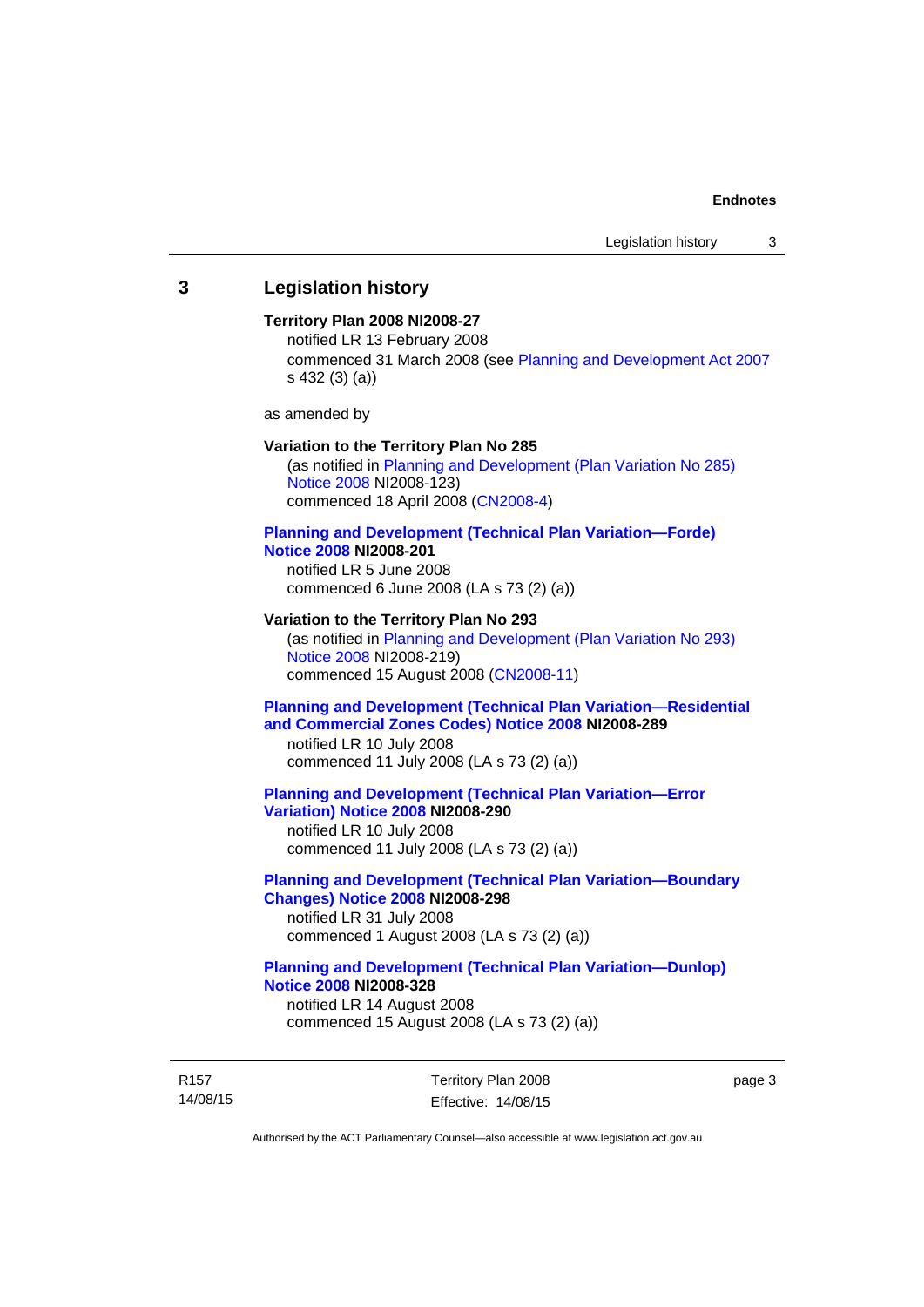| 3      | Legislation history                                                                                                                                                                                |
|--------|----------------------------------------------------------------------------------------------------------------------------------------------------------------------------------------------------|
|        | <b>Planning and Development (Technical Plan Variation-Watson)</b><br><b>Notice 2008 NI2008-336</b><br>notified LR 14 August 2008<br>commenced 15 August 2008 (LA s 73 (2) (a))                     |
|        | Variation to the Territory Plan No 289<br>(as notified in Planning and Development (Plan Variation No 289)<br>Notice 2008 NI2008-339)<br>commenced 5 September 2008 (CN2008-14)                    |
|        | Variation to the Territory Plan No 281<br>(as notified in Planning and Development (Plan Variation No 281)<br>Notice 2008 NI2008-352)<br>commenced 12 December 2008 (CN2008-16)                    |
|        | <b>Planning and Development (Technical Plan Variation-Residential</b><br>Zones Codes) Notice 2008 NI2008-358<br>notified LR 28 August 2008<br>commenced 29 August 2008 (LA s 73 (2) (a))           |
|        | <b>Planning and Development (Technical Plan Variation-Franklin)</b><br><b>Notice 2008 NI2008-499</b><br>notified LR 30 October 2008<br>commenced 31 October 2008 (LA s 73 (2) (a))                 |
|        | <b>Planning and Development (Technical Plan Variation-Gungahlin)</b><br><b>Notice 2008 NI2008-516</b><br>notified LR 6 November 2008<br>commenced 7 November 2008 (LA s 73 (2) (a))                |
|        | <b>Planning and Development (Technical Plan Variation-Error</b><br>Variation) Notice 2008 (No 2) NI2008-541<br>notified LR 20 November 2008<br>commenced 21 November 2008 (LA s 73 (2) (a))        |
|        | <b>Planning and Development (Technical Plan Variation-Residential</b><br>Zones Code) Notice 2008 (No 2) NI2008-542<br>notified LR 20 November 2008<br>commenced 21 November 2008 (LA s 73 (2) (a)) |
|        | <b>Planning and Development (Technical Plan Variation-Error</b><br>Variation) Notice 2008 (No 3) NI2008-590<br>notified LR 18 December 2008<br>commenced 19 December 2008 (LA s 73 (2) (a))        |
| page 4 | Territory Plan 2008<br>R<br>14/08<br>Effective: 14/08/15                                                                                                                                           |
|        | Authorised by the ACT Parliamentary Counsel—also accessible at www.legislation.act.gov.au                                                                                                          |

R157 14/08/15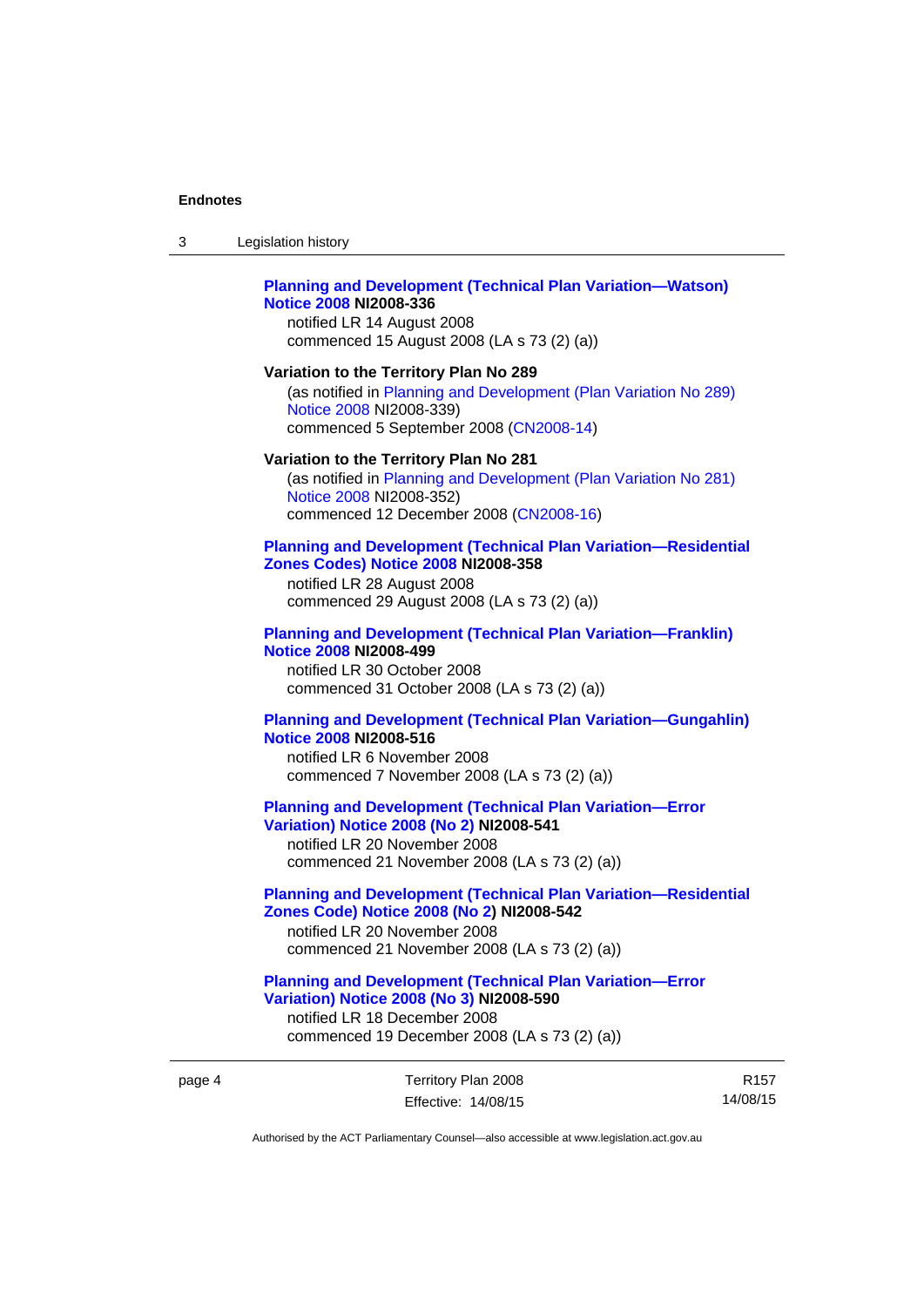#### **[Planning and Development \(Technical Plan Variation—Belconnen](http://www.legislation.act.gov.au/ni/2009-6/)  [District\) Notice 2009](http://www.legislation.act.gov.au/ni/2009-6/) NI2009-6**

notified LR 8 January 2009 commenced 9 January 2009 (LA s 73 (2) (a))

### **[Planning and Development \(Technical Plan Variation—Macgregor\)](http://www.legislation.act.gov.au/ni/2009-17/)  [Notice 2009](http://www.legislation.act.gov.au/ni/2009-17/) NI2009-17**

notified LR 15 January 2009 commenced 16 January 2009 (LA s 73 (2) (a))

## **[Planning and Development \(Technical Plan Variation—Error](http://www.legislation.act.gov.au/ni/2009-37/)**

**[Variation\) Notice 2009](http://www.legislation.act.gov.au/ni/2009-37/) NI2009-37** 

notified LR 5 February 2009 commenced 6 February 2009 (LA s 73 (2) (a))

#### **[Planning and Development \(Technical Plan Variation—Residential](http://www.legislation.act.gov.au/ni/2009-38/)  [Zones Code\) Notice 2009](http://www.legislation.act.gov.au/ni/2009-38/) NI2009-38**

notified LR 5 February 2009 commenced 6 February 2009 (LA s 73 (2) (a))

#### **[Planning and Development \(Technical Plan Variation—Boundary](http://www.legislation.act.gov.au/ni/2009-59/)  [Changes\) Notice 2009](http://www.legislation.act.gov.au/ni/2009-59/) NI2009-59**

notified LR 12 February 2009 commenced 13 February 2009 (LA s 73 (2) (a))

## **[Planning and Development \(Technical Plan Variation—Forde\)](http://www.legislation.act.gov.au/ni/2009-70/)  [Notice 2009](http://www.legislation.act.gov.au/ni/2009-70/) NI2009-70**

notified LR 26 February 2009 commenced 27 February 2009 (LA s 73 (2) (a))

## **[Planning and Development \(Technical Plan Variation—Error](http://www.legislation.act.gov.au/ni/2009-99/)  [Variation\) Notice 2009 \(No 2\)](http://www.legislation.act.gov.au/ni/2009-99/) NI2009-99**

notified LR 19 March 2009 commenced 20 March 2009 (LA s 73 (2) (a))

## **Variation to the Territory Plan No 261**

(as notified in [Planning and Development \(Plan Variation No 261\)](http://www.legislation.act.gov.au/ni/2009-107/)  [Notice 2009](http://www.legislation.act.gov.au/ni/2009-107/) NI2009-107) commenced 17 April 2009 [\(CN2009-10\)](http://www.legislation.act.gov.au/cn/2009-10/)

## **Variation to the Territory Plan No 296**

(as notified in [Planning and Development \(Plan Variation No 296\)](http://www.legislation.act.gov.au/ni/2009-108/)  [Notice 2009](http://www.legislation.act.gov.au/ni/2009-108/) NI2009-108) commenced 17 April 2009 [\(CN2009-9\)](http://www.legislation.act.gov.au/cn/2009-9/)

R157 14/08/15 Territory Plan 2008 Effective: 14/08/15 page 5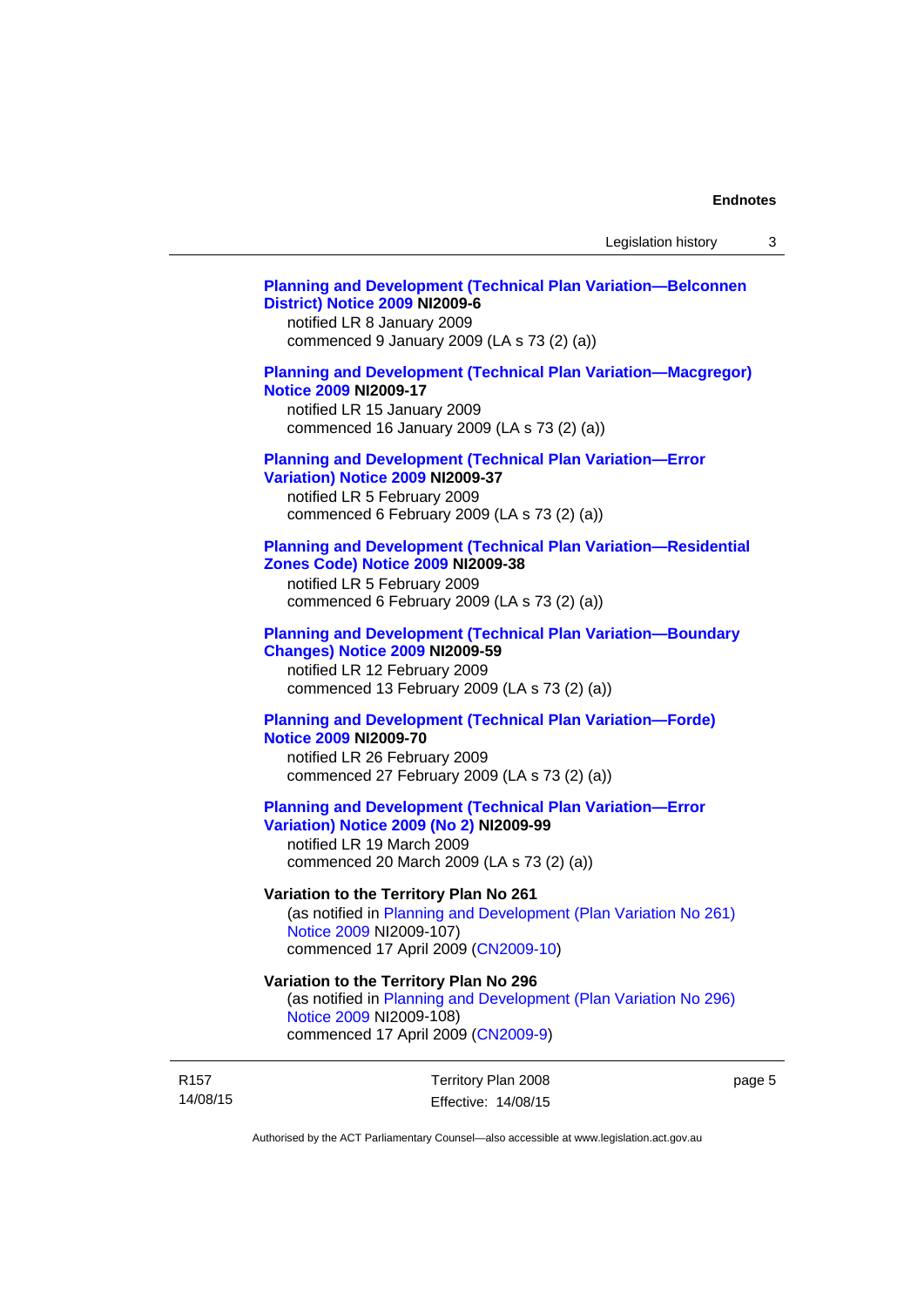| 3 | Legislation history                                                                                                                                                             |
|---|---------------------------------------------------------------------------------------------------------------------------------------------------------------------------------|
|   | <b>Planning and Development (Technical Plan Variation-Gungahlin)</b><br><b>Notice 2009 NI2009-181</b><br>notified LR 16 April 2009<br>commenced 17 April 2009 (LA s 73 (2) (a)) |
|   | <b>Planning and Development (Technical Plan Variation-Gungahlin)</b><br>Notice 2009 (No 2) NI2009-199<br>notified LR 30 April 2009<br>commenced 1 May 2009 (LA s 73 (2) (a))    |
|   | <b>Planning and Development (Technical Plan Variation-Harrison)</b><br><b>Notice 2009 NI2009-200</b><br>notified LR 30 April 2009<br>commenced 1 May 2009 (LA s 73 (2) (a))     |
|   | <b>Planning and Development (Technical Plan Variation-Franklin)</b><br><b>Notice 2009 NI2009-216</b><br>notified LR 14 May 2009<br>commenced 15 May 2009 (LA s 73 (2) (a))      |
|   | <b>Planning and Development (Technical Plan Variation-Macgregor)</b><br>Notice 2009 (No 2) NI2009-217<br>notified LR 14 May 2009<br>commenced 15 May 2009 (LA s 73 (2) (a))     |
|   | <b>Planning and Development (Technical Plan Variation-Harrison)</b><br>Notice 2009 (No 2) NI2009-237<br>notified LR 21 May 2009<br>commenced 22 May 2009 (LA s 73 (2) (a))      |
|   | <b>Planning and Development (Technical Plan Variation-Casey)</b><br><b>Notice 2009 NI2009-238</b><br>notified LR 21 May 2009<br>commenced 22 May 2009 (LA s 73 (2) (a))         |
|   | <b>Planning and Development (Technical Plan Variation-Franklin)</b><br>Notice 2009 (No 2) NI2009-254<br>notified LR 4 June 2009<br>commenced 5 June 2009 (LA s 73 (2) (a))      |
|   | <b>Planning and Development (Technical Plan Variation-Dunlop)</b><br><b>Notice 2009 NI2009-255</b><br>notified LR 4 June 2009<br>commenced 5 June 2009 (LA s 73 (2) (a))        |

page 6 Territory Plan 2008 Effective: 14/08/15

R157 14/08/15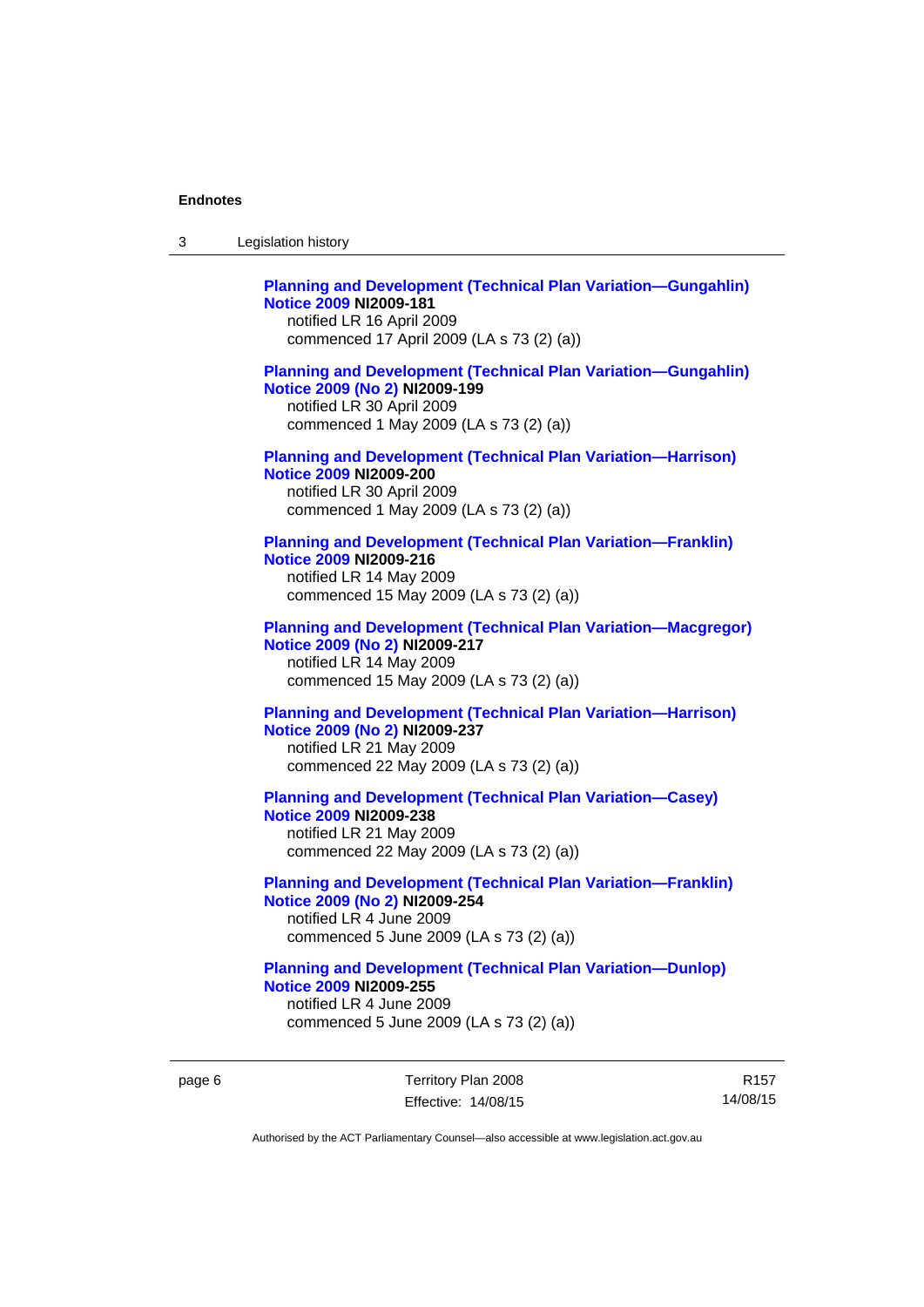| Legislation history |  |  |
|---------------------|--|--|
|---------------------|--|--|

**[Planning and Development \(Technical Plan Variation—Forde\)](http://www.legislation.act.gov.au/ni/2009-256/)  [Notice 2009 \(No 2\)](http://www.legislation.act.gov.au/ni/2009-256/) NI2009-256**  notified LR 4 June 2009 commenced 5 June 2009 (LA s 73 (2) (a)) **[Planning and Development \(Technical Amendment—Harrison and](http://www.legislation.act.gov.au/ni/2009-272/)  [Flemington Road Corridor Concept Plan\) Plan Variation 2009 \(No 1\)](http://www.legislation.act.gov.au/ni/2009-272/) NI2009-272**  notified LR 18 June 2009 commenced 19 June 2009 (LA s 73 (2) (a)) **[Planning and Development \(Technical Amendment—Macgregor West](http://www.legislation.act.gov.au/ni/2009-321/)  [Precinct Code\) Plan Variation 2009 \(No 1\)](http://www.legislation.act.gov.au/ni/2009-321/) NI2009-321**  notified LR 9 July 2009 commenced 10 July 2009 (LA s 73 (2) (a)) **[Planning and Development \(Technical Amendment—Residential](http://www.legislation.act.gov.au/ni/2009-322/)  [Zones Codes and WaterWays General Code\) Plan Variation 2009](http://www.legislation.act.gov.au/ni/2009-322/)  [\(No 1\)](http://www.legislation.act.gov.au/ni/2009-322/) NI2009-322**  notified LR 9 July 2009 commenced 10 July 2009 (LA s 73 (2) (a)) **[Planning and Development \(Technical Amendment—Duffy\) Plan](http://www.legislation.act.gov.au/ni/2009-323/)  [Variation 2009](http://www.legislation.act.gov.au/ni/2009-323/) NI2009-323**  notified LR 16 July 2009 commenced 17 July 2009 (LA s 73 (2) (a)) **[Planning and Development \(Technical Amendment—Error\) Plan](http://www.legislation.act.gov.au/ni/2009-324/)  [Variation 2009 \(No 1\)](http://www.legislation.act.gov.au/ni/2009-324/) NI2009-324**  notified LR 9 July 2009 commenced 10 July 2009 (LA s 73 (2) (a)) **[Planning and Development \(Technical Amendment—Kingston\) Plan](http://www.legislation.act.gov.au/ni/2009-338/)  [Variation 2009](http://www.legislation.act.gov.au/ni/2009-338/) NI2009-338**  notified LR 16 July 2009 commenced 17 July 2009 (LA s 73 (2) (a)) **[Planning and Development \(Technical Amendment—Access and](http://www.legislation.act.gov.au/ni/2009-342/)  [Mobility General Code\) Plan Variation 2009 \(No 1\)](http://www.legislation.act.gov.au/ni/2009-342/) NI2009-342**  notified LR 23 July 2009 commenced 24 July 2009 (LA s 73 (2) (a))

R157 14/08/15 Territory Plan 2008 Effective: 14/08/15 page 7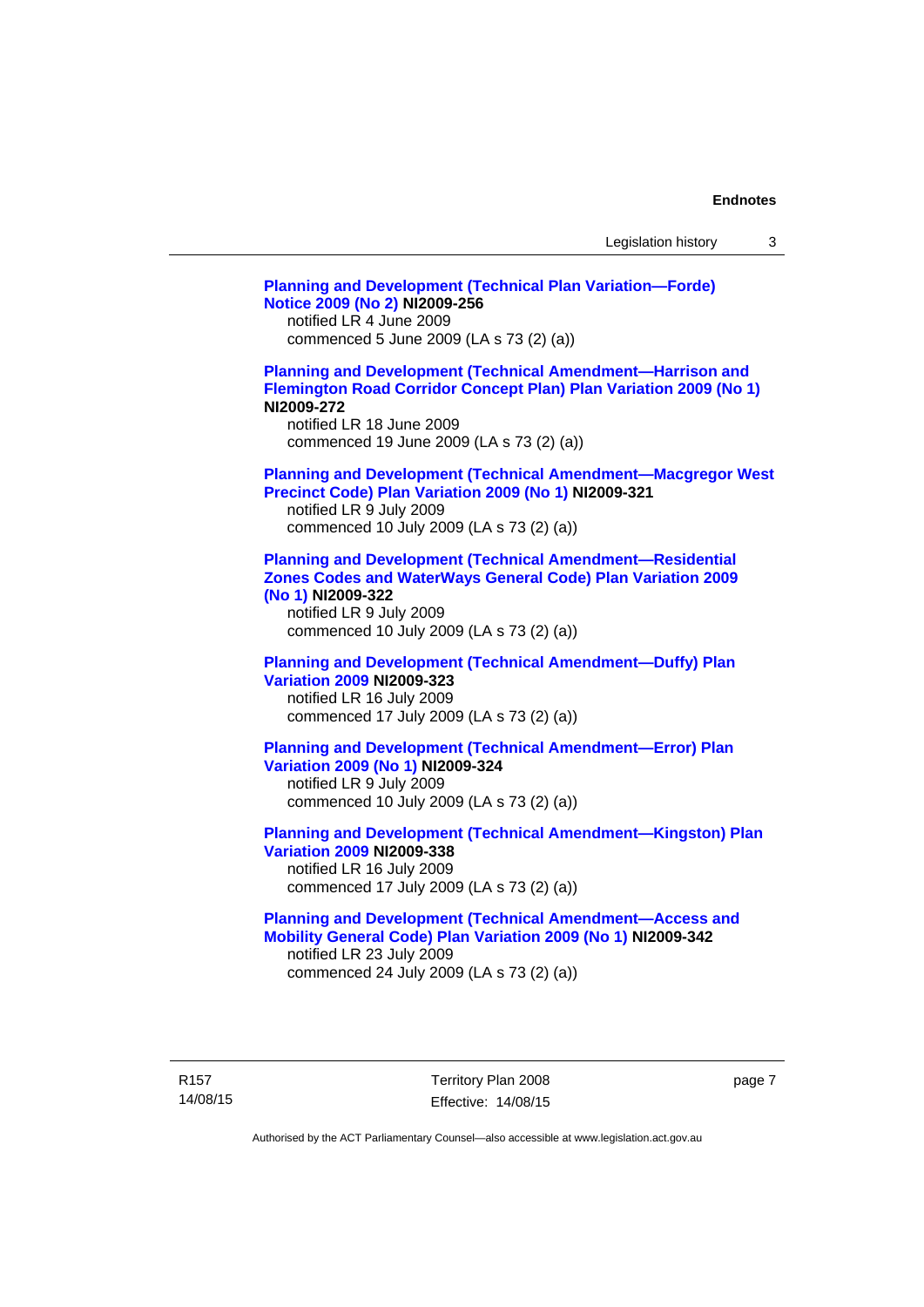3 Legislation history

### **Variation to the Territory Plan No 288**

(as notified in [Planning and Development \(Plan Variation No 288\)](http://www.legislation.act.gov.au/ni/2009-391/)  [Notice 2009](http://www.legislation.act.gov.au/ni/2009-391/) NI2009-391) commenced 4 September 2009 ([CN2009-12\)](http://www.legislation.act.gov.au/cn/2009-12/)

#### **[Planning and Development \(Technical Amendment—Miscellaneous](http://www.legislation.act.gov.au/ni/2009-392/)  [Amendments\) Plan Variation 2009 \(No 1\)](http://www.legislation.act.gov.au/ni/2009-392/) NI2009-392**  notified LR 20 August 2009

commenced 21 August 2009 (LA s 73 (2) (a))

## **[Planning and Development \(Technical Amendment—Bonner\) Plan](http://www.legislation.act.gov.au/ni/2009-409/)  [Variation 2009](http://www.legislation.act.gov.au/ni/2009-409/) NI2009-409**

notified LR 27 August 2009 commenced 28 August 2009 (LA s 73 (2) (a))

#### **[Planning and Development \(Technical Amendment—Franklin\) Plan](http://www.legislation.act.gov.au/ni/2009-410/)  [Variation 2009 \(No 1\)](http://www.legislation.act.gov.au/ni/2009-410/) NI2009-410**

notified LR 27 August 2009 commenced 28 August 2009 (LA s 73 (2) (a))

#### **[Planning and Development \(Technical Amendment—Griffith\) Plan](http://www.legislation.act.gov.au/ni/2009-418/)  [Variation 2009](http://www.legislation.act.gov.au/ni/2009-418/) NI2009-418**  notified LR 3 September 2009

commenced 4 September 2009 (LA s 73 (2) (a))

## **[Planning and Development \(Technical Amendment—Residential](http://www.legislation.act.gov.au/ni/2009-487/)  [Zones Development Codes and Other Codes\) Plan Variation 2009](http://www.legislation.act.gov.au/ni/2009-487/)  [\(No 1\)](http://www.legislation.act.gov.au/ni/2009-487/) NI2009-487**

notified LR 1 October 2009 commenced 2 October 2009 (LA s 73 (2) (a))

**[Planning and Development \(Technical Amendment—Single Dwelling](http://www.legislation.act.gov.au/ni/2009-488/)  [Housing Development Code\) Plan Variation 2009 \(No 1\)](http://www.legislation.act.gov.au/ni/2009-488/) NI2009-488** 

notified LR 1 October 2009 commenced 2 October 2009 (LA s 73 (2) (a))

### **[Planning and Development \(Technical Amendment—Hume\) Plan](http://www.legislation.act.gov.au/ni/2009-570/)  [Variation 2009](http://www.legislation.act.gov.au/ni/2009-570/) NI2009-570**

notified LR 12 November 2009 commenced 13 November 2009 (LA s 73 (2) (a))

R157 14/08/15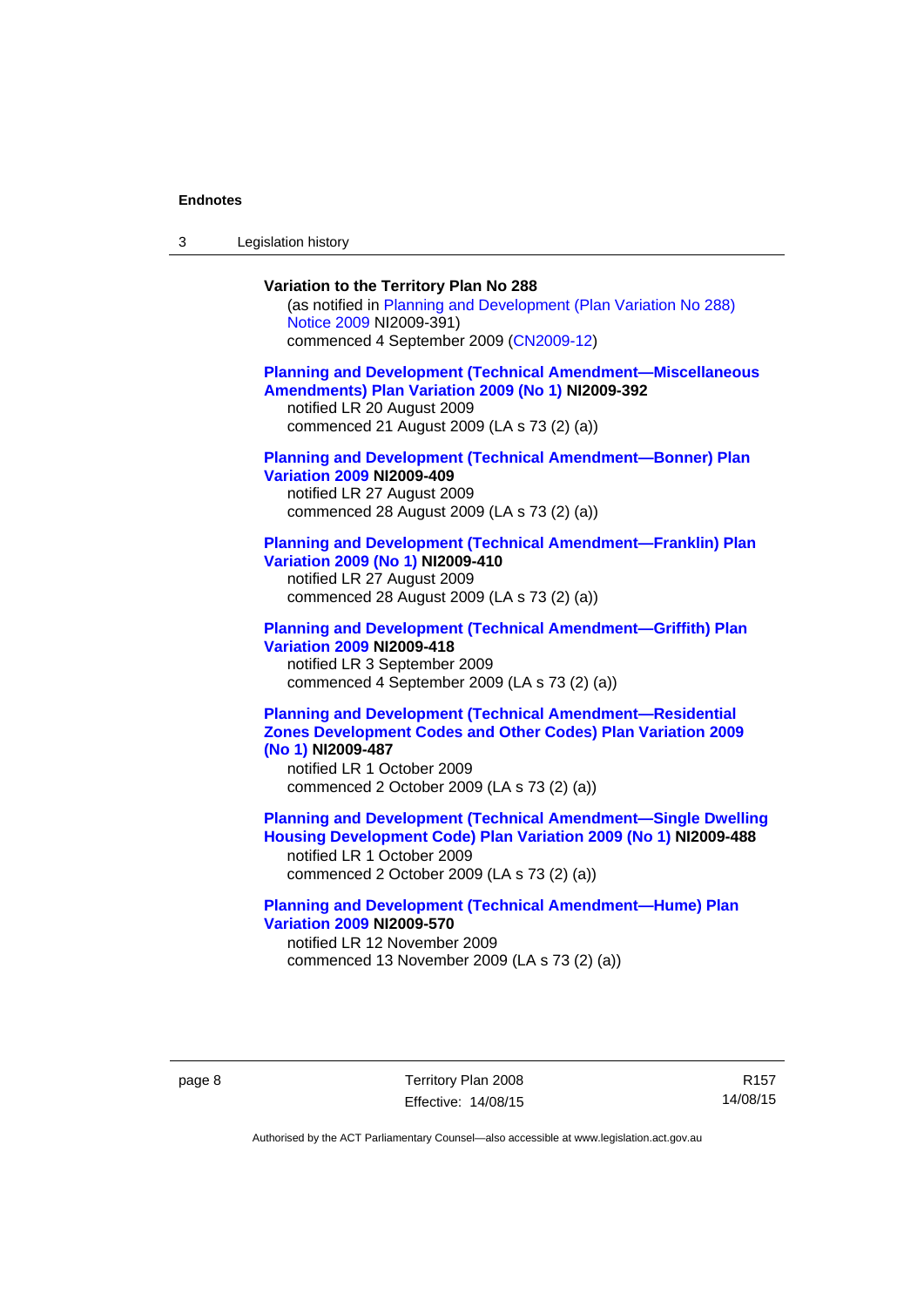Legislation history 3

#### **[Planning and Development \(Technical Amendment—Macgregor\) Plan](http://www.legislation.act.gov.au/ni/2009-617/)  [Variation 2009](http://www.legislation.act.gov.au/ni/2009-617/) NI2009-617**

notified LR 3 December 2009 commenced 4 December 2009 (LA s 73 (2) (a))

### **[Planning and Development \(Technical Amendment—Bonner\) Plan](http://www.legislation.act.gov.au/ni/2009-618/)  [Variation 2009 \(No 2\)](http://www.legislation.act.gov.au/ni/2009-618/) NI2009-618**

notified LR 3 December 2009 commenced 4 December 2009 (LA s 73 (2) (a))

## **[Planning and Development \(Technical Amendment—Nicholls\) Plan](http://www.legislation.act.gov.au/ni/2009-619/)  [Variation 2009](http://www.legislation.act.gov.au/ni/2009-619/) NI2009-619**

notified LR 3 December 2009 commenced 4 December 2009 (LA s 73 (2) (a))

#### **[Planning and Development \(Technical Amendment—Miscellaneous](http://www.legislation.act.gov.au/ni/2010-21/)  [Amendments\) Plan Variation 2010 \(No 1\)](http://www.legislation.act.gov.au/ni/2010-21/) NI2010-21**

notified LR 21 January 2010 commenced 22 January 2010 (LA s 73 (2) (a))

**[Planning and Development \(Technical Amendment—Changes to](http://www.legislation.act.gov.au/ni/2010-22/)  [concept plans \(Flemington Road corridor, Coombs and Wright\) and](http://www.legislation.act.gov.au/ni/2010-22/)  [various code and miscellaneous changes\) Plan Variation 2010](http://www.legislation.act.gov.au/ni/2010-22/) NI2010-22** 

notified LR 21 January 2010 commenced 22 January 2010 (LA s 73 (2) (a))

**[Planning and Development \(Technical Amendment—Changes to a](http://www.legislation.act.gov.au/ni/2010-23/)  [commercial code and general codes\) Plan Variation 2010](http://www.legislation.act.gov.au/ni/2010-23/) NI2010-23**  notified LR 21 January 2010

commenced 22 January 2010 (LA s 73 (2) (a))

**[Planning and Development \(Technical Amendment—Franklin\) Plan](http://www.legislation.act.gov.au/ni/2010-45/)  [Variation 2010](http://www.legislation.act.gov.au/ni/2010-45/) NI2010-45**  notified LR 4 February 2010 commenced 5 February 2010 (LA s 73 (2) (a))

## **[Planning and Development \(Technical Amendment—Harrison\) Plan](http://www.legislation.act.gov.au/ni/2010-82/)  [Variation 2010](http://www.legislation.act.gov.au/ni/2010-82/) NI2010-82**

notified LR 25 February 2010 commenced 26 February 2010 (LA s 73 (2) (a))

R157 14/08/15 Territory Plan 2008 Effective: 14/08/15 page 9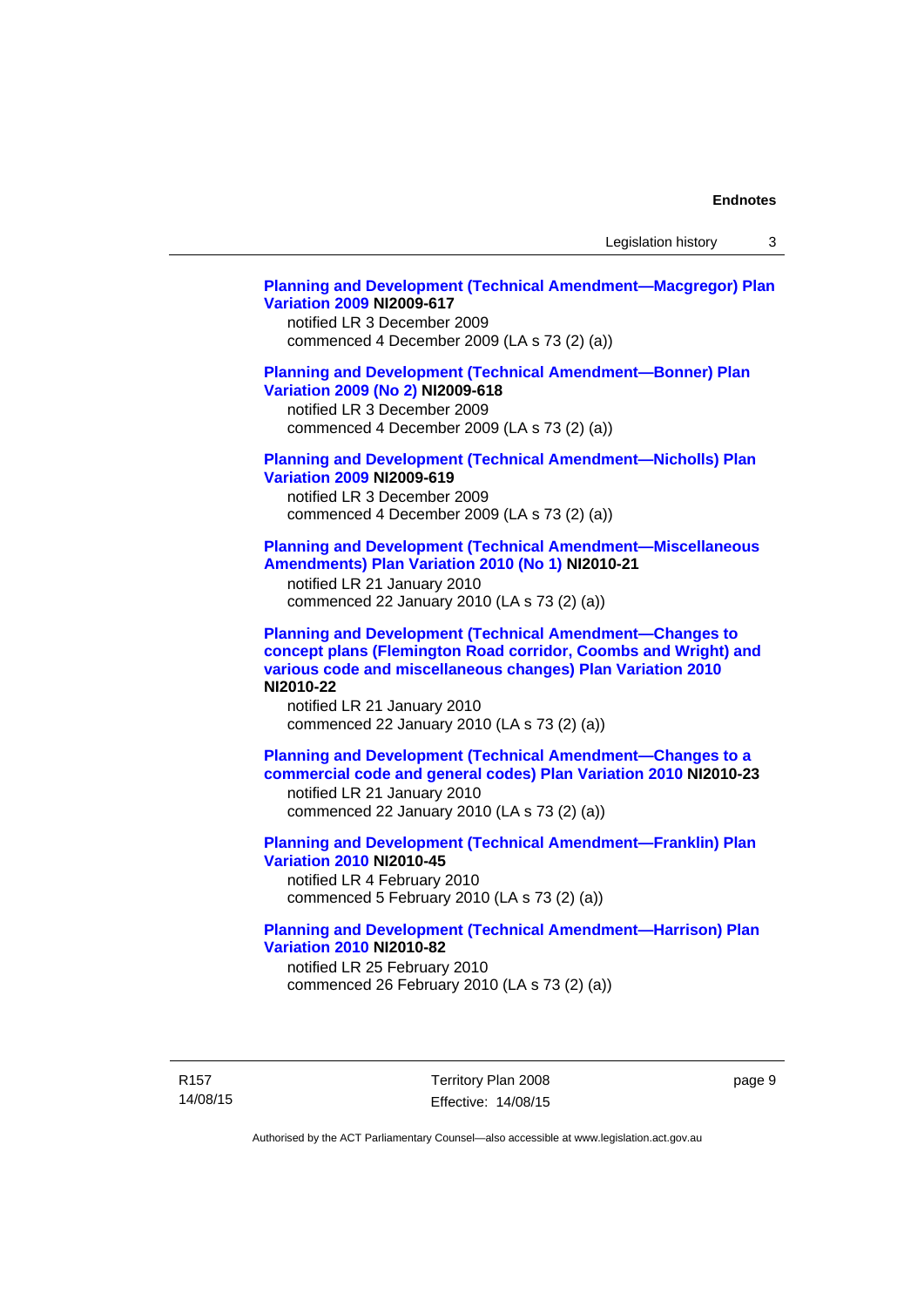| 3 | Legislation history |  |
|---|---------------------|--|
|---|---------------------|--|

## **[Planning and Development \(Technical Amendment—Casey\) Plan](http://www.legislation.act.gov.au/ni/2010-83/)  [Variation 2010](http://www.legislation.act.gov.au/ni/2010-83/) NI2010-83**

notified LR 25 February 2010 commenced 26 February 2010 (LA s 73 (2) (a))

#### **[Planning and Development \(Technical Amendment—Gungahlin\) Plan](http://www.legislation.act.gov.au/ni/2010-84/)  [Variation 2010](http://www.legislation.act.gov.au/ni/2010-84/) NI2010-84**

notified LR 25 February 2010 commenced 26 February 2010 (LA s 73 (2) (a))

#### **[Planning and Development \(Technical Amendment—Macgregor\) Plan](http://www.legislation.act.gov.au/ni/2010-123/)  [Variation 2010](http://www.legislation.act.gov.au/ni/2010-123/) NI2010-123**

notified LR 18 March 2010 commenced 19 March 2010 (LA s 73 (2) (a))

## **[Planning and Development \(Technical Amendment—Bonner\) Plan](http://www.legislation.act.gov.au/ni/2010-124/)**

**[Variation 2010](http://www.legislation.act.gov.au/ni/2010-124/) NI2010-124**  notified LR 18 March 2010 commenced 19 March 2010 (LA s 73 (2) (a))

#### **[Planning and Development \(Technical Amendment—Bruce\) Plan](http://www.legislation.act.gov.au/ni/2010-125/)  [Variation 2010](http://www.legislation.act.gov.au/ni/2010-125/) NI2010-125**

notified LR 18 March 2010 commenced 19 March 2010 (LA s 73 (2) (a))

### **[Planning and Development \(Technical Amendment—Miscellaneous](http://www.legislation.act.gov.au/ni/2010-217/)  [Amendments and Corrections\) Plan Variation 2010 \(No 1\)](http://www.legislation.act.gov.au/ni/2010-217/) NI2010-217**  notified LR 6 May 2010 commenced 7 May 2010 (LA s 73 (2) (a))

**[Planning and Development \(Technical Amendment—Changes to](http://www.legislation.act.gov.au/ni/2010-218/)  [noise attenuation provisions \(single dwelling housing development](http://www.legislation.act.gov.au/ni/2010-218/)  [code and multi unit housing development code\) and other](http://www.legislation.act.gov.au/ni/2010-218/)  [amendments\) Plan Variation 2010](http://www.legislation.act.gov.au/ni/2010-218/) NI2010-218** 

notified LR 6 May 2010 commenced 7 May 2010 (LA s 73 (2) (a))

## **[Planning and Development \(Technical Amendment—Realignment of](http://www.legislation.act.gov.au/ni/2010-219/)  [designated boundary and rezone future urban area – Molonglo\) Plan](http://www.legislation.act.gov.au/ni/2010-219/)  [Variation 2010](http://www.legislation.act.gov.au/ni/2010-219/) NI2010-219**

notified LR 6 May 2010 commenced 7 May 2010 (LA s 73 (2) (a))

page 10 Territory Plan 2008 Effective: 14/08/15

R157 14/08/15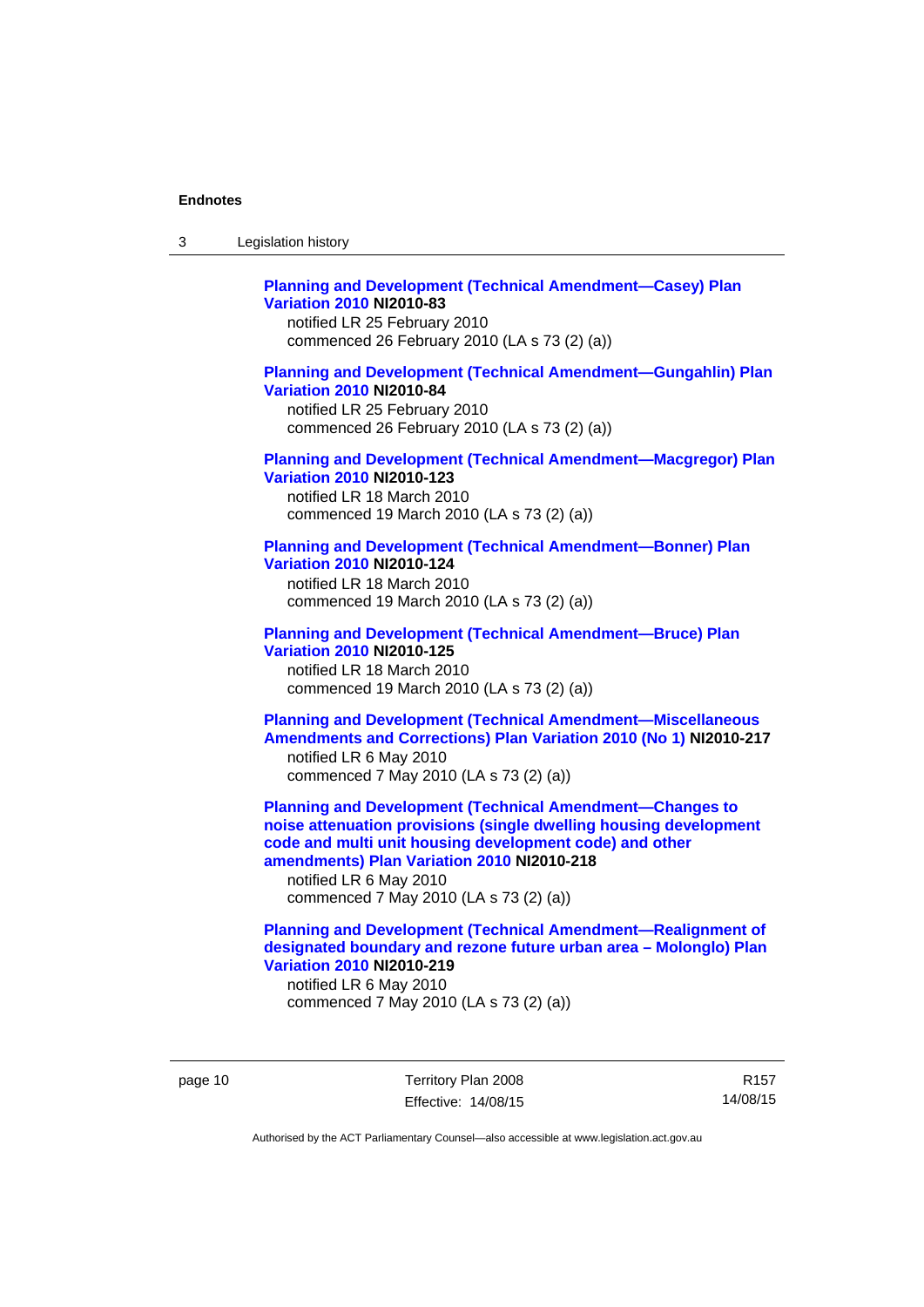## **[Planning and Development \(Technical Amendment—Forde\) Plan](http://www.legislation.act.gov.au/ni/2010-243/)  [Variation 2010](http://www.legislation.act.gov.au/ni/2010-243/) NI2010-243**  notified LR 27 May 2010 commenced 28 May 2010 (LA s 73 (2) (a)) **[Planning and Development \(Technical Amendment—Crace\) Plan](http://www.legislation.act.gov.au/ni/2010-244/)  [Variation 2010](http://www.legislation.act.gov.au/ni/2010-244/) NI2010-244**  notified LR 27 May 2010 commenced 28 May 2010 (LA s 73 (2) (a)) **[Planning and Development \(Technical Amendment—Kingston\) Plan](http://www.legislation.act.gov.au/ni/2010-246/)  [Variation 2010](http://www.legislation.act.gov.au/ni/2010-246/) NI2010-246**  notified LR 3 June 2010 commenced 4 June 2010 (LA s 73 (2) (a)) **[Planning and Development \(Technical Amendment—Rezoning –](http://www.legislation.act.gov.au/ni/2010-258/)  [boundary changes\) Plan Variation 2010 \(No 1\)](http://www.legislation.act.gov.au/ni/2010-258/) NI2010-258**  notified LR 27 May 2010 commenced 28 May 2010 (LA s 73 (2) (a))

#### **[Planning and Development \(Technical Amendment—Gungahlin\) Plan](http://www.legislation.act.gov.au/ni/2010-321/)  [Variation 2010 \(No 2\)](http://www.legislation.act.gov.au/ni/2010-321/) NI2010-321**

notified LR 24 June 2010 commenced 25 June 2010 (LA s 73 (2) (a))

## **[Planning and Development \(Technical Amendment—Mitchell and](http://www.legislation.act.gov.au/ni/2010-370/)  [Lyneham\) Plan Variation 2010](http://www.legislation.act.gov.au/ni/2010-370/) NI2010-370**

notified LR 8 July 2010 commenced 9 July 2010 (LA s 73 (2) (a))

## **[Planning and Development \(Technical Amendment—Kingston\) Plan](http://www.legislation.act.gov.au/ni/2010-371/)  [Variation 2010 \(No 2\)](http://www.legislation.act.gov.au/ni/2010-371/) NI2010-371**

notified LR 8 July 2010 commenced 9 July 2010 (LA s 73 (2) (a))

## **[Planning and Development \(Technical Amendment—Casey\) Plan](http://www.legislation.act.gov.au/ni/2010-382/)  [Variation 2010 \(No 2\)](http://www.legislation.act.gov.au/ni/2010-382/) NI2010-382**

notified LR 15 July 2010 commenced 16 July 2010 (LA s 73 (2) (a))

#### **[Planning and Development \(Technical Amendment – Miscellaneous](http://www.legislation.act.gov.au/ni/2010-409/)  [Amendments\) Plan Variation 2010 \(No 2\)](http://www.legislation.act.gov.au/ni/2010-409/) NI2010-409**

notified LR 22 July 2010 commenced 23 July 2010 (LA s 73 (2) (a))

| R <sub>157</sub> | Territory Plan 2008 | page 11 |
|------------------|---------------------|---------|
| 14/08/15         | Effective: 14/08/15 |         |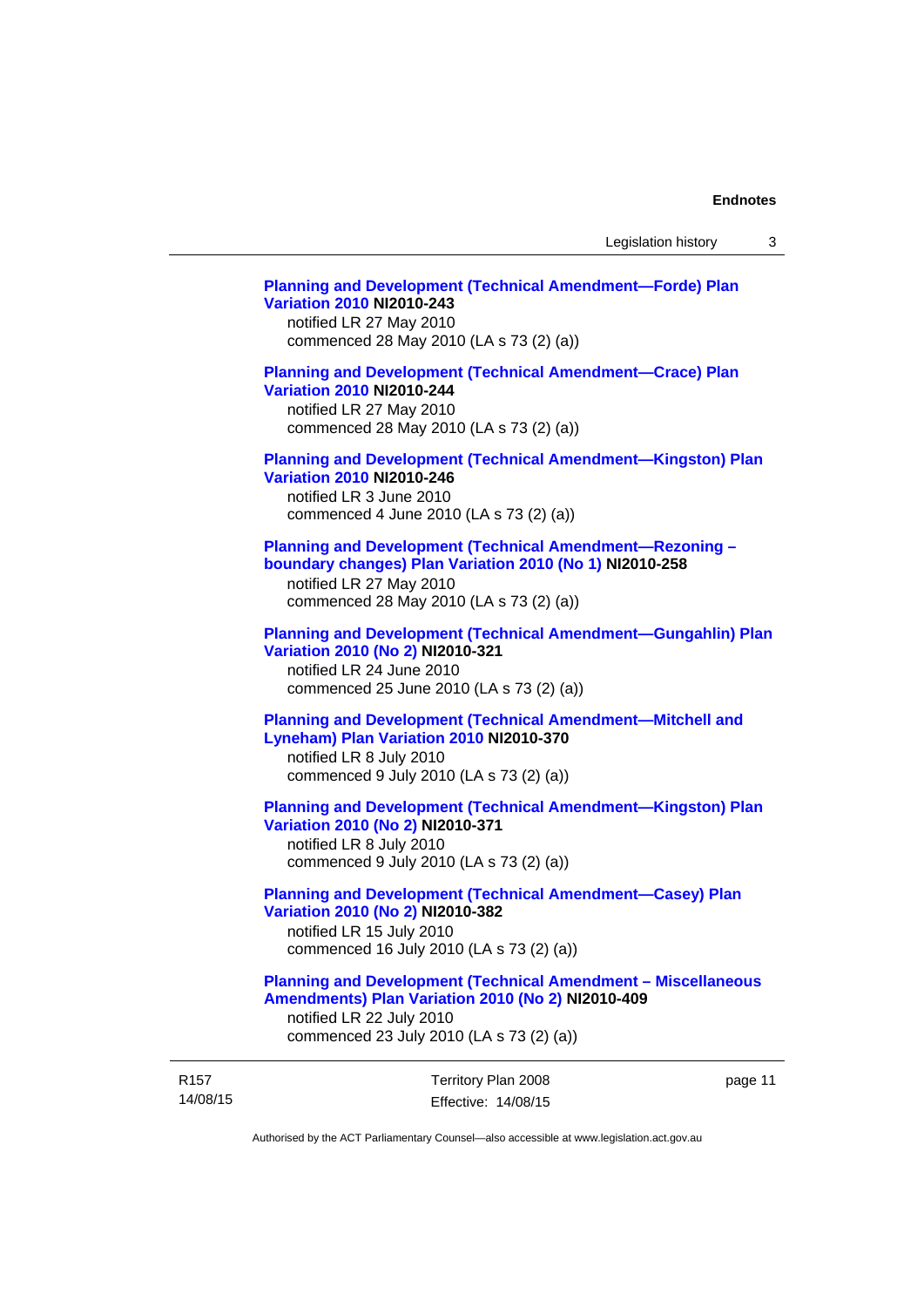| 3 | Legislation history                                                                                                                                                                                                                                                                                                            |
|---|--------------------------------------------------------------------------------------------------------------------------------------------------------------------------------------------------------------------------------------------------------------------------------------------------------------------------------|
|   | <b>Planning and Development (Technical Amendment-Code and</b><br>miscellaneous changes to parking and vehicular access general<br>code) Plan Variation 2010 NI2010-410<br>notified LR 29 July 2010<br>commenced 30 July 2010 (LA s 73 (2) (a))                                                                                 |
|   | <b>Planning and Development (Technical Amendment-Inclusion of</b><br>definitions to bring the Territory Plan into line with the National<br><b>Capital Plan and miscellaneous amendments and corrections) Plan</b><br><b>Variation 2010 NI2010-411</b><br>notified LR 29 July 2010<br>commenced 30 July 2010 (LA s 73 (2) (a)) |
|   | <b>Planning and Development (Technical Amendment-Code changes</b><br>to Coombs and Wright concept plan and changes to town centres<br>development code) Plan Variation 2010 NI2010-412<br>notified LR 29 July 2010<br>commenced 30 July 2010 (LA s 73 (2) (a))                                                                 |
|   | <b>Planning and Development (Technical Amendment-Harrison) Plan</b><br>Variation 2010 (No 2) NI2010-426<br>notified LR 29 July 2010<br>commenced 30 July 2010 (LA s 73 (2) (a))                                                                                                                                                |
|   | <b>Planning and Development (Technical Amendment-Forde) Plan</b><br>Variation 2010 (No 2) NI2010-440<br>notified LR 12 August 2010<br>commenced 13 August 2010 (LA s 73 (2) (a))                                                                                                                                               |
|   | <b>Planning and Development (Technical Amendment-Weston) Plan</b><br><b>Variation 2010 NI2010-441</b><br>notified LR 12 August 2010<br>commenced 13 August 2010 (LA s 73 (2) (a))                                                                                                                                              |
|   | <b>Planning and Development (Technical Amendment-Casey) Plan</b><br>Variation 2010 (No 3) NI2010-538<br>notified LR 23 September 2010<br>commenced 24 September 2010 (LA s 73 (2) (a))                                                                                                                                         |
|   | <b>Planning and Development (Technical Amendment-Dunlop) Plan</b><br><b>Variation 2010 NI2010-539</b><br>notified LR 23 September 2010<br>commenced 24 September 2010 (LA s 73 (2) (a))                                                                                                                                        |

page 12 Territory Plan 2008 Effective: 14/08/15

R157 14/08/15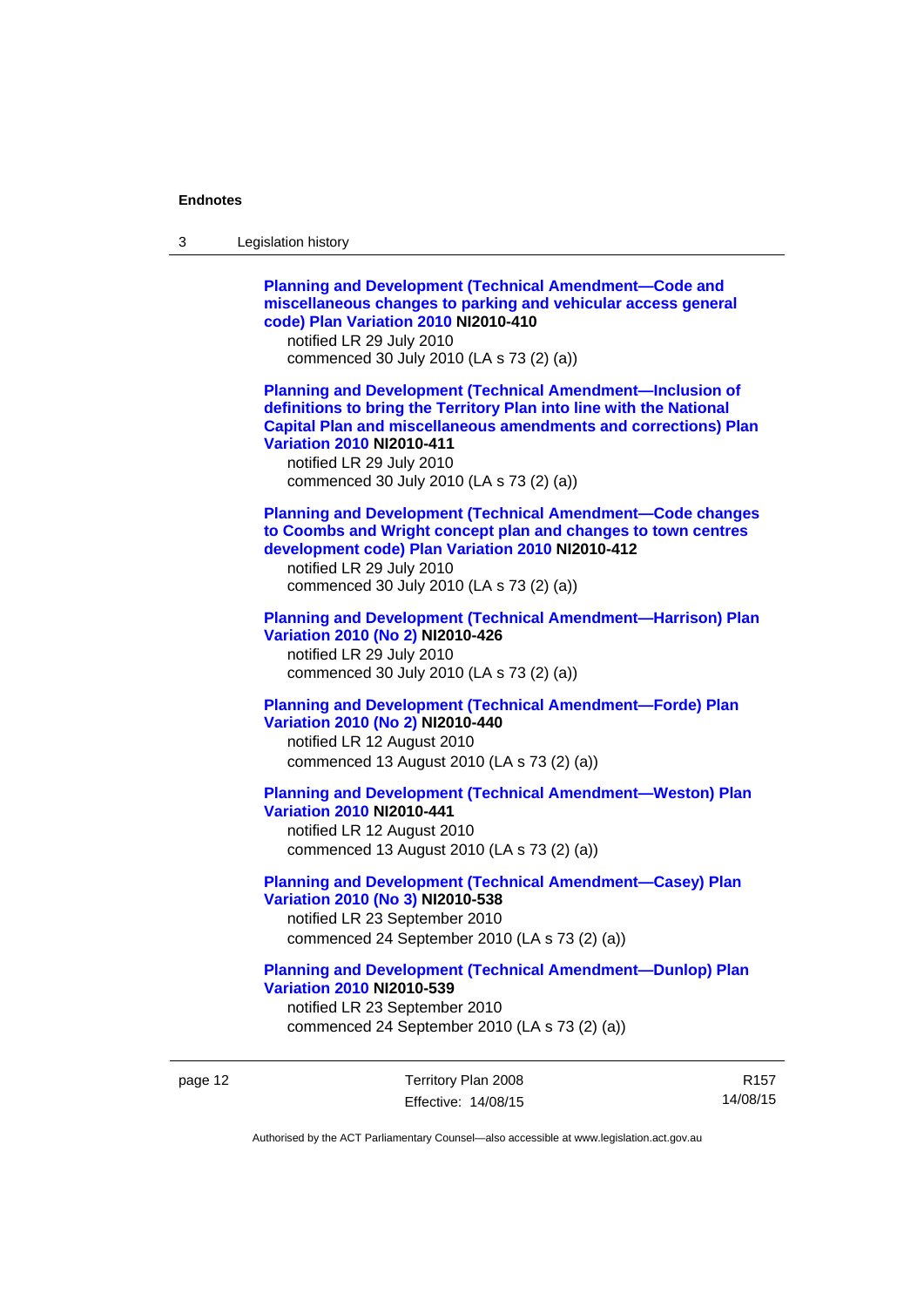#### **[Planning and Development \(Technical Amendment—Bonner\) Plan](http://www.legislation.act.gov.au/ni/2010-540/)  [Variation 2010 \(No 2\)](http://www.legislation.act.gov.au/ni/2010-540/) NI2010-540**

notified LR 23 September 2010 commenced 24 September 2010 (LA s 73 (2) (a))

#### **[Planning and Development \(Technical Amendment—Casey\) Plan](http://www.legislation.act.gov.au/ni/2010-566/)  [Variation 2010 \(No 4\)](http://www.legislation.act.gov.au/ni/2010-566/) NI2010-566**

notified LR 7 October 2010 commenced 8 October 2010 (LA s 73 (2) (a))

#### **Variation to the Territory Plan No 299**

(as notified in [Planning and Development \(Plan Variation No 299\)](http://www.legislation.act.gov.au/ni/2010-575/)  [Notice 2010](http://www.legislation.act.gov.au/ni/2010-575/) NI2010-575) commenced 5 November 2010 ([CN2010-12](http://www.legislation.act.gov.au/cn/2010-12/))

**[Planning and Development \(Technical Amendment—Changes to](http://www.legislation.act.gov.au/ni/2010-601/)  [Flemington Road corridor concept plan, non urban zones](http://www.legislation.act.gov.au/ni/2010-601/)  [development code and group centres development code\) Plan](http://www.legislation.act.gov.au/ni/2010-601/)  [Variation 2010](http://www.legislation.act.gov.au/ni/2010-601/) NI2010-601** 

notified LR 28 October 2010 commenced 29 October 2010 (LA s 73 (2) (a))

## **[Planning and Development \(Technical Amendment—Miscellaneous](http://www.legislation.act.gov.au/ni/2010-602/)  [Amendments and Corrections\) Plan Variation 2010 \(No 2\)](http://www.legislation.act.gov.au/ni/2010-602/) NI2010-602**

notified LR 28 October 2010 commenced 29 October 2010 (LA s 73 (2) (a))

## **[Planning and Development \(Technical Amendment—Changes to](http://www.legislation.act.gov.au/ni/2010-697/)  [commercial and industrial codes, PRZ2 restricted access recreation](http://www.legislation.act.gov.au/ni/2010-697/)  [zone and other codes\) Plan Variation 2010](http://www.legislation.act.gov.au/ni/2010-697/) NI2010-697**

notified LR 20 December 2010 commenced 22 December 2010 (LA s 73 (2) (b))

## **[Planning and Development \(Technical Amendment—Forde\) Plan](http://www.legislation.act.gov.au/ni/2011-23/)  [Variation 2011](http://www.legislation.act.gov.au/ni/2011-23/) NI2011-23**  notified LR 1 February 2011

commenced 2 February 2011 (LA s 73 (2) (a))

## **[Planning and Development \(Technical Amendment—Rezoning](http://www.legislation.act.gov.au/ni/2011-30/)[boundary changes\) Plan Variation 2011 \(No 1\)](http://www.legislation.act.gov.au/ni/2011-30/) NI2011-30**  notified LR 3 February 2011

commenced 4 February 2011 (LA s 73 (2) (a))

R157 14/08/15 Territory Plan 2008 Effective: 14/08/15 page 13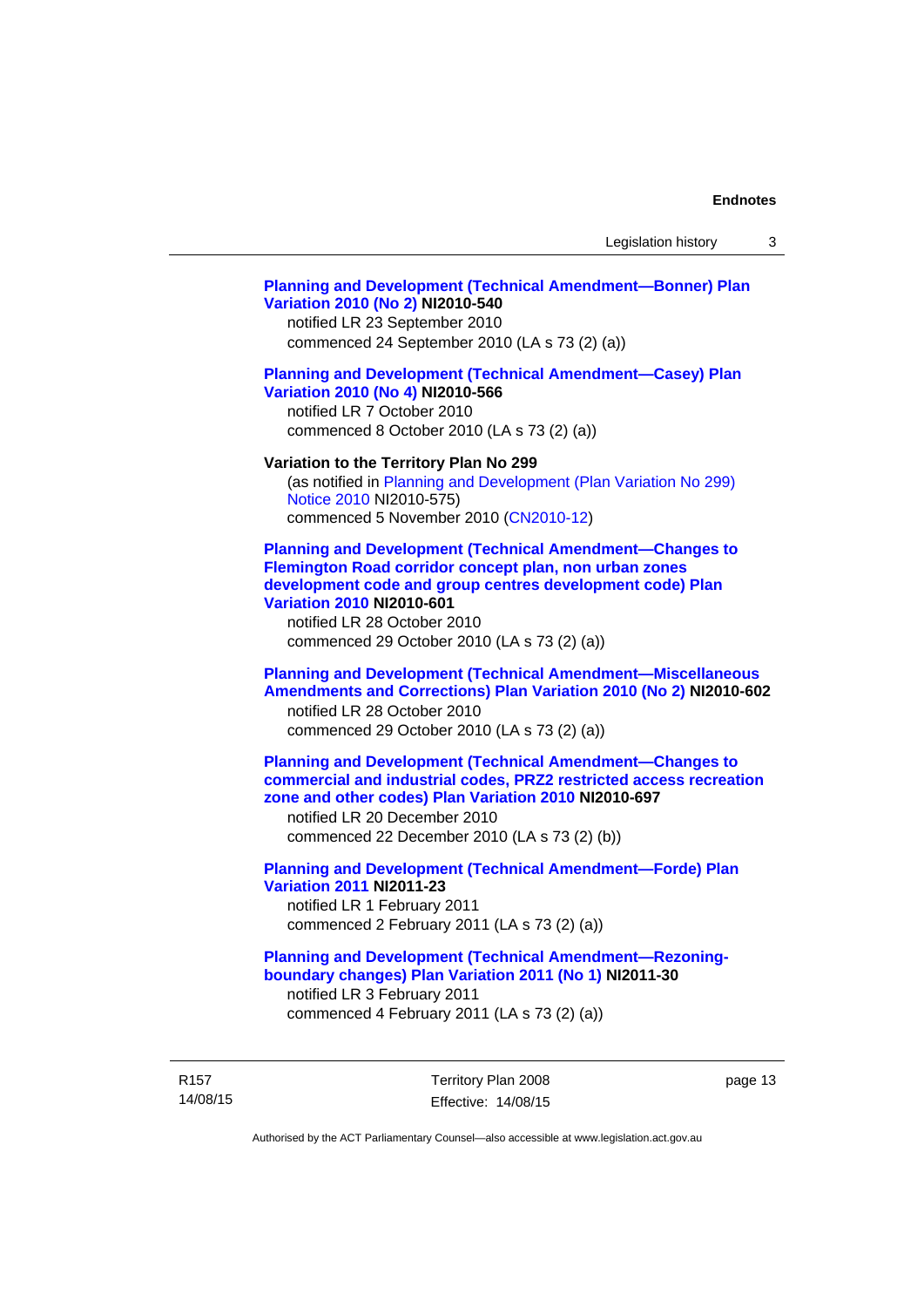| -3 | Legislation history |  |
|----|---------------------|--|
|----|---------------------|--|

## **[Planning and Development \(Technical Amendment—Franklin\) Plan](http://www.legislation.act.gov.au/ni/2011-42/)  [Variation 2011 \(No 1\)](http://www.legislation.act.gov.au/ni/2011-42/) NI2011-42**  notified LR 10 February 2011 commenced 11 February 2011 (LA s 73 (2) (a)) **[Planning and Development \(Technical Amendment—Miscellaneous](http://www.legislation.act.gov.au/ni/2011-81/)  [Amendments\) Plan Variation 2011 \(No 1\)](http://www.legislation.act.gov.au/ni/2011-81/) NI2011-81**

notified LR 3 March 2011 commenced 4 March 2011 (LA s 73 (2) (a))

## **[Planning and Development \(Technical Amendment—Casey\) Plan](http://www.legislation.act.gov.au/ni/2011-126/)  [Variation 2011 \(No 1\)](http://www.legislation.act.gov.au/ni/2011-126/) NI2011-126**

notified LR 10 March 2011 commenced 11 March 2011 (LA s 73 (2) (a))

## **Variation to the Territory Plan No 298**

(as notified in [Planning and Development \(Plan Variation No 298\)](http://www.legislation.act.gov.au/ni/2011-152/)  [Notice 2011](http://www.legislation.act.gov.au/ni/2011-152/) NI2011-152) commenced 18 March 2011 [\(CN2011-4\)](http://www.legislation.act.gov.au/cn/2011-4/)

## **[Planning and Development \(Technical Amendment—Bonner\) Plan](http://www.legislation.act.gov.au/ni/2011-153/)  [Variation 2011 \(No 1\)](http://www.legislation.act.gov.au/ni/2011-153/) NI2011-153**  notified LR 17 March 2011

commenced 18 March 2011 (LA s 73 (2) (a))

## **[Planning and Development \(Technical Amendment—Macgregor\) Plan](http://www.legislation.act.gov.au/ni/2011-193/)  [Variation 2011 \(No 1\)](http://www.legislation.act.gov.au/ni/2011-193/) NI2011-193**

notified LR 14 April 2011 commenced 15 April 2011 (LA s 73 (2) (a))

#### **[Planning and Development \(Technical Amendment—Franklin\) Plan](http://www.legislation.act.gov.au/ni/2011-194/)  [Variation 2011 \(No 2\)](http://www.legislation.act.gov.au/ni/2011-194/) NI2011-194**

notified LR 14 April 2011 commenced 15 April 2011 (LA s 73 (2) (a))

#### **[Planning and Development \(Technical Amendment—Giralang\) Plan](http://www.legislation.act.gov.au/ni/2011-204/)  [Variation 2011 \(No 1\)](http://www.legislation.act.gov.au/ni/2011-204/) NI2011-204**  notified LR 20 April 2011

commenced 21 April 2011 (LA s 73 (2) (a))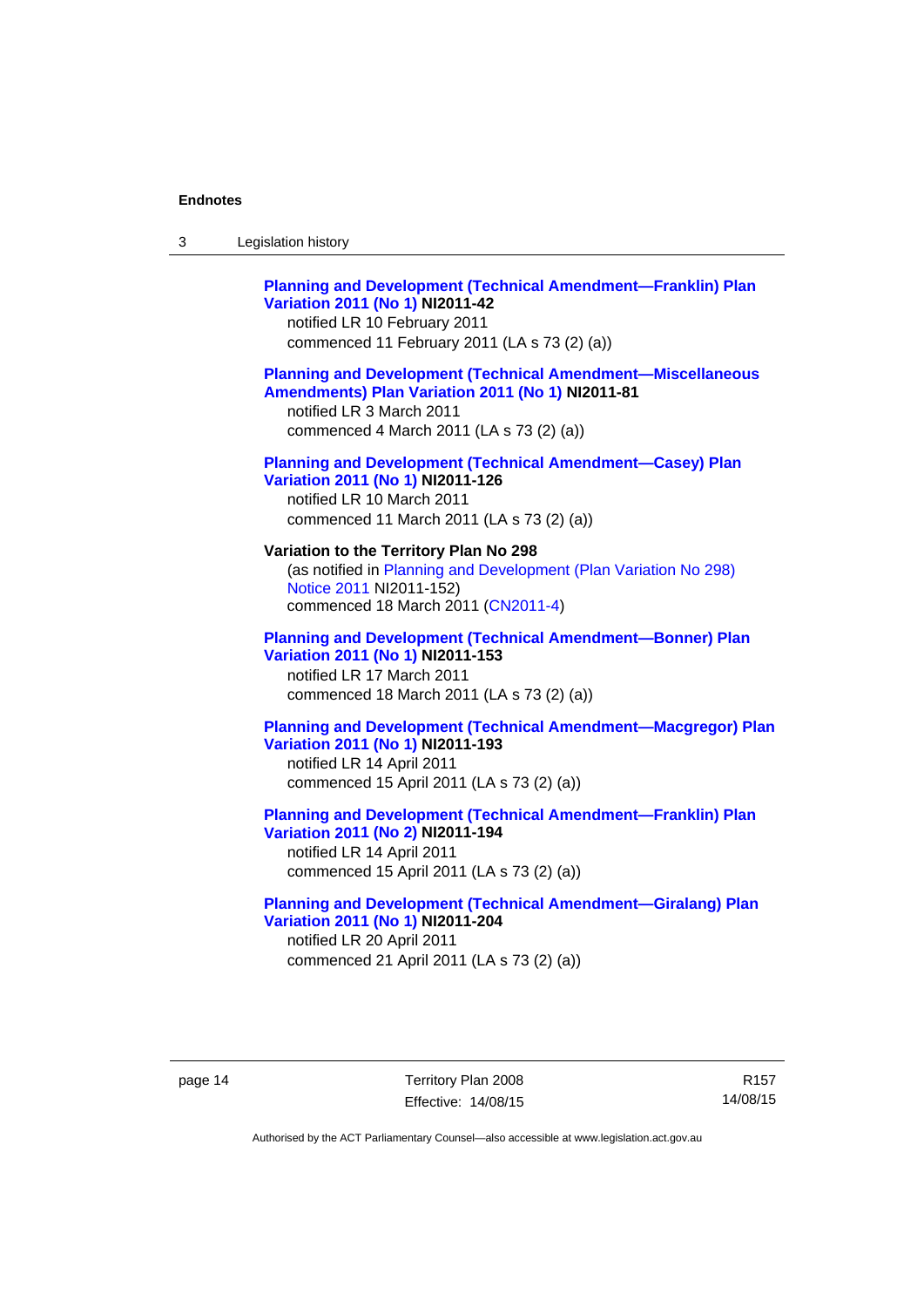14/08/15 Territory Plan 2008 Effective: 14/08/15 page 15 **[Planning and Development \(Technical Amendment—Miscellaneous](http://www.legislation.act.gov.au/ni/2011-206/)  [amendments and corrections, changes to bring the Territory Plan in](http://www.legislation.act.gov.au/ni/2011-206/)  [line with the National Capital Plan, and removal of redundant](http://www.legislation.act.gov.au/ni/2011-206/)  [provisions\) Plan Variation 2011](http://www.legislation.act.gov.au/ni/2011-206/) NI2011-206**  notified LR 28 April 2011 commenced 29 April 2011 (LA s 73 (2) (a)) **[Planning and Development \(Technical Amendment—Changes to](http://www.legislation.act.gov.au/ni/2011-207/)  [multi unit housing development code, industrial zones development](http://www.legislation.act.gov.au/ni/2011-207/)  [code, inner north precinct code and parking and vehicular access](http://www.legislation.act.gov.au/ni/2011-207/)  [general code\) Plan Variation 2011](http://www.legislation.act.gov.au/ni/2011-207/) NI2011-207**  notified LR 28 April 2011 commenced 29 April 2011 (LA s 73 (2) (a)) **[Planning and Development \(Technical Amendment—Harrison\) Plan](http://www.legislation.act.gov.au/ni/2011-226/)  [Variation 2011 \(No 1\)](http://www.legislation.act.gov.au/ni/2011-226/) NI2011-226**  notified LR 11 May 2011 commenced 12 May 2011 (LA s 73 (2) (a)) **[Planning and Development \(Technical Amendment—Crace\) Plan](http://www.legislation.act.gov.au/ni/2011-237/)  [Variation 2011 \(No 1\)](http://www.legislation.act.gov.au/ni/2011-237/) NI2011-237**  notified LR 18 May 2011 commenced 19 May 2011 (LA s 73 (2) (a)) **[Planning and Development \(Technical Amendment—Dickson\) Plan](http://www.legislation.act.gov.au/ni/2011-238/)  [Variation 2011 \(No 1\)](http://www.legislation.act.gov.au/ni/2011-238/) NI2011-238**  notified LR 18 May 2011 commenced 19 May 2011 (LA s 73 (2) (a)) **[Planning and Development \(Technical Amendment—Gungahlin\) Plan](http://www.legislation.act.gov.au/ni/2011-255/)  [Variation 2011 \(No 1\)](http://www.legislation.act.gov.au/ni/2011-255/) NI2011-255**  notified LR 26 May 2011 commenced 27 May 2011 (LA s 73 (2) (a)) **[Planning and Development \(Technical Amendment—Bonner\) Plan](http://www.legislation.act.gov.au/ni/2011-256/)  [Variation 2011 \(No 2\)](http://www.legislation.act.gov.au/ni/2011-256/) NI2011-256**  notified LR 26 May 2011 commenced 27 May 2011 (LA s 73 (2) (a)) **[Planning and Development \(Technical Amendment—Bonner\) Plan](http://www.legislation.act.gov.au/ni/2011-257/)  [Variation 2011 \(No 3\)](http://www.legislation.act.gov.au/ni/2011-257/) NI2011-257**  notified LR 26 May 2011 commenced 27 May 2011 (LA s 73 (2) (a))

Authorised by the ACT Parliamentary Counsel—also accessible at www.legislation.act.gov.au

R157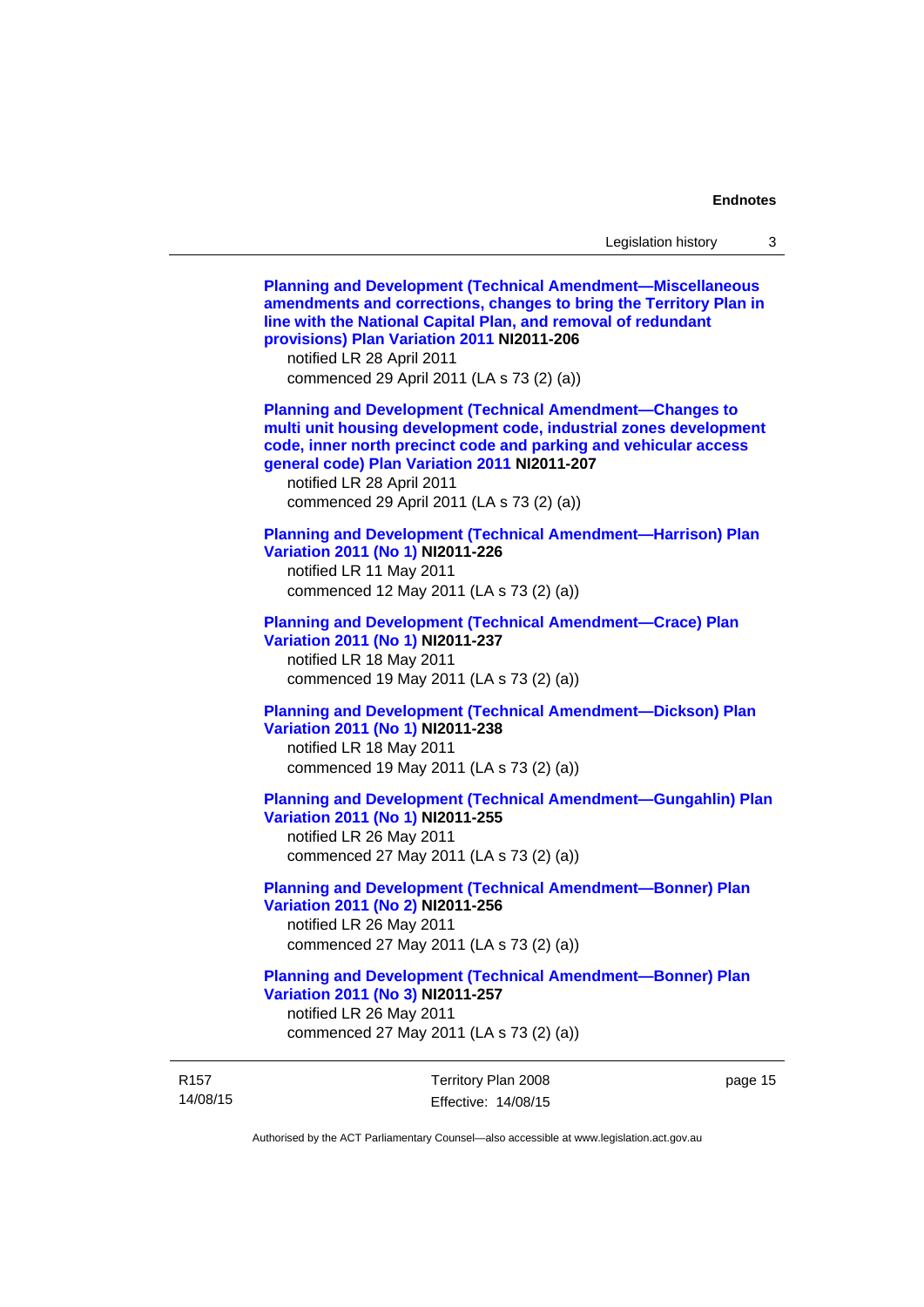| Legislation history<br>-3 |  |
|---------------------------|--|
|---------------------------|--|

**[Planning and Development \(Technical Amendment—Crace\) Plan](http://www.legislation.act.gov.au/ni/2011-258/)  [Variation 2011 \(No 2\)](http://www.legislation.act.gov.au/ni/2011-258/) NI2011-258**  notified LR 26 May 2011 commenced 27 May 2011 (LA s 73 (2) (a)) **[Planning and Development \(Technical Amendment—Casey\) Plan](http://www.legislation.act.gov.au/ni/2011-283/)  [Variation 2011 \(No 2\)](http://www.legislation.act.gov.au/ni/2011-283/) NI2011-283**  notified LR 9 June 2011 commenced 10 June 2011 (LA s 73 (2) (a)) **[Planning and Development \(Technical Amendment—Macgregor\) Plan](http://www.legislation.act.gov.au/ni/2011-284/)  [Variation 2011 \(No 2\)](http://www.legislation.act.gov.au/ni/2011-284/) NI2011-284**  notified LR 9 June 2011 commenced 10 June 2011 (LA s 73 (2) (a)) **[Planning and Development \(Technical Amendment—Forde\) Plan](http://www.legislation.act.gov.au/ni/2011-309/)  [Variation 2011 \(No 2\)](http://www.legislation.act.gov.au/ni/2011-309/) NI2011-309**  notified LR 23 June 2011 commenced 24 June 2011 (LA s 73 (2) (a)) **[Planning and Development \(Technical Amendment—Code](http://www.legislation.act.gov.au/ni/2011-353/)  [amendment to the Group Centres Development Code – Proposed](http://www.legislation.act.gov.au/ni/2011-353/)  [supermarket site Chisholm Section 598 Block 7\) Plan Variation 2011](http://www.legislation.act.gov.au/ni/2011-353/) NI2011-353**  notified LR 7 July 2011 commenced 8 July 2011 (LA s 73 (2) (a)) **[Planning and Development \(Technical Amendment—Miscellaneous](http://www.legislation.act.gov.au/ni/2011-354/)  [amendments and corrections\) Plan Variation 2011](http://www.legislation.act.gov.au/ni/2011-354/) NI2011-354**  notified LR 7 July 2011 commenced 8 July 2011 (LA s 73 (2) (a)) **[Planning and Development \(Technical Amendment—Code and](http://www.legislation.act.gov.au/ni/2011-355/)  [clarification changes to various development codes, general codes,](http://www.legislation.act.gov.au/ni/2011-355/)  [definitions and concept plans\) Plan Variation 2011](http://www.legislation.act.gov.au/ni/2011-355/) NI2011-355**  notified LR 7 July 2011 commenced 8 July 2011 (LA s 73 (2) (a)) **[Planning and Development \(Technical Amendment—Casey\) Plan](http://www.legislation.act.gov.au/ni/2011-478/)  [Variation 2011 \(No 3\)](http://www.legislation.act.gov.au/ni/2011-478/) NI2011-478** 

notified LR 1 September 2011 commenced 2 September 2011 (LA s 73 (2) (a))

page 16 Territory Plan 2008 Effective: 14/08/15

R157 14/08/15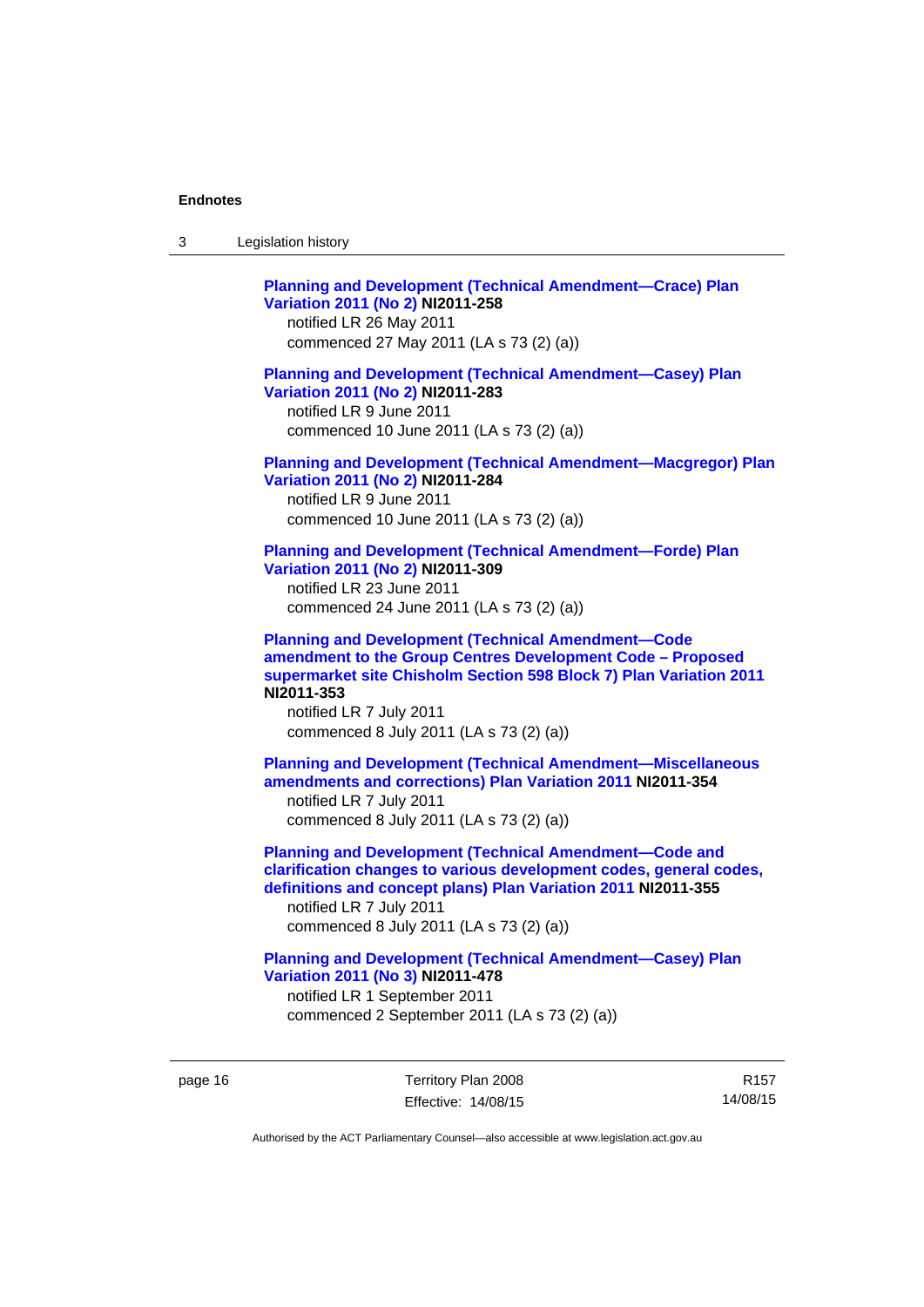## **[Planning and Development \(Technical Amendment—Crace\) Plan](http://www.legislation.act.gov.au/ni/2011-479/)  [Variation 2011 \(No 3\)](http://www.legislation.act.gov.au/ni/2011-479/) NI2011-479**  notified LR 1 September 2011 commenced 2 September 2011 (LA s 73 (2) (a)) **[Planning and Development \(Technical Amendment—Bonner\) Plan](http://www.legislation.act.gov.au/ni/2011-480/)  [Variation 2011 \(No 4\)](http://www.legislation.act.gov.au/ni/2011-480/) NI2011-480**  notified LR 1 September 2011 commenced 2 September 2011 (LA s 73 (2) (a)) **[Planning and Development \(Technical Amendment—Bonner\) Plan](http://www.legislation.act.gov.au/ni/2011-481/)  [Variation 2011 \(No 5\)](http://www.legislation.act.gov.au/ni/2011-481/) NI2011-481**  notified LR 26 August 2011 commenced 27 August 2011 (LA s 73 (2) (a)) **[Planning and Development \(Technical Amendment—Gungahlin\) Plan](http://www.legislation.act.gov.au/ni/2011-541/)  [Variation 2011 \(No 2\)](http://www.legislation.act.gov.au/ni/2011-541/) NI2011-541**  notified LR 15 September 2011 commenced 16 September 2011 (LA s 73 (2) (a)) **Variation to the Territory Plan No 302**  (as notified in [Planning and Development \(Plan Variation No 302\)](http://www.legislation.act.gov.au/ni/2011-573/)  [Notice 2011](http://www.legislation.act.gov.au/ni/2011-573/) NI2011-573) commenced 4 November 2011 ([CN2011-11](http://www.legislation.act.gov.au/cn/2011-11/)) **[Planning and Development \(Technical Amendment—Code and](http://www.legislation.act.gov.au/ni/2011-589/)  [clarification changes to various development codes, general codes,](http://www.legislation.act.gov.au/ni/2011-589/)  [definitions and concept plans\) Plan Variation 2011 \(No 2\)](http://www.legislation.act.gov.au/ni/2011-589/) NI2011-589**  notified LR 6 October 2011 commenced 7 October 2011 (LA s 73 (2) (a)) **[Planning and Development \(Technical Amendment—Miscellaneous](http://www.legislation.act.gov.au/ni/2011-590/)  [amendments and corrections\) Plan Variation 2011 \(No 2\)](http://www.legislation.act.gov.au/ni/2011-590/) NI2011-590**  notified LR 6 October 2011 commenced 7 October 2011 (LA s 73 (2) (a)) **[Planning and Development \(Technical Amendment—Yarralumla\) Plan](http://www.legislation.act.gov.au/ni/2011-650/)  [Variation 2011 \(No 1\)](http://www.legislation.act.gov.au/ni/2011-650/) NI2011-650**

notified LR 27 October 2011 commenced 28 October 2011 (LA s 73 (2) (a))

R157 14/08/15 Territory Plan 2008 Effective: 14/08/15 page 17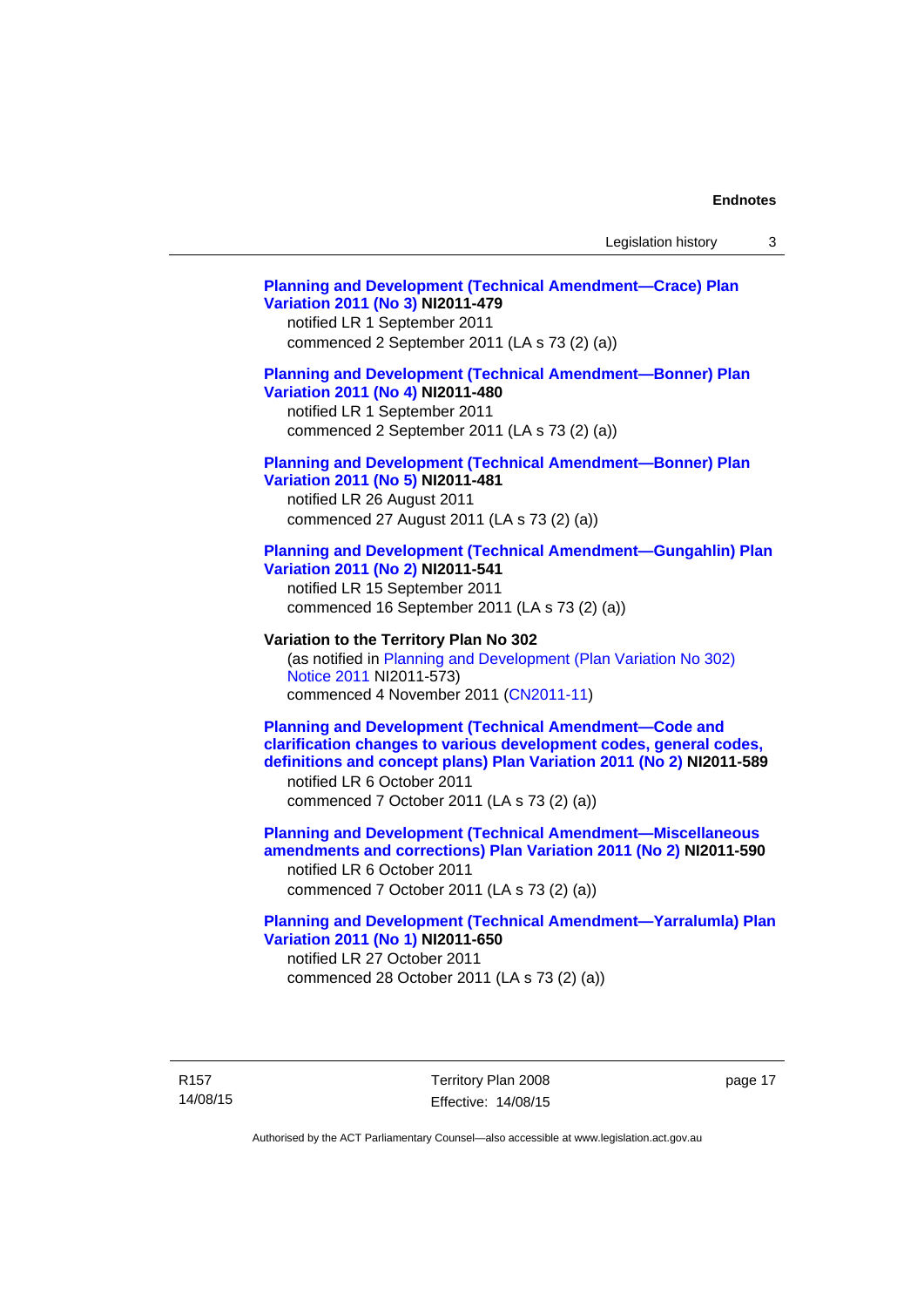| -3 | Legislation history |  |
|----|---------------------|--|
|----|---------------------|--|

## **[Planning and Development \(Technical Amendment—Casey\) Plan](http://www.legislation.act.gov.au/ni/2011-651/)  [Variation 2011 \(No 4\)](http://www.legislation.act.gov.au/ni/2011-651/) NI2011-651**

notified LR 27 October 2011 commenced 28 October 2011 (LA s 73 (2) (a))

#### **[Planning and Development \(Technical Amendment—Weston\) Plan](http://www.legislation.act.gov.au/ni/2011-652/)  [Variation 2011 \(No 1\)](http://www.legislation.act.gov.au/ni/2011-652/) NI2011-652**

notified LR 27 October 2011 commenced 28 October 2011 (LA s 73 (2) (a))

#### **[Planning and Development \(Technical Amendment—Miscellaneous](http://www.legislation.act.gov.au/ni/2011-667/)  [Amendments\) Plan Variation 2011 \(No 2\)](http://www.legislation.act.gov.au/ni/2011-667/) NI2011-667**

notified LR 3 November 2011 commenced 4 November 2011 (LA s 73 (2) (a))

#### **[Planning and Development \(Technical Amendment—Forde\) Plan](http://www.legislation.act.gov.au/ni/2011-668/)  [Variation 2011 \(No 3\)](http://www.legislation.act.gov.au/ni/2011-668/) NI2011-668**

notified LR 3 November 2011 commenced 4 November 2011 (LA s 73 (2) (a))

**Variation to the Territory Plan No 310**  (as notified in [Planning and Development \(Plan Variation No 310\)](http://www.legislation.act.gov.au/ni/2011-688/)  [Notice 2011](http://www.legislation.act.gov.au/ni/2011-688/) NI2011-688) commenced 16 December 2011 [\(CN2011-14\)](http://www.legislation.act.gov.au/cn/2011-14/)

#### **Variation to the Territory Plan No 300**  (as notified in [Planning and Development \(Plan Variation No 300\)](http://www.legislation.act.gov.au/ni/2011-691/)  [Notice 2011](http://www.legislation.act.gov.au/ni/2011-691/) NI2011-691) commenced 16 December 2011 [\(CN2011-13\)](http://www.legislation.act.gov.au/cn/2011-13/)

#### **[Planning and Development \(Technical Amendment—Watson\) Plan](http://www.legislation.act.gov.au/ni/2011-728/)  [Variation 2011 \(No 1\)](http://www.legislation.act.gov.au/ni/2011-728/) NI2011-728**

notified LR 30 November 2011 commenced 1 December 2011 (LA s 73 (2) (a))

### **[Planning and Development \(Technical Amendment—Gungahlin\) Plan](http://www.legislation.act.gov.au/ni/2011-729/)  [Variation 2011 \(No 3\)](http://www.legislation.act.gov.au/ni/2011-729/) NI2011-729**

notified LR 30 November 2011 commenced 1 December 2011 (LA s 73 (2) (a))

page 18 Territory Plan 2008 Effective: 14/08/15

R157 14/08/15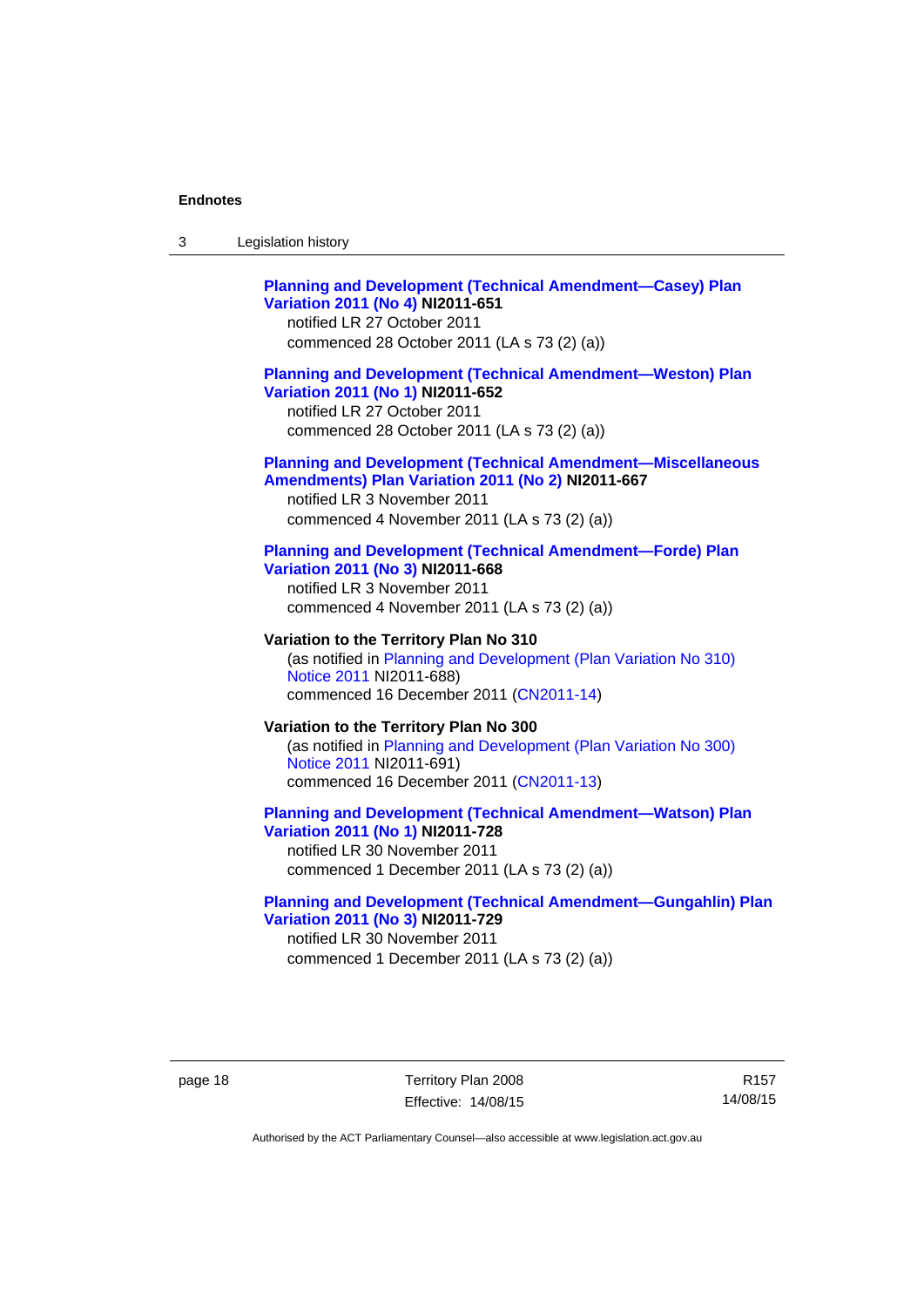Legislation history 3

**[Planning and Development \(Technical Amendment—Dunlop\) Plan](http://www.legislation.act.gov.au/ni/2011-730/)  [Variation 2011 \(No 1\)](http://www.legislation.act.gov.au/ni/2011-730/) NI2011-730**  notified LR 30 November 2011 commenced 1 December 2011 (LA s 73 (2) (a)) **[Planning and Development \(Technical Amendment—Weston\) Plan](http://www.legislation.act.gov.au/ni/2011-731/)  [Variation 2011 \(No 2\)](http://www.legislation.act.gov.au/ni/2011-731/) NI2011-731**  notified LR 30 November 2011 commenced 1 December 2011 (LA s 73 (2) (a)) **[Planning and Development \(Technical Amendment—Macgregor\) Plan](http://www.legislation.act.gov.au/ni/2011-785/)  [Variation 2011 \(No 3\)](http://www.legislation.act.gov.au/ni/2011-785/) NI2011-785**  notified LR 15 December 2011 commenced 16 December 2011 (LA s 73 (2) (a)) **[Planning and Development \(Technical Amendment—Bonner\) Plan](http://www.legislation.act.gov.au/ni/2011-786/)  [Variation 2011 \(No 6\)](http://www.legislation.act.gov.au/ni/2011-786/) NI2011-786**  notified LR 15 December 2011 commenced 16 December 2011 (LA s 73 (2) (a)) **[Planning and Development \(Technical Amendment—Code,](http://www.legislation.act.gov.au/ni/2011-787/)  [clarification and miscellaneous\) Plan Variation 2011](http://www.legislation.act.gov.au/ni/2011-787/) NI2011-787**  notified LR 15 December 2011 commenced 16 December 2011 (LA s 73 (2) (a)) **[Planning and Development \(Technical Amendment—Miscellaneous](http://www.legislation.act.gov.au/ni/2011-788/)  [amendments and corrections\) Plan Variation 2011 \(No 3\)](http://www.legislation.act.gov.au/ni/2011-788/) NI2011-788**  notified LR 15 December 2011 commenced 16 December 2011 (LA s 73 (2) (a)) **[Planning and Development \(Technical Amendment—Crace\) Plan](http://www.legislation.act.gov.au/ni/2012-26/)  [Variation 2012 \(No 1\)](http://www.legislation.act.gov.au/ni/2012-26/) NI2012-26**  notified LR 27 January 2012 commenced 28 January 2012 (LA s 73 (2) (a)) **[Planning and Development \(Technical Amendment—Franklin\) Plan](http://www.legislation.act.gov.au/ni/2012-28/)  [Variation 2012 \(No 1\)](http://www.legislation.act.gov.au/ni/2012-28/) NI2012-28**  notified LR 27 January 2012

R157 14/08/15 Territory Plan 2008 Effective: 14/08/15 page 19

Authorised by the ACT Parliamentary Counsel—also accessible at www.legislation.act.gov.au

commenced 28 January 2012 (LA s 73 (2) (a))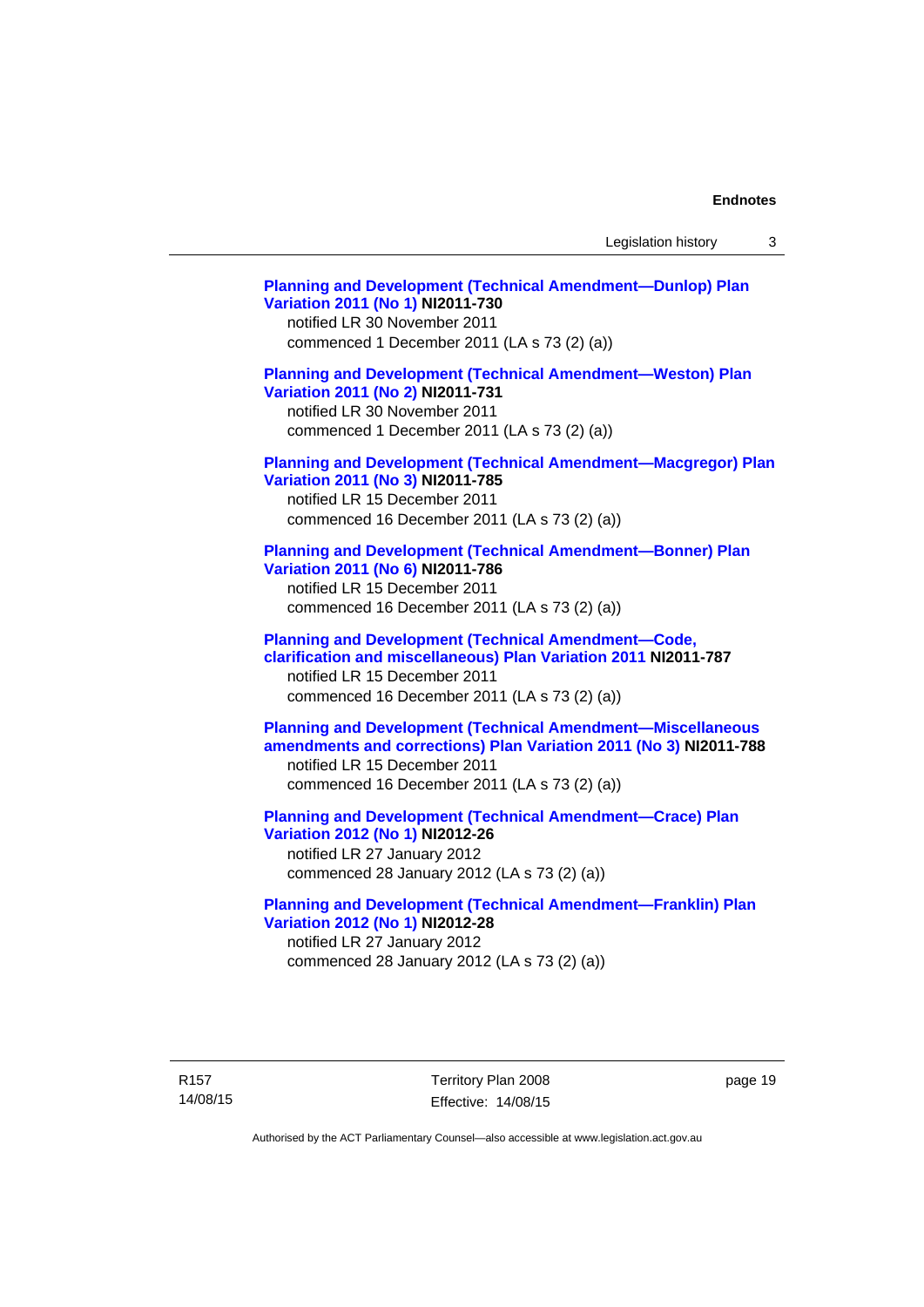| Legislation history<br>3 |  |
|--------------------------|--|
|--------------------------|--|

**[Planning and Development \(Technical Amendment—Casey\) Plan](http://www.legislation.act.gov.au/ni/2012-29/)  [Variation 2012 \(No 1\)](http://www.legislation.act.gov.au/ni/2012-29/) NI2012-29**  notified LR 27 January 2012 commenced 28 January 2012 (LA s 73 (2) (a)) **[Planning and Development \(Technical Amendment—Forde\) Plan](http://www.legislation.act.gov.au/ni/2012-30/)  [Variation 2012 \(No 1\)](http://www.legislation.act.gov.au/ni/2012-30/) NI2012-30**  notified LR 27 January 2012 commenced 28 January 2012 (LA s 73 (2) (a)) **[Planning and Development \(Technical Amendment—Crace\) Plan](http://www.legislation.act.gov.au/ni/2012-31/)  [Variation 2012 \(No 2\)](http://www.legislation.act.gov.au/ni/2012-31/) NI2012-31**  notified LR 27 January 2012 commenced 28 January 2012 (LA s 73 (2) (a)) **[Planning and Development \(Technical Amendment—Bonner\) Plan](http://www.legislation.act.gov.au/ni/2012-32/)  [Variation 2012 \(No 1\)](http://www.legislation.act.gov.au/ni/2012-32/) NI2012-32**  notified LR 27 January 2012 commenced 28 January 2012 (LA s 73 (2) (a)) **[Planning and Development \(Technical Amendment—Crace\) Plan](http://www.legislation.act.gov.au/ni/2012-82/)  [Variation 2012 \(No 3\)](http://www.legislation.act.gov.au/ni/2012-82/) NI2012-82**  notified LR 23 February 2012 commenced 24 February 2012 (LA s 73 (2) (a)) **[Planning and Development \(Technical Amendment—Watson\) Plan](http://www.legislation.act.gov.au/ni/2012-83/)  [Variation 2012 \(No 1\)](http://www.legislation.act.gov.au/ni/2012-83/) NI2012-83**  notified LR 23 February 2012 commenced 24 February 2012 (LA s 73 (2) (a)) **[Planning and Development \(Technical Amendment—Casey\) Plan](http://www.legislation.act.gov.au/ni/2012-86/)  [Variation 2012 \(No 2\)](http://www.legislation.act.gov.au/ni/2012-86/) NI2012-86**  notified LR 27 February 2012

commenced 28 February 2012 (LA s 73 (2) (a))

**[Planning and Development \(Technical Amendment—Forde\) Plan](http://www.legislation.act.gov.au/ni/2012-87/)  [Variation 2012 \(No 2\)](http://www.legislation.act.gov.au/ni/2012-87/) NI2012-87**  notified LR 27 February 2012 commenced 28 February 2012 (LA s 73 (2) (a))

page 20 Territory Plan 2008 Effective: 14/08/15

R157 14/08/15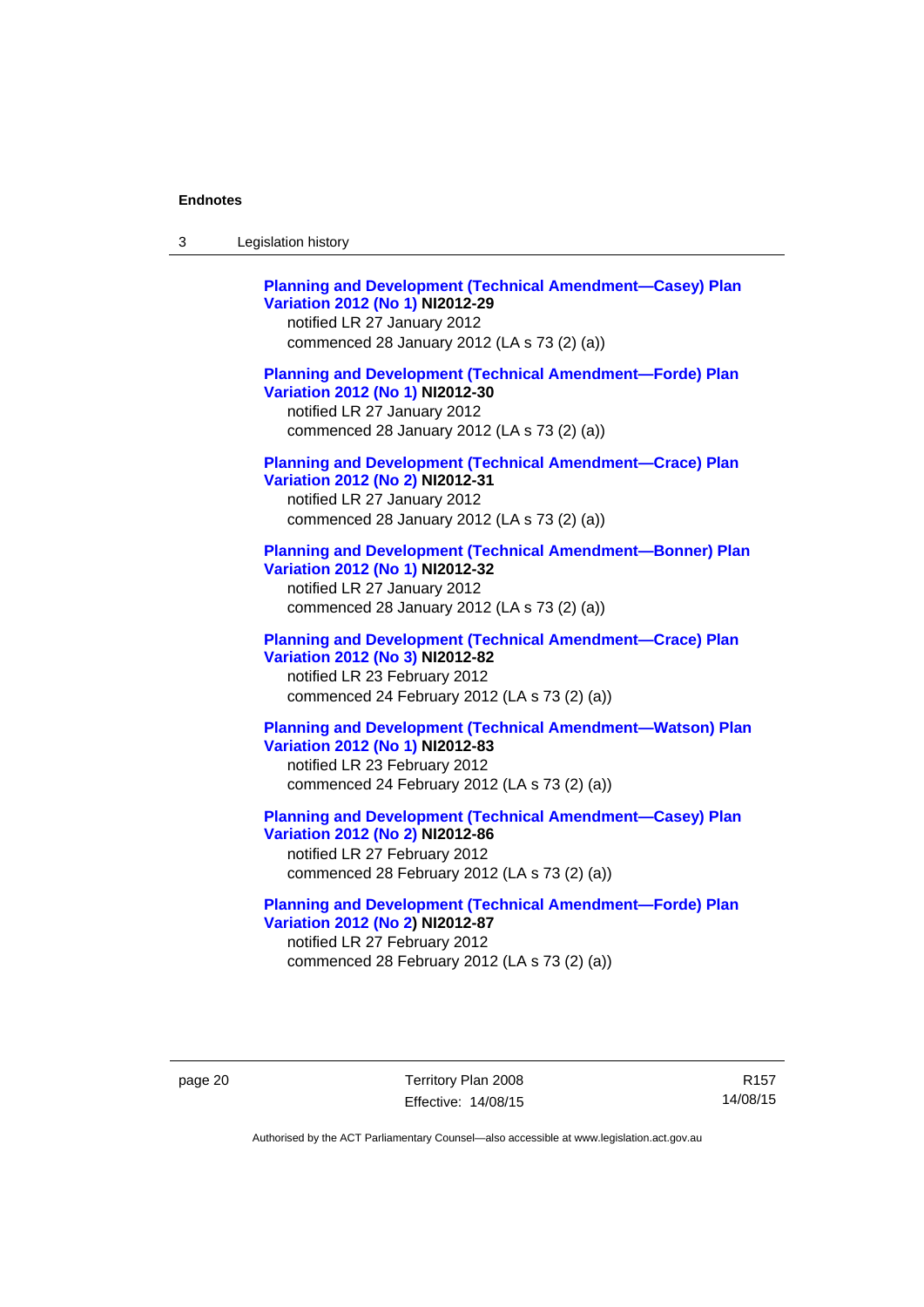Legislation history 3

**[Planning and Development \(Technical Amendment—Macgregor\) Plan](http://www.legislation.act.gov.au/ni/2012-125/)  [Variation 2012 \(No 1\)](http://www.legislation.act.gov.au/ni/2012-125/) NI2012-125**  notified LR 13 March 2012 commenced 14 March 2012 (LA s 73 (2) (a)) **[Planning and Development \(Technical Amendment—Weston\) Plan](http://www.legislation.act.gov.au/ni/2012-145/)  [Variation 2012 \(No 1\)](http://www.legislation.act.gov.au/ni/2012-145/) NI2012-145**  notified LR 19 March 2012 commenced 20 March 2012 (LA s 73 (2) (a)) **[Planning and Development \(Technical Amendment—Districts of](http://www.legislation.act.gov.au/ni/2012-146/)  [Paddys River and Tennent\) Plan Variation 2012 \(No 1\)](http://www.legislation.act.gov.au/ni/2012-146/) NI2012-146**  notified LR 20 March 2012 commenced 21 March 2012 (LA s 73 (2) (a)) **[Planning and Development \(Technical Amendment—District of](http://www.legislation.act.gov.au/ni/2012-162/)  [Molonglo Valley\) Plan Variation 2012 \(No 1\)](http://www.legislation.act.gov.au/ni/2012-162/) NI2012-162**  notified LR 27 March 2012 commenced 28 March 2012 (LA s 73 (2) (a)) **[Planning and Development \(Technical Amendment—Harrison\) Plan](http://www.legislation.act.gov.au/ni/2012-164/)  [Variation 2012 \(No 1\)](http://www.legislation.act.gov.au/ni/2012-164/) NI2012-164**  notified LR 27 March 2012 commenced 28 March 2012 (LA s 73 (2) (a)) **[Planning and Development \(Technical Amendment—Code and](http://www.legislation.act.gov.au/ni/2012-189/)  [clarification amendment\) Plan Variation 2012 \(No 1\)](http://www.legislation.act.gov.au/ni/2012-189/) NI2012-189**  notified LR 12 April 2012 commenced 13 April 2012 (LA s 73 (2) (a)) **[Planning and Development \(Technical Amendment—Miscellaneous](http://www.legislation.act.gov.au/ni/2012-190/)  [Amendments and Removal of Redundant Provisions\) Plan](http://www.legislation.act.gov.au/ni/2012-190/)  [Variation 2012 \(No 1\)](http://www.legislation.act.gov.au/ni/2012-190/) NI2012-190**  notified LR 12 April 2012 commenced 13 April 2012 (LA s 73 (2) (a)) **[Planning and Development \(Technical Amendment—Macgregor\) Plan](http://www.legislation.act.gov.au/ni/2012-194/)  [Variation 2012 \(No 2\)](http://www.legislation.act.gov.au/ni/2012-194/) NI2012-194**  notified LR 18 April 2012 commenced 19 April 2012 (LA s 73 (2) (a))

R157 14/08/15 Territory Plan 2008 Effective: 14/08/15 page 21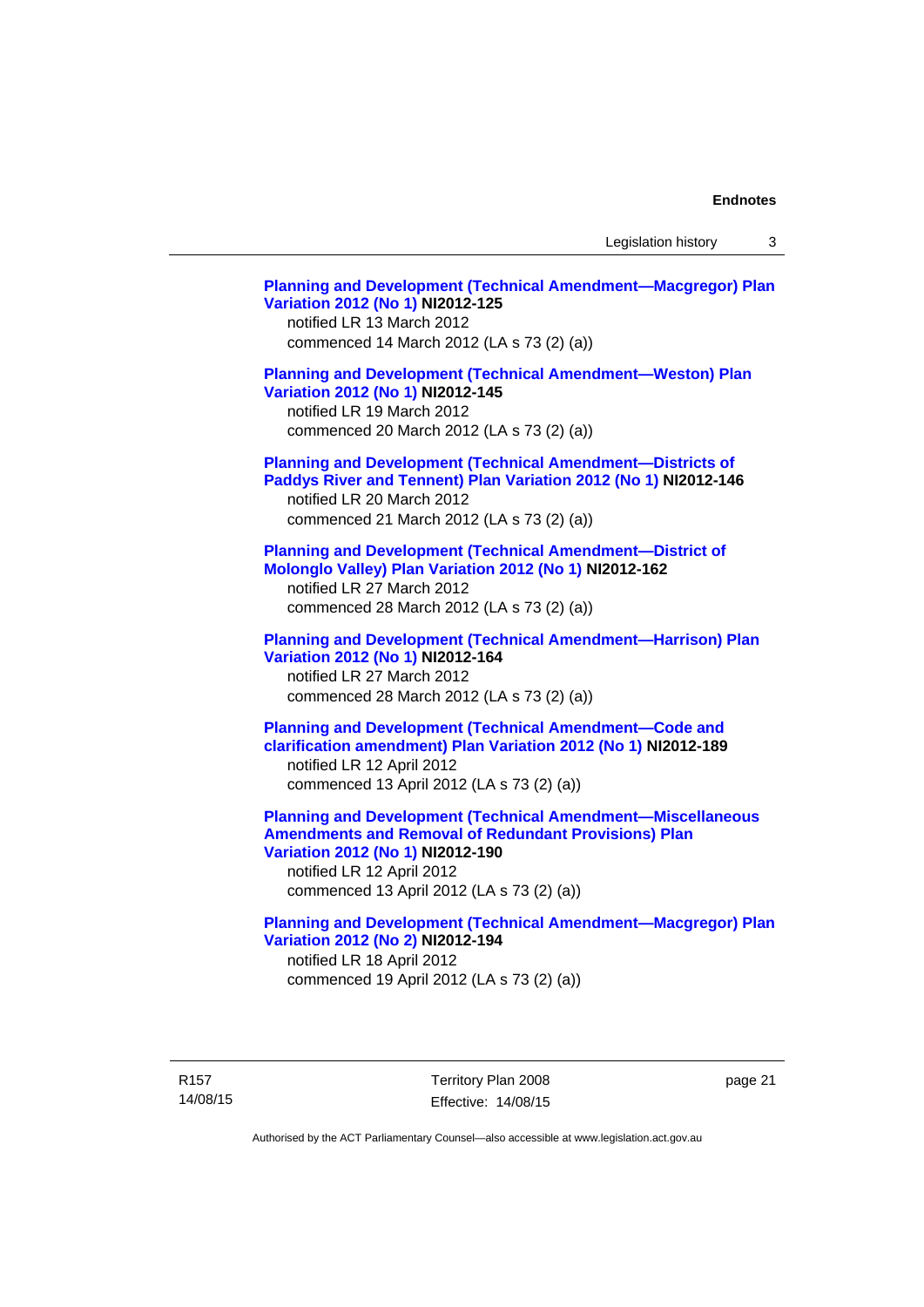3 Legislation history

## **Variation to the Territory Plan No 307**

(as notified in [Planning and Development \(Plan Variation No 307\)](http://www.legislation.act.gov.au/ni/2012-201/)  [Notice 2012](http://www.legislation.act.gov.au/ni/2012-201/) NI2012-201) commenced 18 May 2012 [\(CN2012-9\)](http://www.legislation.act.gov.au/cn/2012-9/)

## **[Planning and Development \(Technical Amendment—Wright\) Plan](http://www.legislation.act.gov.au/ni/2012-209/)  [Variation 2012 \(No 1\)](http://www.legislation.act.gov.au/ni/2012-209/) NI2012-209**

notified LR 30 April 2012 commenced 1 May 2012 (LA s 73 (2) (a))

#### **[Planning and Development \(Technical Amendment—Phillip\) Plan](http://www.legislation.act.gov.au/ni/2012-223/)  [Variation 2012 \(No 1\)](http://www.legislation.act.gov.au/ni/2012-223/) NI2012-223**

notified LR 7 May 2012 commenced 8 May 2012 (LA s 73 (2) (a))

#### **[Planning and Development \(Technical Amendment—Bonner\) Plan](http://www.legislation.act.gov.au/ni/2012-224/)  [Variation 2012 \(No 2\)](http://www.legislation.act.gov.au/ni/2012-224/) NI2012-224**

notified LR 7 May 2012 commenced 8 May 2012 (LA s 73 (2) (a))

## **[Planning and Development \(Technical Amendment—Gungahlin\) Plan](http://www.legislation.act.gov.au/ni/2012-243/)  [Variation 2012 \(No 1\)](http://www.legislation.act.gov.au/ni/2012-243/) NI2012-243**  notified LR 23 May 2012

commenced 24 May 2012 (LA s 73 (2) (a))

## **[Planning and Development \(Technical Amendment—Nicholls\) Plan](http://www.legislation.act.gov.au/ni/2012-265/)  [Variation 2012 \(No 1\)](http://www.legislation.act.gov.au/ni/2012-265/) NI2012-265**

notified LR 23 May 2012 commenced 24 May 2012 (LA s 73 (2) (a))

#### **Variation to the Territory Plan No 313**

(as notified in [Planning and Development \(Plan Variation No 313\)](http://www.legislation.act.gov.au/ni/2012-287/default.asp)  [Notice 2012](http://www.legislation.act.gov.au/ni/2012-287/default.asp) NI2012-287) commenced 7 December 2012 ([CN2012-17](http://www.legislation.act.gov.au/cn/2012-17/default.asp))

#### **[Planning and Development \(Technical Amendment—Crace\) Plan](http://www.legislation.act.gov.au/ni/2012-304/)  [Variation 2012 \(No 4\)](http://www.legislation.act.gov.au/ni/2012-304/) NI2012-304**

notified LR 19 June 2012 commenced 20 June 2012 (LA s 73 (2) (a))

page 22 Territory Plan 2008 Effective: 14/08/15

R157 14/08/15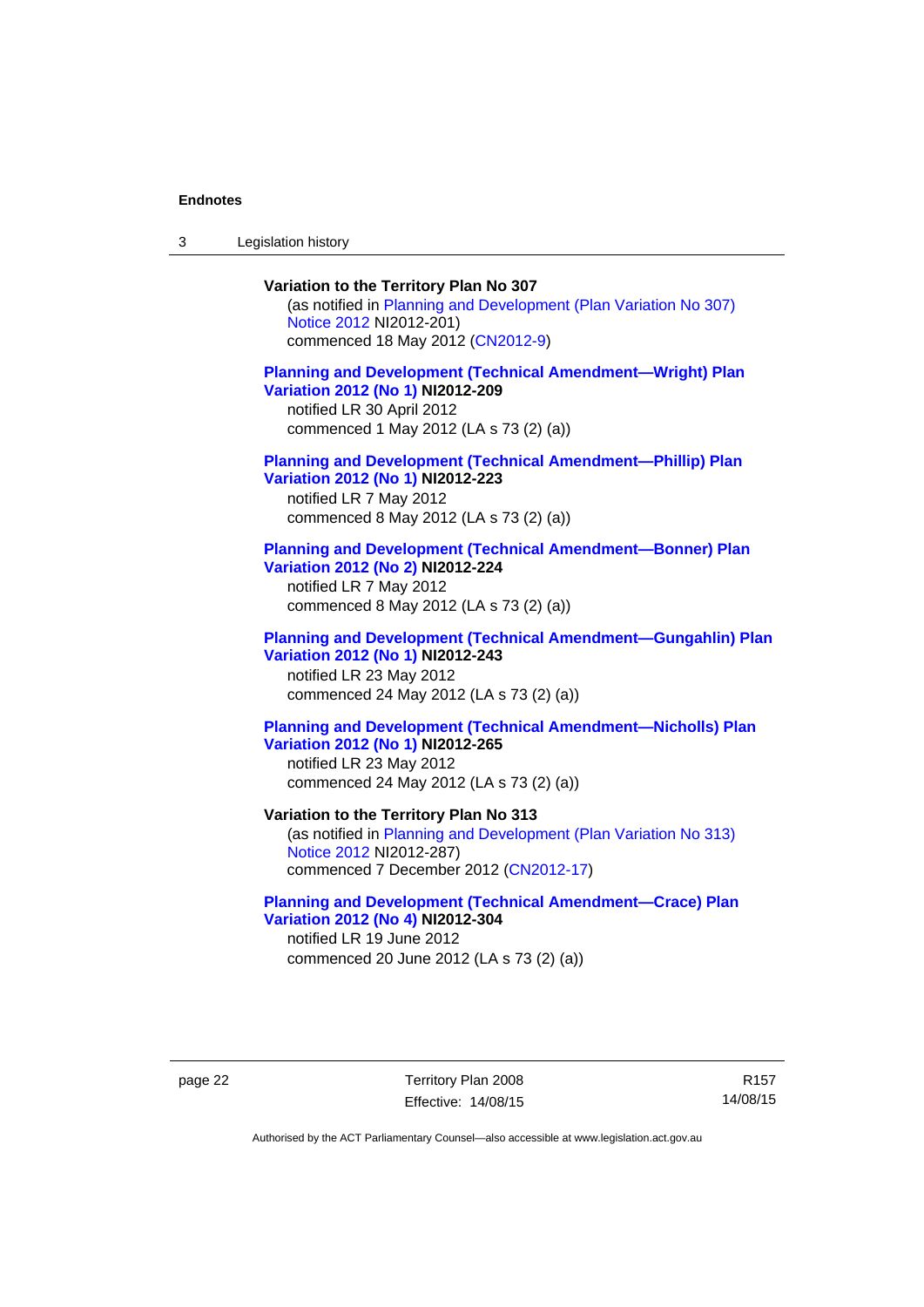Legislation history 3

## **[Planning and Development \(Technical Amendment—Wright\) Plan](http://www.legislation.act.gov.au/ni/2012-314/)  [Variation 2012 \(No 2\)](http://www.legislation.act.gov.au/ni/2012-314/) NI2012-314**  notified LR 25 June 2012 commenced 26 June 2012 (LA s 73 (2) (a)) **[Planning and Development \(Technical Amendment—Casey\) Plan](http://www.legislation.act.gov.au/ni/2012-352/)  [Variation 2012 \(No 3\)](http://www.legislation.act.gov.au/ni/2012-352/) NI2012-352**  notified LR 10 July 2012 commenced 11 July 2012 (LA s 73 (2) (a)) **Variation to the Territory Plan No 312**  (as notified in [Planning and Development \(Plan Variation No 312\)](http://www.legislation.act.gov.au/ni/2012-366/default.asp)  [Notice 2012](http://www.legislation.act.gov.au/ni/2012-366/default.asp) NI2012-366) commenced 7 December 2012 ([CN2012-16](http://www.legislation.act.gov.au/cn/2012-16/default.asp)) **[Planning and Development \(Technical Amendment—Casey\) Plan](http://www.legislation.act.gov.au/ni/2012-374/)  [Variation 2012 \(No 4\)](http://www.legislation.act.gov.au/ni/2012-374/) NI2012-374**  notified LR 19 July 2012 commenced 20 July 2012 (LA s 73 (2) (a)) **[Planning and Development \(Technical Amendment—Bonner\) Plan](http://www.legislation.act.gov.au/ni/2012-394/)  [Variation 2012 \(No 3\)](http://www.legislation.act.gov.au/ni/2012-394/) NI2012-394**  notified LR 31 July 2012 commenced 1 August 2012 (LA s 73 (2) (a)) **[Planning and Development \(Technical Amendment—Code and](http://www.legislation.act.gov.au/ni/2012-410/)  [clarification amendment\) Plan Variation 2012 \(No 2\)](http://www.legislation.act.gov.au/ni/2012-410/) NI2012-410**  notified LR 9 August 2012 commenced 10 August 2012 (LA s 73 (2) (a)) **[Planning and Development \(Technical Amendment—Code and](http://www.legislation.act.gov.au/ni/2012-411/)  [clarification amendment\) Plan Variation 2012 \(No 3\)](http://www.legislation.act.gov.au/ni/2012-411/) NI2012-411**  notified LR 9 August 2012 commenced 10 August 2012 (LA s 73 (2) (a)) **[Planning and Development \(Technical Amendment—Miscellaneous](http://www.legislation.act.gov.au/ni/2012-412/)  [Amendments\) Plan Variation 2012 \(No 1\)](http://www.legislation.act.gov.au/ni/2012-412/) NI2012-412**  notified LR 9 August 2012 commenced 10 August 2012 (LA s 73 (2) (a))

page 23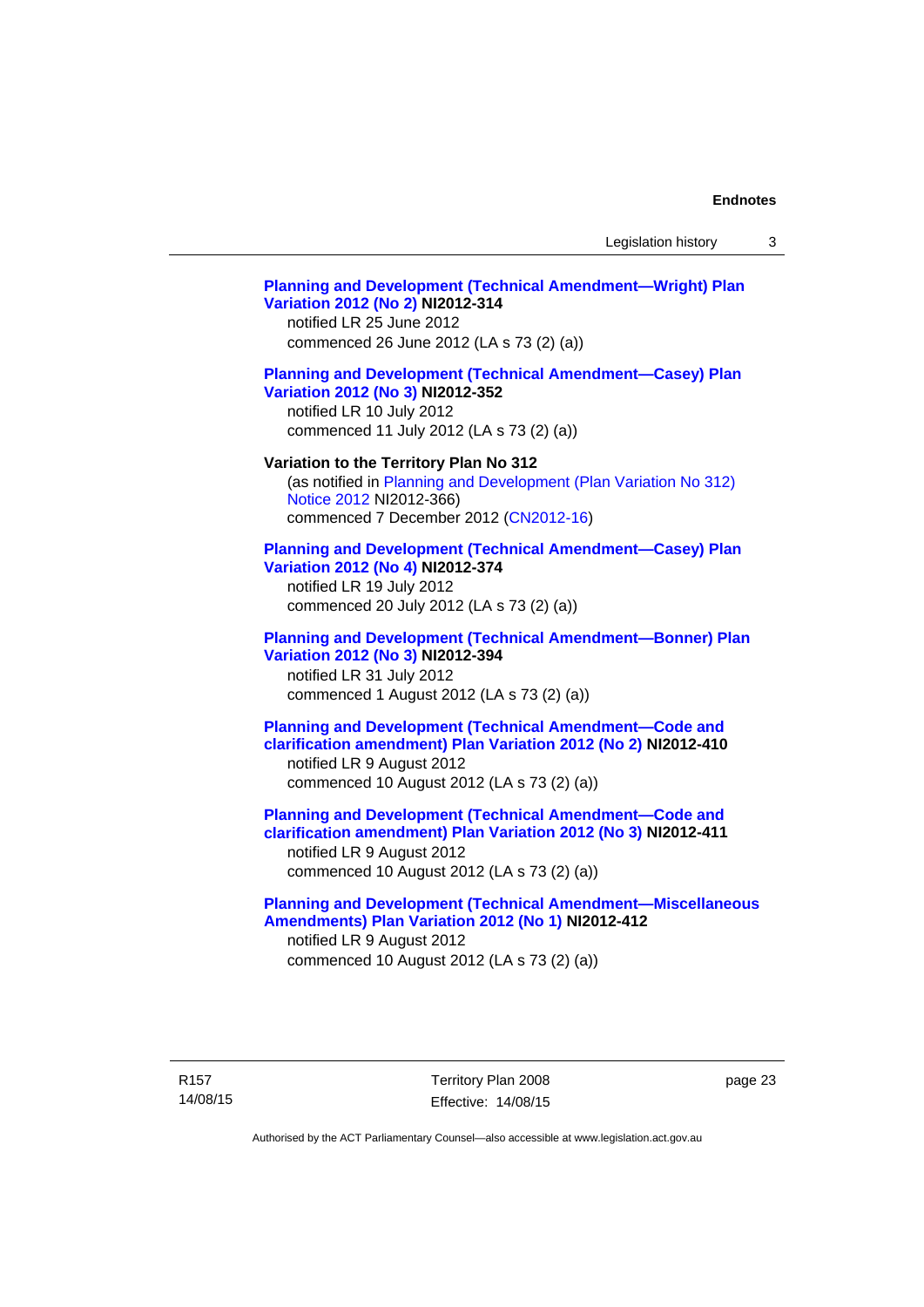| Legislation history<br>-3 |  |
|---------------------------|--|
|---------------------------|--|

| <b>Planning and Development (Technical Amendment-Casey) Plan</b><br>Variation 2012 (No 5) NI2012-476<br>notified LR 11 September 2012<br>commenced 12 September 2012 (LA s 73 (2) (a))   |
|------------------------------------------------------------------------------------------------------------------------------------------------------------------------------------------|
| <b>Planning and Development (Technical Amendment-Crace) Plan</b><br>Variation 2012 (No 5) NI2012-507<br>notified LR 20 September 2012<br>commenced 21 September 2012 (LA s 73 (2) (a))   |
| <b>Planning and Development (Technical Amendment-Casey) Plan</b><br>Variation 2012 (No 6) NI2012-568<br>notified LR 8 November 2012<br>commenced 9 November 2012 (LA s 73 (2) (a))       |
| <b>Planning and Development (Technical Amendment-Macgregor) Plan</b><br>Variation 2012 (No 3) NI2012-587<br>notified LR 19 November 2012<br>commenced 20 November 2012 (LA s 73 (2) (a)) |
| <b>Planning and Development (Technical Amendment-Belconnen) Plan</b><br><b>Variation 2012 NI2012-588</b><br>notified LR 19 November 2012<br>commenced 20 November 2012 (LA s 73 (2) (a)) |
| <b>Planning and Development (Technical Amendment-Jacka) Plan</b><br>Variation 2012 (No 1) NI2012-611<br>notified LR 4 December 2012<br>commenced 5 December 2012 (LA s 73 (2) (a))       |
| <b>Planning and Development (Technical Amendment-Casey) Plan</b><br>Variation 2012 (No 7) NI2012-612<br>notified LR 4 December 2012<br>commenced 5 December 2012 (LA s 73 (2) (a))       |

## **[Planning and Development \(Technical Amendment—Clarification,](http://www.legislation.act.gov.au/ni/2012-622/default.asp)  [Relocation and Miscellaneous Amendments\) Plan Variation 2012](http://www.legislation.act.gov.au/ni/2012-622/default.asp)  [\(No 1\)](http://www.legislation.act.gov.au/ni/2012-622/default.asp) NI2012-622**

notified LR 13 December 2012 commenced 14 December 2012 (LA s 73 (2) (a))

page 24 Territory Plan 2008 Effective: 14/08/15

R157 14/08/15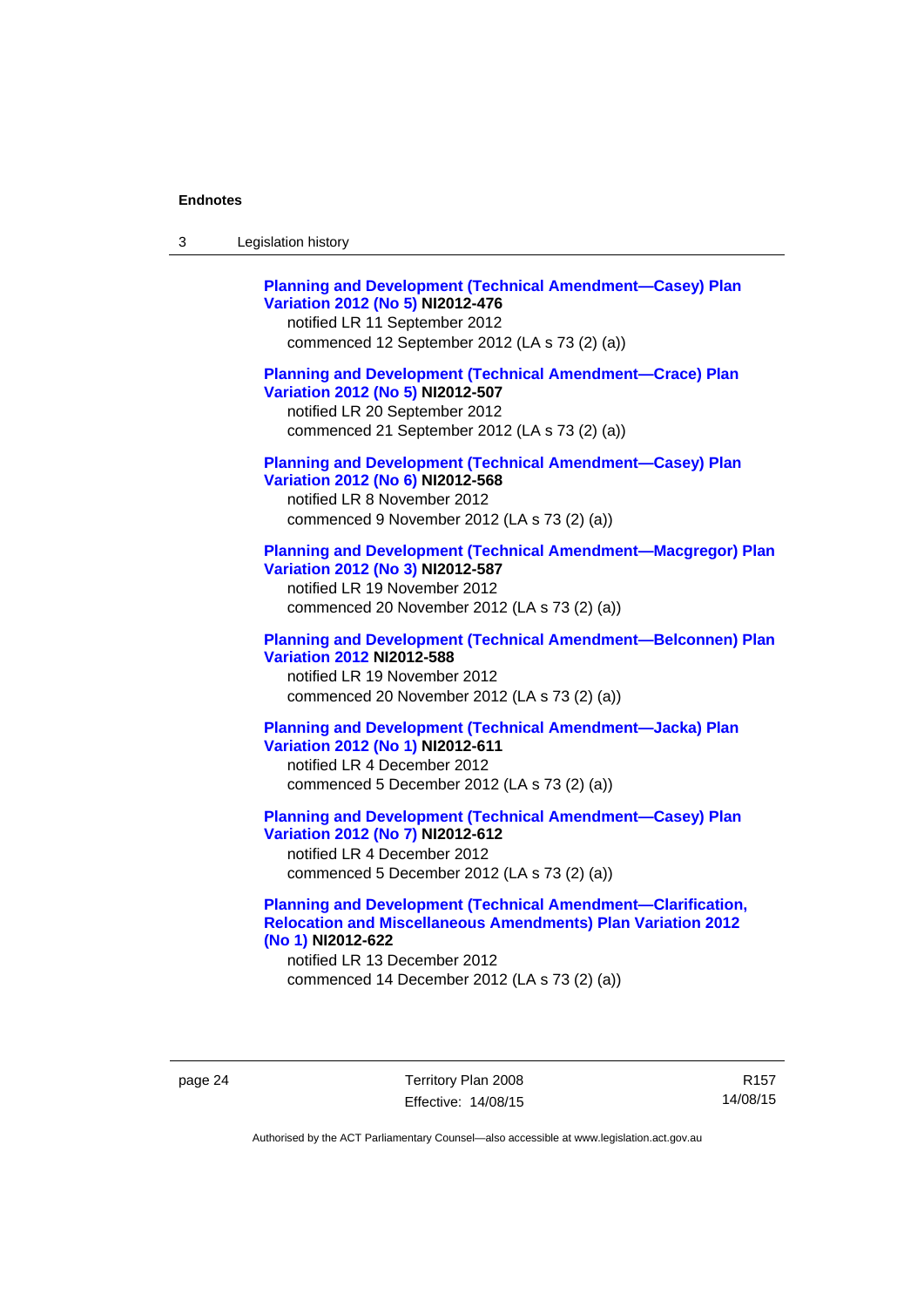| Legislation history |  |
|---------------------|--|
|---------------------|--|

| <b>Planning and Development (Technical Amendment-Code and</b><br>clarification amendment) Plan Variation 2012 (No 4) NI2012-631<br>notified LR 17 December 2012<br>commenced 18 December 2012 (LA s 73 (2) (a)) |
|-----------------------------------------------------------------------------------------------------------------------------------------------------------------------------------------------------------------|
| <b>Planning and Development (Technical Amendment-Miscellaneous</b><br>Amendments) Plan Variation 2012 (No 2) NI2012-632<br>notified LR 17 December 2012<br>commenced 18 December 2012 (LA s 73 (2) (a))         |
| <b>Planning and Development (Technical Amendment-Greenway) Plan</b><br><b>Variation 2012 NI2012-645</b><br>notified LR 20 December 2012<br>commenced 21 December 2012 (LA s 73 (2) (a))                         |
| <b>Planning and Development (Technical Amendment-Miscellaneous</b><br>Amendments) Plan Variation 2013 (No 1) NI2013-5<br>notified LR 10 January 2013<br>commenced 11 January 2013 (LA s 73 (2) (a))             |
| <b>Planning and Development (Technical Amendment-Kingston) Plan</b><br>Variation 2013 (No 1) NI2013-53<br>notified LR 5 February 2013<br>commenced 6 February 2013 (LA s 73 (2) (a))                            |
| Variation to the Territory Plan No 306<br>as notified in Planning and Development (Plan Variation No 306)<br>Notice 2013 NI2013-93)<br>commenced 5 July 2013 (CN2013-7)                                         |
| <b>Planning and Development (Technical Amendment-Jacka) Plan</b><br><b>Variation 2013 NI2013-109</b><br>notified LR 5 March 2013<br>commenced 6 March 2013 (LA s 73 (2) (a))                                    |
| Variation to the Territory Plan No 315<br>(as notified in Planning and Development (Plan Variation No 315)<br>Notice 2013 NI2013-112)                                                                           |

commenced 17 May 2013 [\(CN2013-4\)](http://www.legislation.act.gov.au/cn/2013-4/default.asp)

R157 14/08/15

Territory Plan 2008 Effective: 14/08/15 page 25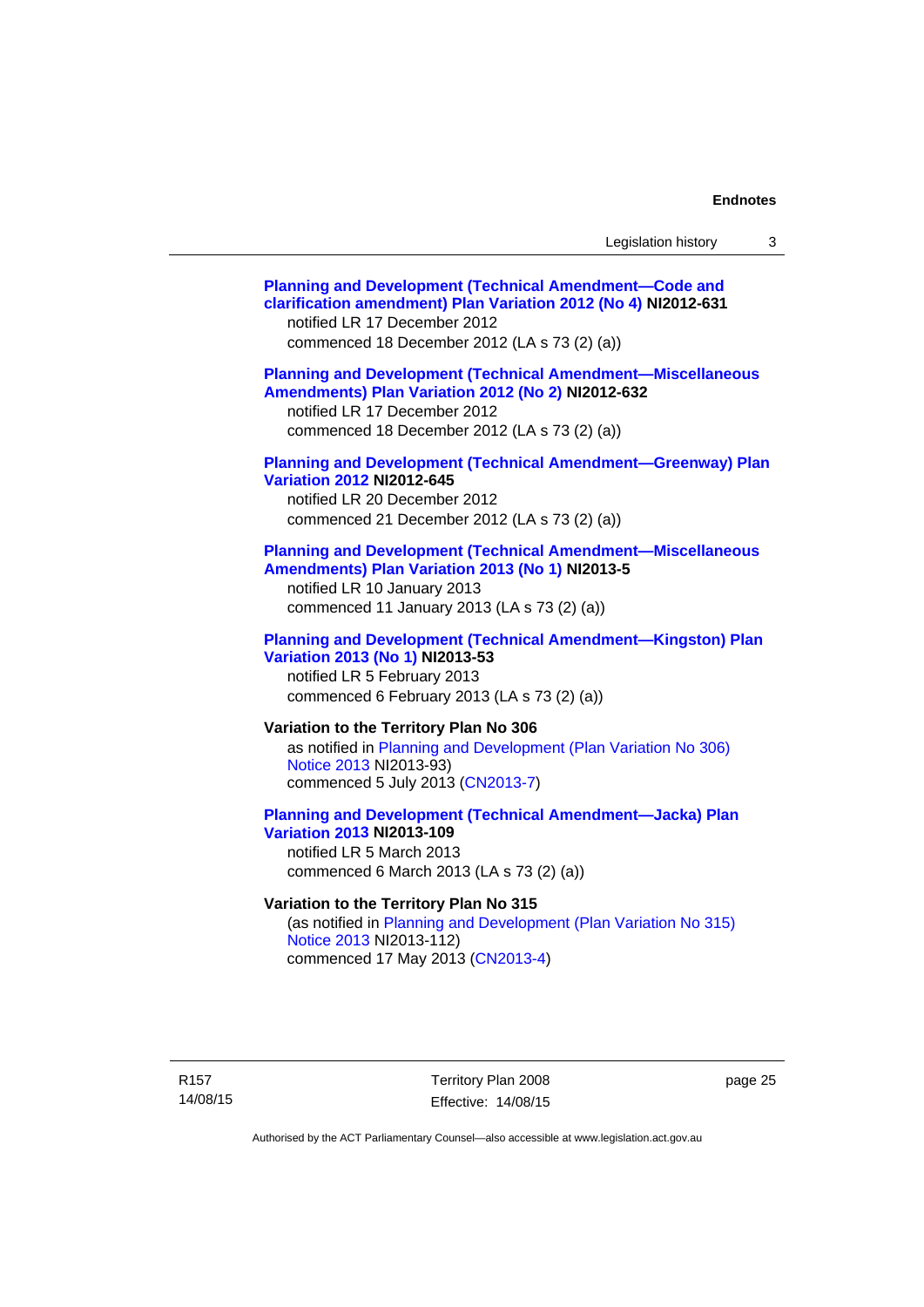3 Legislation history

## **Variation to the Territory Plan No 316**  (as notified in [Planning and Development \(Plan Variation No 316\)](http://www.legislation.act.gov.au/ni/2013-114/default.asp)  [Notice 2013](http://www.legislation.act.gov.au/ni/2013-114/default.asp) NI2013-114) commenced 17 May 2013 [\(CN2013-5\)](http://www.legislation.act.gov.au/cn/2013-5/default.asp) **[Planning and Development \(Technical Amendment—Districts of](http://www.legislation.act.gov.au/ni/2013-124/default.asp)  [Tennent and Booth\) Plan Variation 2013 \(No 1\)](http://www.legislation.act.gov.au/ni/2013-124/default.asp) NI2013-124**  notified LR 19 March 2013 commenced 20 March 2013 (LA s 73 (2) (a)) **[Planning and Development \(Technical Amendment—Griffith\) Plan](http://www.legislation.act.gov.au/ni/2013-127/default.asp)  [Variation 2013 \(No 1\)](http://www.legislation.act.gov.au/ni/2013-127/default.asp) NI2013-127**  notified LR 19 March 2013 commenced 20 March 2013 (LA s 73 (2) (a)) **[Planning and Development \(Technical Amendment—Ngunnawal\)](http://www.legislation.act.gov.au/ni/2013-146/default.asp)  [Plan Variation 2013 \(No 1\)](http://www.legislation.act.gov.au/ni/2013-146/default.asp) NI2013-146**  notified LR 3 April 2013 commenced 4 April 2013 (LA s 73 (2) (a)) **[Planning and Development \(Technical Amendment—Casey\) Plan](http://www.legislation.act.gov.au/ni/2013-147/default.asp)  [Variation 2013 \(No 1\)](http://www.legislation.act.gov.au/ni/2013-147/default.asp) NI2013-147**  notified LR 3 April 2013 commenced 4 April 2013 (LA s 73 (2) (a)) **[Planning and Development \(Technical Amendment—Miscellaneous](http://www.legislation.act.gov.au/ni/2013-207/default.asp)  [Amendments\) Plan Variation 2013 \(No 2\)](http://www.legislation.act.gov.au/ni/2013-207/default.asp) NI2013-207**  notified LR 2 May 2013 commenced 3 May 2013 (LA s 73 (2) (a)) **Variation to the Territory Plan No 311**  (as notified in [Planning and Development \(Plan Variation No 311\)](http://www.legislation.act.gov.au/ni/2013-208/default.asp)  [Notice 2013](http://www.legislation.act.gov.au/ni/2013-208/default.asp) NI2013-208) commenced 21 June 2013 ([CN2013-8\)](http://www.legislation.act.gov.au/cn/2013-8/default.asp) **[Planning and Development \(Technical Amendment—Code and](http://www.legislation.act.gov.au/ni/2013-245/default.asp)  [Clarification Amendment\) Plan Variation 2013 \(No 1\)](http://www.legislation.act.gov.au/ni/2013-245/default.asp) NI2013-245**

notified LR 30 May 2013 commenced 31 May 2013 (LA s 73 (2) (a))

page 26 Territory Plan 2008 Effective: 14/08/15

R157 14/08/15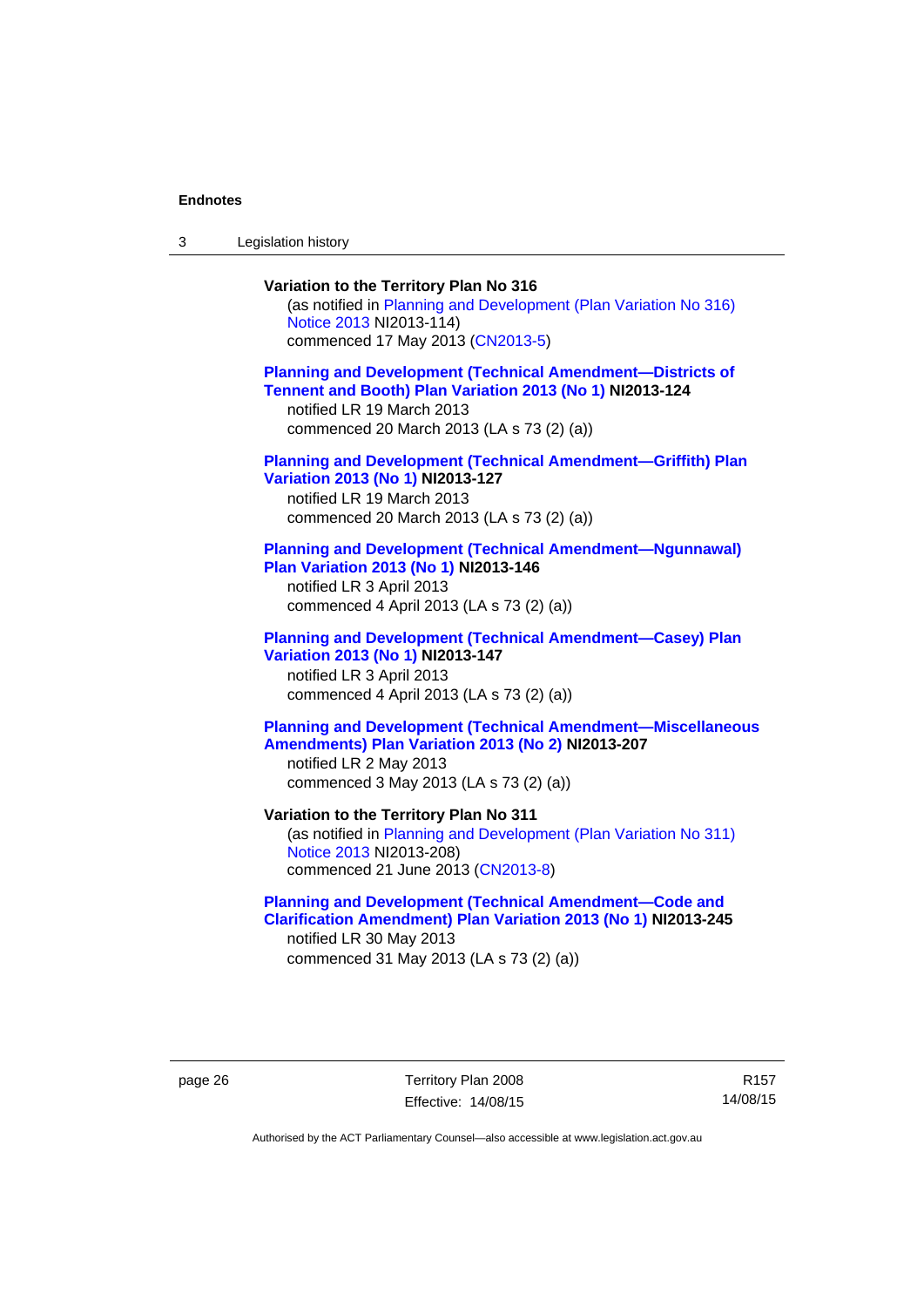Legislation history 3

| <b>Planning and Development (Technical Amendment-Miscellaneous</b><br>Amendments) Plan Variation 2013 (No 3) NI2013-246<br>notified LR 30 May 2013<br>commenced 31 May 2013 (LA s 73 (2) (a))               |  |
|-------------------------------------------------------------------------------------------------------------------------------------------------------------------------------------------------------------|--|
| <b>Planning and Development (Technical Amendment-Crace) Plan</b><br>Variation 2013 (No 1) NI2013-249<br>notified LR 4 June 2013<br>commenced 5 June 2013 (LA s 73 (2) (a))                                  |  |
| <b>Planning and Development (Technical Amendment-Dickson) Plan</b><br>Variation 2013 (No 1) NI2013-358<br>notified LR 20 August 2013<br>commenced 21 August 2013 (LA s 73 (2) (a))                          |  |
| <b>Planning and Development (Technical Amendment-Miscellaneous</b><br>Amendments) Plan Variation 2013 (No 4) NI2013-390<br>notified LR 5 September 2013<br>commenced 6 September 2013 (LA s 73 (2) (a))     |  |
| <b>Planning and Development (Technical Amendment-Harrison) Plan</b><br>Variation 2013 (No 1) NI2013-402<br>notified LR 17 September 2013<br>commenced 18 September 2013 (LA s 73 (2) (a))                   |  |
| <b>Planning and Development (Technical Amendment-Ngunnawal)</b><br><b>Plan Variation 2013 (No 2) NI2013-435</b><br>notified LR 1 October 2013<br>commenced 2 October 2013 (LA s 73 (2) (a))                 |  |
| <b>Planning and Development (Technical Amendment-Code and</b><br>Clarification Amendment) Plan Variation 2013 (No 2) NI2013-436<br>notified LR 3 October 2013<br>commenced 4 October 2013 (LA s 73 (2) (a)) |  |
| <b>Planning and Development (Technical Amendment-Miscellaneous</b><br>Amendments) Plan Variation 2013 (No 5) NI2013-437<br>notified LR 3 October 2013<br>commenced 4 October 2013 (LA s 73 (2) (a))         |  |

page 27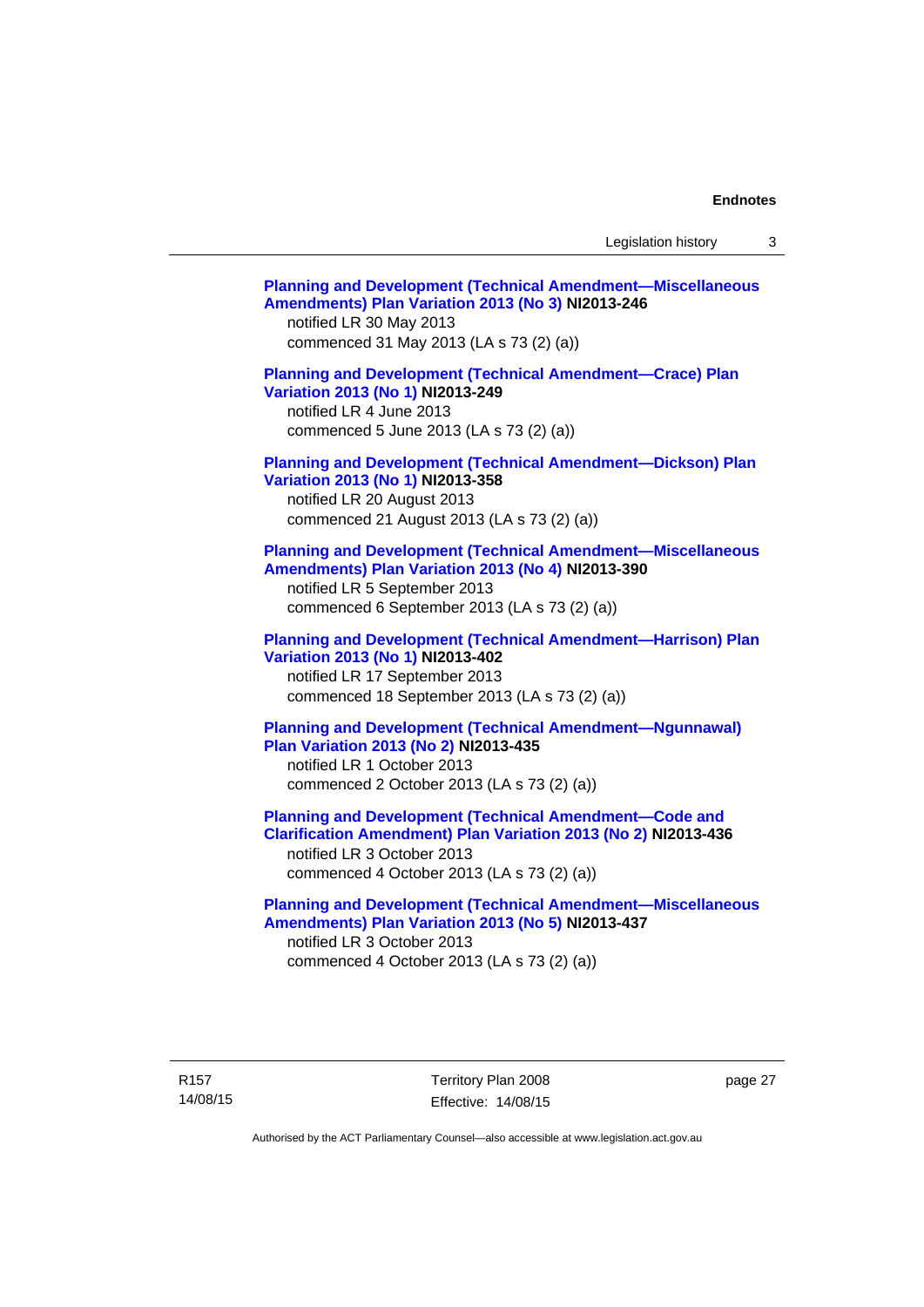| 3 | Legislation history |  |
|---|---------------------|--|
|---|---------------------|--|

## **[Planning and Development \(Technical Amendment—Amaroo\) Plan](http://www.legislation.act.gov.au/ni/2013-484/default.asp)  [Variation 2013 \(No 1\)](http://www.legislation.act.gov.au/ni/2013-484/default.asp) NI2013-484**

notified LR 29 October 2013 commenced 30 October 2013 (LA s 73 (2) (a))

#### **Variation to the Territory Plan No 305**

(as notified in [Planning and Development \(Plan Variation No 305\)](http://www.legislation.act.gov.au/ni/2013-530/default.asp)  [Notice 2013](http://www.legislation.act.gov.au/ni/2013-530/default.asp) NI2013-530) commenced 28 March 2014 [\(CN2014-4\)](http://www.legislation.act.gov.au/cn/2014-4/default.asp)

#### **[Planning and Development \(Technical Amendment—Miscellaneous](http://www.legislation.act.gov.au/ni/2013-535/default.asp)  [Amendments\) Plan Variation 2013 \(No 6\)](http://www.legislation.act.gov.au/ni/2013-535/default.asp) NI2013-535**

notified LR 28 November 2013 commenced 29 November 2013 (LA s 73 (2) (a))

#### **[Planning and Development \(Technical Amendment—Coombs\) Plan](http://www.legislation.act.gov.au/ni/2013-557/default.asp)  [Variation 2013 \(No 1\)](http://www.legislation.act.gov.au/ni/2013-557/default.asp) NI2013-557**

notified LR 10 December 2013 commenced 11 December 2013 (LA s 73 (2) (a))

## **[Planning and Development \(Technical Amendment—Macgregor\) Plan](http://www.legislation.act.gov.au/ni/2013-576/default.asp)  [Variation 2013 \(No 1\)](http://www.legislation.act.gov.au/ni/2013-576/default.asp) NI2013-576**  notified LR 16 December 2013

commenced 17 December 2013 (LA s 73 (2) (a))

#### **[Planning and Development \(Technical Amendment—code, relocation](http://www.legislation.act.gov.au/ni/2014-10/default.asp)  [and rezoning of FUA amendment\) Plan Variation 2014 \(No 1\)](http://www.legislation.act.gov.au/ni/2014-10/default.asp) NI2014-10**

notified LR 14 January 2014 commenced 15 January 2014 (LA s 73 (2) (a))

### **[Planning and Development \(Technical Amendment—Lawson\) Plan](http://www.legislation.act.gov.au/ni/2014-11/default.asp)  [Variation 2014 \(No 1\)](http://www.legislation.act.gov.au/ni/2014-11/default.asp) NI2014-11**

notified LR 14 January 2014 commenced 15 January 2014 (LA s 73 (2) (a))

## **[Planning and Development \(Technical Amendment—code,](http://www.legislation.act.gov.au/ni/2014-13/default.asp)  [clarification and redundancy amendment\) Plan Variation 2014 \(No 1\)](http://www.legislation.act.gov.au/ni/2014-13/default.asp) NI2014-13**

notified LR 16 January 2014 commenced 17 January 2014 (LA s 73 (2) (a))

page 28 Territory Plan 2008 Effective: 14/08/15

R157 14/08/15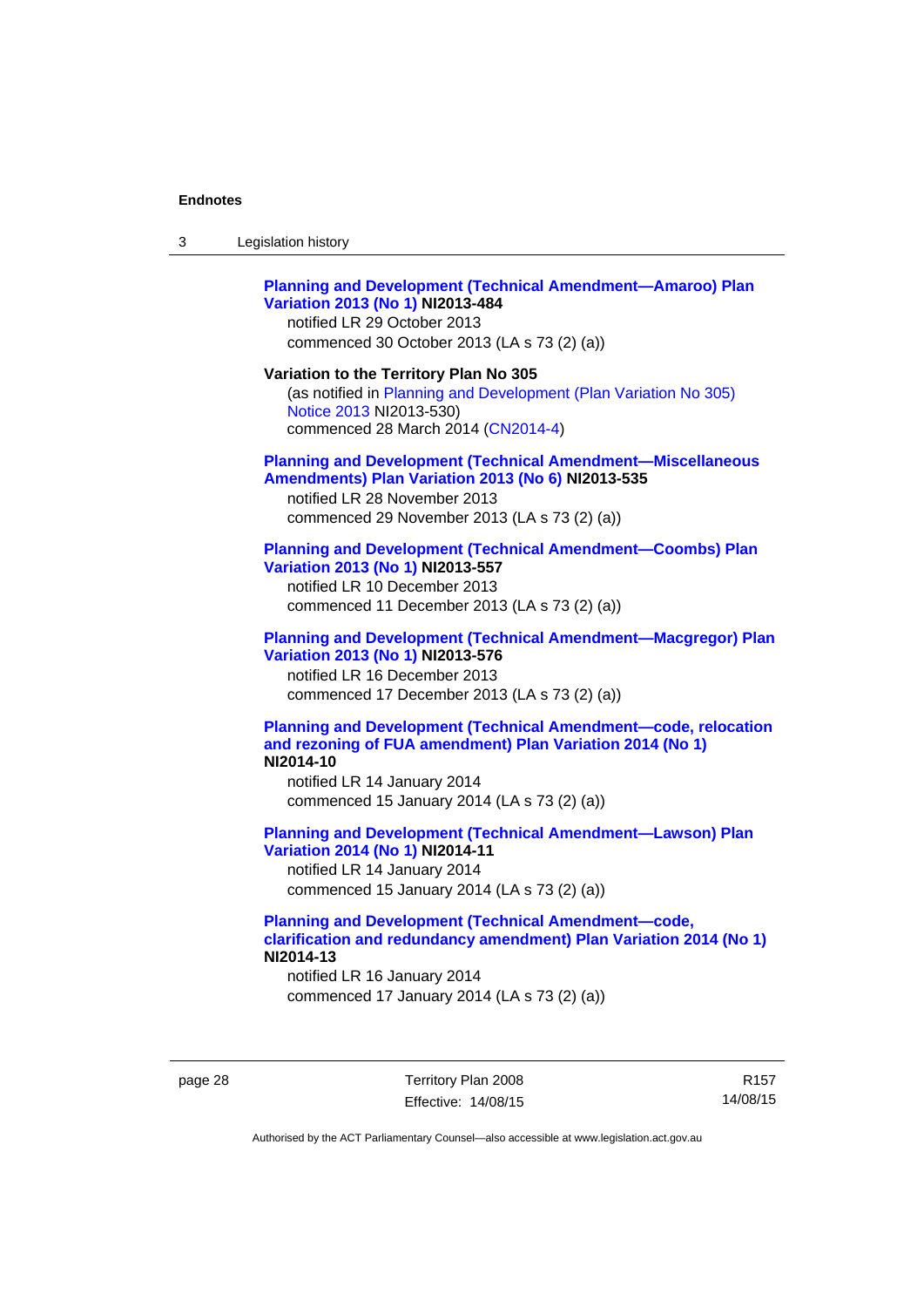## **Variation to the Territory Plan No 324**

(as notified in [Planning and Development \(Plan Variation No 324\)](http://www.legislation.act.gov.au/ni/2014-20/default.asp)  [Notice 2014](http://www.legislation.act.gov.au/ni/2014-20/default.asp) NI2014-20) commenced 4 April 2014 ([CN2014-5](http://www.legislation.act.gov.au/cn/2014-5/default.asp))

#### **[Planning and Development \(Technical Amendment—Casey\) Plan](http://www.legislation.act.gov.au/ni/2014-33/default.asp)  [Variation 2014 \(No 1\)](http://www.legislation.act.gov.au/ni/2014-33/default.asp) NI2014-33**

notified LR 4 February 2014 commenced 5 February 2014 (LA s 73 (2) (a))

#### **Variation to the Territory Plan No 308**

(as notified in [Planning and Development \(Plan Variation No 308\)](http://www.legislation.act.gov.au/ni/2014-60/default.asp)  [Notice 2014](http://www.legislation.act.gov.au/ni/2014-60/default.asp) NI2014-60) commenced 4 April 2014 ([CN2014-6](http://www.legislation.act.gov.au/cn/2014-6/default.asp))

#### **[Planning and Development \(Technical Amendment—Casey\) Plan](http://www.legislation.act.gov.au/ni/2014-89/default.asp)  [Variation 2014 \(No 2\)](http://www.legislation.act.gov.au/ni/2014-89/default.asp) NI2014-89**

notified LR 17 March 2014 commenced 18 March 2014 (LA s 73 (2) (a))

#### **[Planning and Development \(Technical Amendment—Miscellaneous](http://www.legislation.act.gov.au/ni/2014-90/default.asp)  [Amendment\) Plan Variation 2014 \(No 1\)](http://www.legislation.act.gov.au/ni/2014-90/default.asp) NI2014-90**  notified LR 20 March 2014

commenced 21 March 2014 (LA s 73 (2) (a))

## **Variation to the Territory Plan No 317**

(as notified in [Planning and Development \(Plan Variation No 317\)](http://www.legislation.act.gov.au/ni/2014-137/default.asp)  [Notice 2014](http://www.legislation.act.gov.au/ni/2014-137/default.asp) NI2014-137) commenced 30 May 2014 [\(CN2014-7\)](http://www.legislation.act.gov.au/cn/2014-7/default.asp)

## **[Planning and Development \(Technical Amendment—Lawson\) Plan](http://www.legislation.act.gov.au/ni/2014-149/default.asp)  [Variation 2014 \(No 2\)](http://www.legislation.act.gov.au/ni/2014-149/default.asp) NI2014-149**

notified LR 10 April 2014 commenced 11 April 2014 (LA s 73 (2) (a))

#### **[Planning and Development \(Technical Amendment—Hume\) Plan](http://www.legislation.act.gov.au/ni/2014-152/default.asp)  [Variation 2014 \(No 1\)](http://www.legislation.act.gov.au/ni/2014-152/default.asp) NI2014-152**

notified LR 14 April 2014 commenced 15 April 2014 (LA s 73 (2) (a))

R157 14/08/15 Territory Plan 2008 Effective: 14/08/15 page 29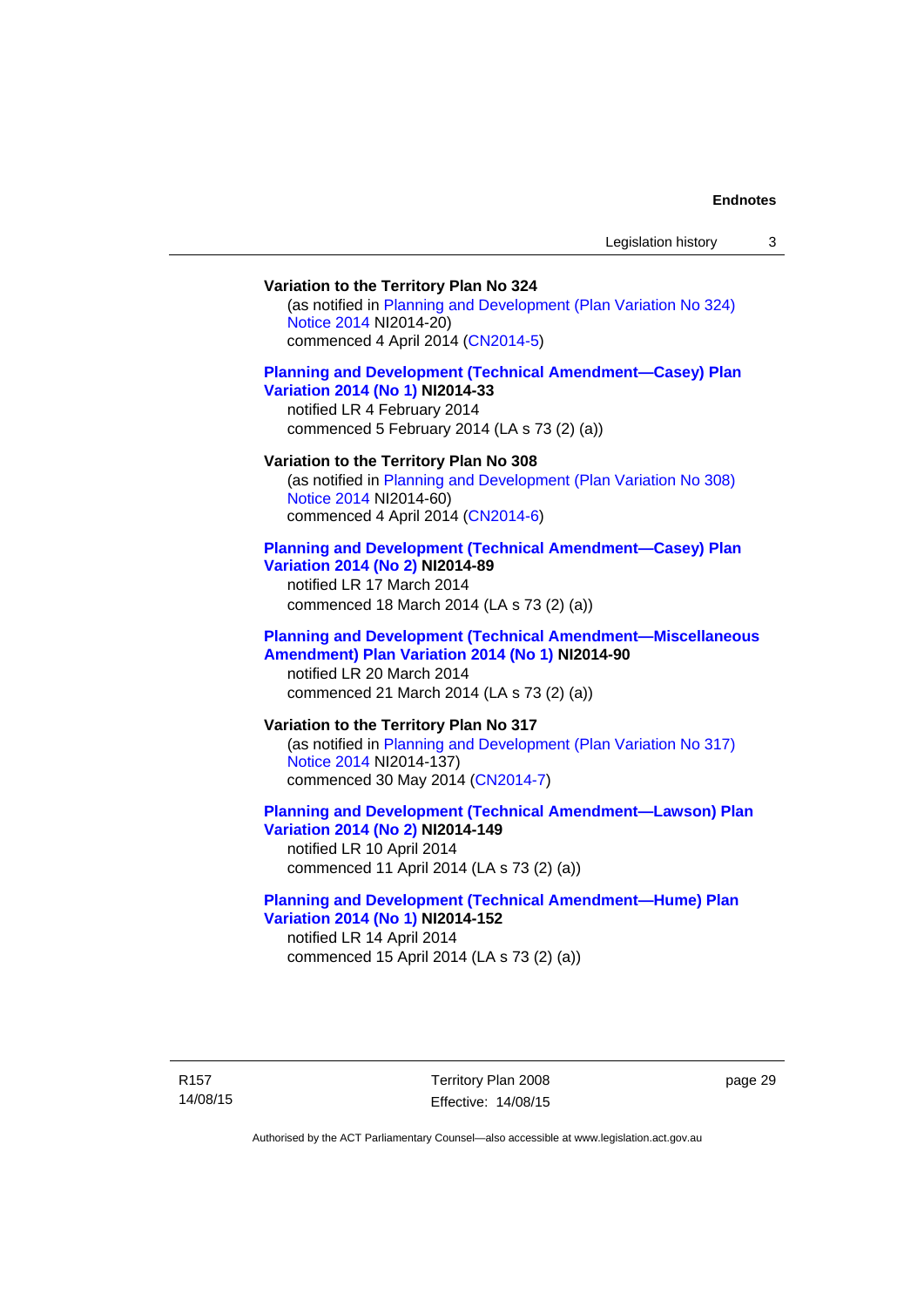| -3 | Legislation history |  |
|----|---------------------|--|
|----|---------------------|--|

#### **[Planning and Development \(Technical Amendment—Miscellaneous](http://www.legislation.act.gov.au/ni/2014-180/default.asp)  [Amendment\) Plan Variation 2014 \(No 2\)](http://www.legislation.act.gov.au/ni/2014-180/default.asp) NI2014-180**  notified LR 30 April 2014

commenced 2 May 2014 (LA s 73 (2) (b))

**Variation to the Territory Plan No 314**  (as notified in [Planning and Development \(Plan Variation No 314\)](http://www.legislation.act.gov.au/ni/2014-187/default.asp)  [Notice 2014](http://www.legislation.act.gov.au/ni/2014-187/default.asp) NI2014-187)

commenced 30 May 2014 [\(CN2014-8\)](http://www.legislation.act.gov.au/cn/2014-8/default.asp)

#### **Variation to the Territory Plan No 326**

(as notified in [Planning and Development \(Plan Variation No 326\)](http://www.legislation.act.gov.au/ni/2014-189/default.asp)  [Notice 2014](http://www.legislation.act.gov.au/ni/2014-189/default.asp) NI2014-189) commenced 30 May 2014 [\(CN2014-9\)](http://www.legislation.act.gov.au/cn/2014-9/default.asp)

#### **[Planning and Development \(Technical Amendment—Weston\) Plan](http://www.legislation.act.gov.au/ni/2014-222/default.asp)  [Variation 2014 \(No 1\)](http://www.legislation.act.gov.au/ni/2014-222/default.asp) NI2014-222**

notified LR 26 May 2014 commenced 27 May 2014 (LA s 73 (2) (a))

#### **[Planning and Development \(Technical Amendment—Gungahlin\) Plan](http://www.legislation.act.gov.au/ni/2014-223/default.asp)  [Variation 2014 \(No 1\)](http://www.legislation.act.gov.au/ni/2014-223/default.asp) NI2014-223**  notified LR 26 May 2014

commenced 27 May 2014 (LA s 73 (2) (a))

## **[Planning and Development \(Technical Amendment—Lawson\) Plan](http://www.legislation.act.gov.au/ni/2014-260/default.asp)  [Variation 2014 \(No 3\)](http://www.legislation.act.gov.au/ni/2014-260/default.asp) NI2014-260**

notified LR 12 June 2014 commenced 13 June 2014 (LA s 73 (2) (a))

**[Planning and Development \(Technical Amendment—Coombs\) Plan](http://www.legislation.act.gov.au/ni/2014-268/default.asp)  [Variation 2014 \(No 1\)](http://www.legislation.act.gov.au/ni/2014-268/default.asp) NI2014-268** 

notified LR 18 June 2014 commenced 19 June 2014 (LA s 73 (2) (a))

#### **[Planning and Development \(Technical Amendment—Harrison\) Plan](http://www.legislation.act.gov.au/ni/2014-269/default.asp)  [Variation 2014 \(No 1\)](http://www.legislation.act.gov.au/ni/2014-269/default.asp) NI2014-269**  notified LR 18 June 2014

commenced 19 June 2014 (LA s 73 (2) (a))

R157 14/08/15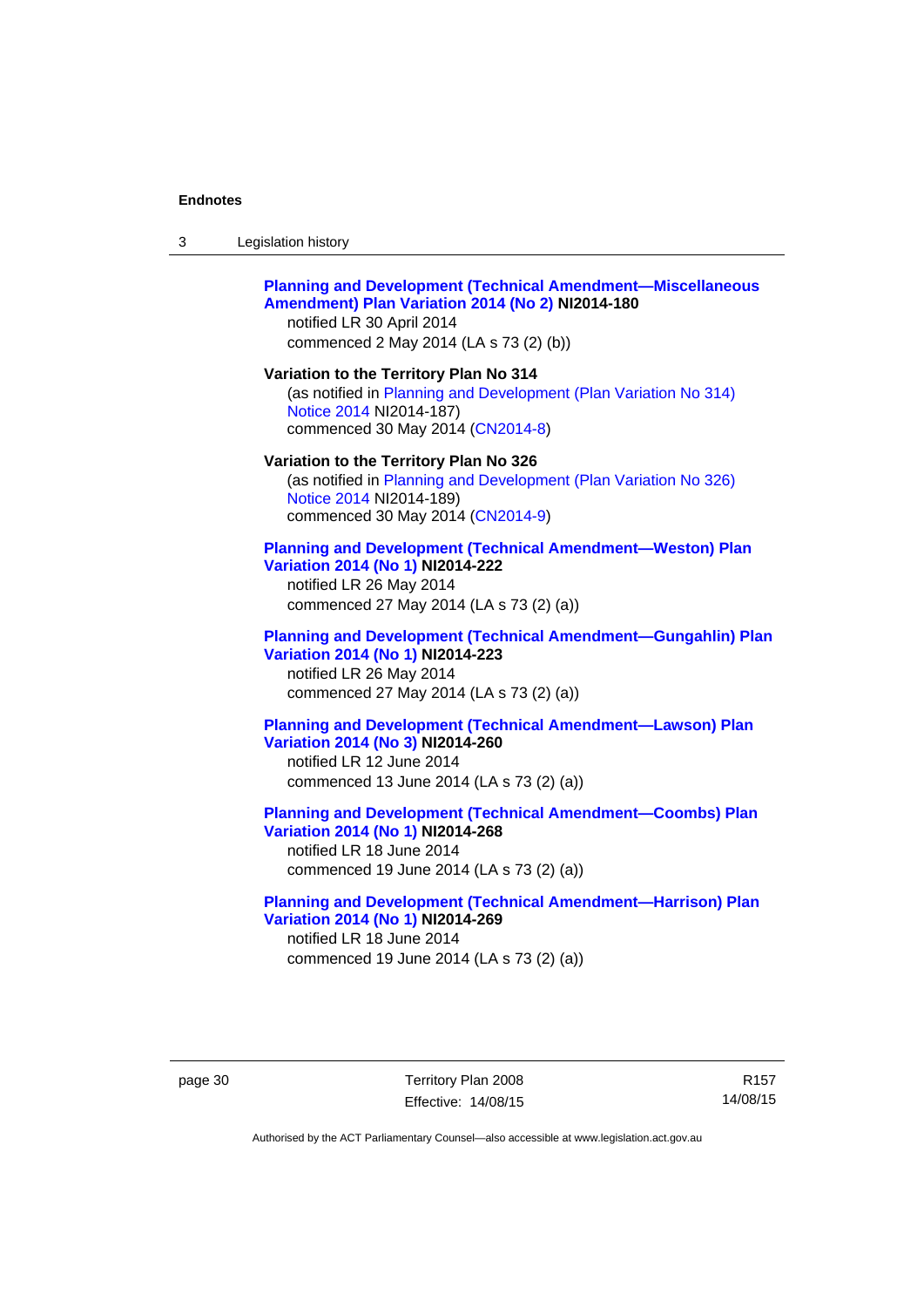## **[Planning and Development \(Technical Amendment—Clarification](http://www.legislation.act.gov.au/ni/2014-274/default.asp)  [Amendment\) Plan Variation 2014 \(No 1\)](http://www.legislation.act.gov.au/ni/2014-274/default.asp) NI2014-274**  notified LR 19 June 2014 commenced 20 June 2014 (LA s 73 (2) (a)) **[Planning and Development \(Technical Amendment—Code](http://www.legislation.act.gov.au/ni/2014-275/default.asp)  [Amendment\) Plan Variation 2014 \(No 1\)](http://www.legislation.act.gov.au/ni/2014-275/default.asp) NI2014-275**  notified LR 19 June 2014 commenced 20 June 2014 (LA s 73 (2) (a)) **[Planning and Development \(Technical Amendment—Miscellaneous](http://www.legislation.act.gov.au/ni/2014-276/default.asp)  [Amendment\) Plan Variation 2014 \(No 3\)](http://www.legislation.act.gov.au/ni/2014-276/default.asp) NI2014-276**  notified LR 19 June 2014 commenced 20 June 2014 (LA s 73 (2) (a)) **Variation to the Territory Plan No 318**  (as notified in [Planning and Development \(Plan Variation No 318\)](http://www.legislation.act.gov.au/ni/2014-294/default.asp)  [Notice 2014](http://www.legislation.act.gov.au/ni/2014-294/default.asp) NI2014-294) commenced 3 October 2014 [\(CN2014-12\)](http://www.legislation.act.gov.au/cn/2014-12/default.asp) **[Planning and Development \(Technical Amendment—Casey\) Plan](http://www.legislation.act.gov.au/ni/2014-329/default.asp)  [Variation 2014 \(No 3\)](http://www.legislation.act.gov.au/ni/2014-329/default.asp) NI2014-329**  notified LR 10 July 2014 commenced 11 July 2014 (LA s 73 (2) (a)) **[Planning and Development \(Special Variation No S323 Symonston](http://www.legislation.act.gov.au/ni/2014-371/default.asp)  [Mental Health Facility\) Special Variation 2014](http://www.legislation.act.gov.au/ni/2014-371/default.asp) NI2014-371**  notified LR 7 August 2014 commenced 8 August 2014 (LA s 73 (2) (a)) **Variation to the Territory Plan No 325**  (as notified in [Planning and Development \(Plan Variation No 325\)](http://www.legislation.act.gov.au/ni/2014-427/default.asp)  [Notice 2014](http://www.legislation.act.gov.au/ni/2014-427/default.asp) NI2014-427) commenced 3 October 2014 [\(CN2014-13\)](http://www.legislation.act.gov.au/cn/2014-13/default.asp) **[Planning and Development \(Technical Amendment—Casey\) Plan](http://www.legislation.act.gov.au/ni/2014-474/default.asp)  [Variation 2014 \(No 4\)](http://www.legislation.act.gov.au/ni/2014-474/default.asp) NI2014-474**  notified LR 7 October 2014 commenced 8 October 2014 (LA s 73 (2) (a))

R157 14/08/15 Territory Plan 2008 Effective: 14/08/15 page 31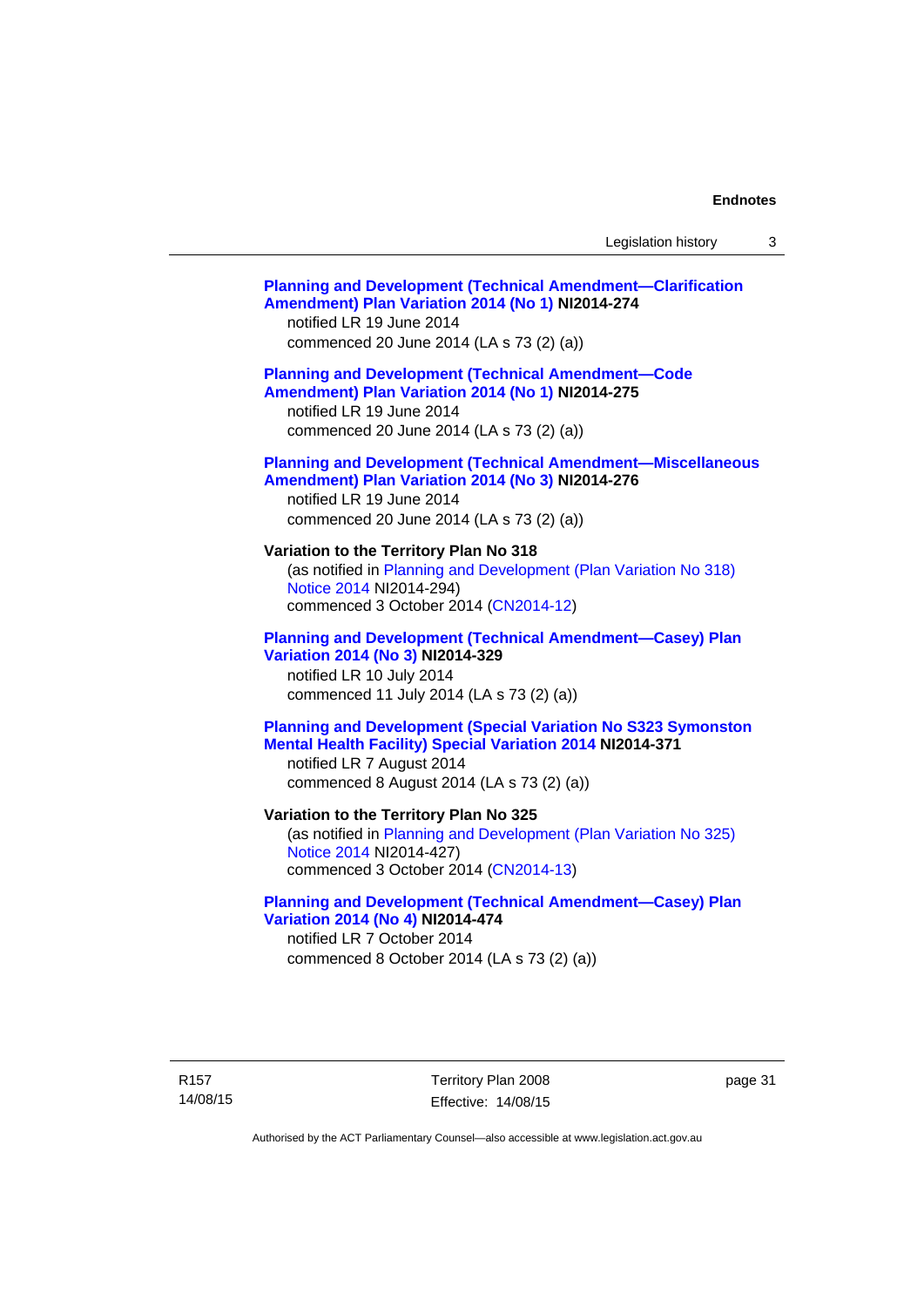| $\sqrt{2}$<br>- 3 | Legislation history |  |
|-------------------|---------------------|--|
|-------------------|---------------------|--|

**Variation to the Territory Plan No 319**  (as notified in [Planning and Development \(Plan Variation No 319\)](http://www.legislation.act.gov.au/ni/2014-501/default.asp)  [Notice 2014](http://www.legislation.act.gov.au/ni/2014-501/default.asp) NI2014-501) commenced 7 November 2014 ([CN2014-14](http://www.legislation.act.gov.au/cn/2014-14/default.asp)) **Variation to the Territory Plan No 297**  (as notified in [Planning and Development \(Plan Variation No 297\)](http://www.legislation.act.gov.au/ni/2014-552/default.asp)  [Notice 2014](http://www.legislation.act.gov.au/ni/2014-552/default.asp) NI2014-552) commenced 12 December 2014 [\(CN2014-16\)](http://www.legislation.act.gov.au/cn/2014-16/default.asp) **[Planning and Development \(Technical Amendment—Casey\) Plan](http://www.legislation.act.gov.au/ni/2014-569/default.asp)  [Variation 2014 \(No 5\)](http://www.legislation.act.gov.au/ni/2014-569/default.asp) NI2014-569**  notified LR 4 November 2014 commenced 5 November 2014 (LA s 73 (2) (a)) **[Planning and Development \(Technical Amendment—Ngunnawal\)](http://www.legislation.act.gov.au/ni/2014-570/default.asp)  [Plan Variation 2014 \(No 1\)](http://www.legislation.act.gov.au/ni/2014-570/default.asp) NI2014-570**  notified LR 4 November 2014 commenced 5 November 2014 (LA s 73 (2) (a)) **[Planning and Development \(Technical Amendment—Gungahlin\) Plan](http://www.legislation.act.gov.au/ni/2014-596/default.asp)  [Variation 2014 \(No 2\)](http://www.legislation.act.gov.au/ni/2014-596/default.asp) NI2014-596**  notified LR 20 November 2014 commenced 21 November 2014 (LA s 73 (2) (a)) **[Planning and Development \(Technical Amendment—Franklin\) Plan](http://www.legislation.act.gov.au/ni/2014-619/default.asp)  [Variation 2014 \(No 1\)](http://www.legislation.act.gov.au/ni/2014-619/default.asp) NI2014-619**  notified LR 2 December 2014 commenced 3 December 2014 (LA s 73 (2) (a)) **[Planning and Development \(Technical Amendment—Barton and](http://www.legislation.act.gov.au/ni/2014-649/default.asp)  [Campbell\) Plan Variation 2014 \(No 1\)](http://www.legislation.act.gov.au/ni/2014-649/default.asp) NI2014-649**  notified LR 11 December 2014 commenced 12 December 2014 (LA s 73 (2) (a))

**[Planning and Development \(Technical Amendment—Miscellaneous](http://www.legislation.act.gov.au/ni/2014-656/default.asp)  [Amendment\) Plan Variation 2014 \(No 4\)](http://www.legislation.act.gov.au/ni/2014-656/default.asp) NI2014-656**  notified LR 18 December 2014 commenced 19 December 2014 (LA s 73 (2) (a))

page 32 Territory Plan 2008 Effective: 14/08/15

R157 14/08/15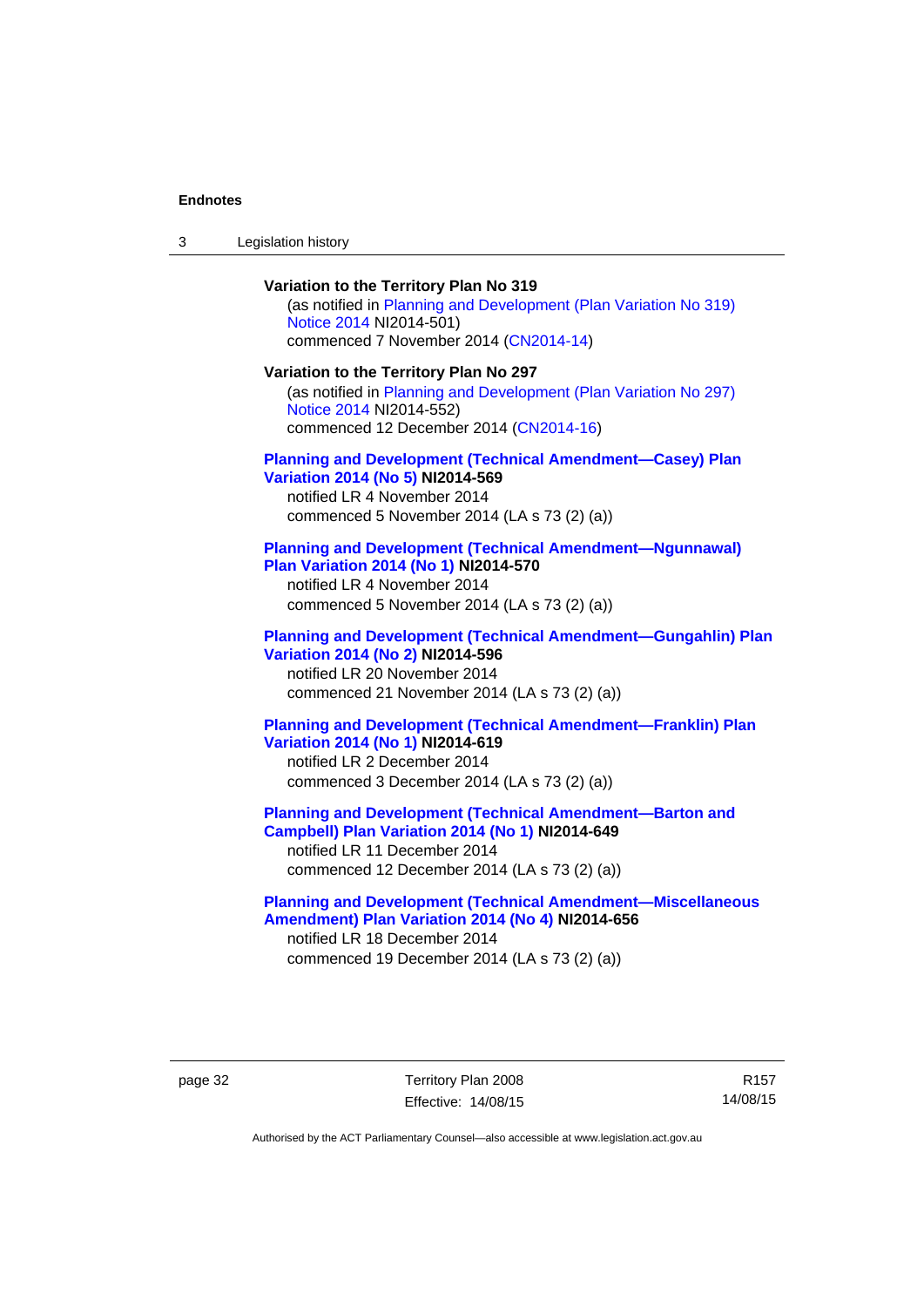## **[Planning and Development \(Technical Amendment—Coombs\) Plan](http://www.legislation.act.gov.au/ni/2014-662/default.asp)  [Variation 2014 \(No 2\)](http://www.legislation.act.gov.au/ni/2014-662/default.asp) NI2014-662**

notified LR 18 December 2014 commenced 19 December 2014 (LA s 73 (2) (a))

#### **[Planning and Development \(Technical Amendment—Miscellaneous](http://www.legislation.act.gov.au/ni/2015-81/default.asp)  [Amendment\) Plan Variation 2015 \(No 1\)](http://www.legislation.act.gov.au/ni/2015-81/default.asp) NI2015-81**

notified LR 19 February 2015 commenced 20 February 2015 (LA s 73 (2) (a))

#### **Variation to the Territory Plan No 304**

(as notified in [Planning and Development \(Plan Variation No 304\)](http://www.legislation.act.gov.au/ni/2015-99/default.asp)  [Notice 2015](http://www.legislation.act.gov.au/ni/2015-99/default.asp) NI2015-99) commenced 10 April 2015 [\(CN2015-3\)](http://www.legislation.act.gov.au/cn/2015-3/default.asp)

#### **Variation to the Territory Plan No 336**

(as notified in [Planning and Development \(Plan Variation No 336\)](http://www.legislation.act.gov.au/ni/2015-100/default.asp)  [Notice 2015](http://www.legislation.act.gov.au/ni/2015-100/default.asp) NI2015-100) commenced 10 April 2015 [\(CN2015-4\)](http://www.legislation.act.gov.au/cn/2015-4/default.asp)

#### **Variation to the Territory Plan No 338**

(as notified in [Planning and Development \(Plan Variation No 338\)](http://www.legislation.act.gov.au/ni/2015-101/default.asp)  [Notice 2015](http://www.legislation.act.gov.au/ni/2015-101/default.asp) NI2015-101) commenced 10 April 2015 [\(CN2015-5\)](http://www.legislation.act.gov.au/cn/2015-5/default.asp)

## **[Planning and Development \(Technical Amendment—Kingston\) Plan](http://www.legislation.act.gov.au/ni/2015-115/default.asp)  [Variation 2015 \(No 1\)](http://www.legislation.act.gov.au/ni/2015-115/default.asp) NI2015-115**

notified LR 18 March 2015 commenced 19 March 2015 (LA s 73 (2) (a))

## **[Planning and Development \(Technical Amendment—Coombs\) Plan](http://www.legislation.act.gov.au/ni/2015-138/default.asp)  [Variation 2015 \(No 1\)](http://www.legislation.act.gov.au/ni/2015-138/default.asp) NI2015-138**

notified LR 9 April 2015 commenced 10 April 2015 (LA s 73 (2) (a))

#### **[Planning and Development \(Technical Amendment—Greenway\) Plan](http://www.legislation.act.gov.au/ni/2015-139/default.asp)  [Variation 2015 \(No 1\)](http://www.legislation.act.gov.au/ni/2015-139/default.asp) NI2015-139**

notified LR 9 April 2015 commenced 10 April 2015 (LA s 73 (2) (a))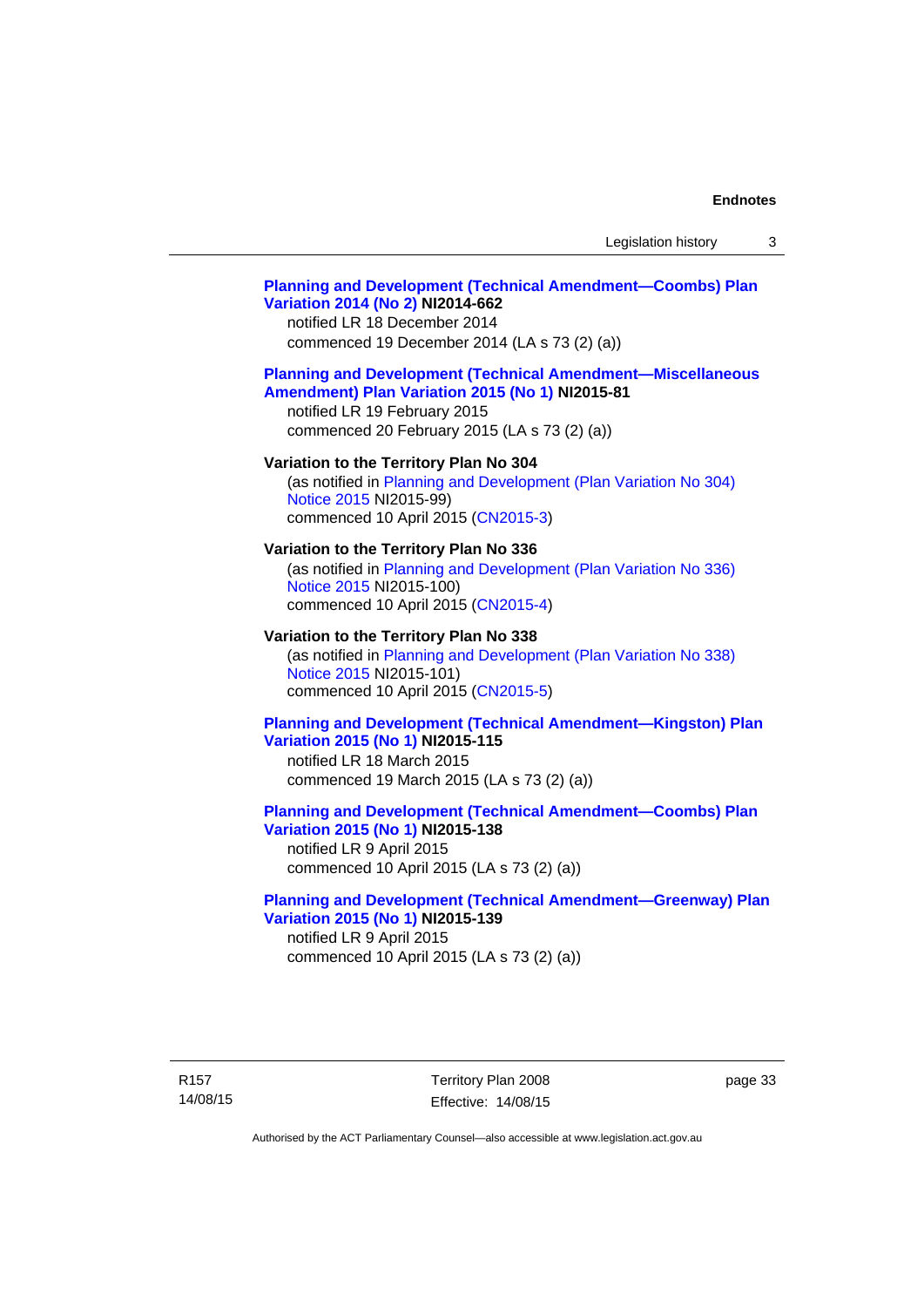4 Amendment history

|   | <b>Planning and Development (Technical Amendment-Moncrieff) Plan</b><br>Variation 2015 (No 1) NI2015-148<br>notified LR 29 April 2015<br>commenced 30 April 2015 (LA s 73 (2) (a))                       |
|---|----------------------------------------------------------------------------------------------------------------------------------------------------------------------------------------------------------|
|   | <b>Planning and Development (Technical Amendment-Coombs) Plan</b><br>Variation 2015 (No 2) NI2015-181<br>notified LR 29 April 2015<br>commenced 30 April 2015 (LA s 73 (2) (a))                          |
|   | Variation to the Territory Plan No 322<br>(as notified in Planning and Development (Plan Variation No 322)<br>Notice 2015 NI2015-185)<br>commenced 22 May 2015 (CN2015-7)                                |
|   | <b>Planning and Development (Technical Amendment-District of</b><br>Stromlo and Tuggeranong) Plan Variation 2015 (No 1) NI2015-200<br>notified LR 13 May 2015<br>commenced 14 May 2015 (LA s 73 (2) (a)) |
|   | <b>Planning and Development (Technical Amendment-Rezoning of</b><br>FUA) Plan Variation 2015 (No 1) NI2015-334<br>notified LR 25 June 2015<br>commenced 26 June 2015 (LA s 73 (2) (a))                   |
|   | <b>Planning and Development (Technical Amendment-Moncrieff) Plan</b><br>Variation 2015 (No 2) NI2015-441<br>notified LR 29 July 2015<br>commenced 30 July 2015 (LA s 73 (2) (a))                         |
|   | <b>Planning and Development (Technical Amendment-Miscellaneous</b><br>Amendment) Plan Variation 2015 (No 2) NI2015-471<br>notified LR 13 August 2015<br>commenced 14 August 2015 (LA s 73 (2) (a))       |
| 4 | <b>Amendment history</b><br><b>Maps</b><br>reloc NI2008-590 R13                                                                                                                                          |

Australian Capital

sub [NI2008-201](http://www.legislation.act.gov.au/ni/2008-201/); [NI2008-290](http://www.legislation.act.gov.au/ni/2008-290/); [NI2008-298](http://www.legislation.act.gov.au/ni/2008-298/); [NI2008-328](http://www.legislation.act.gov.au/ni/2008-328/); [NI2008-336](http://www.legislation.act.gov.au/ni/2008-336/); [Variation No 289](http://www.legislation.act.gov.au/ni/2008-339/); [NI2008-499](http://www.legislation.act.gov.au/ni/2008-499/); [NI2008-516](http://www.legislation.act.gov.au/ni/2008-516/); [Variation No 281](http://www.legislation.act.gov.au/ni/2008-352/); [NI2009-6](http://www.legislation.act.gov.au/ni/2009-6/); [NI2009-17](http://www.legislation.act.gov.au/ni/2009-17/); [NI2009-59](http://www.legislation.act.gov.au/ni/2009-59/);

page 34 Territory Plan 2008 Effective: 14/08/15

R157 14/08/15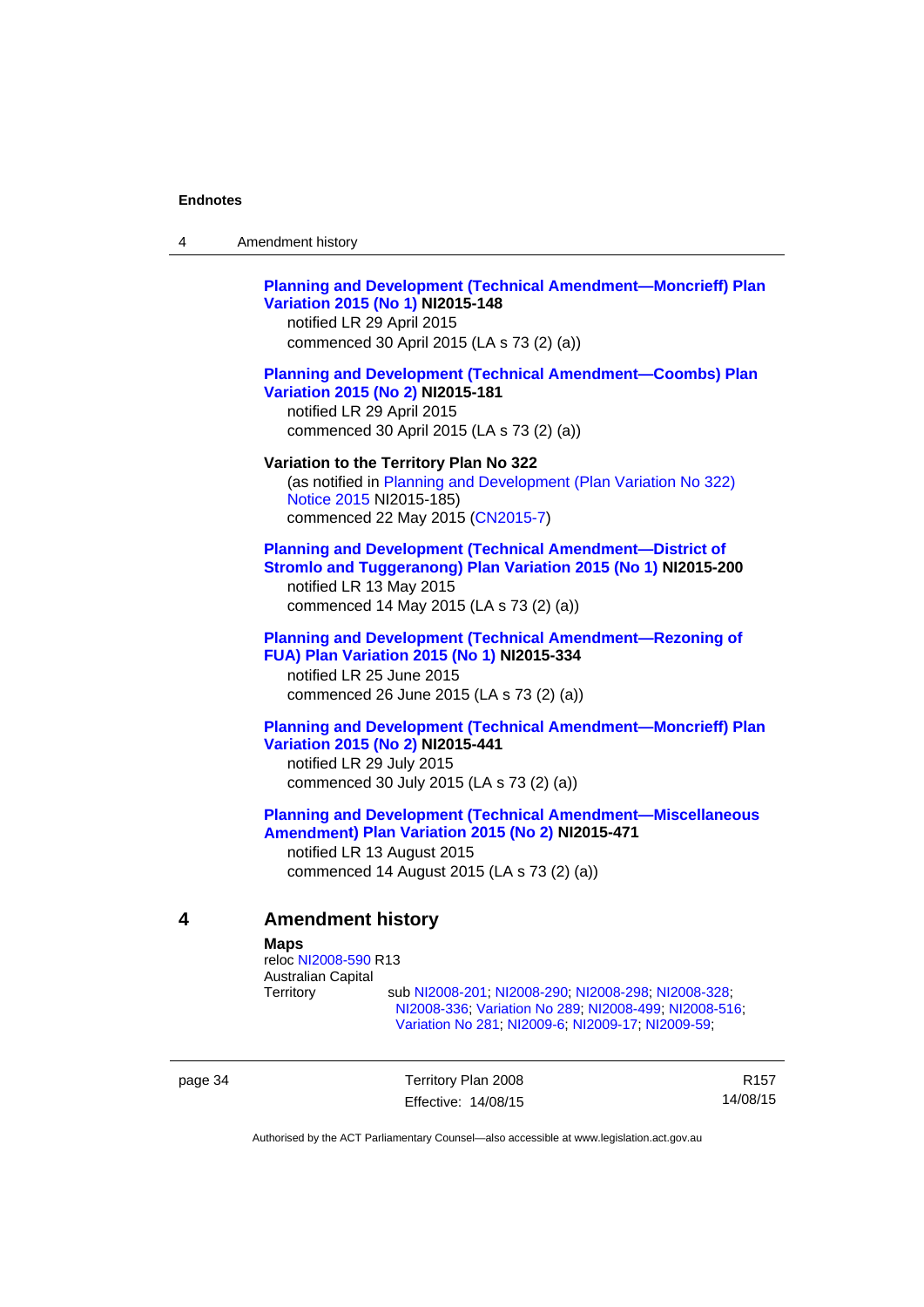Amendment history 4

[NI2009-70](http://www.legislation.act.gov.au/ni/2009-70/); [Variation No 261](http://www.legislation.act.gov.au/ni/2009-107/); [NI2009-181](http://www.legislation.act.gov.au/ni/2009-181/); [NI2009-199](http://www.legislation.act.gov.au/ni/2009-199/); [NI2009-200](http://www.legislation.act.gov.au/ni/2009-200/); [NI2009-216](http://www.legislation.act.gov.au/ni/2009-216/); [NI2009-217](http://www.legislation.act.gov.au/ni/2009-217/); [NI2009-237](http://www.legislation.act.gov.au/ni/2009-237/); [NI2009-238](http://www.legislation.act.gov.au/ni/2009-238/); [NI2009-254](http://www.legislation.act.gov.au/ni/2009-254/); [NI2009-255](http://www.legislation.act.gov.au/ni/2009-255/); [NI2009-256](http://www.legislation.act.gov.au/ni/2009-256/); [NI2009-272](http://www.legislation.act.gov.au/ni/2009-272/); [NI2009-323](http://www.legislation.act.gov.au/ni/2009-323/); [NI2009-338](http://www.legislation.act.gov.au/ni/2009-338/); [NI2009-409](http://www.legislation.act.gov.au/ni/2009-409/); [NI2009-410](http://www.legislation.act.gov.au/ni/2009-410/); [Variation No 288](http://www.legislation.act.gov.au/ni/2009-391/); [NI2009-418](http://www.legislation.act.gov.au/ni/2009-418/); [NI2009-570](http://www.legislation.act.gov.au/ni/2009-570/); [NI2009-617](http://www.legislation.act.gov.au/ni/2009-617/); [NI2009-618;](http://www.legislation.act.gov.au/ni/2009-618/) [NI2009-619;](http://www.legislation.act.gov.au/ni/2009-619/) [NI2010-21;](http://www.legislation.act.gov.au/ni/2010-21/) [NI2010-22](http://www.legislation.act.gov.au/ni/2010-22/); [NI2010-45;](http://www.legislation.act.gov.au/ni/2010-45/) [NI2010-82](http://www.legislation.act.gov.au/ni/2010-82/); [NI2010-83](http://www.legislation.act.gov.au/ni/2010-83/); [NI2010-84](http://www.legislation.act.gov.au/ni/2010-84/); [NI2010-123](http://www.legislation.act.gov.au/ni/2010-123/); [NI2010-124](http://www.legislation.act.gov.au/ni/2010-124/); [NI2010-125](http://www.legislation.act.gov.au/ni/2010-125/); [NI2010-219](http://www.legislation.act.gov.au/ni/2010-219/); [NI2010-243](http://www.legislation.act.gov.au/ni/2010-243/); [NI2010-244](http://www.legislation.act.gov.au/ni/2010-244/); [NI2010-258](http://www.legislation.act.gov.au/ni/2010-258/); [NI2010-246](http://www.legislation.act.gov.au/ni/2010-246/); [NI2010-321](http://www.legislation.act.gov.au/ni/2010-321/); [NI2010-370](http://www.legislation.act.gov.au/ni/2010-370/); [NI2010-371](http://www.legislation.act.gov.au/ni/2010-371/); [NI2010-382](http://www.legislation.act.gov.au/ni/2010-382/); [NI2010-426](http://www.legislation.act.gov.au/ni/2010-426/); [NI2010-440](http://www.legislation.act.gov.au/ni/2010-440/); [NI2010-441](http://www.legislation.act.gov.au/ni/2010-441/); [NI2010-538](http://www.legislation.act.gov.au/ni/2010-538/); [NI2010-539](http://www.legislation.act.gov.au/ni/2010-539/); [NI2010-540](http://www.legislation.act.gov.au/ni/2010-540/); [NI2010-566](http://www.legislation.act.gov.au/ni/2010-566/); [Variation No 299](http://www.legislation.act.gov.au/ni/2010-575/); [NI2011-23](http://www.legislation.act.gov.au/ni/2011-23/); [NI2011-30;](http://www.legislation.act.gov.au/ni/2011-30/) [NI2011-42](http://www.legislation.act.gov.au/ni/2011-42/); [NI2011-126](http://www.legislation.act.gov.au/ni/2011-126/); [Variation No 298](http://www.legislation.act.gov.au/ni/2011-152/); [NI2011-153](http://www.legislation.act.gov.au/ni/2011-153/); [NI2011-193](http://www.legislation.act.gov.au/ni/2011-193/); [NI2011-194](http://www.legislation.act.gov.au/ni/2011-194/); [NI2011-204](http://www.legislation.act.gov.au/ni/2011-204/); [NI2011-206](http://www.legislation.act.gov.au/ni/2011-206/); [NI2011-226](http://www.legislation.act.gov.au/ni/2011-226/); [NI2011-237](http://www.legislation.act.gov.au/ni/2011-237/); [NI2011-238](http://www.legislation.act.gov.au/ni/2011-238/); [NI2011-255](http://www.legislation.act.gov.au/ni/2011-255/); [NI2011-256](http://www.legislation.act.gov.au/ni/2011-256/); [NI2011-257](http://www.legislation.act.gov.au/ni/2011-257/); [NI2011-258](http://www.legislation.act.gov.au/ni/2011-258/); [NI2011-283](http://www.legislation.act.gov.au/ni/2011-283/); [NI2011-284](http://www.legislation.act.gov.au/ni/2011-284/); [NI2011-309](http://www.legislation.act.gov.au/ni/2011-309/); [NI2011-481](http://www.legislation.act.gov.au/ni/2011-481/); [NI2011-478](http://www.legislation.act.gov.au/ni/2011-478/); [NI2011-479](http://www.legislation.act.gov.au/ni/2011-479/); [NI2011-480](http://www.legislation.act.gov.au/ni/2011-480/); [NI2011-541](http://www.legislation.act.gov.au/ni/2011-541/); [NI2011-590](http://www.legislation.act.gov.au/ni/2011-590/); [NI2011-650](http://www.legislation.act.gov.au/ni/2011-650/); [NI2011-651](http://www.legislation.act.gov.au/ni/2011-651/); [NI2011-652](http://www.legislation.act.gov.au/ni/2011-652/); [Variation No 302](http://www.legislation.act.gov.au/ni/2011-573/); [NI2011-668](http://www.legislation.act.gov.au/ni/2011-668/); [NI2011-728](http://www.legislation.act.gov.au/ni/2011-728/); [NI2011-729](http://www.legislation.act.gov.au/ni/2011-729/); [NI2011-730](http://www.legislation.act.gov.au/ni/2011-730/); [NI2011-731](http://www.legislation.act.gov.au/ni/2011-731/); [Variation No 300](http://www.legislation.act.gov.au/ni/2011-691/); [NI2011-785](http://www.legislation.act.gov.au/ni/2011-785/); [NI2011-786](http://www.legislation.act.gov.au/ni/2011-786/); [NI2012-26](http://www.legislation.act.gov.au/ni/2012-26/); [NI2012-28](http://www.legislation.act.gov.au/ni/2012-28/); [NI2012-29](http://www.legislation.act.gov.au/ni/2012-29/); [NI2012-30](http://www.legislation.act.gov.au/ni/2012-30/); [NI2012-31](http://www.legislation.act.gov.au/ni/2012-31/); [NI2012-32](http://www.legislation.act.gov.au/ni/2012-32/); [NI2012-82](http://www.legislation.act.gov.au/ni/2012-82/); [NI2012-83](http://www.legislation.act.gov.au/ni/2012-83/); [NI2012-86](http://www.legislation.act.gov.au/ni/2012-86/); [NI2012-87](http://www.legislation.act.gov.au/ni/2012-87/); [NI2012-125](http://www.legislation.act.gov.au/ni/2012-125/); [NI2012-145](http://www.legislation.act.gov.au/ni/2012-145/); [NI2012-146](http://www.legislation.act.gov.au/ni/2012-146/); [NI2012-162](http://www.legislation.act.gov.au/ni/2012-162/); [NI2012-164](http://www.legislation.act.gov.au/ni/2012-164/); [NI2012-194](http://www.legislation.act.gov.au/ni/2012-194/); [NI2012-209](http://www.legislation.act.gov.au/ni/2012-209/); [NI2012-223](http://www.legislation.act.gov.au/ni/2012-223/); [NI2012-224](http://www.legislation.act.gov.au/ni/2012-224/); [Variation No 307](http://www.legislation.act.gov.au/ni/2012-201/); [NI2012-243](http://www.legislation.act.gov.au/ni/2012-243/); [NI2012-265](http://www.legislation.act.gov.au/ni/2012-265/); [NI2012-304](http://www.legislation.act.gov.au/ni/2012-304/); [NI2012-314](http://www.legislation.act.gov.au/ni/2012-314/); [NI2012-352](http://www.legislation.act.gov.au/ni/2012-352/); [NI2012-374](http://www.legislation.act.gov.au/ni/2012-374/); [NI2012-394](http://www.legislation.act.gov.au/ni/2012-394/); [NI2012-411](http://www.legislation.act.gov.au/ni/2012-411/); [NI2012-476](http://www.legislation.act.gov.au/ni/2012-476/default.asp); [NI2012-507](http://www.legislation.act.gov.au/ni/2012-507/); [NI2012-568](http://www.legislation.act.gov.au/ni/2012-568/default.asp); [NI2012-587](http://www.legislation.act.gov.au/ni/2012-587/default.asp); [NI2012-588](http://www.legislation.act.gov.au/ni/2012-588/default.asp); [NI2012-611](http://www.legislation.act.gov.au/ni/2012-611/default.asp); [NI2012-612](http://www.legislation.act.gov.au/ni/2012-612/default.asp); [Variation No 312](http://www.legislation.act.gov.au/ni/2012-366/default.asp); [Variation No 313](http://www.legislation.act.gov.au/ni/2012-287/default.asp); [NI2012-622](http://www.legislation.act.gov.au/ni/2012-622/default.asp); [NI2012-645](http://www.legislation.act.gov.au/ni/2012-645/default.asp); [NI2013-53](http://www.legislation.act.gov.au/ni/2013-53/default.asp); [NI2013-109](http://www.legislation.act.gov.au/ni/2013-109/default.asp); [NI2013-124](http://www.legislation.act.gov.au/ni/2013-124/default.asp); [NI2013-127](http://www.legislation.act.gov.au/ni/2013-127/default.asp); [NI2013-146](http://www.legislation.act.gov.au/ni/2013-146/default.asp); [NI2013-147](http://www.legislation.act.gov.au/ni/2013-147/default.asp); [NI2013-249](http://www.legislation.act.gov.au/ni/2013-248/default.asp); [Variation No 311](http://www.legislation.act.gov.au/ni/2013-208/default.asp); [NI2013-358](http://www.legislation.act.gov.au/ni/2013-358/default.asp); [NI2013-402](http://www.legislation.act.gov.au/ni/2013-402/default.asp); [NI2013-435](http://www.legislation.act.gov.au/ni/2013-435/default.asp); [NI2013-437](http://www.legislation.act.gov.au/ni/2013-437/default.asp); [NI2013-484](http://www.legislation.act.gov.au/ni/2013-484/default.asp); [NI2013-557](http://www.legislation.act.gov.au/ni/2013-557/default.asp); [NI2013-576](http://www.legislation.act.gov.au/ni/2013-576/default.asp); [NI2014-10](http://www.legislation.act.gov.au/ni/2014-10/default.asp); [NI2014-11](http://www.legislation.act.gov.au/ni/2014-11/default.asp); [NI2014-33](http://www.legislation.act.gov.au/ni/2014-33/default.asp); [NI2014-89](http://www.legislation.act.gov.au/ni/2014-89/default.asp); [Variation No 308](http://www.legislation.act.gov.au/ni/2014-60/default.asp); [Variation No 324](http://www.legislation.act.gov.au/ni/2014-20/default.asp); [NI2014-149](http://www.legislation.act.gov.au/ni/2014-149/default.asp); [NI2014-222](http://www.legislation.act.gov.au/ni/2014-222/default.asp); [NI2014-223](http://www.legislation.act.gov.au/ni/2014-223/default.asp); [Variation No 314](http://www.legislation.act.gov.au/ni/2014-187/default.asp); [Variation No 317](http://www.legislation.act.gov.au/ni/2014-137/default.asp), [Variation](http://www.legislation.act.gov.au/ni/2014-189/default.asp)  [No 326](http://www.legislation.act.gov.au/ni/2014-189/default.asp); [NI2014-260](http://www.legislation.act.gov.au/ni/2014-260/default.asp); [NI2014-268](http://www.legislation.act.gov.au/ni/2014-268/default.asp); [NI2014-269](http://www.legislation.act.gov.au/ni/2014-269/default.asp); [NI2014-329](http://www.legislation.act.gov.au/ni/2014-329/default.asp); [Variation No 318](http://www.legislation.act.gov.au/ni/2014-294/default.asp); [Variation No 325](http://www.legislation.act.gov.au/ni/2014-427/default.asp); [NI2014-474](http://www.legislation.act.gov.au/ni/2014-474/default.asp); [NI2014-569](http://www.legislation.act.gov.au/ni/2014-569/default.asp); [NI2014-570](http://www.legislation.act.gov.au/ni/2014-570/default.asp); [Variation No 319](http://www.legislation.act.gov.au/ni/2014-501/default.asp); [NI2014-596](http://www.legislation.act.gov.au/ni/2014-596/default.asp); [NI2014-619](http://www.legislation.act.gov.au/ni/2014-619/default.asp); [Variation No 297](http://www.legislation.act.gov.au/ni/2014-552/default.asp); [NI2014-649](http://www.legislation.act.gov.au/ni/2014-649/default.asp); [NI2014-662](http://www.legislation.act.gov.au/ni/2014-662/default.asp); [NI2015-115](http://www.legislation.act.gov.au/ni/2015-115/default.asp); [Variation No 336](http://www.legislation.act.gov.au/ni/2015-100/default.asp); [NI2015-138](http://www.legislation.act.gov.au/ni/2015-138/default.asp); [NI2015-139](http://www.legislation.act.gov.au/ni/2015-139/default.asp); [NI2015-148](http://www.legislation.act.gov.au/ni/2015-148/default.asp); [NI2015-181](http://www.legislation.act.gov.au/ni/2015-181/default.asp); [NI2015-200](http://www.legislation.act.gov.au/ni/2015-200/default.asp); [Variation No 322](http://www.legislation.act.gov.au/ni/2015-185/default.asp); [NI2015-334](http://www.legislation.act.gov.au/ni/2015-334/default.asp); [NI2015-441](http://www.legislation.act.gov.au/ni/2015-441/default.asp) Belconnen sub [NI2008-298](http://www.legislation.act.gov.au/ni/2008-298/); [NI2008-328](http://www.legislation.act.gov.au/ni/2008-328/); [Variation No 289](http://www.legislation.act.gov.au/ni/2008-339/); [Variation No 281](http://www.legislation.act.gov.au/ni/2008-352/); [NI2009-6](http://www.legislation.act.gov.au/ni/2009-6/); [NI2009-17](http://www.legislation.act.gov.au/ni/2009-17/); [NI2009-59](http://www.legislation.act.gov.au/ni/2009-59/); [NI2009-217](http://www.legislation.act.gov.au/ni/2009-217/); [NI2009-255](http://www.legislation.act.gov.au/ni/2009-255/); [NI2009-617](http://www.legislation.act.gov.au/ni/2009-617/); [NI2010-123](http://www.legislation.act.gov.au/ni/2010-123/);

R157 14/08/15 Territory Plan 2008 Effective: 14/08/15 page 35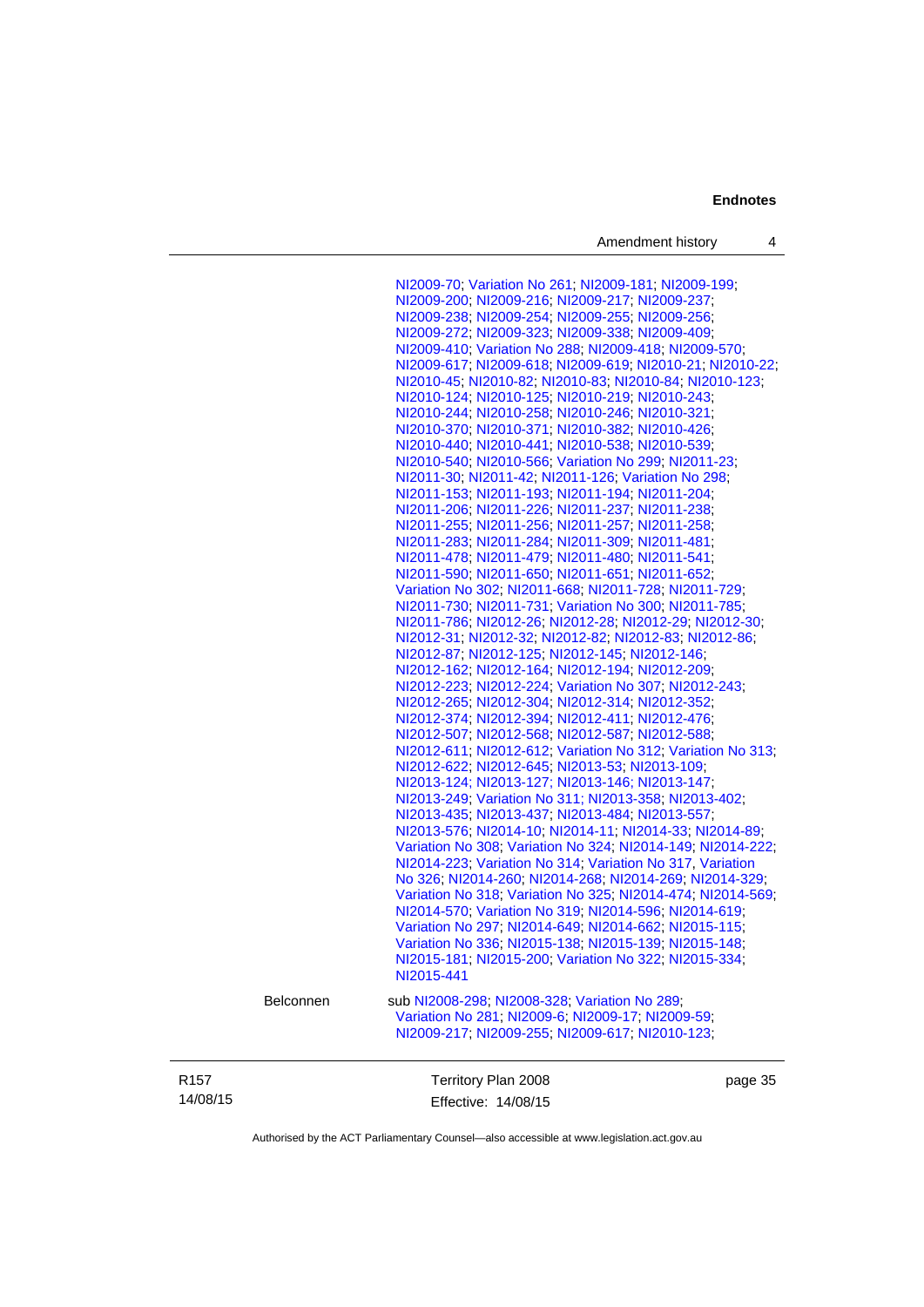|                  | NI2010-125; NI2010-258; NI2010-538; NI2010-539;<br>NI2010-540; Variation No 299; NI2011-30; Variation No 298;<br>NI2011-193; NI2011-204; NI2011-284; Variation No 302;<br>NI2011-730, NI2011-785, NI2012-125, NI2012-194,<br>NI2012-411, NI2012-507, NI2012-587, NI2012-588, Variation<br>No 313; NI2012-622; NI2013-576; NI2014-11; NI2014-149;<br>NI2014-260; NI2014-474; NI2014-596; Variation No 297                                                                                                                                                                                                                                                                                                                                                                                                                                                                                                                                                                                                                                                                                                                                                                                                                                                                                                                                                                                                                                                                                              |
|------------------|-------------------------------------------------------------------------------------------------------------------------------------------------------------------------------------------------------------------------------------------------------------------------------------------------------------------------------------------------------------------------------------------------------------------------------------------------------------------------------------------------------------------------------------------------------------------------------------------------------------------------------------------------------------------------------------------------------------------------------------------------------------------------------------------------------------------------------------------------------------------------------------------------------------------------------------------------------------------------------------------------------------------------------------------------------------------------------------------------------------------------------------------------------------------------------------------------------------------------------------------------------------------------------------------------------------------------------------------------------------------------------------------------------------------------------------------------------------------------------------------------------|
| Canberra Central |                                                                                                                                                                                                                                                                                                                                                                                                                                                                                                                                                                                                                                                                                                                                                                                                                                                                                                                                                                                                                                                                                                                                                                                                                                                                                                                                                                                                                                                                                                       |
| <b>District</b>  | sub NI2008-336; Variation No 281; NI2009-59;<br>Variation No 261, NI2009-338, NI2009-418, NI2010-22,<br>NI2010-246; NI2010-370; NI2010-371; Variation No 299;<br>NI2011-30, NI2011-206, NI2011-238, NI2011-590,<br>NI2011-650; Variation No 302; NI2011-728; NI2012-83;<br>Variation No 307; Variation No 313; NI2012-622; NI2013-53;<br>NI2013-127; Variation No 311; NI2013-358; Variation<br>No 308; Variation No 324; NI2014-149; Variation No 314;<br>NI2014-260; Variation No 325; Variation No 297;<br>NI2014-649; NI2015-115; Variation No 336; Variation No 322                                                                                                                                                                                                                                                                                                                                                                                                                                                                                                                                                                                                                                                                                                                                                                                                                                                                                                                              |
| Gungahlin        | sub NI2008-201, NI2008-336, NI2008-499, NI2008-516,<br>NI2009-59; NI2009-70; NI2009-181; NI2009-199; NI2009-200;<br>NI2009-216, NI2009-237; NI2009-238; NI2009-254;<br>NI2009-256, NI2009-272, NI2009-409, NI2009-410,<br>NI2009-618, NI2009-619, NI2010-45, NI2010-82, NI2010-83,<br>NI2010-84, NI2010-124, NI2010-243, NI2010-244,<br>NI2010-258, NI2010-321, NI2010-370, NI2010-382,<br>NI2010-426, NI2010-440, NI2010-538, NI2010-539,<br>NI2010-540; NI2010-566; Variation No 299; NI2011-23;<br>NI2011-30; NI2011-42; NI2011-126; NI2011-153; NI2011-194;<br>NI2011-226, NI2011-237, NI2011-255, NI2011-256,<br>NI2011-257, NI2011-258, NI2011-283, NI2011-309,<br>NI2011-481, NI2011-478, NI2011-479, NI2011-480,<br>NI2011-541; NI2011-590; NI2011-651; Variation No 302;<br>NI2011-668, NI2011-729, Variation No 300, NI2011-786,<br>NI2012-26, NI2012-28, NI2012-29, NI2012-30, NI2012-31,<br>NI2012-32, NI2012-82, NI2012-86, NI2012-87, NI2012-164,<br>NI2012-224, NI2012-243, NI2012-265, NI2012-304,<br>NI2012-352, NI2012-374, NI2012-394, NI2012-476,<br>NI2012-507, NI2012-568, NI2012-587, NI2012-588,<br>NI2012-611, NI2012-612, NI2012-622, NI2013-109;<br>NI2013-146; NI2013-147; NI2013-249; NI2013-402;<br>NI2013-435; NI2013-437; NI2013-484; NI2014-11; NI2014-33;<br>NI2014-89, NI2014-149, NI2014-223, NI2014-260;<br>NI2014-269, NI2014-329, NI2014-474, NI2014-569,<br>NI2014-570. Variation No 319, NI2014-596, NI2014-619,<br>Variation No 297, NI2015-148, NI2015-441 |

page 36 Territory Plan 2008 Effective: 14/08/15

R157 14/08/15

Authorised by the ACT Parliamentary Counsel—also accessible at www.legislation.act.gov.au

4 Amendment history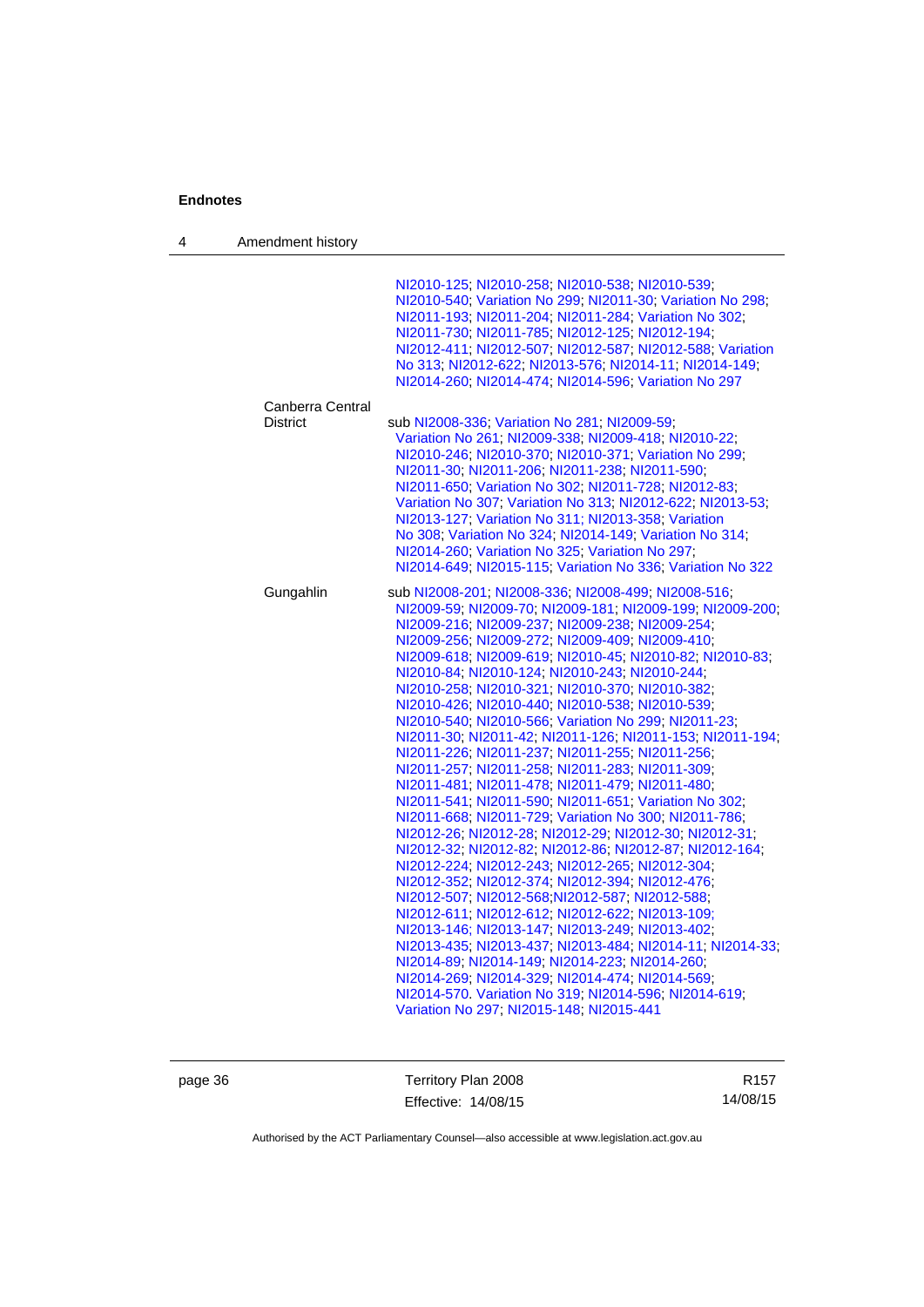|     |                                                                          | Amendment history                                                                                                                                                                                                                                                                                                                                                      | 4 |
|-----|--------------------------------------------------------------------------|------------------------------------------------------------------------------------------------------------------------------------------------------------------------------------------------------------------------------------------------------------------------------------------------------------------------------------------------------------------------|---|
|     | Molonglo<br>Tuggeranong, Hume                                            | sub NI2009-6; NI2009-323; NI2010-219; NI2010-258;<br>Variation No 302; NI2012-162; NI2012-209; NI2012-314;<br>NI2012-411; NI2012-587; NI2012-588; NI2012-622;<br>NI2013-557, NI2014-10, NI2014-222, NI2014-268,<br>NI2014-662; NI2015-138; NI2015-181; NI2015-334                                                                                                      |   |
|     | and Tharwa                                                               | sub NI2009-570; NI2010-22; NI2010-258; Variation No 302;<br>Variation No 312, NI2012-622, NI2012-645, Variation<br>No 317, Variation No 326, Variation No 318, Variation<br>No 297; NI2015-139; NI2015-200                                                                                                                                                             |   |
|     | Woden Valley and<br><b>Weston Creek</b>                                  | sub NI2008-290; Variation No 281; NI2009-6; NI2009-323;<br>Variation No 288, NI2010-219, NI2010-258, NI2010-441,<br>NI2011-30, NI2011-652, Variation No 302, NI2011-731,<br>NI2012-145; NI2012-162; NI2012-223; NI2012-411;<br>NI2012-622; NI2014-10; NI2014-222; Variation No 317;<br>NI2014-268; Variation No 325; NI2014-662; NI2015-138;<br>NI2015-181; NI2015-334 |   |
| 1.1 | Governance<br><b>Administrative Provisions</b>                           |                                                                                                                                                                                                                                                                                                                                                                        |   |
|     | Map (refer s 56 of the Act)                                              | am NI2012-632                                                                                                                                                                                                                                                                                                                                                          |   |
|     | Development Approval                                                     | am NI2012-632<br>am NI2012-632                                                                                                                                                                                                                                                                                                                                         |   |
|     | <b>Future Urban Areas</b>                                                | am NI2012-632                                                                                                                                                                                                                                                                                                                                                          |   |
|     | <b>Estate Development</b><br>hdg                                         | sub NI2012-632<br>sub NI2010-22<br>am NI2012-632; NI2013-437                                                                                                                                                                                                                                                                                                           |   |
| 2.1 | <b>Strategic Direction</b><br><b>Environmental Sustainability</b><br>1.8 | am NI2010-602                                                                                                                                                                                                                                                                                                                                                          |   |
| 3.1 | RZ1 - Suburban Zone<br><b>Exempt Development</b>                         | RZ1 - RZ5 Objectives and Development Tables                                                                                                                                                                                                                                                                                                                            |   |
|     | Assessable Development                                                   | am NI2011-788                                                                                                                                                                                                                                                                                                                                                          |   |
|     | Minimum Assessment Track<br>Merit<br>Prohibited Development table        | am NI2011-788<br>am NI2009-37, Variation No 298, NI2011-354, NI2011-788<br>am NI2008-541; NI2009-324; NI2009-392                                                                                                                                                                                                                                                       |   |
|     |                                                                          |                                                                                                                                                                                                                                                                                                                                                                        |   |

R157 14/08/15

Territory Plan 2008 Effective: 14/08/15

page 37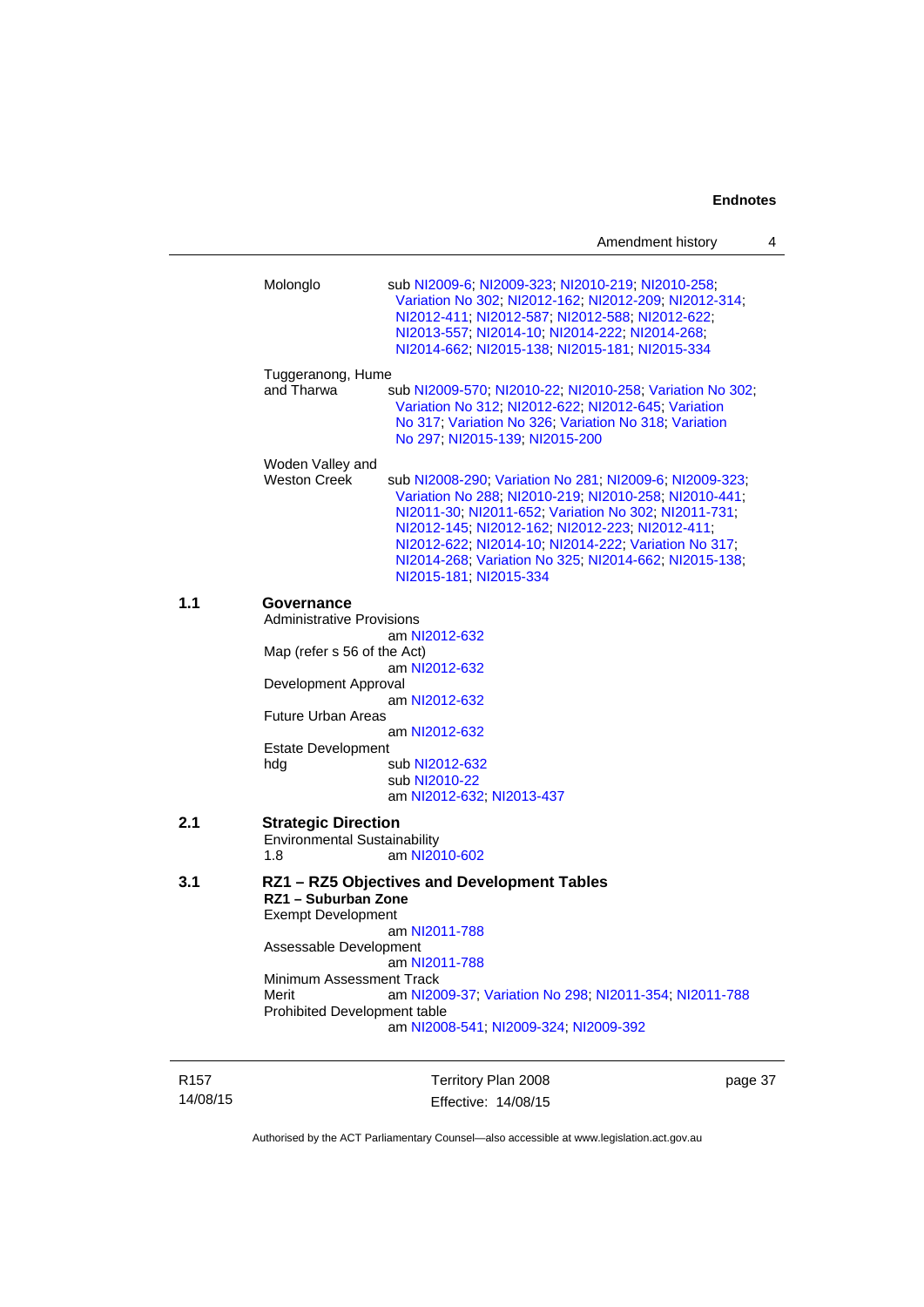4 Amendment history

Development table

 am [NI2012-631](http://www.legislation.act.gov.au/ni/2012-631/default.asp) sub [Variation No 306](http://www.legislation.act.gov.au/ni/2013-93/default.asp) am [NI2014-90](http://www.legislation.act.gov.au/ni/2014-90/default.asp)

#### **RZ2 – Suburban Core Zone**

Exempt Development am [NI2011-788](http://www.legislation.act.gov.au/ni/2011-788/) Assessable Development am [NI2011-788](http://www.legislation.act.gov.au/ni/2011-788/) Minimum Assessment Track Merit am [NI2009-37](http://www.legislation.act.gov.au/ni/2009-37/); [NI2011-788](http://www.legislation.act.gov.au/ni/2011-788/) Prohibited Development table am [NI2008-541](http://www.legislation.act.gov.au/ni/2008-541/); [NI2009-324](http://www.legislation.act.gov.au/ni/2009-324/); [NI2009-392](http://www.legislation.act.gov.au/ni/2009-392/) Development table am [NI2012-631](http://www.legislation.act.gov.au/ni/2012-631/default.asp) sub [Variation No 306](http://www.legislation.act.gov.au/ni/2013-93/default.asp) am [NI2014-90](http://www.legislation.act.gov.au/ni/2014-90/default.asp)

### **RZ3 – Urban Residential Zone**

Exempt Development am [NI2011-788](http://www.legislation.act.gov.au/ni/2011-788/) Assessable Development am [NI2011-788](http://www.legislation.act.gov.au/ni/2011-788/) Minimum Assessment Track Merit **am [NI2009-37](http://www.legislation.act.gov.au/ni/2009-37/); [NI2011-788](http://www.legislation.act.gov.au/ni/2011-788/)** Prohibited Development table am [NI2008-541](http://www.legislation.act.gov.au/ni/2008-541/); [NI2009-324](http://www.legislation.act.gov.au/ni/2009-324/); [NI2009-392](http://www.legislation.act.gov.au/ni/2009-392/) Development table am [NI2012-631](http://www.legislation.act.gov.au/ni/2012-631/default.asp)

sub [Variation No 306](http://www.legislation.act.gov.au/ni/2013-93/default.asp) am [NI2014-90](http://www.legislation.act.gov.au/ni/2014-90/default.asp)

#### **RZ4 – Medium Density Residential Zone**

Exempt Development am [NI2011-788](http://www.legislation.act.gov.au/ni/2011-788/) Assessable Development am [NI2011-788](http://www.legislation.act.gov.au/ni/2011-788/) Minimum Assessment Track<br>Merit am NI20 am [NI2009-37](http://www.legislation.act.gov.au/ni/2009-37/); [NI2011-788](http://www.legislation.act.gov.au/ni/2011-788/) Prohibited Development table am [NI2008-541](http://www.legislation.act.gov.au/ni/2008-541/); [NI2009-324](http://www.legislation.act.gov.au/ni/2009-324/); [NI2009-392](http://www.legislation.act.gov.au/ni/2009-392/) Development table

 am [NI2012-631](http://www.legislation.act.gov.au/ni/2012-631/default.asp) sub [Variation No 306](http://www.legislation.act.gov.au/ni/2013-93/default.asp) am [NI2014-90](http://www.legislation.act.gov.au/ni/2014-90/default.asp)

page 38 Territory Plan 2008 Effective: 14/08/15

R157 14/08/15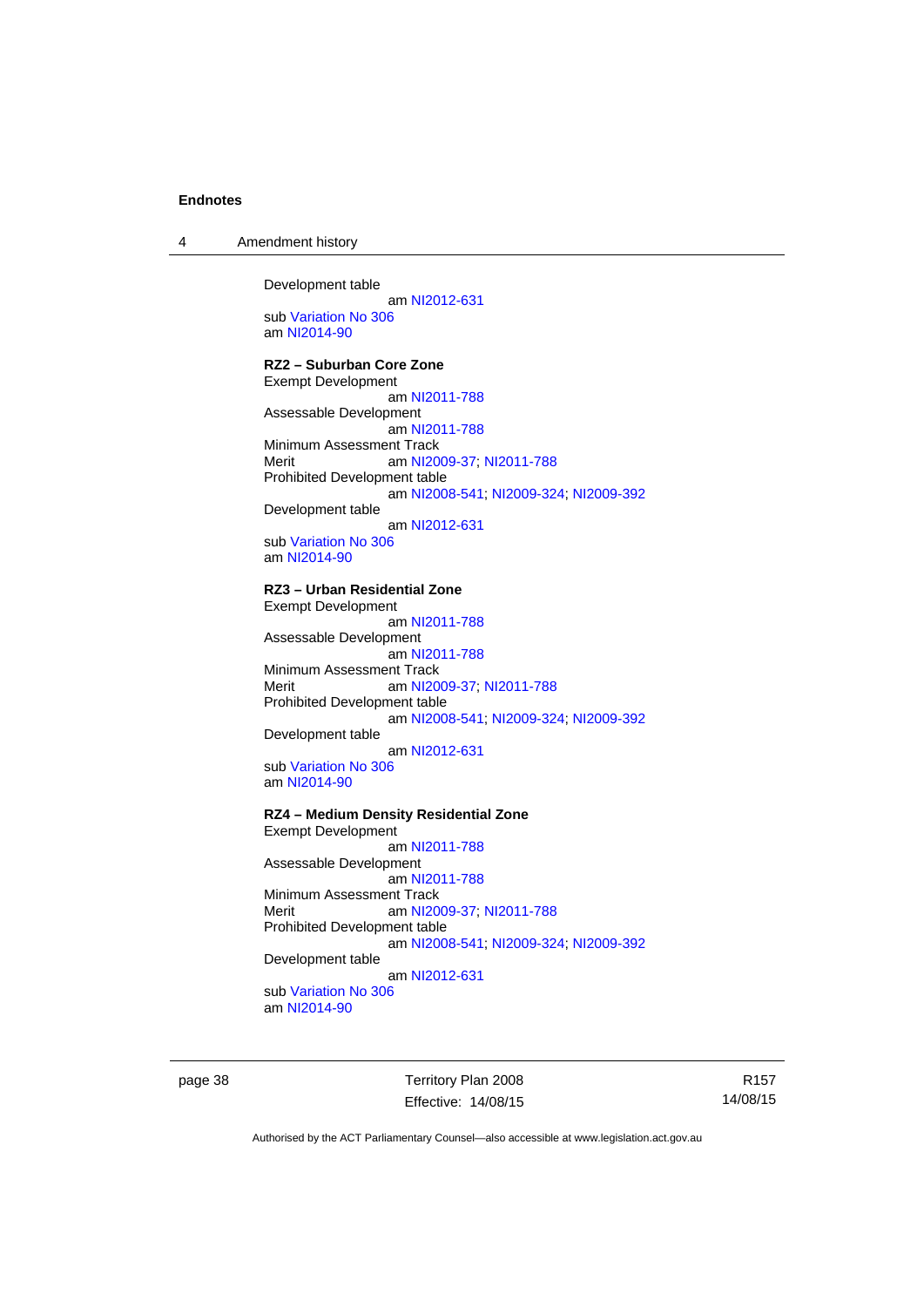Amendment history 4

R157 14/08/15 Territory Plan 2008 Effective: 14/08/15 page 39 **RZ5 – High Density Residential Zone**  Exempt Development am [NI2011-788](http://www.legislation.act.gov.au/ni/2011-788/) Assessable Development am [NI2011-788](http://www.legislation.act.gov.au/ni/2011-788/) Minimum Assessment Track Merit am [NI2008-590](http://www.legislation.act.gov.au/ni/2008-590/default.asp); [NI2009-37](http://www.legislation.act.gov.au/ni/2009-37/); [NI2011-788](http://www.legislation.act.gov.au/ni/2011-788/) Prohibited Development table am [NI2008-541](http://www.legislation.act.gov.au/ni/2008-541/); [NI2009-324](http://www.legislation.act.gov.au/ni/2009-324/); [NI2009-392](http://www.legislation.act.gov.au/ni/2009-392/) Development table am [NI2012-631](http://www.legislation.act.gov.au/ni/2012-631/default.asp) sub [Variation No 306](http://www.legislation.act.gov.au/ni/2013-93/default.asp) am [NI2014-90](http://www.legislation.act.gov.au/ni/2014-90/default.asp) **3.2 Residential Zones Development Code orig 3.2**  renum as 3.3 **pres 3.2**  ins [Variation No 306](http://www.legislation.act.gov.au/ni/2013-93/default.asp) am [NI2013-436](http://www.legislation.act.gov.au/ni/2013-436/default.asp); [NI2014-13](http://www.legislation.act.gov.au/ni/2014-13/default.asp); [NI2014-90](http://www.legislation.act.gov.au/ni/2014-90/default.asp); [NI2014-275](http://www.legislation.act.gov.au/ni/2014-275/default.asp) **3.3 Single Dwelling Housing Development Code orig 3.3**  renum as 3.4 **pres 3.3**  (prev 3.2)<br>Introduction am [NI2008-542](http://www.legislation.act.gov.au/ni/2008-542/); [NI2009-38](http://www.legislation.act.gov.au/ni/2009-38/); [NI2009-488](http://www.legislation.act.gov.au/ni/2009-488/); [NI2010-22](http://www.legislation.act.gov.au/ni/2010-22/); [NI2012-622](http://www.legislation.act.gov.au/ni/2012-622/default.asp)<br>ins NI2012-622 Relevant codes **Part A(1) – RZ1 – Suburban Zone**  Element 1 Item 1.1 hdg sub [NI2008-289](http://www.legislation.act.gov.au/ni/2008-289/)<br>R1, C1 sub NI2008-289 R1, C1 sub [NI2008-289](http://www.legislation.act.gov.au/ni/2008-289/)<br>R1 am NI2009-487 am [NI2009-487](http://www.legislation.act.gov.au/ni/2009-487/) Element 2<br>Item 2.1 sub [NI2008-542](http://www.legislation.act.gov.au/ni/2008-542/) Item 2.2 R3 am [NI2009-324](http://www.legislation.act.gov.au/ni/2009-324/)<br>R4 sub NI2009-487 sub [NI2009-487](http://www.legislation.act.gov.au/ni/2009-487/) **Part A(2) – RZ2 – Suburban Core Zone**  Element 2 Item 2.1 sub [NI2008-542](http://www.legislation.act.gov.au/ni/2008-542/) Item 2.2 R6 am [NI2009-324](http://www.legislation.act.gov.au/ni/2009-324/)<br>Item 2.3 hdg sub NI2008-289 sub [NI2008-289](http://www.legislation.act.gov.au/ni/2008-289/) Item 2.3 sub [NI2008-542](http://www.legislation.act.gov.au/ni/2008-542/)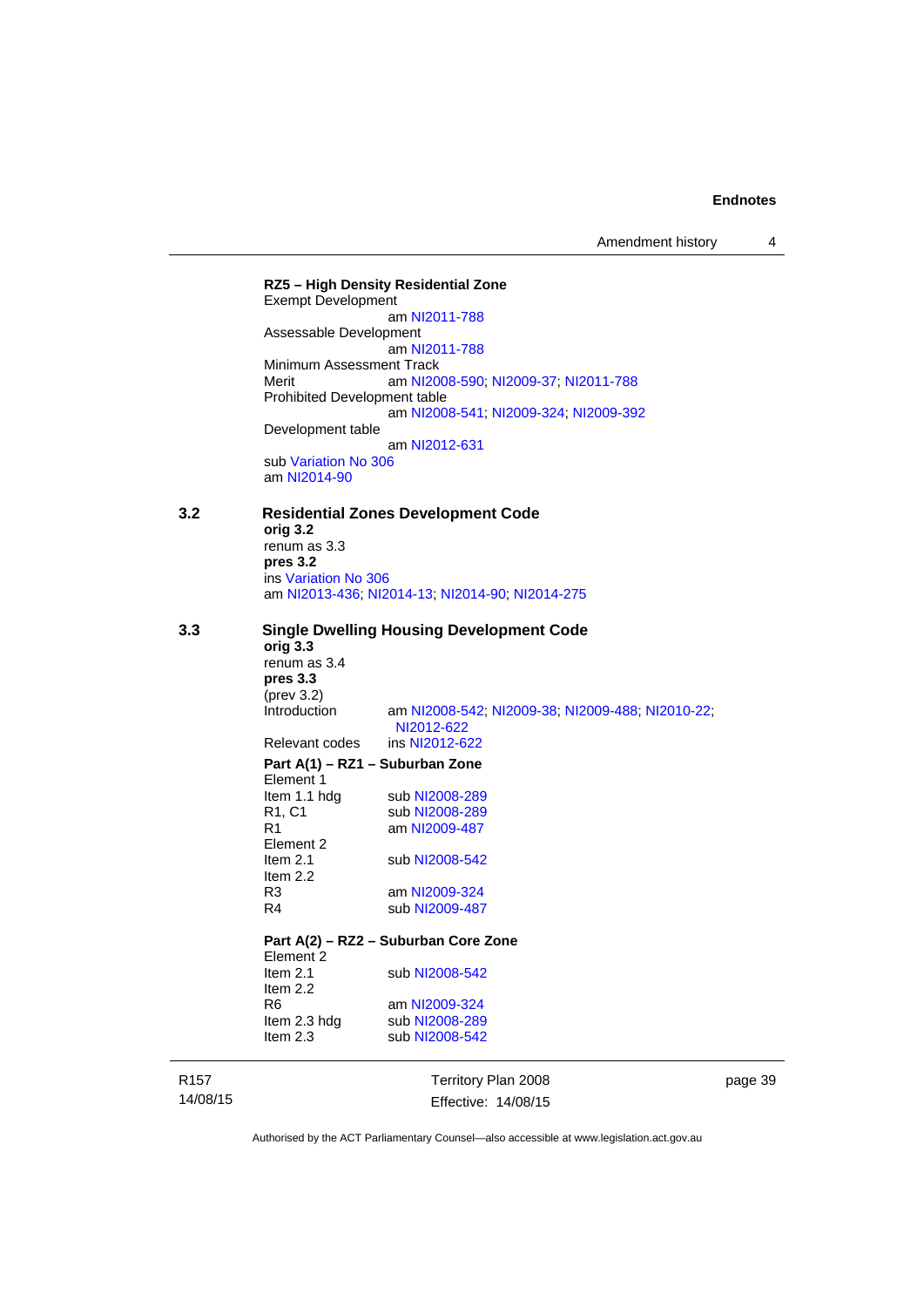4 Amendment history

| 4       | Amendment history                 |                                                   |
|---------|-----------------------------------|---------------------------------------------------|
|         |                                   |                                                   |
|         | R6A, C6A                          | ins NI2008-289<br>sub NI2009-487                  |
|         | Element 4<br>Item $4.1$           | sub NI2008-542                                    |
|         |                                   | Part A(3) - RZ3 - Urban Residential Zone          |
|         | Element 2                         |                                                   |
|         | Item $2.1$<br>Item $2.2$          | sub NI2008-542                                    |
|         | R9                                | am NI2009-324                                     |
|         |                                   | Part A(4) - RZ4 - Medium Density Residential Zone |
|         | Element 2<br>Item $2.1$           | sub NI2008-542                                    |
|         | Item $2.2$                        |                                                   |
|         | R <sub>11</sub>                   | am NI2009-324                                     |
|         | Element 2                         | Part A(5) - RZ5 - High Density Residential Zone   |
|         | Item $2.2$                        |                                                   |
|         | R <sub>13</sub>                   | am NI2009-324                                     |
|         |                                   | <b>Part B - General Development Controls</b>      |
|         | Element 1<br>Item 1.1 hdg         | sub NI2008-289                                    |
|         | R14, C14                          | sub NI2008-289                                    |
|         | R <sub>14</sub>                   | am NI2009-487                                     |
|         | Element 2                         |                                                   |
|         | Item 2.1 hdg                      | om R16                                            |
|         | R <sub>15</sub> , C <sub>15</sub> | om NI2009-38                                      |
|         | Item 2.2<br>C <sub>16</sub>       | sub NI2009-38                                     |
|         | Item 2.3 hdg                      | sub NI2008-289                                    |
|         | R17, C17                          | sub NI2008-289                                    |
|         | Item 2.4 hdg                      | sub NI2008-289                                    |
|         | R <sub>18</sub> , C <sub>18</sub> | sub NI2008-289                                    |
|         | Item $2.7$                        |                                                   |
|         | hdg                               | ins NI2009-488                                    |
|         | <b>R20A</b>                       | ins NI2009-488                                    |
|         |                                   | sub NI2010-218; NI2011-355                        |
|         | Item 2.8                          |                                                   |
|         | hdg                               | ins NI2009-488                                    |
|         | R <sub>20</sub> B                 | ins NI2009-488                                    |
|         | Item $2.9$                        | ins NI2010-218                                    |
|         | hdg<br><b>R20C</b>                | ins NI2010-218                                    |
|         |                                   | sub NI2012-631                                    |
|         |                                   |                                                   |
| page 40 |                                   | Territory Plan 2008                               |

R157 14/08/15

Authorised by the ACT Parliamentary Counsel—also accessible at www.legislation.act.gov.au

Effective: 14/08/15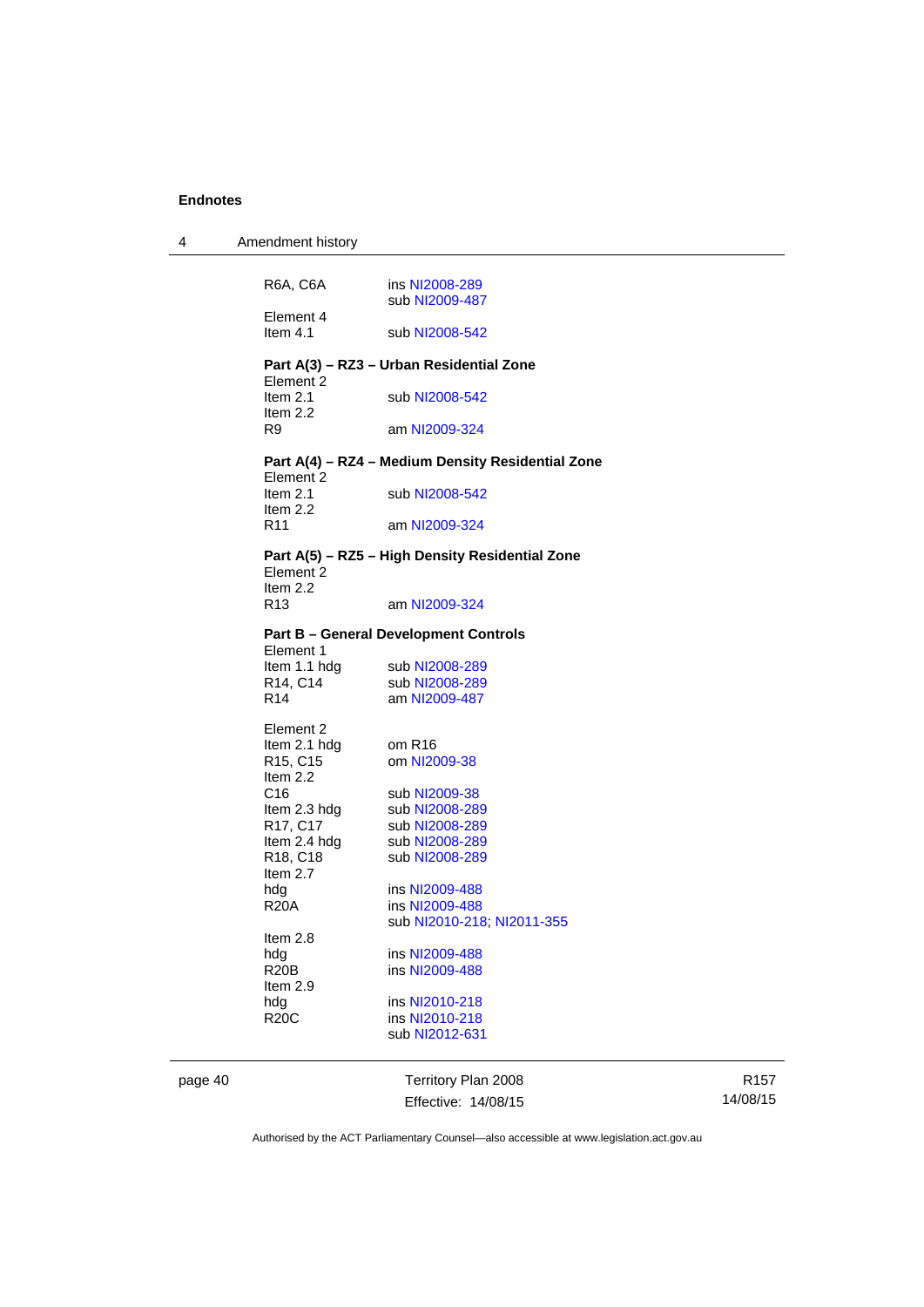Amendment history 4

| Element 6                         |                                                                                    |
|-----------------------------------|------------------------------------------------------------------------------------|
| Item $6.1$                        |                                                                                    |
| R21                               | am NI2008-290                                                                      |
| Item $6.2$<br>R22                 | sub NI2011-788                                                                     |
| Item $6.3$                        |                                                                                    |
| R <sub>23</sub> , C <sub>23</sub> | sub NI2008-542                                                                     |
| Element 7                         |                                                                                    |
| Item 7.1 hdg                      | sub NI2008-289                                                                     |
| R26, C26                          | sub NI2008-289; NI2008-542                                                         |
| C <sub>26</sub>                   | am NI2009-392                                                                      |
| Item 7.2 hdg                      | om NI2008-289                                                                      |
| R27, C27                          | om NI2008-289                                                                      |
| Item 7.3 hdg                      | sub NI2008-289                                                                     |
|                                   | renum as 7.2 NI2008-541                                                            |
| R <sub>28</sub> , C <sub>28</sub> | sub NI2008-289; NI2008-542; NI2009-38                                              |
|                                   |                                                                                    |
| Introduction                      | <b>Part C - Development Type Controls</b><br>am NI2008-542; NI2009-488; NI2012-622 |
|                                   | Part C(1) - Single Dwelling Housing                                                |
| Introduction                      | am NI2009-488                                                                      |
| Element 2                         |                                                                                    |
| Table 1                           | sub NI2008-290                                                                     |
|                                   | am NI2008-541; NI2011-589                                                          |
| Table 2                           | sub NI2008-290                                                                     |
| Table 3                           | am NI2008-541                                                                      |
| Table 4, note                     | sub NI2008-542                                                                     |
| Item 2.3 hdg                      | sub NI2008-542                                                                     |
| R32, C32                          | sub NI2008-542                                                                     |
| Figure C1, C2, C3 am NI2008-290   |                                                                                    |
|                                   | sub NI2008-542                                                                     |
| Figure C <sub>3</sub>             | am NI2009-324                                                                      |
| Item 2.4 hdg                      | ins NI2009-38                                                                      |
| R32A, C32A                        | ins NI2009-38                                                                      |
| Item 2.5                          |                                                                                    |
| hdg                               | ins NI2009-488                                                                     |
| R32B                              | ins NI2009-488                                                                     |
| Element 3                         |                                                                                    |
| Item $3.2$                        |                                                                                    |
| R36                               | am NI2008-541                                                                      |
|                                   |                                                                                    |
| Element 4                         |                                                                                    |
| C39                               | am NI2012-189                                                                      |
| R40                               | am NI2009-38                                                                       |
| R41                               | om NI2009-38                                                                       |
|                                   | Territory Plan 2008                                                                |

page 41

Authorised by the ACT Parliamentary Counsel—also accessible at www.legislation.act.gov.au

Effective: 14/08/15

R157 14/08/15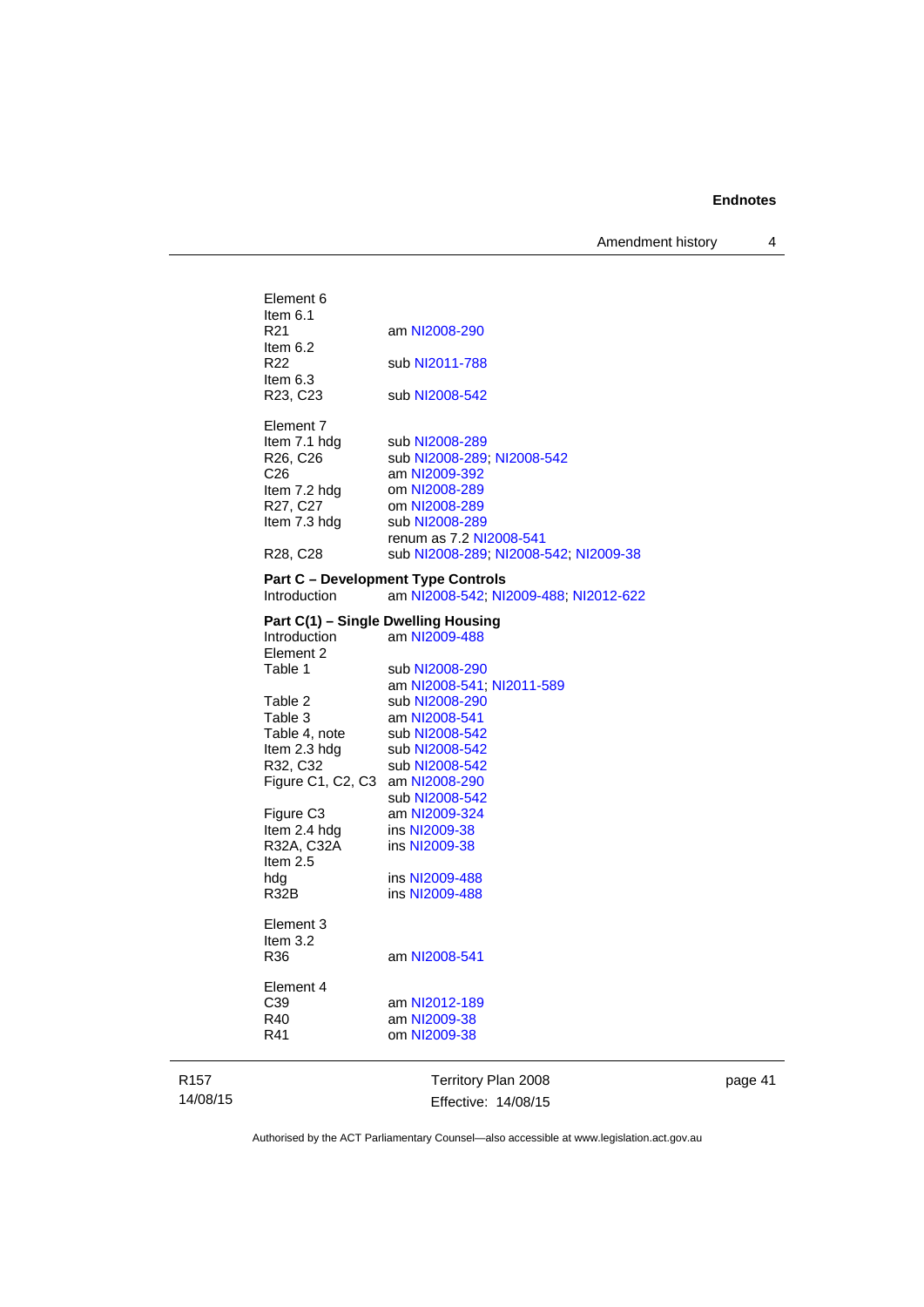| 4 | Amendment history  |                                                                          |
|---|--------------------|--------------------------------------------------------------------------|
|   |                    |                                                                          |
|   | R 44, C44          | sub NI2008-289                                                           |
|   |                    | am NI2009-38                                                             |
|   |                    |                                                                          |
|   | Element 5          |                                                                          |
|   | R49, C49           | sub NI2008-289                                                           |
|   | Element 6          |                                                                          |
|   | Item 6.1 hdg       | sub NI2008-289                                                           |
|   | R <sub>51</sub>    | sub NI2008-289                                                           |
|   |                    | am NI2008-541                                                            |
|   |                    | sub NI2009-487                                                           |
|   |                    | am NI2011-787                                                            |
|   | <b>R52</b>         | sub NI2008-289; NI2009-487                                               |
|   | <b>R53</b>         | sub NI2008-289                                                           |
|   |                    | am NI2009-99                                                             |
|   |                    | om NI2009-487                                                            |
|   |                    | Part C(2) - Single Dwelling Housing - Additional Controls for Deakin and |
|   |                    | <b>Forrest</b>                                                           |
|   | Element 2          | om NI2012-622                                                            |
|   | Item 2.2 hdg       | am NI2009-392                                                            |
|   |                    | om NI2012-622                                                            |
|   | Item 2.3 hdg       | am NI2008-290                                                            |
|   |                    | om NI2012-622                                                            |
|   | Item 2.4 hdg       | am NI2008-290                                                            |
|   |                    | om NI2012-622                                                            |
|   |                    | Part C(3) - Single Dwelling Housing - Compact Blocks in New Estates      |
|   | hdg                | sub NI2008-542                                                           |
|   | Introduction       | am NI2008-542                                                            |
|   | Element 2          |                                                                          |
|   | R <sub>60</sub>    | am NI2009-38                                                             |
|   | Item 2.2 hdg       | sub NI2009-38                                                            |
|   | Item 2.3 hdg       | am NI2008-290                                                            |
|   | R <sub>62</sub>    | sub NI2009-322                                                           |
|   | C62                | sub NI2011-787                                                           |
|   | Item 2.4           |                                                                          |
|   | R <sub>63</sub>    | sub NI2009-322                                                           |
|   | C63                | sub NI2011-787                                                           |
|   | Item 2.5           |                                                                          |
|   | C64                | sub NI2011-787                                                           |
|   | Item 2.6           |                                                                          |
|   | R <sub>65</sub>    | sub NI2009-322                                                           |
|   | C65                | sub NI2011-787                                                           |
|   | Item $2.7$         | ins NI2009-488                                                           |
|   | hdg<br><b>R65A</b> | ins NI2009-488                                                           |
|   |                    |                                                                          |
|   |                    |                                                                          |

page 42 Territory Plan 2008 Effective: 14/08/15

R157 14/08/15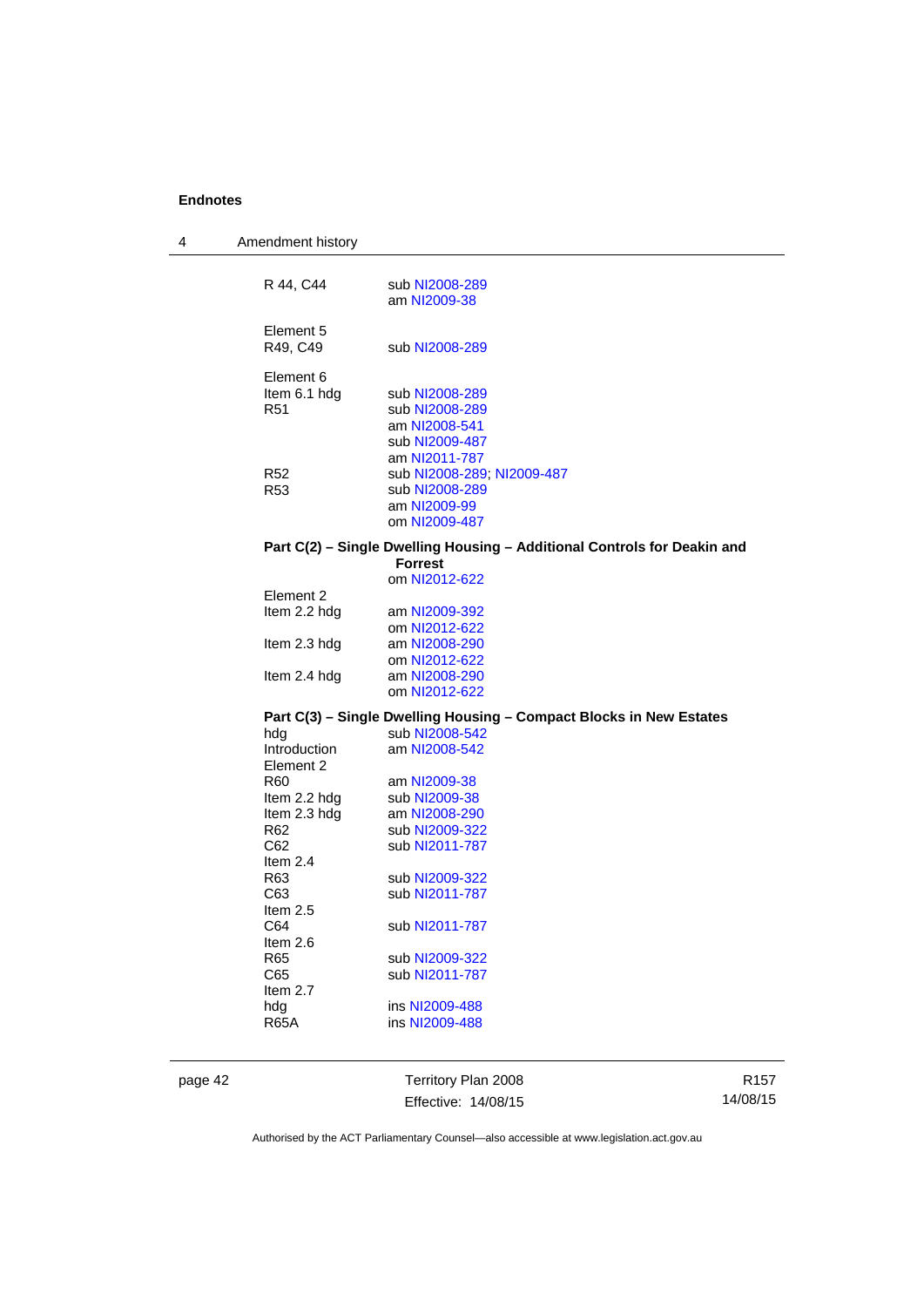Amendment history 4

| Element 3<br>Item $3.2$           |                                                                                                   |
|-----------------------------------|---------------------------------------------------------------------------------------------------|
|                                   | sub NI2009-322                                                                                    |
| Element 4<br>Intent<br>Item $4.2$ | am NI2008-541                                                                                     |
| R70                               | sub NI2009-322                                                                                    |
| Element 6<br>Item $6.1$           |                                                                                                   |
| <b>R78</b><br>Element 7           | am NI2008-541, NI2011-787                                                                         |
| R79                               | sub NI2009-38                                                                                     |
| R80                               | sub NI2009-38                                                                                     |
|                                   | Part C(4) – Single Dwelling Housing – Midsized Blocks (>250 – 500 $m2$ ) in New<br><b>Estates</b> |
| Introduction                      | ins NI2009-488                                                                                    |
| Element 2                         |                                                                                                   |
| Intent<br>Item $2.1$              | ins NI2009-488                                                                                    |
| hdg                               | ins NI2009-488                                                                                    |
| R81, C81                          | ins NI2009-488                                                                                    |
| Figure A4                         | ins NI2009-488                                                                                    |
| Item $2.2$                        |                                                                                                   |
| hdg                               | ins NI2009-488                                                                                    |
| R82, C82                          | ins NI2009-488                                                                                    |
| Table 1                           | ins NI2009-488                                                                                    |
|                                   | am NI2012-412                                                                                     |
| Item $2.3$                        |                                                                                                   |
| hdg<br>R83, C83                   | ins NI2009-488<br>ins NI2009-488                                                                  |
| Table 2                           | ins NI2009-488                                                                                    |
| Fig $C(4)$                        | ins NI2009-488                                                                                    |
| Fig C <sub>5</sub>                | ins NI2009-488                                                                                    |
| Table 3                           | ins NI2009-488                                                                                    |
| Fig C6                            | ins NI2009-488                                                                                    |
| Fig C7                            | ins NI2009-488                                                                                    |
| Item 2.4                          |                                                                                                   |
| hdg                               | ins NI2009-488                                                                                    |
| R84, V84<br>Element 3             | ins NI2009-488                                                                                    |
| Intent                            | ins NI2009-488                                                                                    |
| Item $3.1$                        |                                                                                                   |
| hdg                               | ins NI2009-488                                                                                    |
| R85, C85                          | ins NI2009-488                                                                                    |
| Element 5                         |                                                                                                   |
| Intent                            | ins NI2009-488                                                                                    |
|                                   |                                                                                                   |

R157 14/08/15

Territory Plan 2008 Effective: 14/08/15 page 43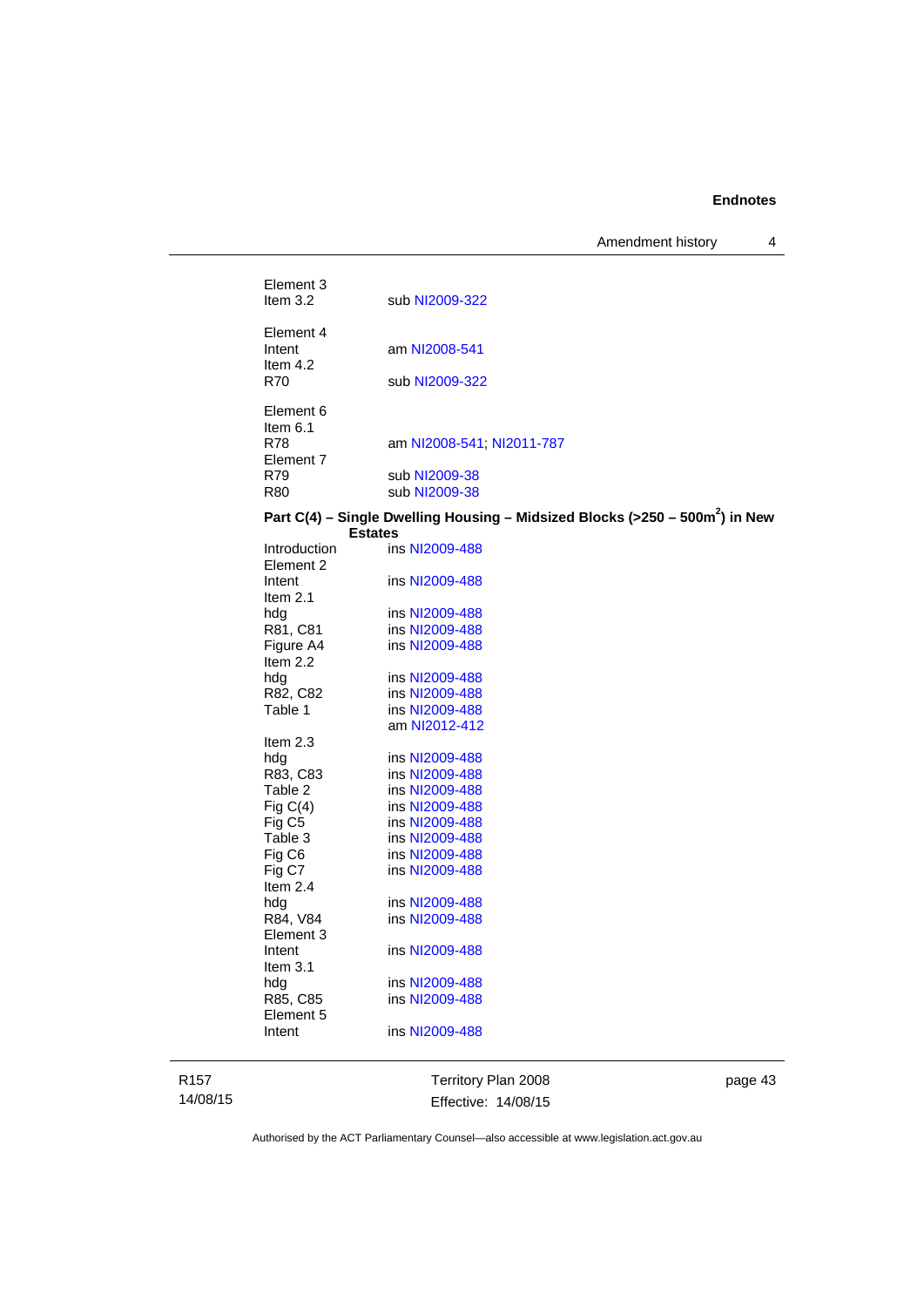4 Amendment history

Item 5.2<br>hdg<br>R86, C86<br>R87, C87 hdg **ins [NI2009-488](http://www.legislation.act.gov.au/ni/2009-488/)** R86, C86 ins [NI2009-488](http://www.legislation.act.gov.au/ni/2009-488/) ins [NI2009-488](http://www.legislation.act.gov.au/ni/2009-488/) **pres 3.3**  (prev 3.2) sub [Variation No 306](http://www.legislation.act.gov.au/ni/2013-93/default.asp) renum as 3.3 [Variation No 306](http://www.legislation.act.gov.au/ni/2013-93/default.asp) am [NI2013-436](http://www.legislation.act.gov.au/ni/2013-436/default.asp); [NI2014-13](http://www.legislation.act.gov.au/ni/2014-13/default.asp); [NI2014-275](http://www.legislation.act.gov.au/ni/2014-275/default.asp); [NI2014-276](http://www.legislation.act.gov.au/ni/2014-276/default.asp); [NI2014-656](http://www.legislation.act.gov.au/ni/2014-656/default.asp); [NI2015-471](http://www.legislation.act.gov.au/ni/2015-471/default.asp)

### **3.4 Multi Unit Housing Development Code**

| pres 3.4<br>$(\text{prev } 3.3)$             |                                                   |
|----------------------------------------------|---------------------------------------------------|
| Introduction                                 | am NI2008-290; NI2010-22; NI2010-218; NI2011-590; |
|                                              | sub NI2012-622                                    |
| Relevant codes                               | ins NI2012-622                                    |
| Part A(1) – RZ1 – Suburban Zone<br>Element 1 |                                                   |
| Item 1.1 hdg                                 | sub NI2008-289                                    |
| R1, C1                                       | sub NI2008-289                                    |
|                                              | am NI2009-38                                      |
| Item 1.2 hdg                                 | sub NI2008-289                                    |
| R <sub>2</sub> , C <sub>2</sub>              | sub NI2008-289                                    |
|                                              | am NI2009-38                                      |
| Item $1.2$                                   | sub NI2008-542                                    |
| Element 2                                    |                                                   |
| Item 2.1 hdg                                 | sub NI2009-38                                     |
| Item $2.1$                                   | sub NI2008-542                                    |
| R <sub>5</sub>                               | am NI2008-590                                     |
| Item $2.2$                                   | sub NI2008-542                                    |
| Item $2.3$                                   |                                                   |
| R7                                           | am NI2009-324                                     |
| Item $2.4$                                   |                                                   |
| R <sub>8</sub>                               | am NI2009-38                                      |
| R <sub>8</sub> b                             | ins NI2012-631                                    |
| R <sub>9</sub>                               | am NI2009-38                                      |
| Figure A1 note                               | am NI2009-38                                      |
|                                              | Part A(2) - RZ2 - Suburban Core Zone              |
| Element 1                                    |                                                   |
| Item 1.1 hdg                                 | sub NI2008-289                                    |
| R10, C10                                     | sub NI2008-289                                    |
|                                              | am NI2009-38                                      |
| Item $1.1$                                   | sub NI2008-542                                    |
| R <sub>11</sub>                              | am NI2009-322                                     |
| Item 1.3 hdg                                 | sub NI2008-289                                    |
| R12, C12                                     | sub NI2008-289                                    |

page 44 Territory Plan 2008 Effective: 14/08/15

R157 14/08/15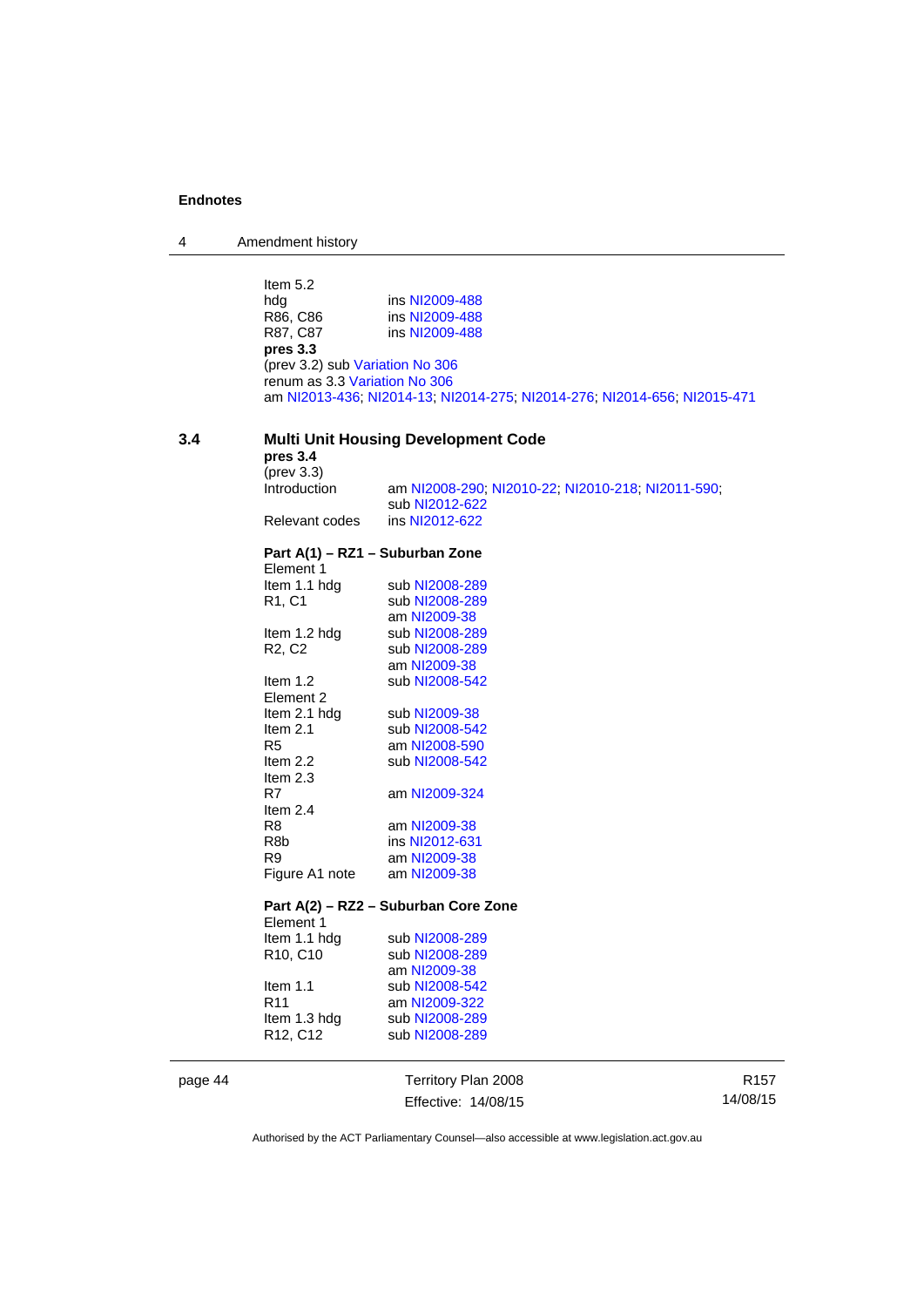| Element 2       |                                                   |
|-----------------|---------------------------------------------------|
| Item 2.1 hdg    | sub NI2009-38                                     |
| Item 2.1        | sub NI2008-542                                    |
| Item $2.2$      |                                                   |
| R <sub>14</sub> | am NI2009-324                                     |
| Item $2.3$      |                                                   |
| R <sub>15</sub> | am NI2009-38                                      |
| R <sub>16</sub> | am NI2009-38                                      |
|                 | Figure A2 note am NI2009-38                       |
| Element 4       |                                                   |
| R <sub>17</sub> | am NI2009-38                                      |
|                 | Part A(3) - RZ3 - Urban Residential Zone          |
| Element 2       |                                                   |
| Item 2.1 hdg    | sub NI2009-38                                     |
| Item $2.1$      | sub NI2008-542                                    |
| R <sub>19</sub> | am NI2009-324                                     |
| R <sub>20</sub> | am NI2009-38                                      |
|                 | Figure A3 note am NI2009-38                       |
|                 | Part A(4) - RZ4 - Medium Density Residential Zone |
| Element 2       |                                                   |
| Item 2.1 hdg    | sub NI2008-289; NI2008-542                        |
|                 | om Variation No 310                               |
| R <sub>21</sub> | sub NI2008-289; NI2008-542                        |
|                 | om Variation No 310                               |
| Item 2.2 hdg    | sub NI2009-38                                     |
| R <sub>24</sub> | am NI2009-38                                      |
|                 | sub NI2011-207                                    |
| Note            | am NI2009-38                                      |
|                 | Part A(5) - RZ5 - High Density Residential Zone   |
| Element 2       |                                                   |
| Item 2.1 hdg    | sub NI2008-289                                    |
| R25, C25        | sub Variation No 288                              |
|                 | am NI2012-622                                     |
| R26, C26        | sub NI2008-289                                    |
|                 | om NI2012-622                                     |
| R26A, C26A      | ins NI2008-289                                    |
|                 | om NI2012-622                                     |
| R27, C27        | sub NI2008-289<br>om NI2012-622                   |
| R27A, C27A      | ins Variation No 288                              |
|                 | om NI2012-622                                     |
| <b>R27A</b>     | am NI2011-590                                     |
|                 | om NI2012-622                                     |
|                 |                                                   |

R157 14/08/15 Territory Plan 2008 Effective: 14/08/15

page 45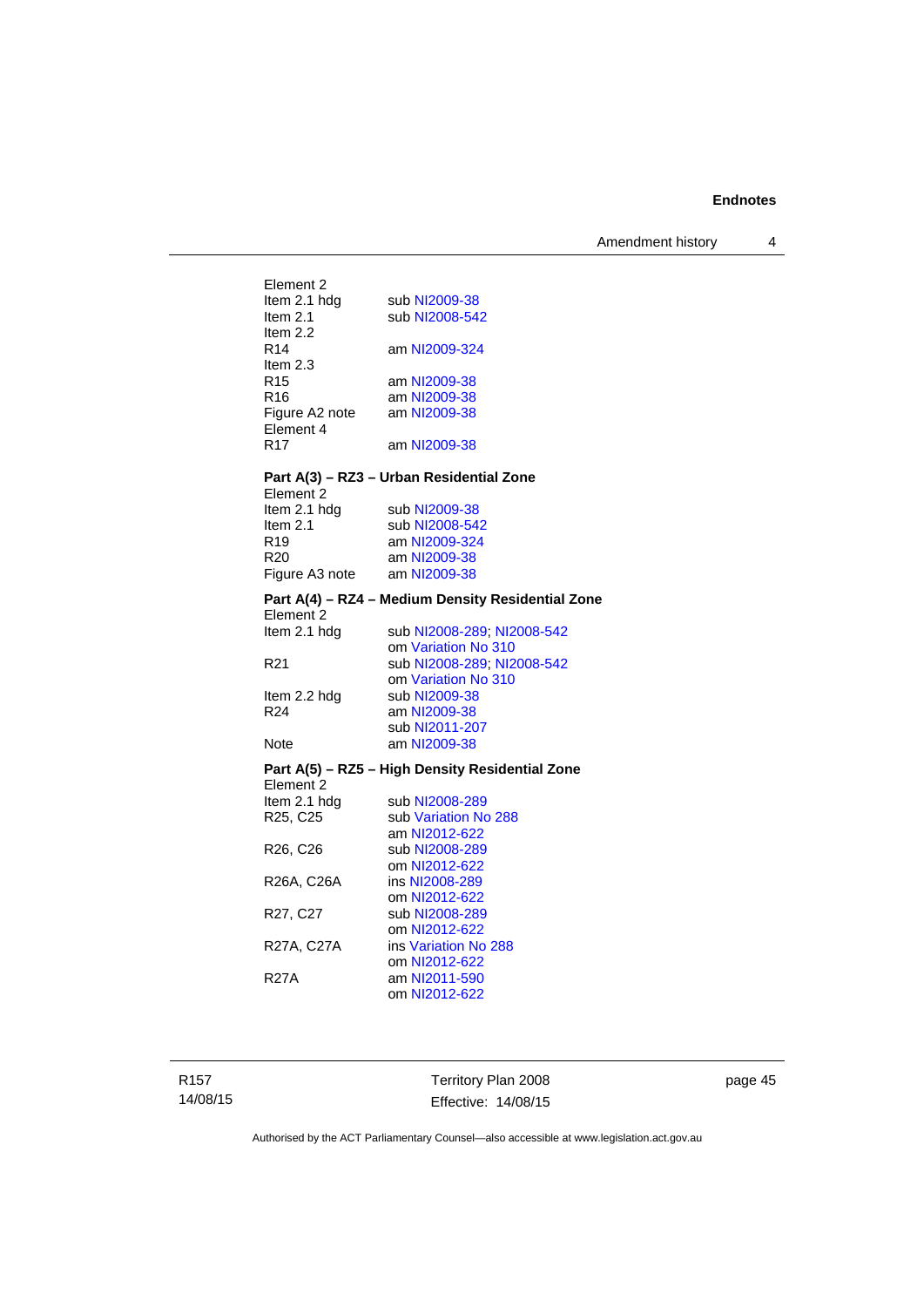4 Amendment history

|                 | <b>Part B - General Development Controls</b> |
|-----------------|----------------------------------------------|
| Element 1       |                                              |
| Item 1.1 hda    | sub NI2008-289                               |
| R28, C28        | sub NI2008-289                               |
| R <sub>28</sub> | am NI2009-487                                |
| Element 2       |                                              |
| C <sub>30</sub> | sub NI2009-38                                |
| Item 2.3 hdg    | sub NI2008-289                               |
| R31, C31        | sub NI2008-289                               |
| Item 2.4 hdg    | sub NI2008-289                               |
| R32, C32        | sub NI2008-289                               |
| Item 2.5 hdg    | sub NI2009-38                                |
| C34             | am NI2009-38                                 |
| Item 2.7 hdg    | ins NI2010-218                               |
| <b>R34A</b>     | ins NI2010-218                               |
|                 | sub NI2011-355                               |
| Note            | sub NI2009-38                                |
| Element 6       |                                              |
| Item 6.1        |                                              |
| R39             | am NI2008-290                                |
|                 |                                              |
| Item $6.2$      |                                              |
| R40             | sub NI2011-788                               |
| Item 6.4 hdg    | sub NI2008-542                               |
| R42, C42        | sub NI2008-542                               |
|                 | am NI2009-99; NI2010-22                      |
| Item $6.7$      |                                              |
| R46             | am NI2008-541                                |
|                 | sub NI2009-487                               |
| ltem 6.8        | sub NI2008-542                               |
| R47             | am NI2008-290                                |
| R47, C47        | sub NI2009-487                               |
| R48, C48        | sub NI2009-487                               |
| R49, C49        | sub NI2009-487                               |
| Item $6.9$      | sub NI2008-542                               |
| Element 7       |                                              |
| Item 7.1 hdg    | sub NI2008-289                               |
| Item $7.1$      | sub NI2008-542                               |
| R50, C50        | sub NI2008-289                               |
| C50             | am NI2009-392                                |
| Item 7.3 hdg    | sub NI2008-289                               |
| R52, C52        | sub NI2008-289                               |
|                 |                                              |
|                 | <b>Part C - Development Type Controls</b>    |
| Introduction    | am NI2009-38; NI2011-590                     |
|                 | sub NI2012-622                               |
|                 | Part C(1) - Multi Unit Housing               |

Introduction sub [NI2011-590](http://www.legislation.act.gov.au/ni/2011-590/)

page 46 Territory Plan 2008 Effective: 14/08/15

R157 14/08/15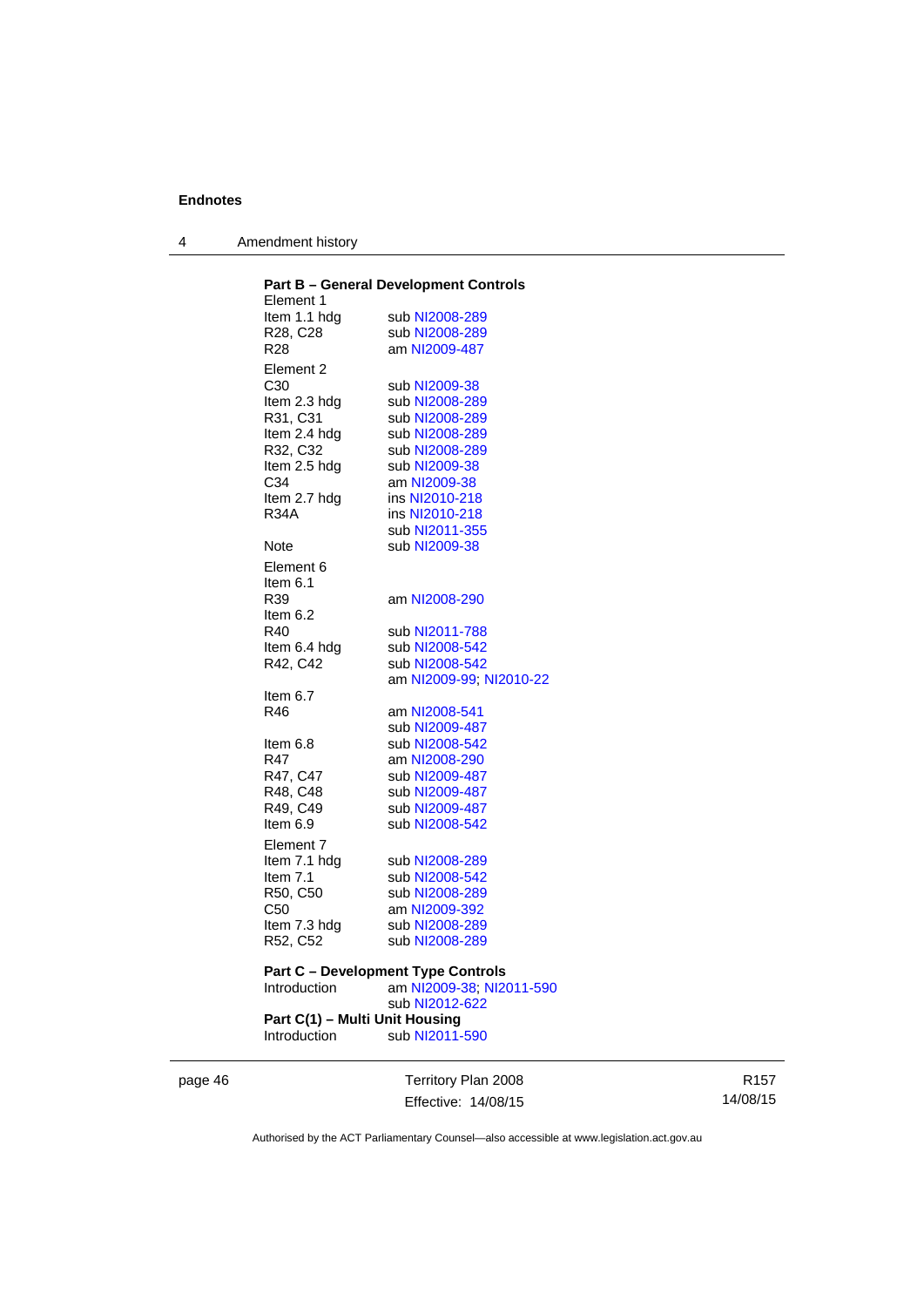Amendment history 4

| Element 2<br>Table 1<br>sub NI2008-290<br>am NI2008-541; NI2012-412<br>Table 2<br>sub NI2008-290<br>am NI2008-541<br>Table 4, note<br>sub NI2008-542<br>Item 2.3 hdg<br>sub NI2008-542<br>R56, C56<br>sub NI2008-542<br>Figure C1<br>am NI2008-290<br>sub NI2008-542<br>Element 3<br>Item 3.3<br>R63<br>am NI2008-590; NI2009-38<br>R68, C68<br>sub NI2008-542<br>R69, C69<br>sub NI2008-542<br>R69<br>am NI2010-22<br>Figure C1A<br>ins NI2008-542<br>Item $3.4$<br>R70<br>am NI2009-487<br>Element 4<br>Item $4.1$<br>R72<br>am NI2008-541, NI2009-38<br>R73<br>om NI2009-38<br>Item $4.2$<br>R80, C80<br>om NI2008-289<br>R81, C81<br>sub NI2008-289<br>R81<br>am NI2009-99; NI2009-322<br>R84, C84<br>sub NI2008-542<br>Element 5<br>Item $5.2$<br>C87<br>sub NI2010-22<br>Item $5.3$<br>R88, C88<br>sub NI2008-289<br>R89, C89<br>sub NI2008-289<br>R89<br>am NI2009-322<br>R90, C90<br>sub NI2008-289<br>om NI2012-622<br>Element 2<br>Item 2.2 hdg<br>sub NI2008-541 | Part C(2) - Multi Unit Housing - Additional Controls for Deakin and Forrest<br>om NI2012-622<br>sub NI2008-541<br>Item 2.3 hdg<br>om NI2012-622 |  |  |
|-----------------------------------------------------------------------------------------------------------------------------------------------------------------------------------------------------------------------------------------------------------------------------------------------------------------------------------------------------------------------------------------------------------------------------------------------------------------------------------------------------------------------------------------------------------------------------------------------------------------------------------------------------------------------------------------------------------------------------------------------------------------------------------------------------------------------------------------------------------------------------------------------------------------------------------------------------------------------------|-------------------------------------------------------------------------------------------------------------------------------------------------|--|--|
|                                                                                                                                                                                                                                                                                                                                                                                                                                                                                                                                                                                                                                                                                                                                                                                                                                                                                                                                                                             |                                                                                                                                                 |  |  |
|                                                                                                                                                                                                                                                                                                                                                                                                                                                                                                                                                                                                                                                                                                                                                                                                                                                                                                                                                                             |                                                                                                                                                 |  |  |
|                                                                                                                                                                                                                                                                                                                                                                                                                                                                                                                                                                                                                                                                                                                                                                                                                                                                                                                                                                             |                                                                                                                                                 |  |  |
|                                                                                                                                                                                                                                                                                                                                                                                                                                                                                                                                                                                                                                                                                                                                                                                                                                                                                                                                                                             |                                                                                                                                                 |  |  |
|                                                                                                                                                                                                                                                                                                                                                                                                                                                                                                                                                                                                                                                                                                                                                                                                                                                                                                                                                                             |                                                                                                                                                 |  |  |
|                                                                                                                                                                                                                                                                                                                                                                                                                                                                                                                                                                                                                                                                                                                                                                                                                                                                                                                                                                             |                                                                                                                                                 |  |  |
|                                                                                                                                                                                                                                                                                                                                                                                                                                                                                                                                                                                                                                                                                                                                                                                                                                                                                                                                                                             |                                                                                                                                                 |  |  |
|                                                                                                                                                                                                                                                                                                                                                                                                                                                                                                                                                                                                                                                                                                                                                                                                                                                                                                                                                                             |                                                                                                                                                 |  |  |
|                                                                                                                                                                                                                                                                                                                                                                                                                                                                                                                                                                                                                                                                                                                                                                                                                                                                                                                                                                             |                                                                                                                                                 |  |  |
|                                                                                                                                                                                                                                                                                                                                                                                                                                                                                                                                                                                                                                                                                                                                                                                                                                                                                                                                                                             |                                                                                                                                                 |  |  |
|                                                                                                                                                                                                                                                                                                                                                                                                                                                                                                                                                                                                                                                                                                                                                                                                                                                                                                                                                                             |                                                                                                                                                 |  |  |
|                                                                                                                                                                                                                                                                                                                                                                                                                                                                                                                                                                                                                                                                                                                                                                                                                                                                                                                                                                             |                                                                                                                                                 |  |  |
|                                                                                                                                                                                                                                                                                                                                                                                                                                                                                                                                                                                                                                                                                                                                                                                                                                                                                                                                                                             |                                                                                                                                                 |  |  |
|                                                                                                                                                                                                                                                                                                                                                                                                                                                                                                                                                                                                                                                                                                                                                                                                                                                                                                                                                                             |                                                                                                                                                 |  |  |
|                                                                                                                                                                                                                                                                                                                                                                                                                                                                                                                                                                                                                                                                                                                                                                                                                                                                                                                                                                             |                                                                                                                                                 |  |  |
|                                                                                                                                                                                                                                                                                                                                                                                                                                                                                                                                                                                                                                                                                                                                                                                                                                                                                                                                                                             |                                                                                                                                                 |  |  |
|                                                                                                                                                                                                                                                                                                                                                                                                                                                                                                                                                                                                                                                                                                                                                                                                                                                                                                                                                                             |                                                                                                                                                 |  |  |
|                                                                                                                                                                                                                                                                                                                                                                                                                                                                                                                                                                                                                                                                                                                                                                                                                                                                                                                                                                             |                                                                                                                                                 |  |  |
|                                                                                                                                                                                                                                                                                                                                                                                                                                                                                                                                                                                                                                                                                                                                                                                                                                                                                                                                                                             |                                                                                                                                                 |  |  |
|                                                                                                                                                                                                                                                                                                                                                                                                                                                                                                                                                                                                                                                                                                                                                                                                                                                                                                                                                                             |                                                                                                                                                 |  |  |
|                                                                                                                                                                                                                                                                                                                                                                                                                                                                                                                                                                                                                                                                                                                                                                                                                                                                                                                                                                             |                                                                                                                                                 |  |  |
|                                                                                                                                                                                                                                                                                                                                                                                                                                                                                                                                                                                                                                                                                                                                                                                                                                                                                                                                                                             |                                                                                                                                                 |  |  |
|                                                                                                                                                                                                                                                                                                                                                                                                                                                                                                                                                                                                                                                                                                                                                                                                                                                                                                                                                                             |                                                                                                                                                 |  |  |
|                                                                                                                                                                                                                                                                                                                                                                                                                                                                                                                                                                                                                                                                                                                                                                                                                                                                                                                                                                             |                                                                                                                                                 |  |  |
|                                                                                                                                                                                                                                                                                                                                                                                                                                                                                                                                                                                                                                                                                                                                                                                                                                                                                                                                                                             |                                                                                                                                                 |  |  |
|                                                                                                                                                                                                                                                                                                                                                                                                                                                                                                                                                                                                                                                                                                                                                                                                                                                                                                                                                                             |                                                                                                                                                 |  |  |
|                                                                                                                                                                                                                                                                                                                                                                                                                                                                                                                                                                                                                                                                                                                                                                                                                                                                                                                                                                             |                                                                                                                                                 |  |  |
|                                                                                                                                                                                                                                                                                                                                                                                                                                                                                                                                                                                                                                                                                                                                                                                                                                                                                                                                                                             |                                                                                                                                                 |  |  |
|                                                                                                                                                                                                                                                                                                                                                                                                                                                                                                                                                                                                                                                                                                                                                                                                                                                                                                                                                                             |                                                                                                                                                 |  |  |
|                                                                                                                                                                                                                                                                                                                                                                                                                                                                                                                                                                                                                                                                                                                                                                                                                                                                                                                                                                             |                                                                                                                                                 |  |  |
|                                                                                                                                                                                                                                                                                                                                                                                                                                                                                                                                                                                                                                                                                                                                                                                                                                                                                                                                                                             |                                                                                                                                                 |  |  |
|                                                                                                                                                                                                                                                                                                                                                                                                                                                                                                                                                                                                                                                                                                                                                                                                                                                                                                                                                                             |                                                                                                                                                 |  |  |
|                                                                                                                                                                                                                                                                                                                                                                                                                                                                                                                                                                                                                                                                                                                                                                                                                                                                                                                                                                             |                                                                                                                                                 |  |  |
|                                                                                                                                                                                                                                                                                                                                                                                                                                                                                                                                                                                                                                                                                                                                                                                                                                                                                                                                                                             |                                                                                                                                                 |  |  |
|                                                                                                                                                                                                                                                                                                                                                                                                                                                                                                                                                                                                                                                                                                                                                                                                                                                                                                                                                                             |                                                                                                                                                 |  |  |
|                                                                                                                                                                                                                                                                                                                                                                                                                                                                                                                                                                                                                                                                                                                                                                                                                                                                                                                                                                             |                                                                                                                                                 |  |  |
|                                                                                                                                                                                                                                                                                                                                                                                                                                                                                                                                                                                                                                                                                                                                                                                                                                                                                                                                                                             |                                                                                                                                                 |  |  |
|                                                                                                                                                                                                                                                                                                                                                                                                                                                                                                                                                                                                                                                                                                                                                                                                                                                                                                                                                                             |                                                                                                                                                 |  |  |
|                                                                                                                                                                                                                                                                                                                                                                                                                                                                                                                                                                                                                                                                                                                                                                                                                                                                                                                                                                             |                                                                                                                                                 |  |  |
|                                                                                                                                                                                                                                                                                                                                                                                                                                                                                                                                                                                                                                                                                                                                                                                                                                                                                                                                                                             |                                                                                                                                                 |  |  |
|                                                                                                                                                                                                                                                                                                                                                                                                                                                                                                                                                                                                                                                                                                                                                                                                                                                                                                                                                                             |                                                                                                                                                 |  |  |
|                                                                                                                                                                                                                                                                                                                                                                                                                                                                                                                                                                                                                                                                                                                                                                                                                                                                                                                                                                             |                                                                                                                                                 |  |  |
|                                                                                                                                                                                                                                                                                                                                                                                                                                                                                                                                                                                                                                                                                                                                                                                                                                                                                                                                                                             |                                                                                                                                                 |  |  |
|                                                                                                                                                                                                                                                                                                                                                                                                                                                                                                                                                                                                                                                                                                                                                                                                                                                                                                                                                                             |                                                                                                                                                 |  |  |
|                                                                                                                                                                                                                                                                                                                                                                                                                                                                                                                                                                                                                                                                                                                                                                                                                                                                                                                                                                             |                                                                                                                                                 |  |  |

R157 14/08/15 Territory Plan 2008 Effective: 14/08/15

page 47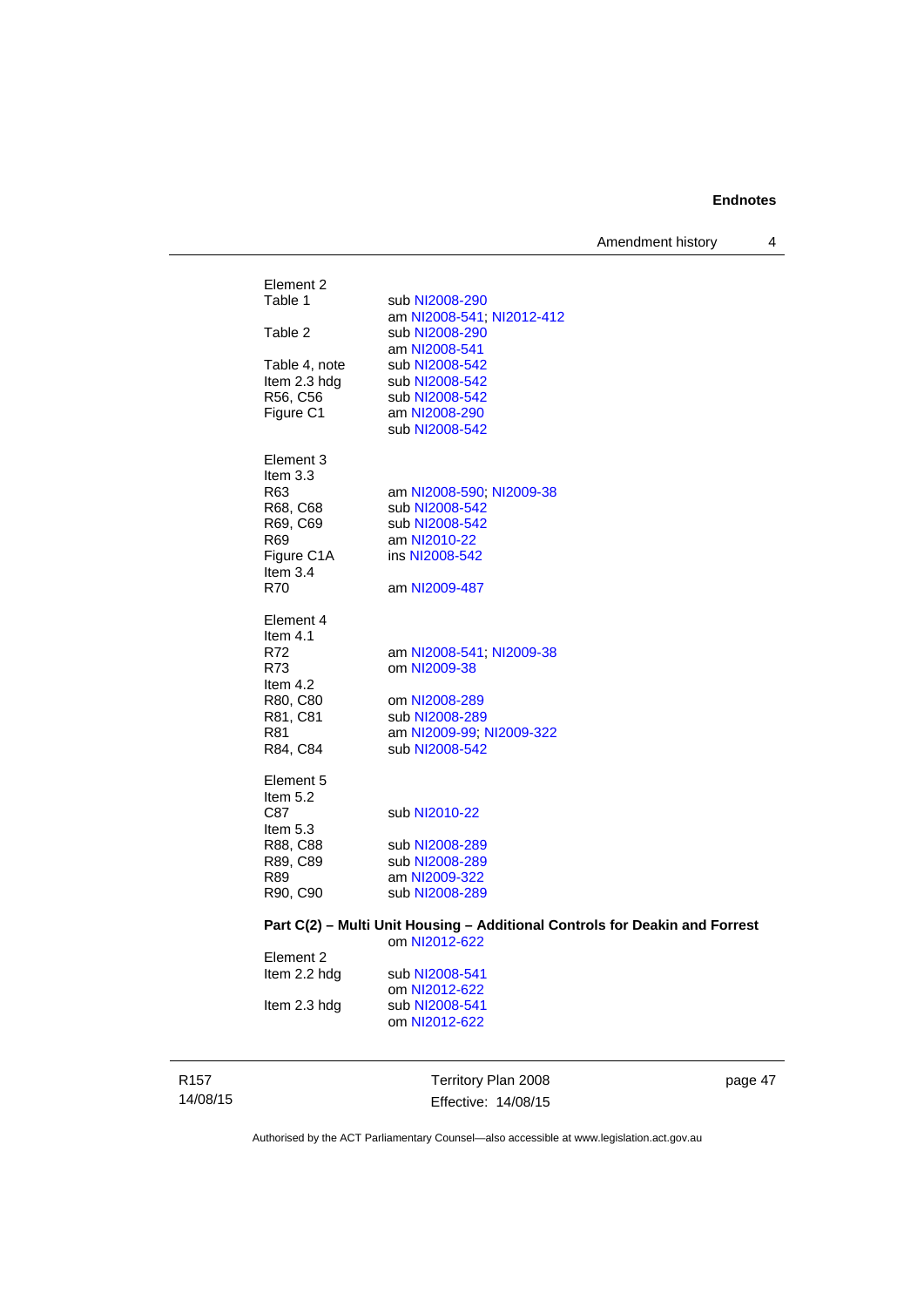| Amendment history |
|-------------------|
|                   |

|                           | Part C(3) - Multi Unit Housing - Inner North Canberra and Gungahlin District<br>- RZ3 and RZ4 Zones |
|---------------------------|-----------------------------------------------------------------------------------------------------|
| Introduction<br>Element 2 | am NI2010-217                                                                                       |
| Item 2.2 hdg              | sub NI2011-788                                                                                      |
| R 105                     | sub NI2011-788                                                                                      |
| Table 5 hdg               | am NI2011-788                                                                                       |
| Table 5                   | am NI2011-788; NI2012-412                                                                           |
| Item 2.3                  | sub NI2008-542                                                                                      |
| Item $2.4$                | sub NI2008-542                                                                                      |
| Element 3                 |                                                                                                     |
| Item 2.2                  |                                                                                                     |
| R <sub>128</sub>          | am NI2010-22                                                                                        |
| Item $3.4$                |                                                                                                     |
| R <sub>129</sub>          | am NI2008-541                                                                                       |
|                           | sub NI2009-487                                                                                      |
| Item $3.5$                |                                                                                                     |
| R <sub>132</sub>          | am NI2009-324                                                                                       |
| Element 4                 |                                                                                                     |
| Item $4.1$                |                                                                                                     |
| R <sub>135</sub>          | am NI2009-324                                                                                       |
| Element 5                 |                                                                                                     |
| Item $5.2$                |                                                                                                     |
| C147                      | sub NI2010-22                                                                                       |
| Item $5.6$                |                                                                                                     |
| R <sub>156</sub>          | sub NI2010-218, NI2012-631                                                                          |
| C <sub>157</sub>          | om NI2010-218                                                                                       |
|                           | Part C(5) - Multi unit housing - Apartments of three (3) storeys or more in                         |
|                           | other areas and all multi unit housing in the commercial zones                                      |
| hdg                       | sub NI2011-590                                                                                      |
| Introduction              | sub NI2011-590                                                                                      |
|                           | am NI2012-622                                                                                       |
| Element 3                 |                                                                                                     |
| Item $3.1A$               |                                                                                                     |
| hdg                       | ins NI2011-590                                                                                      |
| R <sub>205</sub>          | sub NI2009-487                                                                                      |
| Item $3.3$                |                                                                                                     |
| R210, C210                | am NI2011-590                                                                                       |
| Element 4                 |                                                                                                     |
| Item $4.2$                |                                                                                                     |
| R216, C216                | am NI2011-590                                                                                       |
| R218, C218                | am NI2011-590                                                                                       |
| Element 5                 |                                                                                                     |
| Item $5.1$                |                                                                                                     |
| R219, C219                | am NI2011-590                                                                                       |
| Item 5.2                  |                                                                                                     |
| R222                      | am NI2011-590                                                                                       |
|                           |                                                                                                     |
|                           |                                                                                                     |

page 48 Territory Plan 2008 Effective: 14/08/15

R157 14/08/15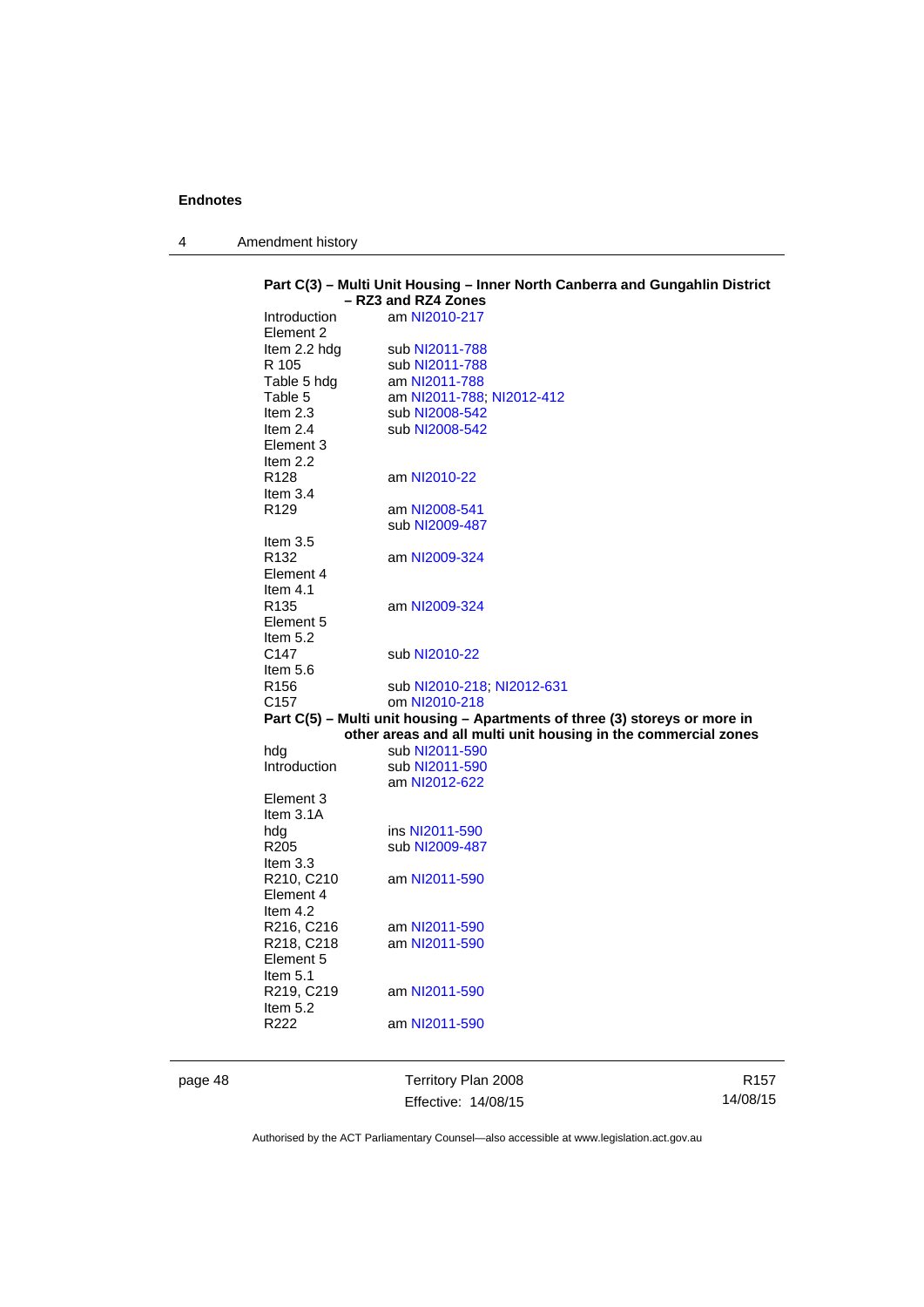Amendment history 4

| Item $5.3$<br>C <sub>224</sub>        | sub NI2010-22                                          |
|---------------------------------------|--------------------------------------------------------|
| Item $5.5$<br>R <sub>228</sub>        | am NI2010-22<br>sub NI2010-218; NI2012-622; NI2012-631 |
| Item $5.6$<br>hdg<br><b>Element 7</b> | sub NI2011-590                                         |
| Item $7.3$<br>C <sub>245</sub>        | am NI2011-590                                          |
| Item $7.4$<br>R246, C246              | am NI2011-590                                          |

### **Part C(6) – Subdivision of dual occupancy housing development**

| hdg          | ins NI2009-487 |
|--------------|----------------|
| Introduction | ins NI2009-487 |
| Element 1    | ins NI2009-487 |
| Item $1.1$   |                |
| hda          | ins NI2009-487 |
| R247A, C247A | ins NI2009-487 |
| Item $1.2$   |                |
| hda          | ins NI2009-487 |
| R247B, C247B | ins NI2009-487 |
| Item $1.3$   |                |
| hdg          | ins NI2009-487 |
| R247C, C247C | ins NI2009-487 |

#### **Part D – Development Type Controls-Other forms of Residential Development and Non-Residential Development**

| Element 1        |                            |
|------------------|----------------------------|
| Item $1.3$       |                            |
| R250, C250       | sub NI2011-355             |
| Item $1.5$       |                            |
| R <sub>258</sub> | sub NI2012-631             |
| Item 1.6         |                            |
| R260             | sub NI2008-542; NI2012-631 |
| R <sub>261</sub> | sub NI2008-542             |
| Item 1.11        |                            |
| hda              | om NI2012-622              |
| R266             | om NI2012-622              |
| Item $1.12$      |                            |
| hdg              | om NI2012-622              |
| R <sub>267</sub> | om NI2012-622              |
| Item $1.13$      |                            |
| hda              | ins NI2009-487             |
| C <sub>268</sub> | ins NI2009-487             |
|                  |                            |

R157 14/08/15

Territory Plan 2008 Effective: 14/08/15 page 49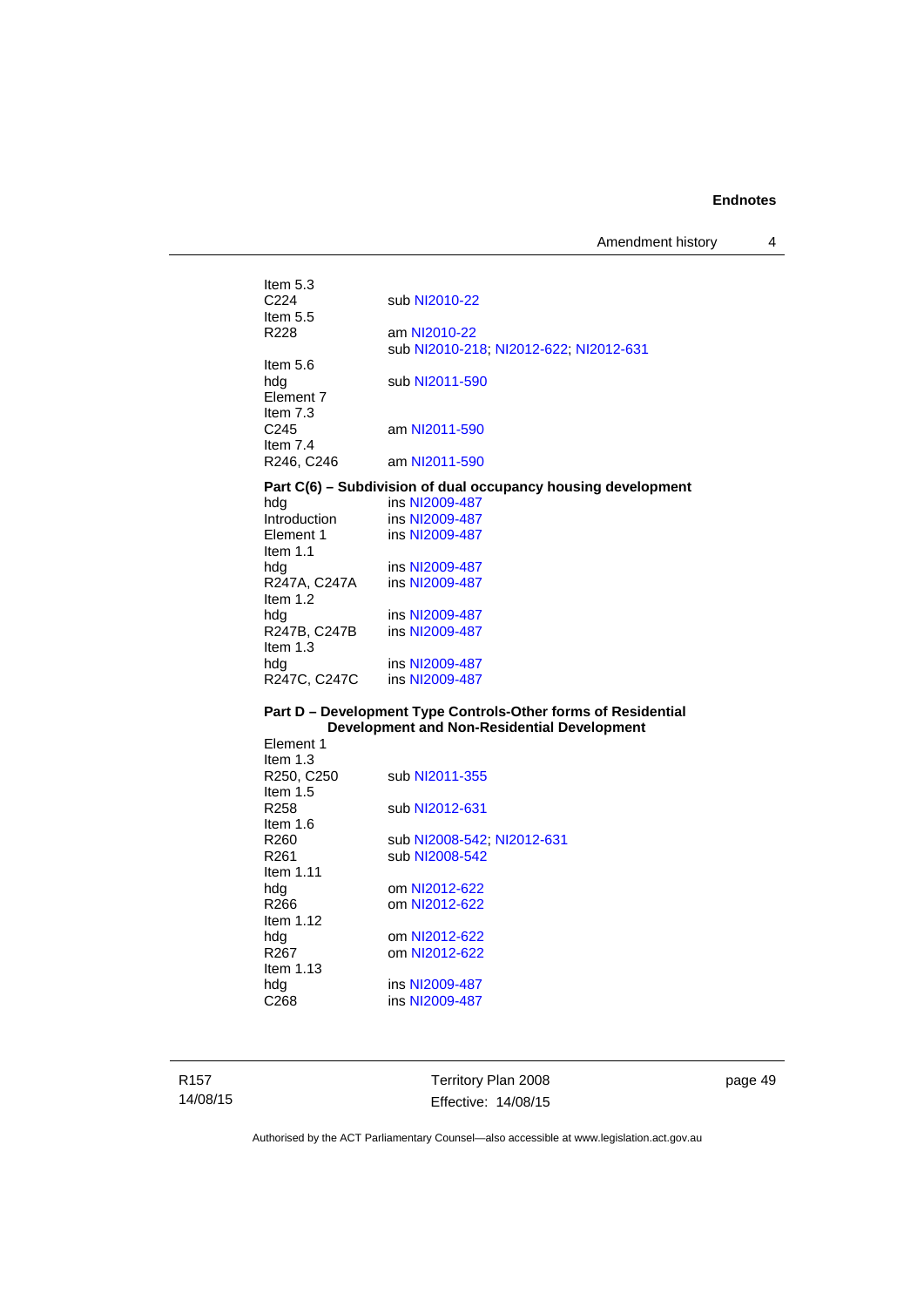4 Amendment history

**pres 3.4** (prev 3.3) sub [Variation No 306](http://www.legislation.act.gov.au/ni/2013-93/default.asp) renum as 3.4 [Variation No 306](http://www.legislation.act.gov.au/ni/2013-93/default.asp) am [NI2013-436](http://www.legislation.act.gov.au/ni/2013-436/default.asp); [NI2013-437](http://www.legislation.act.gov.au/ni/2013-437/default.asp); [NI2013-535](http://www.legislation.act.gov.au/ni/2013-535/); [NI2014-13](http://www.legislation.act.gov.au/ni/2014-13/default.asp); [NI2014-90](http://www.legislation.act.gov.au/ni/2014-90/default.asp); [NI2014-274](http://www.legislation.act.gov.au/ni/2014-274/default.asp); [NI2014-656](http://www.legislation.act.gov.au/ni/2014-656/default.asp); [NI2015-81](http://www.legislation.act.gov.au/ni/2015-81/default.asp); [NI2015-471](http://www.legislation.act.gov.au/ni/2015-471/default.asp) **4.1 CZ1 – CZ6 Objectives and Development Tables CZ1 – Core Zone**  Exempt Development am [NI2011-788](http://www.legislation.act.gov.au/ni/2011-788/) Assessable Development am [NI2011-788](http://www.legislation.act.gov.au/ni/2011-788/) Minimum Assessment Track Merit am [NI2009-37](http://www.legislation.act.gov.au/ni/2009-37/); [NI2009-324](http://www.legislation.act.gov.au/ni/2009-324/); [NI2010-22](http://www.legislation.act.gov.au/ni/2010-22/); [NI2010-602](http://www.legislation.act.gov.au/ni/2010-602/) Prohibited Development table am [NI2008-541](http://www.legislation.act.gov.au/ni/2008-541/); [NI2009-324](http://www.legislation.act.gov.au/ni/2009-324/); [NI2009-392](http://www.legislation.act.gov.au/ni/2009-392/); [NI2010-22](http://www.legislation.act.gov.au/ni/2010-22/); [NI2010-602](http://www.legislation.act.gov.au/ni/2010-602/) Other Codes am [NI2010-22](http://www.legislation.act.gov.au/ni/2010-22/) Development table sub [NI2012-622](http://www.legislation.act.gov.au/ni/2012-622/default.asp) am [NI2012-631](http://www.legislation.act.gov.au/ni/2012-631/default.asp) Figure 1 om [NI2013-5](http://www.legislation.act.gov.au/ni/2013-5/default.asp) **CZ2 – Business Zone**  Exempt Development am [NI2011-788](http://www.legislation.act.gov.au/ni/2011-788/) Assessable Development am [NI2011-788](http://www.legislation.act.gov.au/ni/2011-788/) Minimum Assessment Track Merit am [NI2009-37](http://www.legislation.act.gov.au/ni/2009-37/); [NI2009-324](http://www.legislation.act.gov.au/ni/2009-324/); [NI2010-22](http://www.legislation.act.gov.au/ni/2010-22/); [NI2010-411](http://www.legislation.act.gov.au/ni/2010-411/); [NI2010-602](http://www.legislation.act.gov.au/ni/2010-602/) Prohibited Development table am [NI2008-541](http://www.legislation.act.gov.au/ni/2008-541/); [NI2009-324](http://www.legislation.act.gov.au/ni/2009-324/); [NI2009-392](http://www.legislation.act.gov.au/ni/2009-392/) Other Codes am [NI2010-22](http://www.legislation.act.gov.au/ni/2010-22/) Development table sub [NI2012-622](http://www.legislation.act.gov.au/ni/2012-622/default.asp) am [NI2012-631](http://www.legislation.act.gov.au/ni/2012-631/default.asp); [NI2013-5](http://www.legislation.act.gov.au/ni/2013-5/default.asp)<br>om NI2013-5 Figures  $1 - 9$ **CZ3 – Services Zone**  Exempt Development am [NI2011-788](http://www.legislation.act.gov.au/ni/2011-788/) Assessable Development am [NI2011-788](http://www.legislation.act.gov.au/ni/2011-788/) Minimum Assessment Track Merit am [NI2009-37](http://www.legislation.act.gov.au/ni/2009-37/); [NI2009-324](http://www.legislation.act.gov.au/ni/2009-324/); [NI2010-22](http://www.legislation.act.gov.au/ni/2010-22/); [NI2010-602](http://www.legislation.act.gov.au/ni/2010-602/)

page 50 Territory Plan 2008 Effective: 14/08/15

R157 14/08/15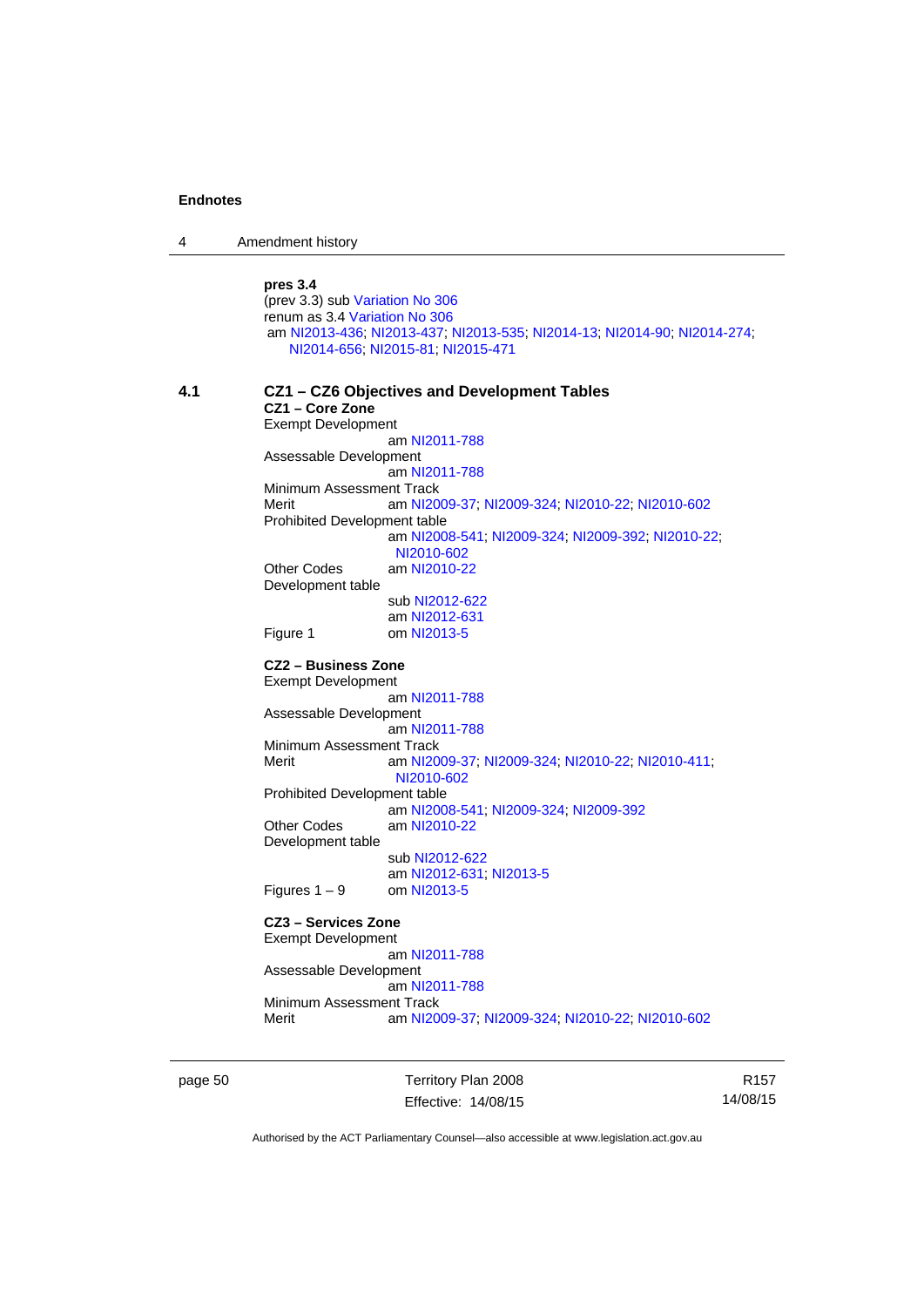Amendment history 4

```
Prohibited Development table 
                   am NI2008-541; NI2009-324; NI2009-392
Other Codes am NI2010-22
Development table 
                   sub NI2012-622
 NI2012-631 NI2013-5<br>Figure 1 com NI2013-5
                   NI2013-5
CZ4 – Local Centres Zone 
Objectives am Variation No 304
Exempt Development 
                   am NI2011-788
Assessable Development
                   am NI2011-788
Minimum Assessment Track 
Merit am Variation No 281; NI2009-37; NI2009-324; NI2010-22; 
                   NI2010-602
Prohibited Development table 
 NI2008-541 NI2009-324 NI2009-392<br>Other Codes am NI2010-22
                   NI2010-22
Development table 
                   sub NI2012-622
                   am NI2012-631
CZ5 – Mixed Use Zone 
Exempt Development 
                   am NI2011-788
Assessable Development
                   am NI2011-788
Minimum Assessment Track 
Merit am NI2009-37; NI2009-324; NI2010-22; NI2010-602; 
                   NI2014‑90
Prohibited Development table 
                   am NI2008-541; NI2009-324; NI2009-392; NI2010-217
Development table 
                   sub NI2012-622
                   NI2012-631 NI2013-5<br>om NI2013-5
Figures 1 - 9CZ6 – Leisure and Accommodation Zone
Exempt Development
```
 am [NI2011-788](http://www.legislation.act.gov.au/ni/2011-788/) Assessable Development am [NI2011-788](http://www.legislation.act.gov.au/ni/2011-788/) Minimum Assessment Track Merit am [Variation No 293](http://www.legislation.act.gov.au/ni/2008-219/); [NI2009-37](http://www.legislation.act.gov.au/ni/2009-37/); [NI2010-22](http://www.legislation.act.gov.au/ni/2010-22/); [NI2010-217](http://www.legislation.act.gov.au/ni/2010-217/)

R157 14/08/15 Territory Plan 2008 Effective: 14/08/15 page 51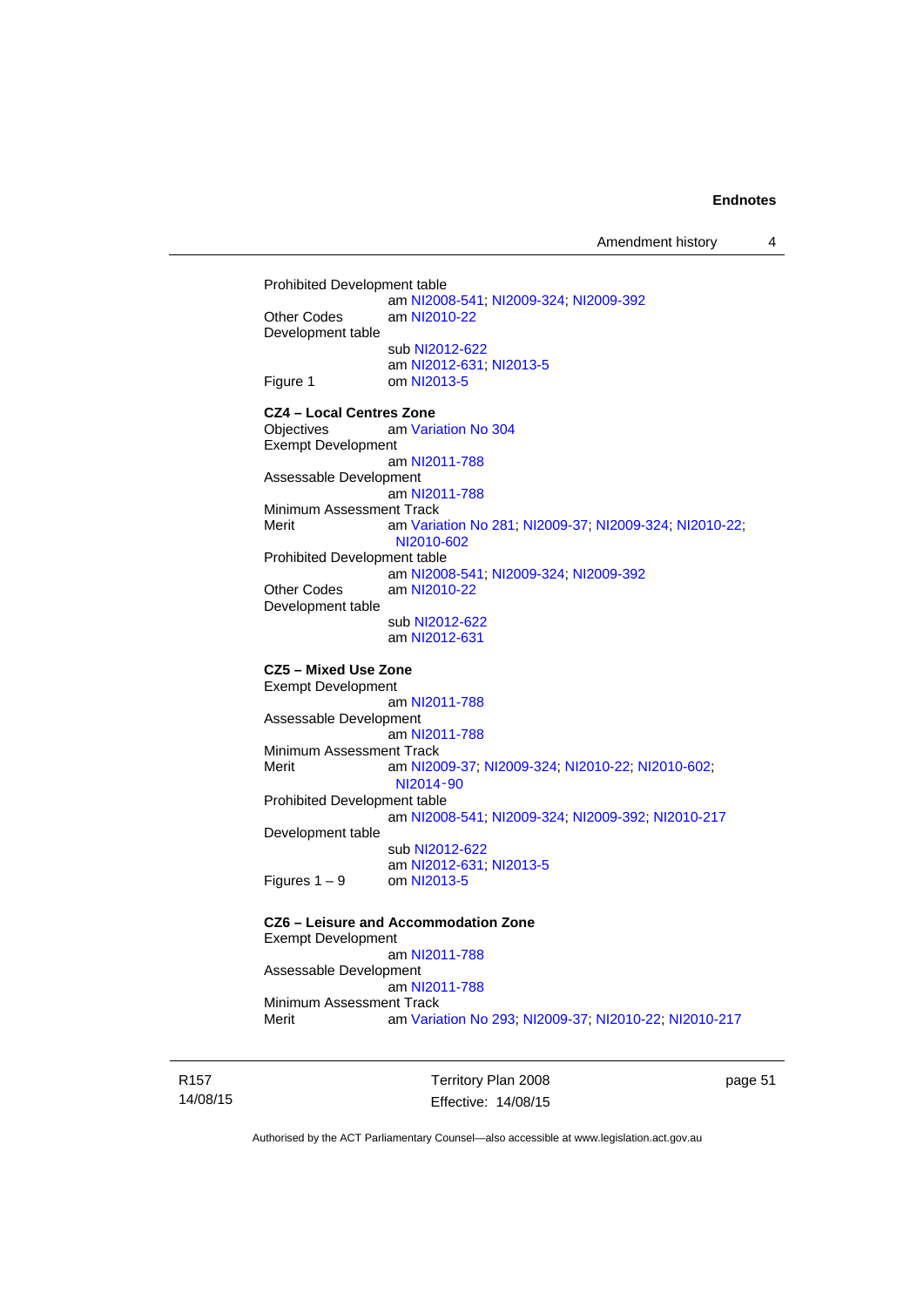4 Amendment history

Prohibited Development table am [NI2008-541](http://www.legislation.act.gov.au/ni/2008-541/); [NI2009-324](http://www.legislation.act.gov.au/ni/2009-324/); [NI2009-392](http://www.legislation.act.gov.au/ni/2009-392/) Fig 5<br>Narrabundah sub [Variation No 293](http://www.legislation.act.gov.au/ni/2008-219/) Development table sub [NI2012-622](http://www.legislation.act.gov.au/ni/2012-622/default.asp) am [NI2012-631](http://www.legislation.act.gov.au/ni/2012-631/default.asp) Figures  $1 - 8$  om [NI2013-5](http://www.legislation.act.gov.au/ni/2013-5/default.asp) **4.2 Commercial Zones Development Code orig 4.2**  Introduction am [NI2010-22](http://www.legislation.act.gov.au/ni/2010-22/) **Part A (1) – City Centre – CZ1 Core Zone**  Element 2 R20 am [NI2010-217](http://www.legislation.act.gov.au/ni/2010-217/) **Part A (2) – City Centre – CZ2 Business Zone – Braddon and Turner**  Element 2<br>R34 am [NI2008-290](http://www.legislation.act.gov.au/ni/2008-290/) **Part A (3) – City Centre – CZ3 Services Zone – Braddon**  Element 1<br>Item 1.1 hdg Item 1.1 hdg sub [NI2008-290](http://www.legislation.act.gov.au/ni/2008-290/)<br>R41, C41 sub NI2008-290 R41, C41 sub [NI2008-290](http://www.legislation.act.gov.au/ni/2008-290/)<br>R42, C42 sub NI2008-290 sub [NI2008-290](http://www.legislation.act.gov.au/ni/2008-290/) R43, C43 sub [NI2008-290](http://www.legislation.act.gov.au/ni/2008-290/) R44, C44 sub [NI2008-290](http://www.legislation.act.gov.au/ni/2008-290/)<br>Item 2.1 hdg sub NI2011-354 sub [NI2011-354](http://www.legislation.act.gov.au/ni/2011-354/) Figure A12 sub [NI2008-290](http://www.legislation.act.gov.au/ni/2008-290/) **Part B – General Development Controls**  Element 1 Item 1.3<br>R59A ins [NI2010-22](http://www.legislation.act.gov.au/ni/2010-22/) Element 2 Item 2.3<br>C<sub>62</sub> sub [NI2009-38](http://www.legislation.act.gov.au/ni/2009-38/) Element 3 Item 3.6 hdg ins [NI2009-487](http://www.legislation.act.gov.au/ni/2009-487/)<br>C68A ins NI2009-487 ins [NI2009-487](http://www.legislation.act.gov.au/ni/2009-487/) Element 4 Item 4.5 hdg am [NI2010-697](http://www.legislation.act.gov.au/ni/2010-697/) C76 am [NI2010-697](http://www.legislation.act.gov.au/ni/2010-697/) Element 5 Item 5.2 R79 am [NI2010-217](http://www.legislation.act.gov.au/ni/2010-217/)

page 52 Territory Plan 2008 Effective: 14/08/15

R157 14/08/15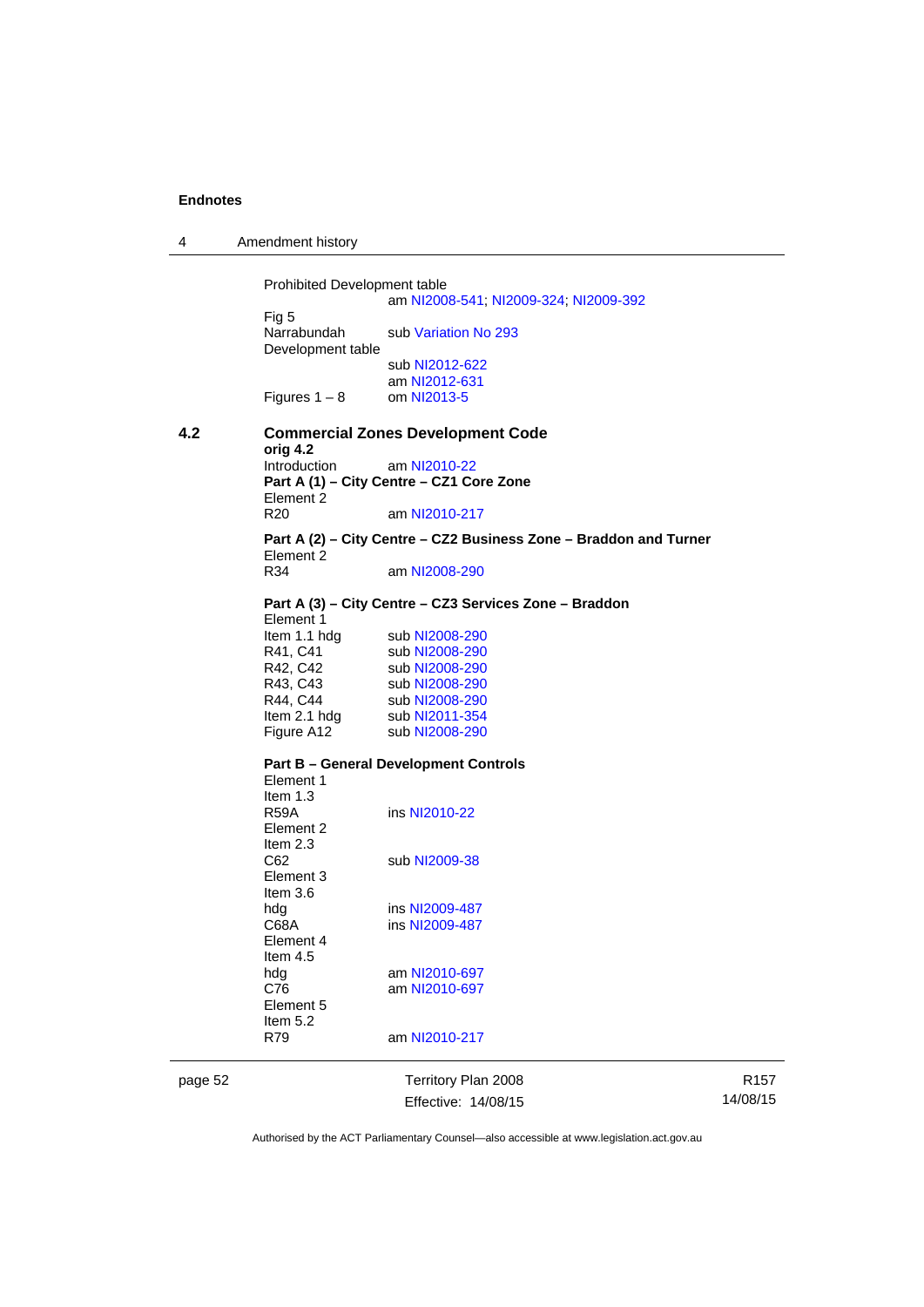Amendment history 4

Item  $5.4$ <br>C82 sub [NI2010-22](http://www.legislation.act.gov.au/ni/2010-22/) Element 6 Item 6.1<br>R83 am [NI2008-541](http://www.legislation.act.gov.au/ni/2008-541/) sub [NI2009-487](http://www.legislation.act.gov.au/ni/2009-487/)<br>R84, C84 sub NI2009-487 sub [NI2009-487](http://www.legislation.act.gov.au/ni/2009-487/) R84 am [NI2012-412](http://www.legislation.act.gov.au/ni/2012-412/) R85, C85 sub [NI2009-487](http://www.legislation.act.gov.au/ni/2009-487/)<br>R86, C86 sub NI2009-487 sub [NI2009-487](http://www.legislation.act.gov.au/ni/2009-487/) Item 6.3 R88 sub [NI2011-788](http://www.legislation.act.gov.au/ni/2011-788/) Element 7 Item 7.1 R99 am [NI2009-38](http://www.legislation.act.gov.au/ni/2009-38/) om [NI2012-622](http://www.legislation.act.gov.au/ni/2012-622/default.asp) **pres 4.2**  ins [NI2012-622](http://www.legislation.act.gov.au/ni/2012-622/default.asp) am [NI2013-246](http://www.legislation.act.gov.au/ni/2013-246/default.asp); [NI2014-10](http://www.legislation.act.gov.au/ni/2014-10/default.asp); [NI2014-275](http://www.legislation.act.gov.au/ni/2014-275/default.asp); [Variation No 304](http://www.legislation.act.gov.au/ni/2015-99/default.asp) pt renum R151 LA **4.3 Town Centres Development Code**  Introduction am [NI2010-22](http://www.legislation.act.gov.au/ni/2010-22/) **Part A – Town Centres – Overview**  Figure A1 sub [Variation No 289](http://www.legislation.act.gov.au/ni/2008-339/) Figure A2 om [Variation No 300](http://www.legislation.act.gov.au/ni/2011-691/) Figure A4 sub [NI2011-788](http://www.legislation.act.gov.au/ni/2011-788/) **Part A(1) – Town Centres – CZ1 Core Zone**  Element 1<br>Item 1.2 hdg Item 1.2 hdg om [Variation No 300](http://www.legislation.act.gov.au/ni/2011-691/)<br>R2, C2 om Variation No 300 R2, C2 om [Variation No 300](http://www.legislation.act.gov.au/ni/2011-691/)<br>R3, C3 om Variation No 300 om [Variation No 300](http://www.legislation.act.gov.au/ni/2011-691/) R4, C4 om [Variation No 300](http://www.legislation.act.gov.au/ni/2011-691/) Element 2 Item 2.2 hdg om [Variation No 300](http://www.legislation.act.gov.au/ni/2011-691/) C6 om [Variation No 300](http://www.legislation.act.gov.au/ni/2011-691/)<br>R7, C7 om Variation No 300 om [Variation No 300](http://www.legislation.act.gov.au/ni/2011-691/) R8, C8 om [Variation No 300](http://www.legislation.act.gov.au/ni/2011-691/) Element 3 Item 3.3 hdg om [Variation No 300](http://www.legislation.act.gov.au/ni/2011-691/)<br>C15 om Variation No 300 om [Variation No 300](http://www.legislation.act.gov.au/ni/2011-691/) C16 om [Variation No 300](http://www.legislation.act.gov.au/ni/2011-691/) **Part A(2) – CZ2 Business Zone** 

Element 1 Item 1.5 C23 sub [NI2010-602](http://www.legislation.act.gov.au/ni/2010-602/) Element 2 Item 2.2 hdg om [Variation No 300](http://www.legislation.act.gov.au/ni/2011-691/)

R157 14/08/15 Territory Plan 2008 Effective: 14/08/15 page 53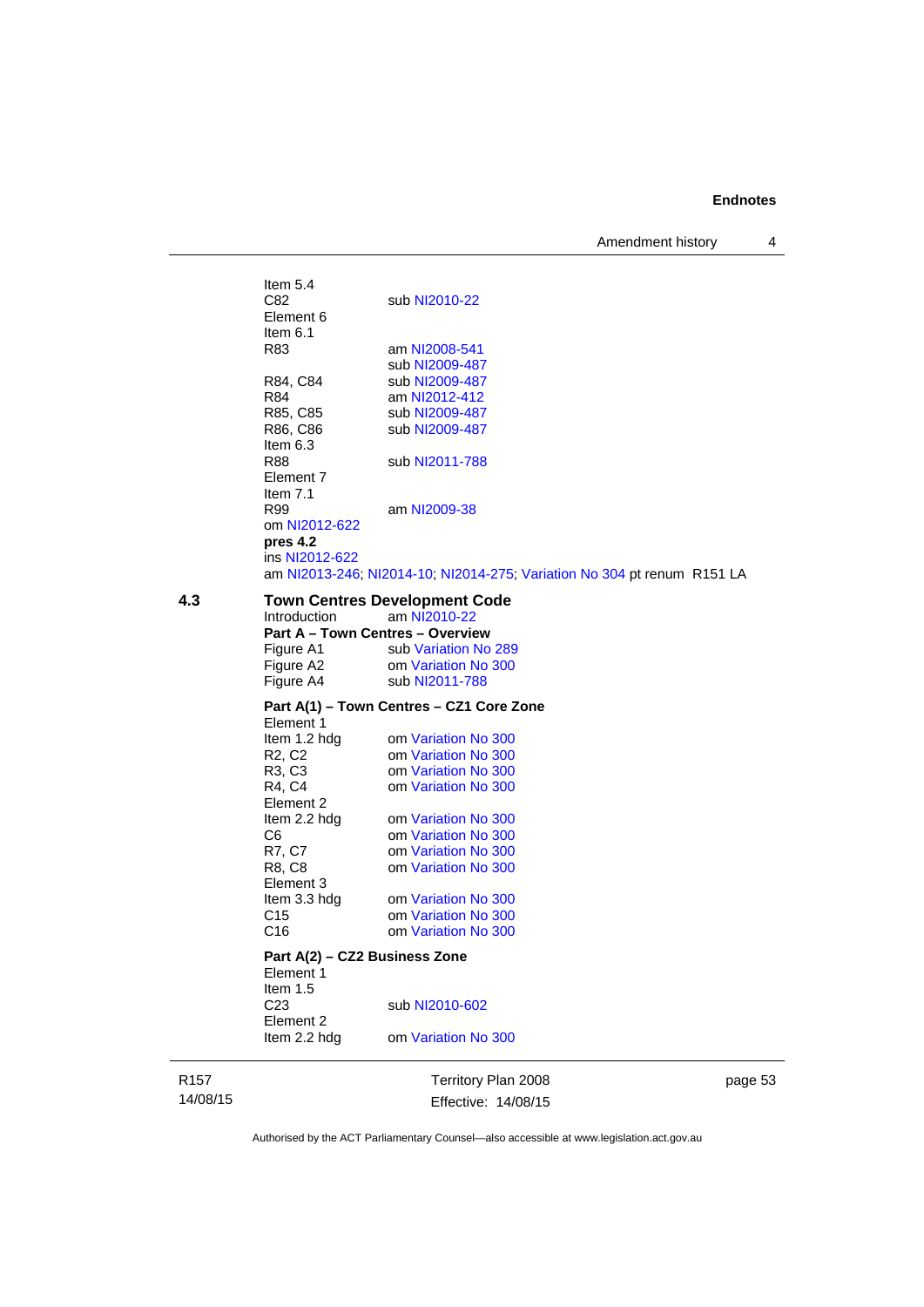| 4 | Amendment history             |                                              |
|---|-------------------------------|----------------------------------------------|
|   |                               |                                              |
|   | R25, C25                      | om Variation No 300                          |
|   | R26, C26                      | om Variation No 300                          |
|   | C <sub>27</sub>               | om Variation No 300                          |
|   | Element 3                     |                                              |
|   | Item 3.3 hdg                  | om Variation No 300                          |
|   | C35                           | om Variation No 300                          |
|   | Part A(3) - CZ3 Services Zone |                                              |
|   | Element 1                     |                                              |
|   | Item 1.2                      |                                              |
|   | R41                           | sub NI2010-412                               |
|   | C42                           | om NI2010-412                                |
|   | Element 2                     |                                              |
|   | Item 2.2 hdg                  | om Variation No 300                          |
|   | R44, C44                      | om Variation No 300                          |
|   | R45, C45                      | om Variation No 300                          |
|   | Item $2.4$                    |                                              |
|   | R47                           | sub NI2011-206                               |
|   | C47                           | am NI2010-218                                |
|   | C48<br>Element 3              | om NI2010-412                                |
|   | Item 3.3 hdg                  | om Variation No 300                          |
|   | C53                           | om Variation No 300                          |
|   | Figure A5                     | sub Variation No 289                         |
|   | Figure A6                     | om Variation No 300                          |
|   |                               |                                              |
|   | Element 1                     | <b>Part B – General Development Controls</b> |
|   | Item $1.3$                    |                                              |
|   | R61                           | am NI2008-541                                |
|   | R61A                          | ins NI2010-22                                |
|   | Element 2                     |                                              |
|   | Item $2.3$                    |                                              |
|   | C64                           | sub NI2009-38                                |
|   | Element 3                     |                                              |
|   | Item 3.5                      |                                              |
|   | hdg                           | ins NI2009-487                               |
|   | C68A                          | ins NI2009-487                               |
|   | Element 4                     |                                              |
|   | Item $4.5$                    |                                              |
|   | hdg<br>C76                    | am NI2010-697<br>am NI2010-697               |
|   | Element 5                     |                                              |
|   | Item 5.2                      |                                              |
|   | R79                           | am NI2010-217                                |
|   | Item 5.4                      |                                              |
|   | C82                           | sub NI2010-22                                |
|   |                               |                                              |

page 54 Territory Plan 2008 Effective: 14/08/15

R157 14/08/15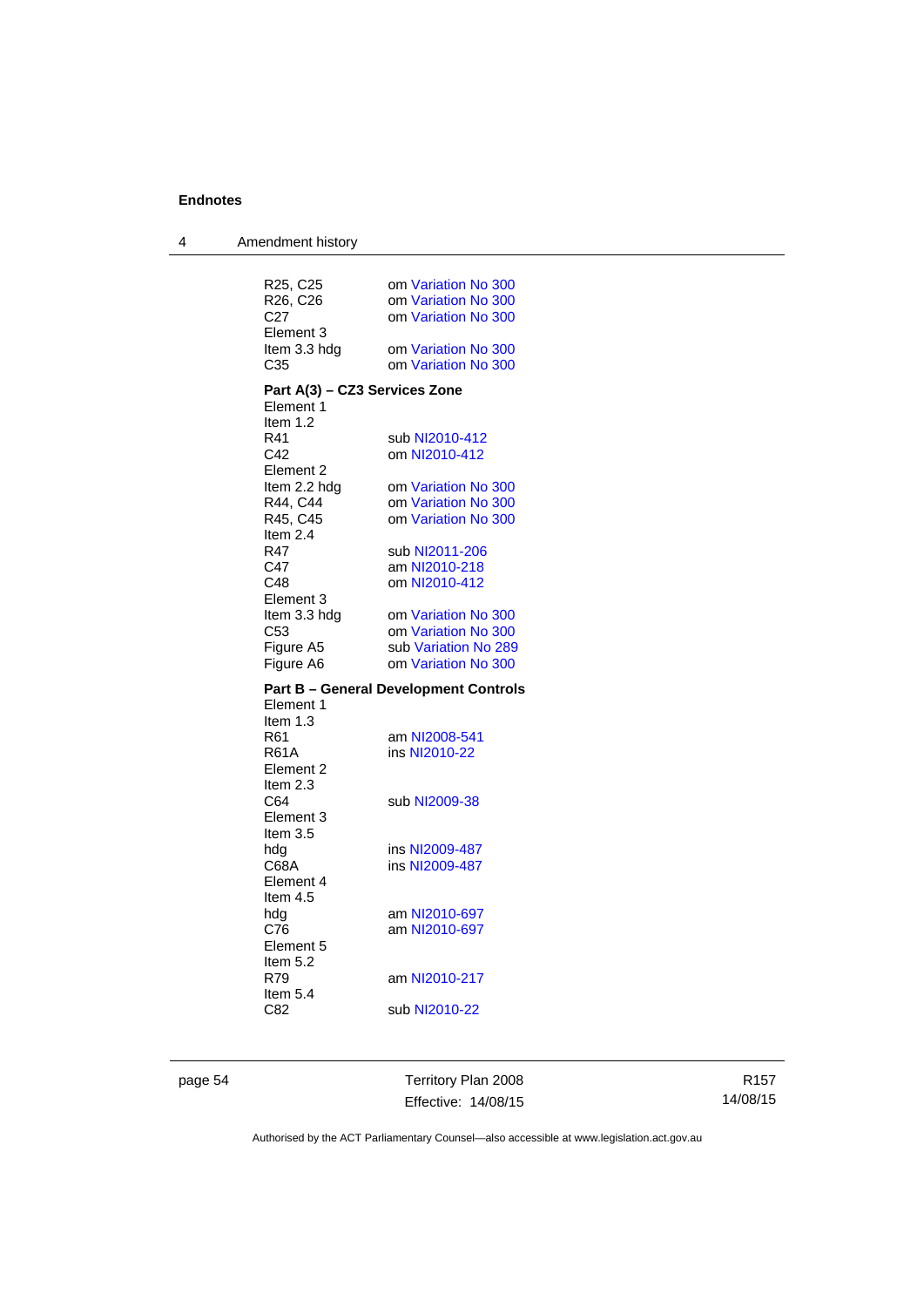Amendment history 4

Element 6 Item 6.1<br>R83 am [NI2008-541](http://www.legislation.act.gov.au/ni/2008-541/) sub [NI2009-487](http://www.legislation.act.gov.au/ni/2009-487/)<br>R84, C84 sub NI2009-487 R84, C84 sub [NI2009-487](http://www.legislation.act.gov.au/ni/2009-487/)<br>R85, C85 sub NI2009-487 R85, C85 sub [NI2009-487](http://www.legislation.act.gov.au/ni/2009-487/)<br>R86, C86 sub NI2009-487 sub [NI2009-487](http://www.legislation.act.gov.au/ni/2009-487/) Element 7 Item 7.1 R99 am [NI2009-38](http://www.legislation.act.gov.au/ni/2009-38/) om [NI2012-622](http://www.legislation.act.gov.au/ni/2012-622/default.asp) **4.4 Group Centres Development Code**  am [NI2010-22](http://www.legislation.act.gov.au/ni/2010-22/) **Part A – Group Centres – Overview**  am [NI2011-206](http://www.legislation.act.gov.au/ni/2011-206/) Fig A3 sub [NI2011-788](http://www.legislation.act.gov.au/ni/2011-788/) sub [NI2011-589](http://www.legislation.act.gov.au/ni/2011-589/) Fig A11 sub [NI2010-22](http://www.legislation.act.gov.au/ni/2010-22/) Fig A12 sub [NI2010-602](http://www.legislation.act.gov.au/ni/2010-602/); [NI2011-788](http://www.legislation.act.gov.au/ni/2011-788/) **Part A(1) – CZ1 Core Zone**  Item 2.4 C8 am [NI2012-189](http://www.legislation.act.gov.au/ni/2012-189/) **Part A(2) – CZ2 Business Zone**  Element 1 Item 1.1<br>R11 sub [NI2010-22](http://www.legislation.act.gov.au/ni/2010-22/) Item 1.2 R12 am [NI2008-541](http://www.legislation.act.gov.au/ni/2008-541/); [NI2010-601](http://www.legislation.act.gov.au/ni/2010-601/) Item  $1.4$ <br>R<sub>15</sub> am [NI2008-541](http://www.legislation.act.gov.au/ni/2008-541/) Element 2 Item  $2.6$ <br>C<sub>21</sub> am [NI2012-189](http://www.legislation.act.gov.au/ni/2012-189/) **Part A(3) – CZ3 Services Zone**  Element 1 Item 1.1<br>R23 R23 am [NI2010-22](http://www.legislation.act.gov.au/ni/2010-22/)<br>C23 sub NI2010-22 C23 sub [NI2010-22](http://www.legislation.act.gov.au/ni/2010-22/)<br>R25 sub NI2011-35 sub [NI2011-353](http://www.legislation.act.gov.au/ni/2011-353/) Element 2 Item 2.3 C28 am [NI2012-189](http://www.legislation.act.gov.au/ni/2012-189/) Figure 1 ins [NI2011-353](http://www.legislation.act.gov.au/ni/2011-353/)

R157 14/08/15 Territory Plan 2008 Effective: 14/08/15 page 55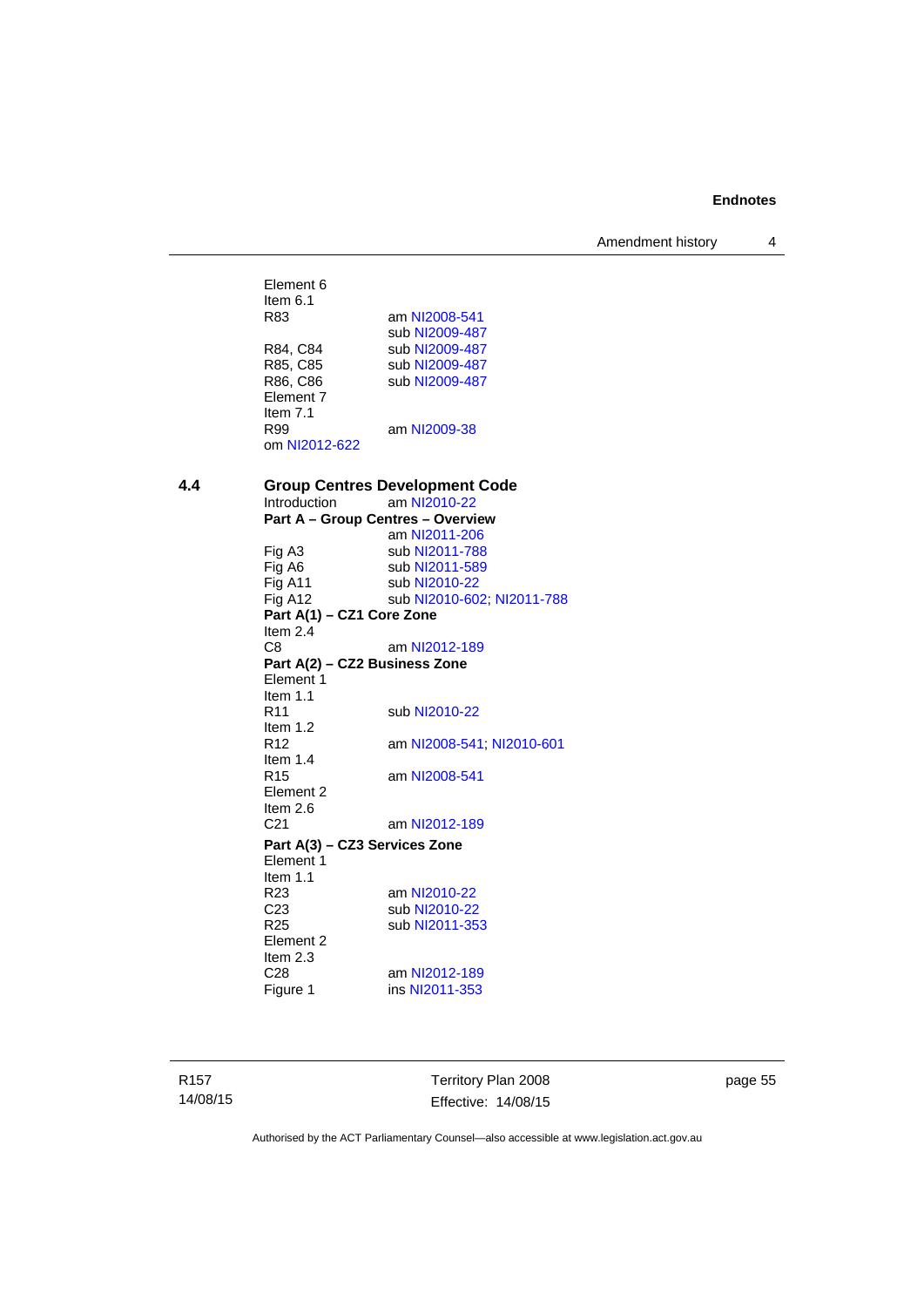| Amendment history |  |
|-------------------|--|
|                   |  |

|     | Element 1                                | <b>Part B - General Development Controls</b>                 |
|-----|------------------------------------------|--------------------------------------------------------------|
|     | Item $1.3$<br>R34<br><b>R34A</b>         | am NI2008-541<br>ins NI2010-22                               |
|     | Element 2<br>Item $2.3$<br>C37           | sub NI2009-38                                                |
|     | Element 3<br>Item $3.5$                  |                                                              |
|     | hda<br>C42A<br>Element 4                 | ins NI2009-487<br>ins NI2009-487                             |
|     | Item 4.5                                 |                                                              |
|     | hdg<br>C <sub>50</sub>                   | am NI2010-697<br>am NI2010-697                               |
|     | Element 5<br>Item 5.2                    |                                                              |
|     | R <sub>53</sub><br>Item 5.4              | am NI2010-217                                                |
|     | C <sub>56</sub><br>Element 6<br>Item 6.1 | sub NI2010-22                                                |
|     | R57                                      | am NI2008-541                                                |
|     |                                          | sub NI2009-487NI2009-487                                     |
|     | R58, C58                                 | sub NI2009-487                                               |
|     | R59. C59                                 | om NI2009-487                                                |
|     | R60, C60<br>Item 6.3                     | sub NI2009-487                                               |
|     | R62<br>Element 7                         | sub NI2011-788                                               |
|     | Item $7.1$<br>R71<br>om NI2012-622       | am NI2009-38                                                 |
| 4.5 |                                          | <b>Local Centres Development Code</b>                        |
|     | Introduction                             | am NI2010-22<br><b>Part A - General Development Controls</b> |
|     | Element 1<br>Item 1.3                    |                                                              |
|     | R5                                       | am NI2008-541                                                |
|     | R5A<br>Element 2                         | ins NI2010-22                                                |
|     | Item $2.5$<br>C13<br>Element 3           | sub NI2009-38                                                |
|     | Item $3.5$<br>hdg                        | ins NI2009-487                                               |

page 56 Territory Plan 2008 Effective: 14/08/15

R157 14/08/15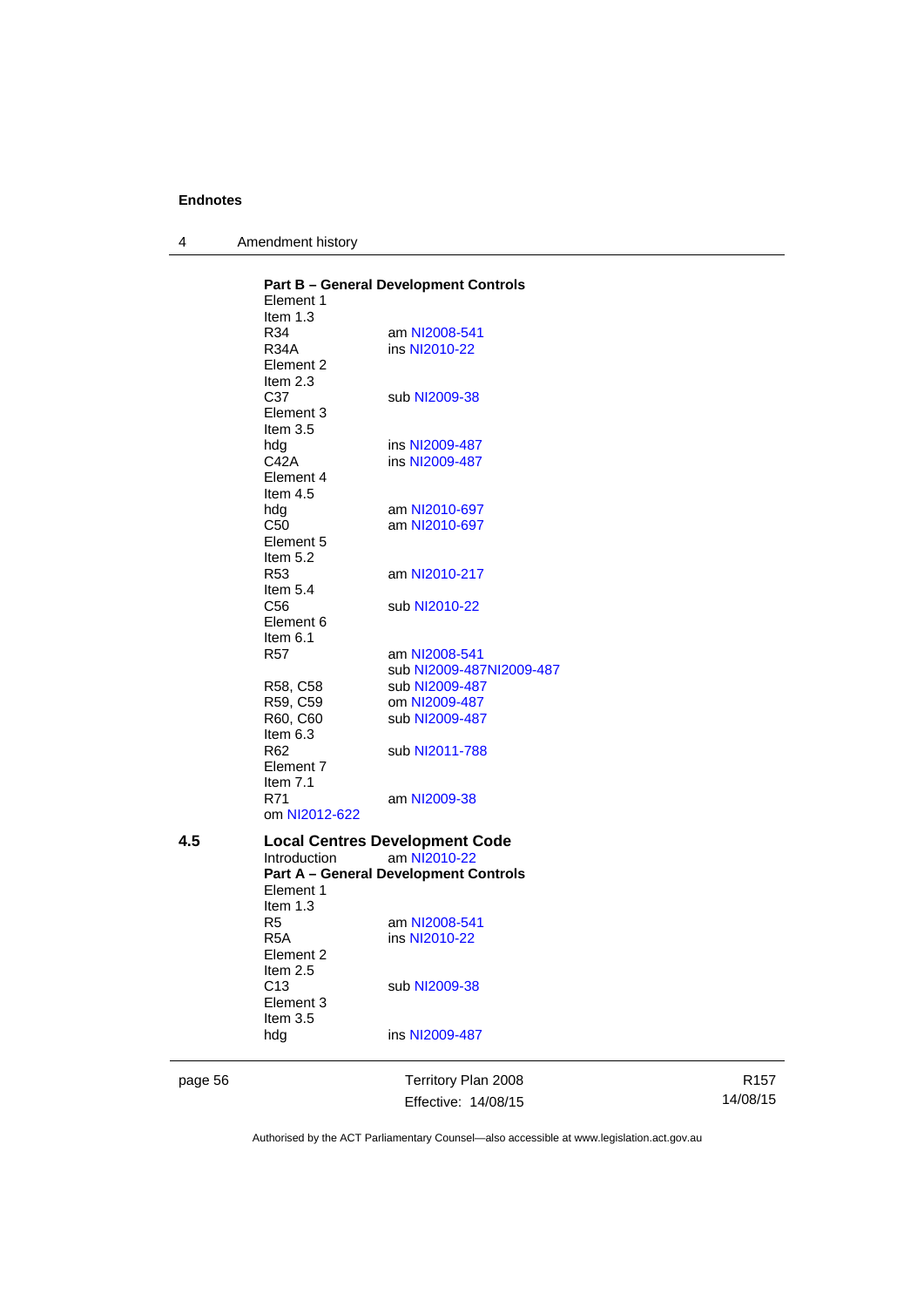Amendment history 4

C18A ins [NI2009-487](http://www.legislation.act.gov.au/ni/2009-487/) Element 4 Item 4.5<br>hdg hdg am [NI2010-697](http://www.legislation.act.gov.au/ni/2010-697/)<br>C26 am NI2010-697 am [NI2010-697](http://www.legislation.act.gov.au/ni/2010-697/) Element 5 Item 5.1 C32 sub [NI2010-22](http://www.legislation.act.gov.au/ni/2010-22/) Item  $5.2$ <br>R29 am [NI2010-217](http://www.legislation.act.gov.au/ni/2010-217/) Element 6 Item 6.1 R34 am [NI2008-541](http://www.legislation.act.gov.au/ni/2008-541/) sub [NI2009-487](http://www.legislation.act.gov.au/ni/2009-487/)<br>R35, C35 sub NI2009-487 sub [NI2009-487](http://www.legislation.act.gov.au/ni/2009-487/) R36, C36 om [NI2009-487](http://www.legislation.act.gov.au/ni/2009-487/)<br>R37, C37 sub NI2009-487 sub [NI2009-487](http://www.legislation.act.gov.au/ni/2009-487/) Item 6.3<br>R39 sub [NI2011-788](http://www.legislation.act.gov.au/ni/2011-788/) Item  $6.9$ <br>R47 sub [NI2010-22](http://www.legislation.act.gov.au/ni/2010-22/) Element 7 Item 7.1<br>R48 am [NI2009-38](http://www.legislation.act.gov.au/ni/2009-38/) om [NI2012-622](http://www.legislation.act.gov.au/ni/2012-622/default.asp) **4.6 CZ2 Office Areas Outside Centres Development Code** 

Introduction am [NI2010-22](http://www.legislation.act.gov.au/ni/2010-22/) **Part A – General Development Controls**  Element 1 Item 1.2<br>R4 am [NI2008-541](http://www.legislation.act.gov.au/ni/2008-541/) Element 2 Item 2.5<br>C8 sub [NI2009-38](http://www.legislation.act.gov.au/ni/2009-38/) Element 3 Item 3.5<br>hdg hdg ins [NI2009-487](http://www.legislation.act.gov.au/ni/2009-487/)<br>C12A ins NI2009-487 ins [NI2009-487](http://www.legislation.act.gov.au/ni/2009-487/)

hdg am [NI2010-697](http://www.legislation.act.gov.au/ni/2010-697/) C20 am [NI2010-697](http://www.legislation.act.gov.au/ni/2010-697/)

am [NI2010-217](http://www.legislation.act.gov.au/ni/2010-217/)

sub [NI2011-589](http://www.legislation.act.gov.au/ni/2011-589/)

R157 14/08/15 Element 4 Item 4.5

Element 5 Item  $5.2$ <br>R23

Item 5.4<br>C<sub>26</sub>

Territory Plan 2008 Effective: 14/08/15 page 57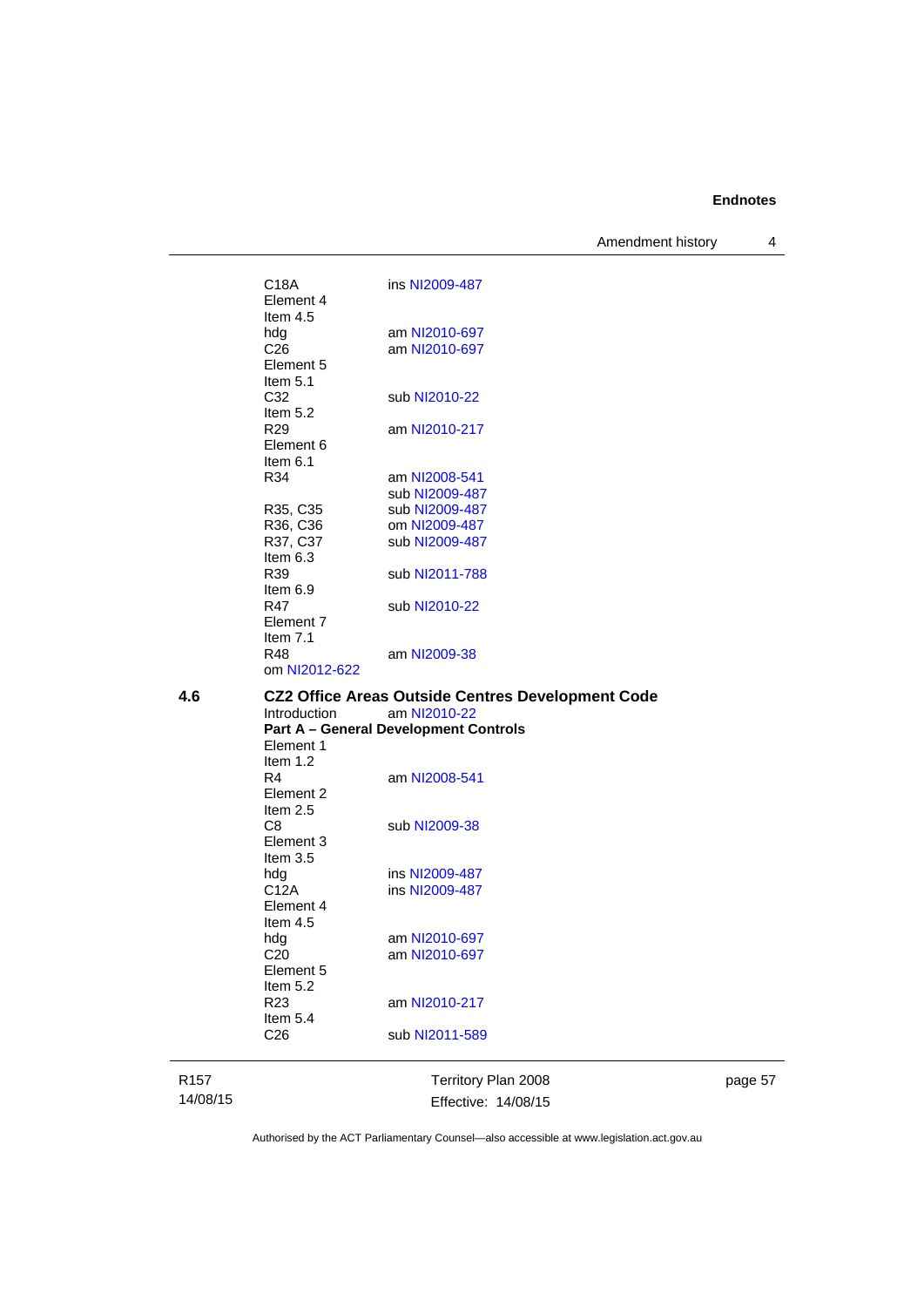| 4   | Amendment history                 |                                              |
|-----|-----------------------------------|----------------------------------------------|
|     |                                   |                                              |
|     | Element 6                         |                                              |
|     | Item $6.1$<br>R <sub>27</sub>     | am NI2008-541                                |
|     |                                   | sub NI2009-487                               |
|     | R <sub>28</sub> , C <sub>28</sub> | sub NI2009-487                               |
|     | R29, C29                          | sub NI2009-487                               |
|     | R <sub>30</sub> , C <sub>30</sub> | sub NI2009-487                               |
|     | Item 6.2                          |                                              |
|     | R32                               | sub NI2011-788                               |
|     | Element 7                         |                                              |
|     | Item $7.1$<br>R43                 | am NI2009-38                                 |
|     |                                   |                                              |
|     | Element 1                         | <b>Part B - General Development Controls</b> |
|     | Item $1.1$                        |                                              |
|     | R <sub>53</sub>                   | am NI2008-541                                |
|     |                                   | sub NI2010-23                                |
|     | Item $1.3$                        |                                              |
|     | R <sub>4</sub> A                  | ins NI2010-22                                |
|     | om NI2012-622                     |                                              |
| 4.7 |                                   | <b>CZ5 Mixed Use Zone Development Code</b>   |
|     | Introduction                      | am NI2010-22                                 |
|     | Element 1                         | <b>Part A - General Development Controls</b> |
|     | Item 1.2                          |                                              |
|     | R3A, C3A                          | ins Variation No 293                         |
|     | R4                                | am NI2008-541                                |
|     | Element 2                         |                                              |
|     | Item $2.4$                        |                                              |
|     | C8                                | sub NI2009-38                                |
|     | Element 3<br>Item $3.5$           |                                              |
|     | hdg                               | ins NI2009-487                               |
|     | C12A                              | ins NI2009-487                               |
|     | Element 4                         |                                              |
|     | Item 4.5                          |                                              |
|     | hdg                               | am NI2010-697                                |
|     | C <sub>20</sub>                   | am NI2010-697                                |
|     | Element 5<br>Item $5.2$           |                                              |
|     | R <sub>23</sub>                   | am NI2010-217                                |
|     | Item $5.4$                        |                                              |
|     | C <sub>26</sub>                   | sub NI2010-218                               |
|     |                                   |                                              |

page 58 Territory Plan 2008 Effective: 14/08/15

R157 14/08/15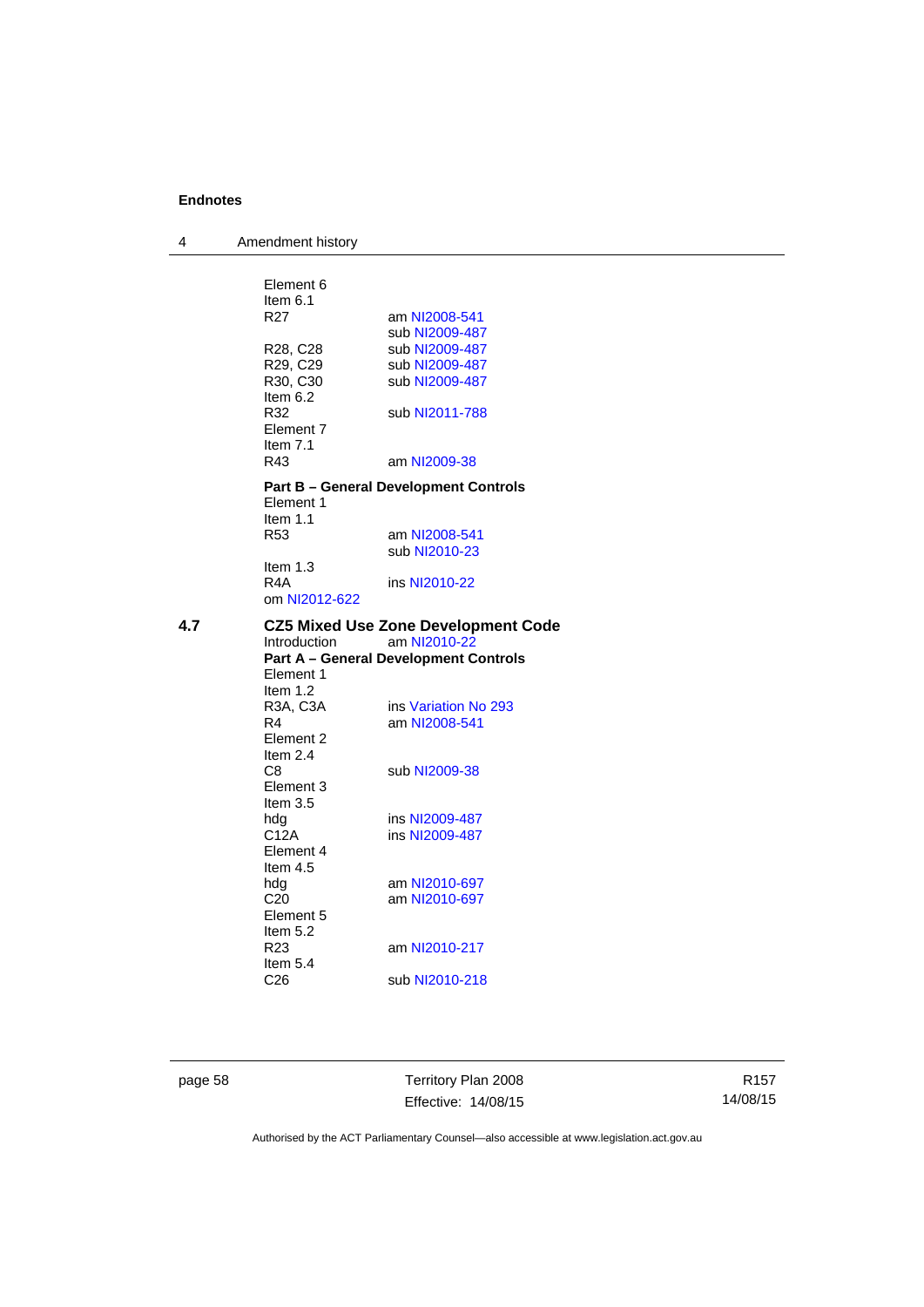Amendment history 4

Element 6 Item  $6.1$ <br>R27 am [NI2008-541](http://www.legislation.act.gov.au/ni/2008-541/) sub [NI2009-487](http://www.legislation.act.gov.au/ni/2009-487/)<br>R28, C28 sub NI2009-487 R28, C28 sub [NI2009-487](http://www.legislation.act.gov.au/ni/2009-487/)<br>R29, C29 sub NI2009-487 R29, C29 sub [NI2009-487](http://www.legislation.act.gov.au/ni/2009-487/)<br>R30, C30 sub NI2009-487 sub [NI2009-487](http://www.legislation.act.gov.au/ni/2009-487/) Item 6.3 R32 sub [NI2011-788](http://www.legislation.act.gov.au/ni/2011-788/) Element 7 Item 7.1 R43 am [NI2009-38](http://www.legislation.act.gov.au/ni/2009-38/) **Part B – Site Specific Controls**  Element 1 Item 1.2<br>R55 am [NI2011-206](http://www.legislation.act.gov.au/ni/2011-206/) Item 1.5<br>R61 am [NI2012-189](http://www.legislation.act.gov.au/ni/2012-189/) R62 am [NI2012-189](http://www.legislation.act.gov.au/ni/2012-189/)<br>C62 am NI2012-189 am [NI2012-189](http://www.legislation.act.gov.au/ni/2012-189/) Item 1.6 C63 sub [NI2010-411](http://www.legislation.act.gov.au/ni/2010-411/)<br>R65 sub NI2011-787 sub [NI2011-787](http://www.legislation.act.gov.au/ni/2011-787/) om [NI2012-622](http://www.legislation.act.gov.au/ni/2012-622/default.asp) **4.8 CZ6 Leisure and Accommodation Zone Development Code**  Introduction am [NI2010-22](http://www.legislation.act.gov.au/ni/2010-22/) **Part A – General Development Controls**  Element 1 Item 1.1 R2 am [NI2008-541](http://www.legislation.act.gov.au/ni/2008-541/) Item  $1.2$ <br>R5 am [NI2008-541](http://www.legislation.act.gov.au/ni/2008-541/) Element 2 Item  $2.5$ <br>C<sub>10</sub> sub [NI2009-38](http://www.legislation.act.gov.au/ni/2009-38/) Element 3 Item 3.5<br>hdg hdg ins [NI2009-487](http://www.legislation.act.gov.au/ni/2009-487/)<br>C14A ins NI2009-487 ins [NI2009-487](http://www.legislation.act.gov.au/ni/2009-487/) Element 4 Item 4.5 hdg am [NI2010-697](http://www.legislation.act.gov.au/ni/2010-697/) C22 am [NI2010-697](http://www.legislation.act.gov.au/ni/2010-697/) Element 5 Item 5.2

R157

14/08/15

Territory Plan 2008 Effective: 14/08/15 page 59

Authorised by the ACT Parliamentary Counsel—also accessible at www.legislation.act.gov.au

R25 am [NI2010-217](http://www.legislation.act.gov.au/ni/2010-217/)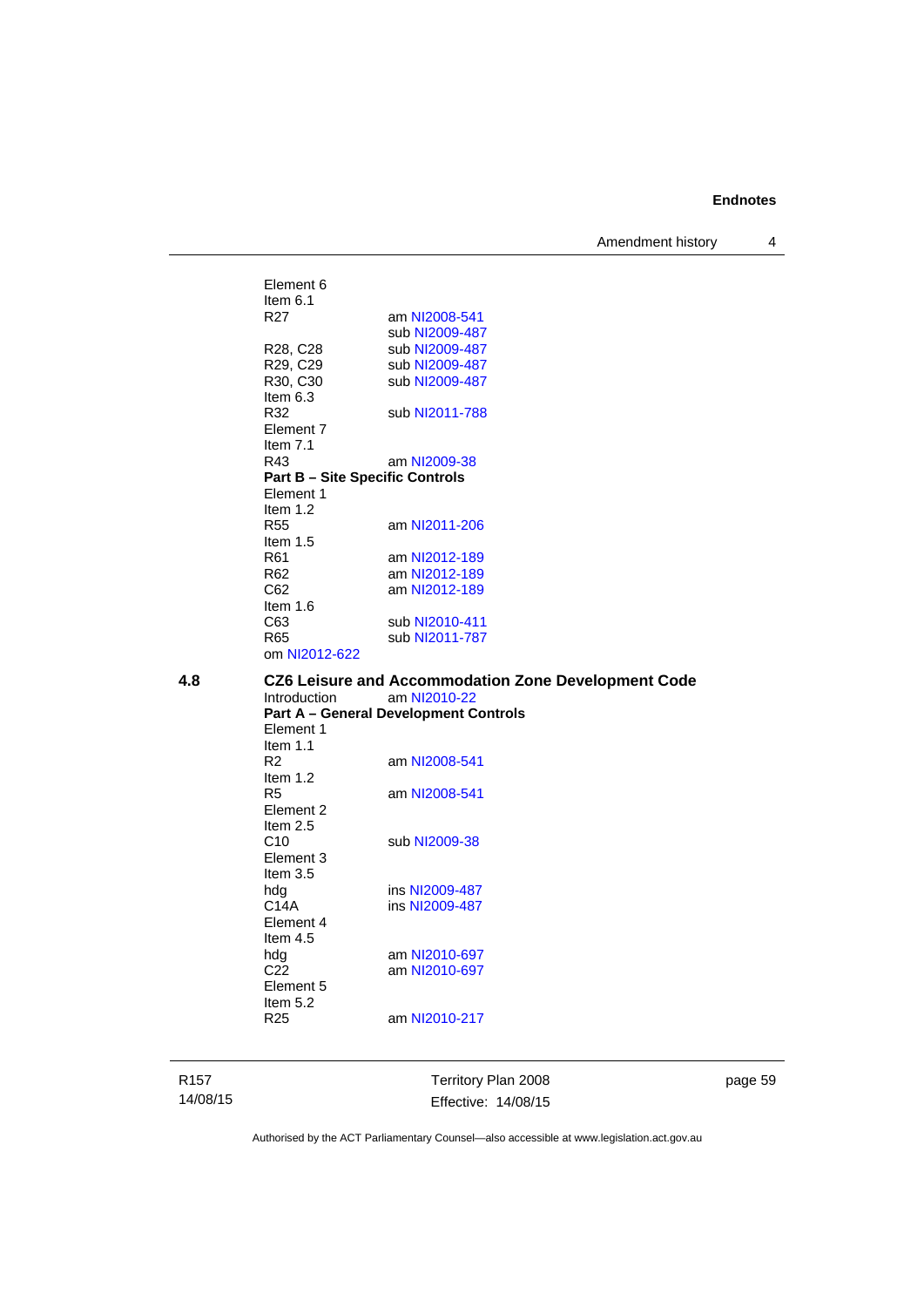4 Amendment history

|     | Item 5.4<br>C <sub>28</sub><br>Element 6<br>Item $6.1$<br>R <sub>29</sub><br>R30, C30<br>R31, C31<br>R32, C32<br>Item 6.3<br>R34<br>Element 7<br>Item $7.1$                                                            | sub NI2011-589<br>amNI2008-541<br>sub NI2009-487<br>sub NI2009-487<br>sub NI2009-487<br>sub NI2009-487<br>sub NI2011-788                                                                            |
|-----|------------------------------------------------------------------------------------------------------------------------------------------------------------------------------------------------------------------------|-----------------------------------------------------------------------------------------------------------------------------------------------------------------------------------------------------|
|     | R45                                                                                                                                                                                                                    | am NI2009-38                                                                                                                                                                                        |
|     |                                                                                                                                                                                                                        | <b>Part B – Site Specific Development Controls</b>                                                                                                                                                  |
|     | Element 1                                                                                                                                                                                                              |                                                                                                                                                                                                     |
|     | Item 1.4 hdg                                                                                                                                                                                                           | ins Variation No 293                                                                                                                                                                                |
|     | <b>R55A</b>                                                                                                                                                                                                            | ins Variation No 293                                                                                                                                                                                |
|     | om NI2012-622                                                                                                                                                                                                          |                                                                                                                                                                                                     |
| 5.1 | IZ1 - General Industrial Zone<br><b>Exempt Development</b><br>Assessable Development<br>Minimum Assessment Track<br>Merit<br><b>Prohibited Development</b><br><b>Other Codes</b><br>General Codes<br>Development table | IZ1 - IZ2 Objectives and Development Tables<br>am NI2011-788<br>am NI2011-788<br>am NI2009-37<br>am NI2008-541; NI2009-324; NI2009-392; NI2011-788;<br>NI2014-90<br>am NI2011-206<br>sub NI2012-622 |
|     | Figures $1 - 2$                                                                                                                                                                                                        | am NI2012-631<br>om NI2013-5                                                                                                                                                                        |
|     |                                                                                                                                                                                                                        |                                                                                                                                                                                                     |
|     | IZ2 - Mixed Use Industrial Zone                                                                                                                                                                                        |                                                                                                                                                                                                     |
|     | <b>Exempt Development</b>                                                                                                                                                                                              |                                                                                                                                                                                                     |
|     | hdg                                                                                                                                                                                                                    | am NI2010-602; am NI2011-788                                                                                                                                                                        |
|     | Assessable Development                                                                                                                                                                                                 | am NI2011-788                                                                                                                                                                                       |
|     | Minimum Assessment Track                                                                                                                                                                                               |                                                                                                                                                                                                     |
|     | Merit                                                                                                                                                                                                                  | am NI2009-37, NI2010-22, NI2011-206                                                                                                                                                                 |
|     |                                                                                                                                                                                                                        |                                                                                                                                                                                                     |

page 60 Territory Plan 2008 Effective: 14/08/15

R157 14/08/15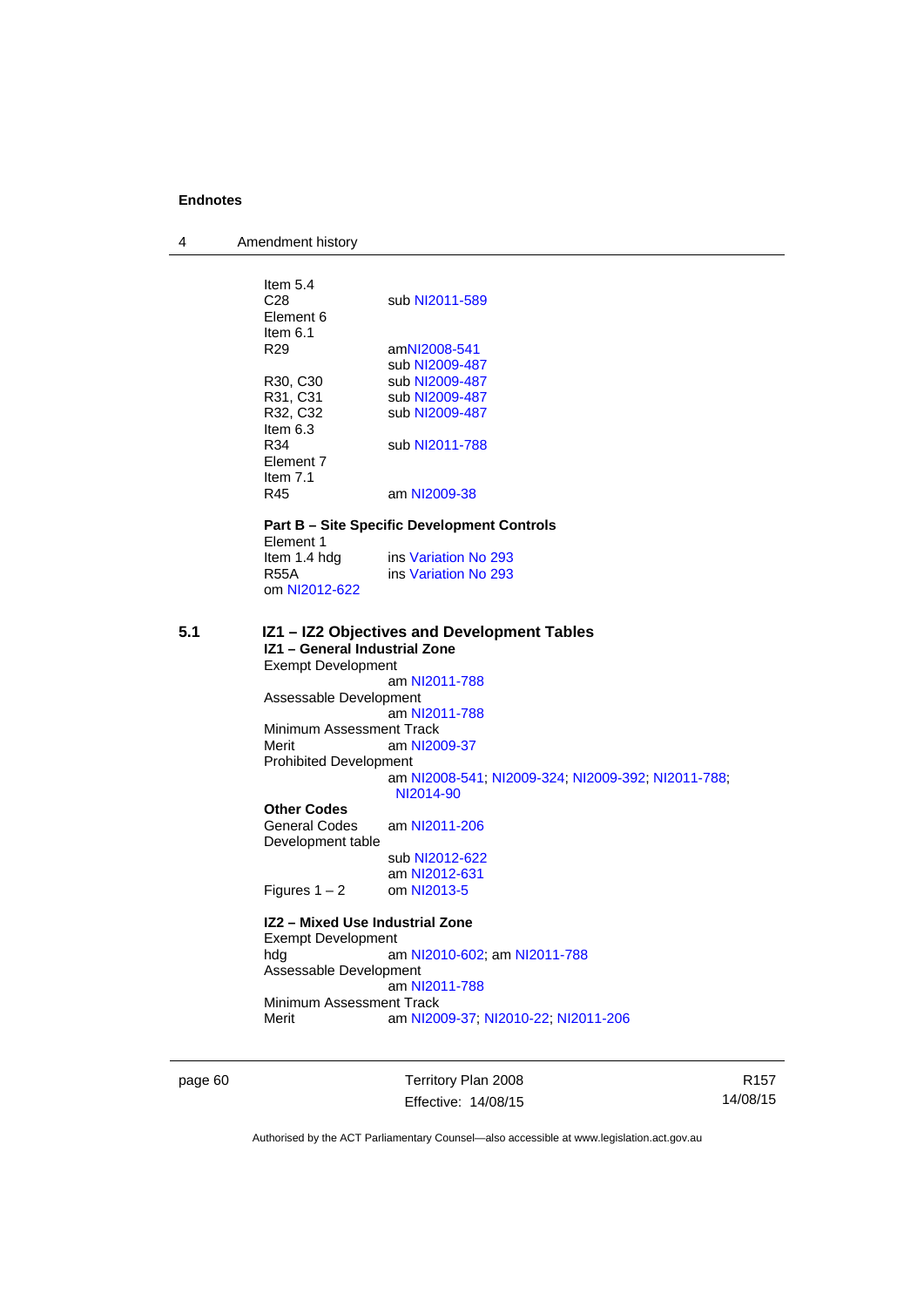Prohibited Development am [NI2008-541](http://www.legislation.act.gov.au/ni/2008-541/); [NI2009-324](http://www.legislation.act.gov.au/ni/2009-324/); [NI2009-392](http://www.legislation.act.gov.au/ni/2009-392/); [NI2010-602](http://www.legislation.act.gov.au/ni/2010-602/); [NI2011-788](http://www.legislation.act.gov.au/ni/2011-788/); [NI2014-90](http://www.legislation.act.gov.au/ni/2014-90/default.asp) Development table sub [NI2012-622](http://www.legislation.act.gov.au/ni/2012-622/default.asp) am [NI2012-631](http://www.legislation.act.gov.au/ni/2012-631/default.asp)<br>Figure 1 com NI2013-5 om [NI2013-5](http://www.legislation.act.gov.au/ni/2013-5/default.asp) **5.2 Industrial Zones Development Code**<br>Introduction **am NI2012-622: NI201** am [NI2012-622](http://www.legislation.act.gov.au/ni/2012-622/default.asp); [NI2014-656](http://www.legislation.act.gov.au/ni/2014-656/default.asp)<br>ins NI2012-622 Relevant codes **Part A(1) – IZ1 – General Industrial Zone**  Element 2 Item 2.1 R1 sub [NI2011-787](http://www.legislation.act.gov.au/ni/2011-787/) am [NI2012-622](http://www.legislation.act.gov.au/ni/2012-622/default.asp)<br>Item 2.2 hdg ins NI2011-207 ins [NI2011-207](http://www.legislation.act.gov.au/ni/2011-207/) R1A ins [NI2011-207](http://www.legislation.act.gov.au/ni/2011-207/) sub [NI2012-622](http://www.legislation.act.gov.au/ni/2012-622/default.asp) **Part A(2) – IZ2 – Industrial Mixed Use Zone**  Element 1 R2 am [NI2008-290](http://www.legislation.act.gov.au/ni/2008-290/); [NI2012-622](http://www.legislation.act.gov.au/ni/2012-622/default.asp) **Part B – General Development controls**  Element 1 Item 1.2 hdg am [NI2010-22](http://www.legislation.act.gov.au/ni/2010-22/) Element 2 Item 2.1 R8 om [NI2013-535](http://www.legislation.act.gov.au/ni/2013-535/) Item 2.3<br>R11, C11 am [NI2008-590](http://www.legislation.act.gov.au/ni/2008-590/default.asp) Element 2 Item  $2.5$ <br>C<sub>13</sub> sub [NI2009-38](http://www.legislation.act.gov.au/ni/2009-38/) Element 3 Item 3.6<br>hdg ins [NI2009-487](http://www.legislation.act.gov.au/ni/2009-487/) C23A ins [NI2009-487](http://www.legislation.act.gov.au/ni/2009-487/) Element 4 Item 4.1<br>R25, C25 om [NI2012-622](http://www.legislation.act.gov.au/ni/2012-622/default.asp) Item 4.2 hdg am [NI2010-697](http://www.legislation.act.gov.au/ni/2010-697/)<br>C30 am NI2010-697 am [NI2010-697](http://www.legislation.act.gov.au/ni/2010-697/) Element 5 Item 5.3<br>R35, C35 sub [NI2015-81](http://www.legislation.act.gov.au/ni/2015-81/default.asp)

R157 14/08/15 Territory Plan 2008 Effective: 14/08/15 page 61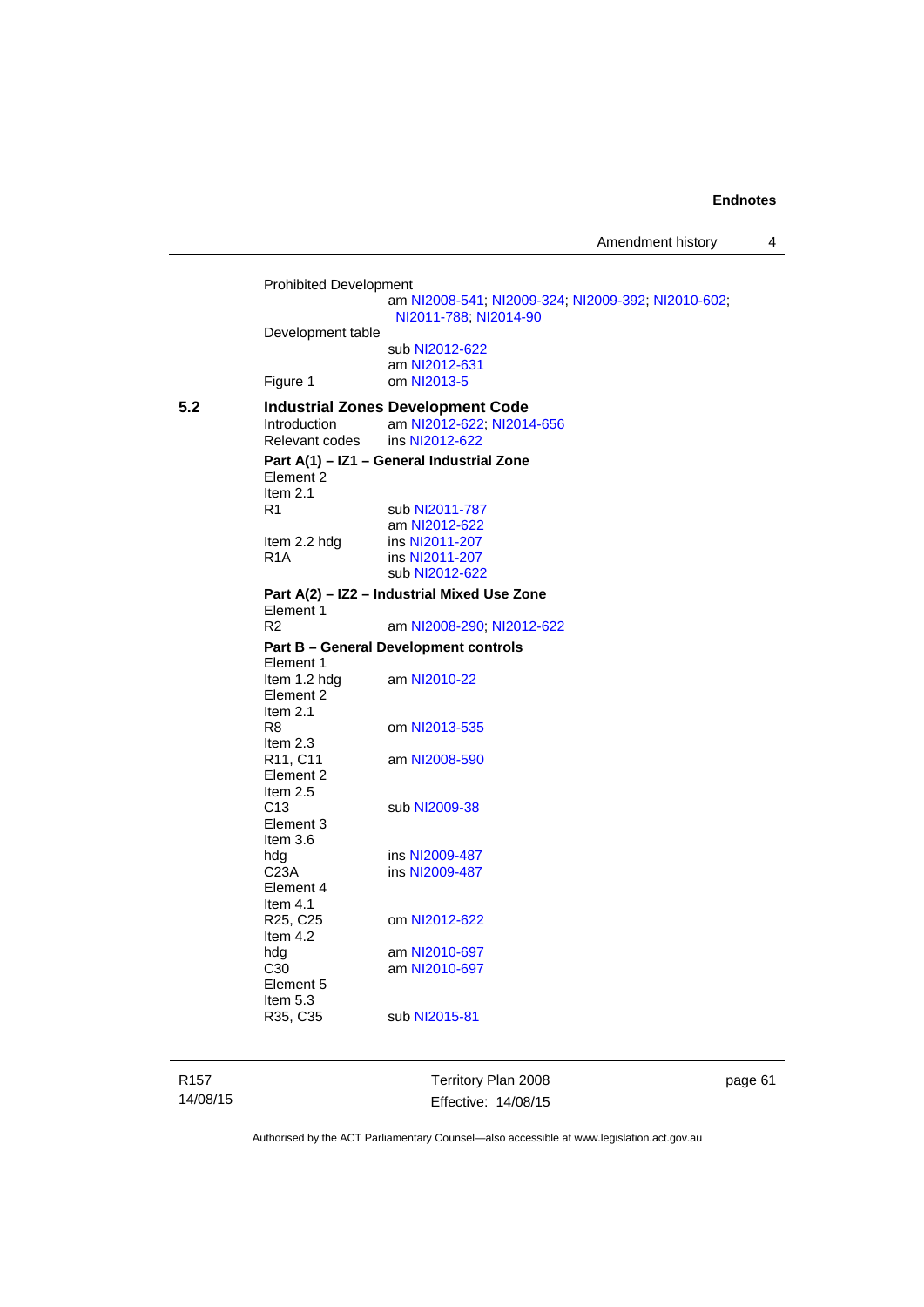| 4   | Amendment history                  |                                                             |
|-----|------------------------------------|-------------------------------------------------------------|
|     |                                    |                                                             |
|     | Element 6                          |                                                             |
|     | Item $6.1$                         |                                                             |
|     | R38                                | am NI2008-541                                               |
|     | Item $6.2$                         | sub NI2009-487                                              |
|     | R39, C39                           | sub NI2009-487                                              |
|     | R40, C40                           | sub NI2009-487                                              |
|     | Item $6.3$                         |                                                             |
|     | R41, C41                           | sub NI2009-487                                              |
|     | Item 6.6                           |                                                             |
|     | R44                                | sub NI2011-788                                              |
|     | Item $6.7$                         |                                                             |
|     | C46                                | ins NI2011-590                                              |
|     | Element 7                          |                                                             |
|     | Item $7.1$                         |                                                             |
|     | <b>R50</b>                         | am NI2009-38                                                |
|     | Item $7.5$                         |                                                             |
|     | <b>R55</b>                         | am NI2012-410                                               |
|     |                                    | <b>Part C - Site Specific Controls</b>                      |
|     |                                    | om NI2012-622                                               |
|     |                                    | Appendix A: Hume West Industrial Estate bushfire provisions |
|     |                                    | ins NI2011-207                                              |
|     |                                    | om NI2012-622                                               |
| 6.1 |                                    | <b>CFZ Objectives and Development Table</b>                 |
|     | <b>CFZ Community Facility Zone</b> |                                                             |
|     | orig 6.1                           |                                                             |
|     | Exempt Development table           | am NI2010-602                                               |
|     | hda<br>Minimum Assessment Track    |                                                             |
|     | Merit                              | am NI2009-37                                                |
|     | Prohibited Development table       |                                                             |
|     |                                    | am NI2008-541, NI2009-324, NI2009-392, NI2010-217,          |
|     |                                    | NI2010-602                                                  |
|     | om Variation No 302                |                                                             |
|     | pres 6.1                           |                                                             |
|     | ins Variation No 302               |                                                             |
|     | Development table                  |                                                             |
|     |                                    | sub NI2012-622                                              |
|     |                                    | am NI2012-631; NI2014-90                                    |
|     | Figures $1 - 2$                    | om NI2013-5                                                 |
|     |                                    |                                                             |
|     |                                    |                                                             |
|     |                                    |                                                             |
|     |                                    |                                                             |

page 62 Territory Plan 2008 Effective: 14/08/15

R157 14/08/15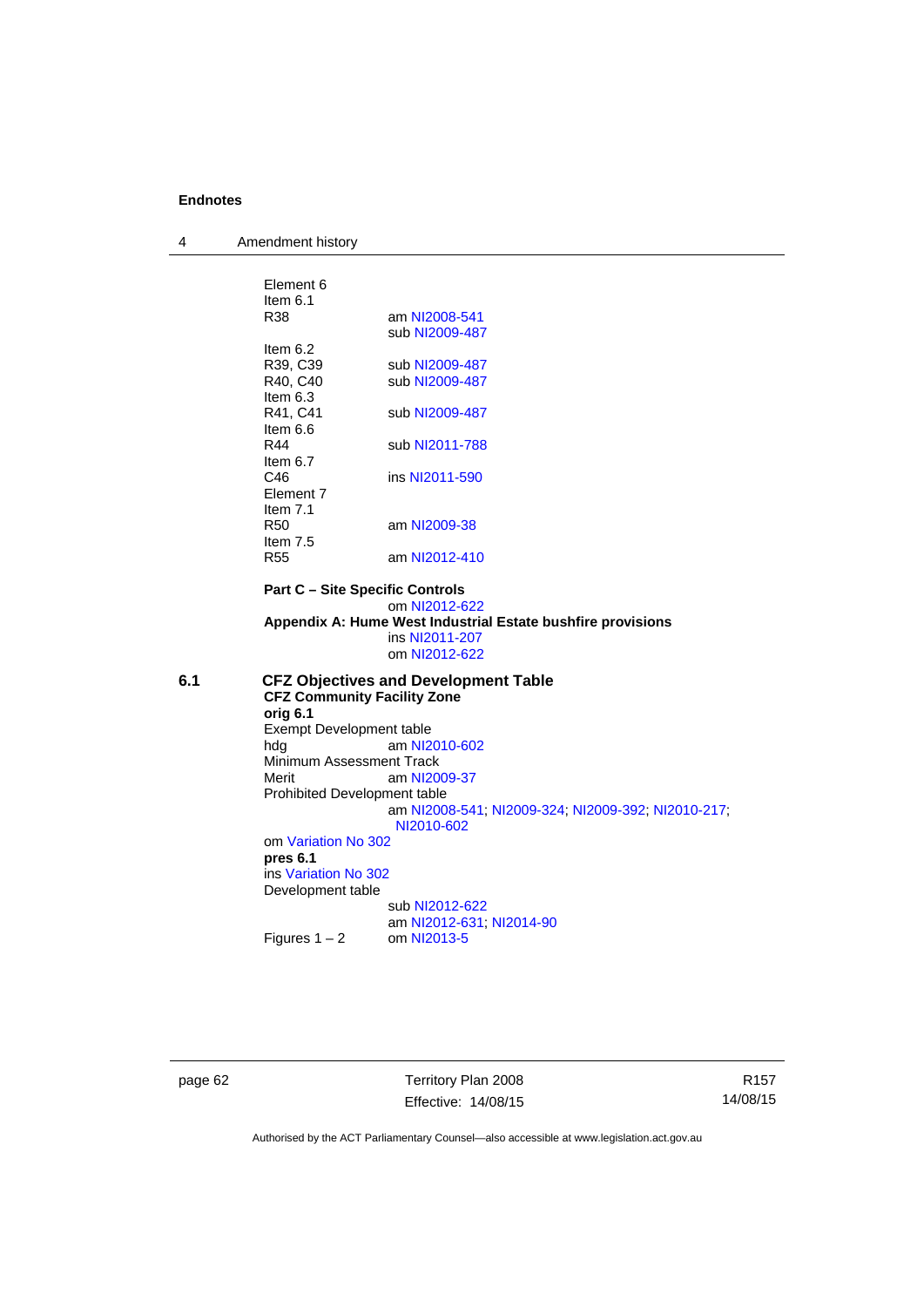Amendment history 4

| 6.2 | orig 6.2<br>Element 1                      | <b>Community Facility Zone Development Code</b><br><b>Part A - General Development Controls</b> |
|-----|--------------------------------------------|-------------------------------------------------------------------------------------------------|
|     | Item $1.1$<br>R <sub>1</sub><br>Item $1.2$ | am NI2012-632                                                                                   |
|     | R <sub>2</sub><br>Item $1.3$               | am NI2012-632                                                                                   |
|     | R3                                         | am NI2008-541, NI2012-631                                                                       |
|     | R4<br>R <sub>5</sub>                       | am NI2012-631<br>am NI2012-631                                                                  |
|     | Item $1.6$<br>hda                          | om NI2009-487                                                                                   |
|     | R7, C7<br>Element 2                        | om NI2009-487                                                                                   |
|     | Item $2.3$<br>R <sub>10</sub>              | am NI2009-38                                                                                    |
|     | C <sub>10</sub><br>R <sub>11</sub>         | sub NI2009-38<br>am NI2009-38                                                                   |
|     | C <sub>11</sub><br>Element 2               | sub NI2009-38                                                                                   |
|     | Item $2.5$<br>C <sub>12</sub>              | sub NI2009-38                                                                                   |
|     | Element 3<br>Item $3.5$                    |                                                                                                 |
|     | hdg<br>C18A                                | ins NI2009-487<br>ins NI2009-487                                                                |
|     | Element 5<br>Intent                        | am NI2011-590                                                                                   |
|     | Item $5.1$<br>hdg                          | om NI2011-590                                                                                   |
|     | C <sub>23</sub><br>Item $5.2$              | om NI2011-590                                                                                   |
|     | R <sub>24</sub><br>Item $5.4$              | am NI2010-217                                                                                   |
|     | C <sub>27</sub><br>R <sub>21</sub>         | sub NI2010-218<br>sub NI2011-788                                                                |
|     | Element 6<br>Item $6.1$                    |                                                                                                 |
|     | R28                                        | am NI2008-541<br>sub NI2009-487                                                                 |
|     | Item $6.2$<br>R29, C29                     | sub NI2009-487                                                                                  |
|     | R30, C30<br>Item $6.3$                     | sub NI2009-487                                                                                  |
|     | R31, C31                                   | sub NI2009-487                                                                                  |
|     |                                            |                                                                                                 |

R157 14/08/15

Territory Plan 2008 Effective: 14/08/15 page 63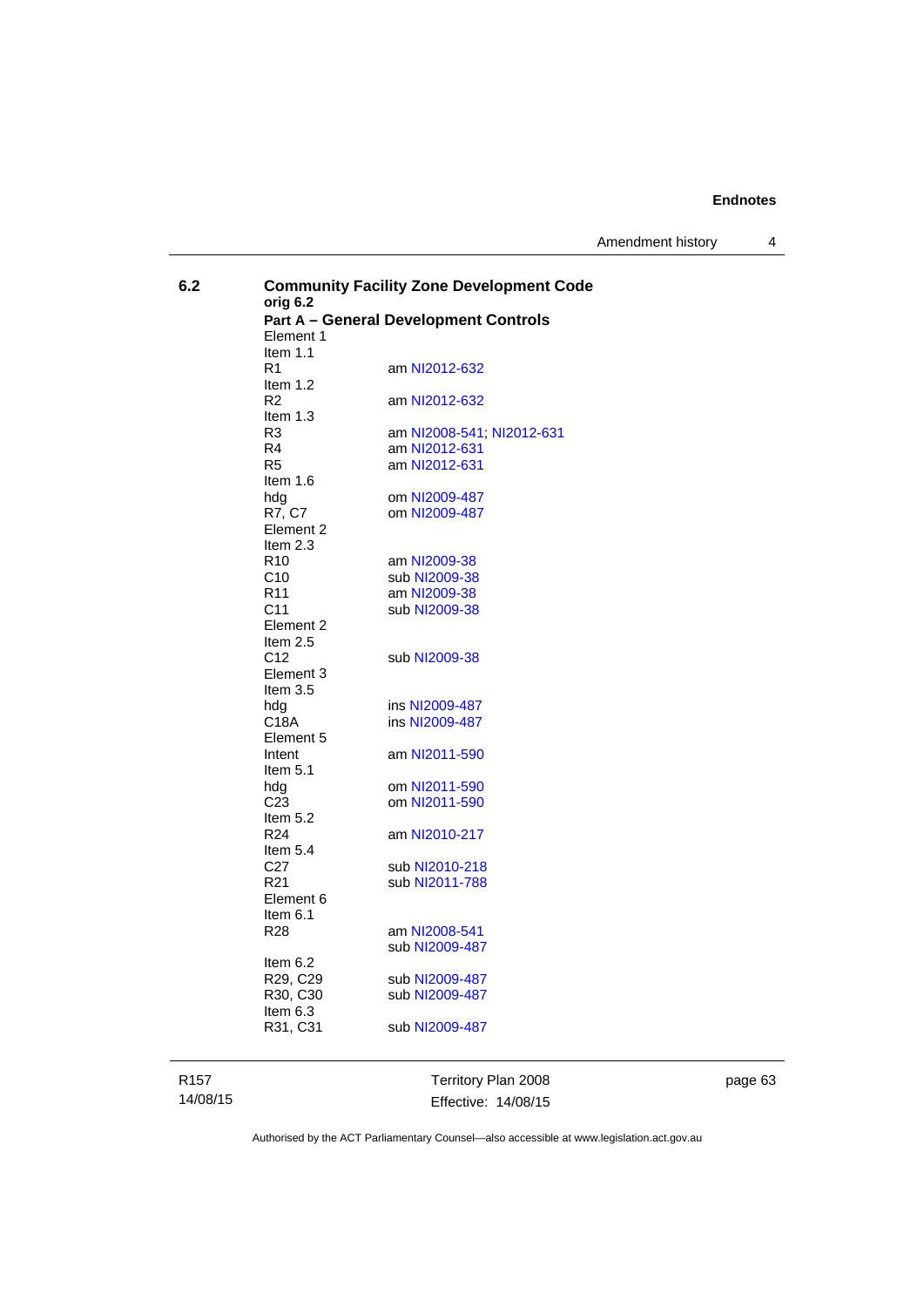4 Amendment history

page 64 Territory Plan 2008 Element 7 Item 7.1 R39 am [NI2009-38](http://www.legislation.act.gov.au/ni/2009-38/) om [Variation No 302](http://www.legislation.act.gov.au/ni/2011-573/) **pres 6.2** ins [Variation No 302](http://www.legislation.act.gov.au/ni/2011-573/) Rules and Criteria renum [NI2011-667](http://www.legislation.act.gov.au/ni/2011-667/) am [NI2014-275](http://www.legislation.act.gov.au/ni/2014-275/default.asp) **7.1 PRZ1 – PRZ2 Objectives and Development Tables PRZ1 – Urban Open Space Zone**  Exempt Development hdg **bluess** am [NI2010-602](http://www.legislation.act.gov.au/ni/2010-602/); [NI2011-788](http://www.legislation.act.gov.au/ni/2011-788/) Assessable Development am [NI2011-788](http://www.legislation.act.gov.au/ni/2011-788/) Minimum Assessment Track Merit am [NI2009-37](http://www.legislation.act.gov.au/ni/2009-37/); [NI2009-99](http://www.legislation.act.gov.au/ni/2009-99/); [NI2009-324](http://www.legislation.act.gov.au/ni/2009-324/); [NI2013-535](http://www.legislation.act.gov.au/ni/2013-535/) Prohibited Development am [NI2008-541](http://www.legislation.act.gov.au/ni/2008-541/); [NI2009-324](http://www.legislation.act.gov.au/ni/2009-324/); [NI2009-392](http://www.legislation.act.gov.au/ni/2009-392/); [NI2010-602](http://www.legislation.act.gov.au/ni/2010-602/); [NI2011-788](http://www.legislation.act.gov.au/ni/2011-788/); [NI2014-90](http://www.legislation.act.gov.au/ni/2014-90/default.asp) Development table sub [NI2012-622](http://www.legislation.act.gov.au/ni/2012-622/default.asp) am [NI2012-631](http://www.legislation.act.gov.au/ni/2012-631/default.asp) Figures  $1 - 3$  om [NI2013-5](http://www.legislation.act.gov.au/ni/2013-5/default.asp) **PRZ2 – Restricted Access Recreation Zone**  Exempt Development hdg am [NI2010-602](http://www.legislation.act.gov.au/ni/2010-602/) am [NI2011-788](http://www.legislation.act.gov.au/ni/2011-788/) Assessable Development am [NI2011-788](http://www.legislation.act.gov.au/ni/2011-788/) Minimum Assessment Track<br>Merit am NI20 am [NI2009-37](http://www.legislation.act.gov.au/ni/2009-37/); [NI2009-324](http://www.legislation.act.gov.au/ni/2009-324/); [NI2010-697](http://www.legislation.act.gov.au/ni/2010-697/); [NI2013-535](http://www.legislation.act.gov.au/ni/2013-535/) Prohibited Development am [NI2008-541](http://www.legislation.act.gov.au/ni/2008-541/); [NI2009-324](http://www.legislation.act.gov.au/ni/2009-324/); [NI2009-392](http://www.legislation.act.gov.au/ni/2009-392/); [NI2010-602](http://www.legislation.act.gov.au/ni/2010-602/); [NI2010-697](http://www.legislation.act.gov.au/ni/2010-697/); [NI2011-788](http://www.legislation.act.gov.au/ni/2011-788/); [NI2014-90](http://www.legislation.act.gov.au/ni/2014-90/default.asp) Development table sub [NI2012-622](http://www.legislation.act.gov.au/ni/2012-622/default.asp) am [NI2012-631](http://www.legislation.act.gov.au/ni/2012-631/default.asp) **7.2 Parks and Recreation Zones Development Code**  Relevant codes **Part A – Zone Specific Controls Part A(1) – PRZ1 – Urban Open Space Zone**  Element 1 R1 sub [NI2012-410](http://www.legislation.act.gov.au/ni/2012-410/)<br>R1A sub NI2012-410 sub [NI2012-410](http://www.legislation.act.gov.au/ni/2012-410/)

Authorised by the ACT Parliamentary Counsel—also accessible at www.legislation.act.gov.au

R157 14/08/15

Effective: 14/08/15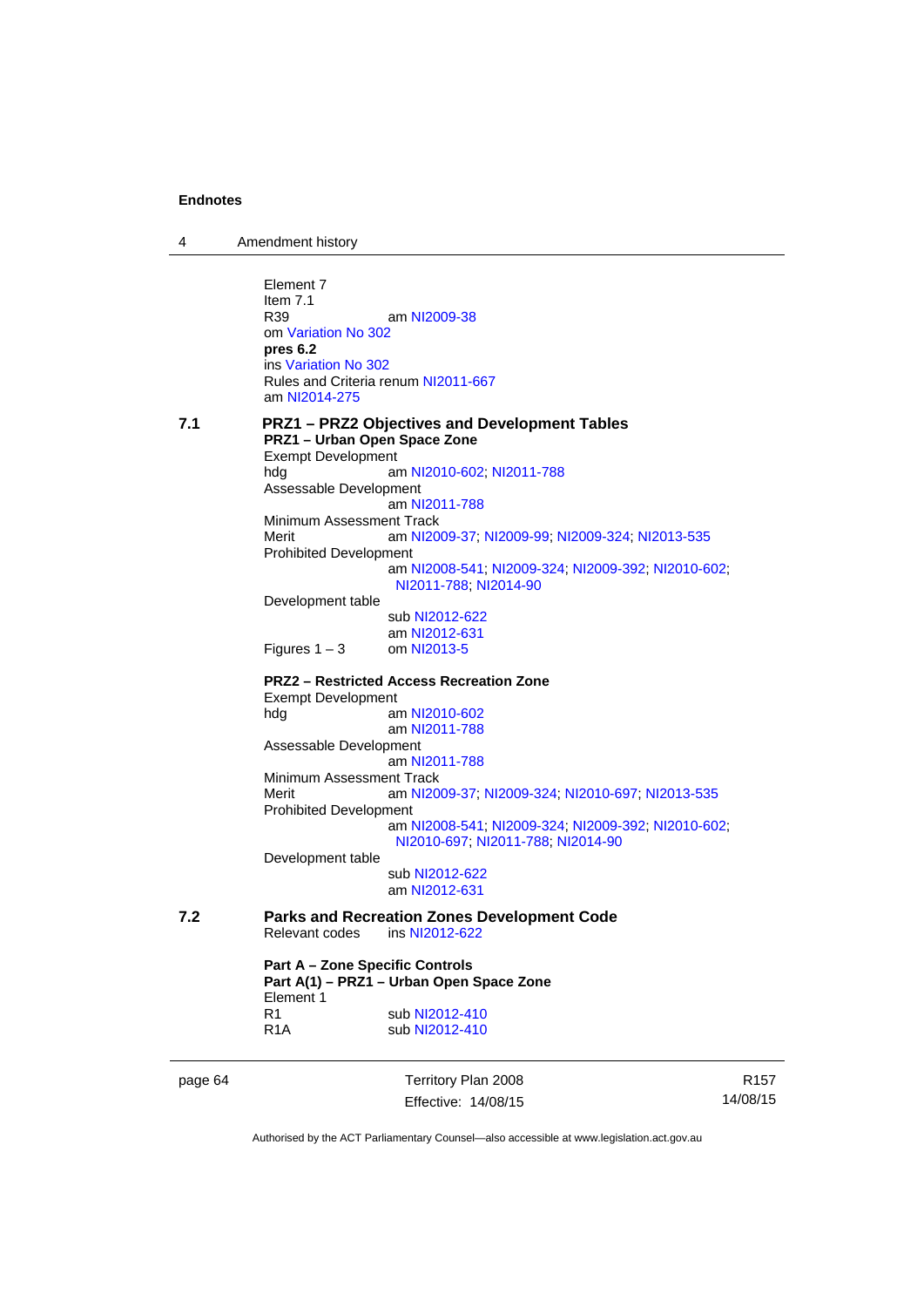Amendment history 4

C2 sub [NI2010-697](http://www.legislation.act.gov.au/ni/2010-697/) **Part A(2) – PRZ2 – Restricted Access Recreation Zone**  Element 1<br>R7 orig om [NI2011-590](http://www.legislation.act.gov.au/ni/2011-590/) **pres** (prev R7A, C7A) renum as R7, C7 [NI2011-590](http://www.legislation.act.gov.au/ni/2011-590/) R7A, C7A ins [NI2010-697](http://www.legislation.act.gov.au/ni/2010-697/) renum as R7 , C7

# **Part B – General Development Controls**

| Element 1       |                |
|-----------------|----------------|
| Item $1.3$      | ins NI2009-324 |
| Element 2       |                |
| Item 2.3        |                |
| C <sub>15</sub> | sub NI2009-38  |
| Element 3       |                |
| Item 3.1        |                |
| C17             | am NI2012-410  |
| Element 5       |                |
| Intent          | am NI2011-590  |
| Item $5.1$      |                |
| hdg             | om NI2011-590  |
| C <sub>26</sub> | om NI2011-590  |
| Item 5.2        |                |
| R <sub>27</sub> | am NI2010-217  |
| Item 5.4        |                |
| C30             | sub NI2011-589 |
| Element 6       |                |
| Item 6.1        |                |
| C31             | am NI2012-410  |
| Item 6.2        |                |
| R32             | am NI2008-541  |
|                 | sub NI2009-487 |
| Item 6.3        |                |
| R33, C33        | sub NI2009-487 |
| R34, C34        | sub NI2009-487 |
|                 |                |
| Item 6.4        |                |
| R35, C35        | sub NI2009-487 |
| Item $6.7$      |                |
| R38             | sub NI2011-788 |
| Element 7       |                |
| Item 7.1        |                |
| R43             | am NI2009-38   |
| Item 7.4<br>R47 | am NI2012-410  |

R157 14/08/15 Territory Plan 2008 Effective: 14/08/15 page 65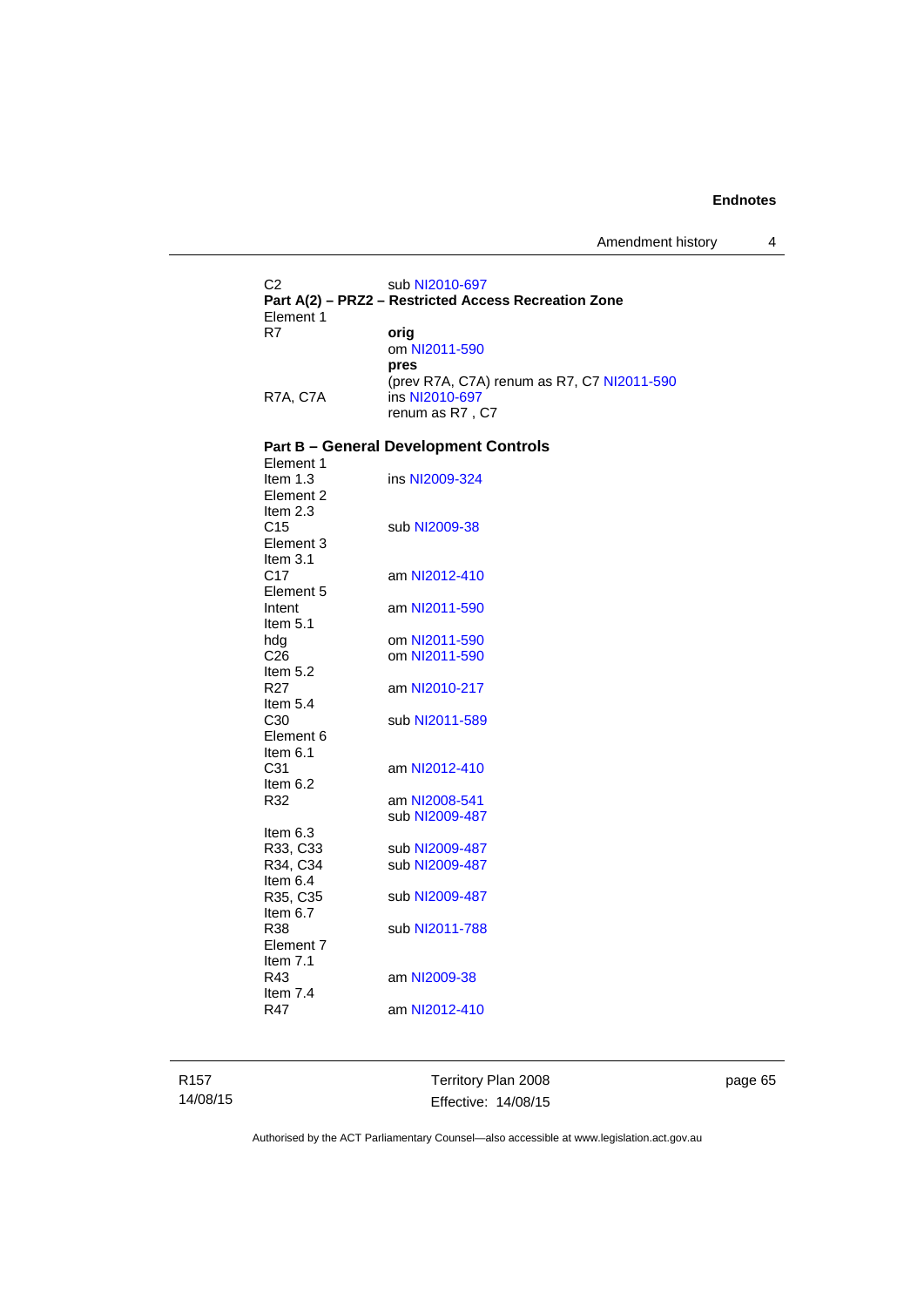|  | Amendment history |
|--|-------------------|
|--|-------------------|

| 8.1<br>TSZ1 - TSZ2 Objectives and Development Tables<br><b>TSZ1 - Transport Zone</b> |                               |                                                                             |  |
|--------------------------------------------------------------------------------------|-------------------------------|-----------------------------------------------------------------------------|--|
|                                                                                      | <b>Exempt Development</b>     |                                                                             |  |
|                                                                                      | hdg                           | am NI2010-602                                                               |  |
|                                                                                      |                               | am NI2011-788                                                               |  |
|                                                                                      | Assessable Development        |                                                                             |  |
|                                                                                      |                               | am NI2011-788                                                               |  |
|                                                                                      | Minimum Assessment Track      |                                                                             |  |
|                                                                                      | Merit                         | am NI2009-37                                                                |  |
|                                                                                      | <b>Prohibited Development</b> |                                                                             |  |
|                                                                                      |                               | am NI2008-541; NI2009-324; NI2009-392; NI2010-602;<br>NI2011-788, NI2014-90 |  |
|                                                                                      | Development table             |                                                                             |  |
|                                                                                      |                               | sub NI2012-622                                                              |  |
|                                                                                      |                               | am NI2012-631                                                               |  |
|                                                                                      |                               |                                                                             |  |
|                                                                                      | TSZ2 - Services Zone          |                                                                             |  |
|                                                                                      | <b>Exempt Development</b>     |                                                                             |  |
|                                                                                      | hdg                           | am NI2010-602                                                               |  |
|                                                                                      |                               | am NI2011-788                                                               |  |
|                                                                                      | Assessable Development        | am NI2011-788                                                               |  |
|                                                                                      | Minimum Assessment Track      |                                                                             |  |
|                                                                                      | Merit                         | am NI2009-37                                                                |  |
|                                                                                      | <b>Prohibited Development</b> |                                                                             |  |
|                                                                                      |                               | am NI2008-541, NI2009-324, NI2009-392, NI2010-602,                          |  |
|                                                                                      |                               | NI2011-788, NI2014-90                                                       |  |
|                                                                                      | Development table             |                                                                             |  |
|                                                                                      |                               | sub NI2012-622                                                              |  |
|                                                                                      |                               | am NI2012-631                                                               |  |
|                                                                                      |                               |                                                                             |  |
| 8.2                                                                                  |                               | <b>Transport and Services Zone Development Code</b>                         |  |
|                                                                                      | Relevant codes                | ins NI2012-622                                                              |  |
|                                                                                      |                               | <b>Part B - General Development Controls</b>                                |  |
|                                                                                      | Element 2                     |                                                                             |  |
|                                                                                      | Item $2.3$                    |                                                                             |  |
|                                                                                      | C10                           | sub NI2009-38                                                               |  |
|                                                                                      | Element 3                     |                                                                             |  |
|                                                                                      | Item $3.1$                    |                                                                             |  |
|                                                                                      | C <sub>12</sub>               | sub NI2012-410                                                              |  |
|                                                                                      | Element 5                     |                                                                             |  |
|                                                                                      | Item 5.2                      |                                                                             |  |
|                                                                                      | R <sub>19</sub>               | am NI2010-217                                                               |  |
|                                                                                      | Element 6                     |                                                                             |  |
|                                                                                      | Item $6.1$                    |                                                                             |  |
|                                                                                      | C <sub>22</sub>               | am NI2012-410                                                               |  |
|                                                                                      |                               |                                                                             |  |
|                                                                                      |                               |                                                                             |  |
|                                                                                      |                               |                                                                             |  |

page 66 Territory Plan 2008 Effective: 14/08/15

R157 14/08/15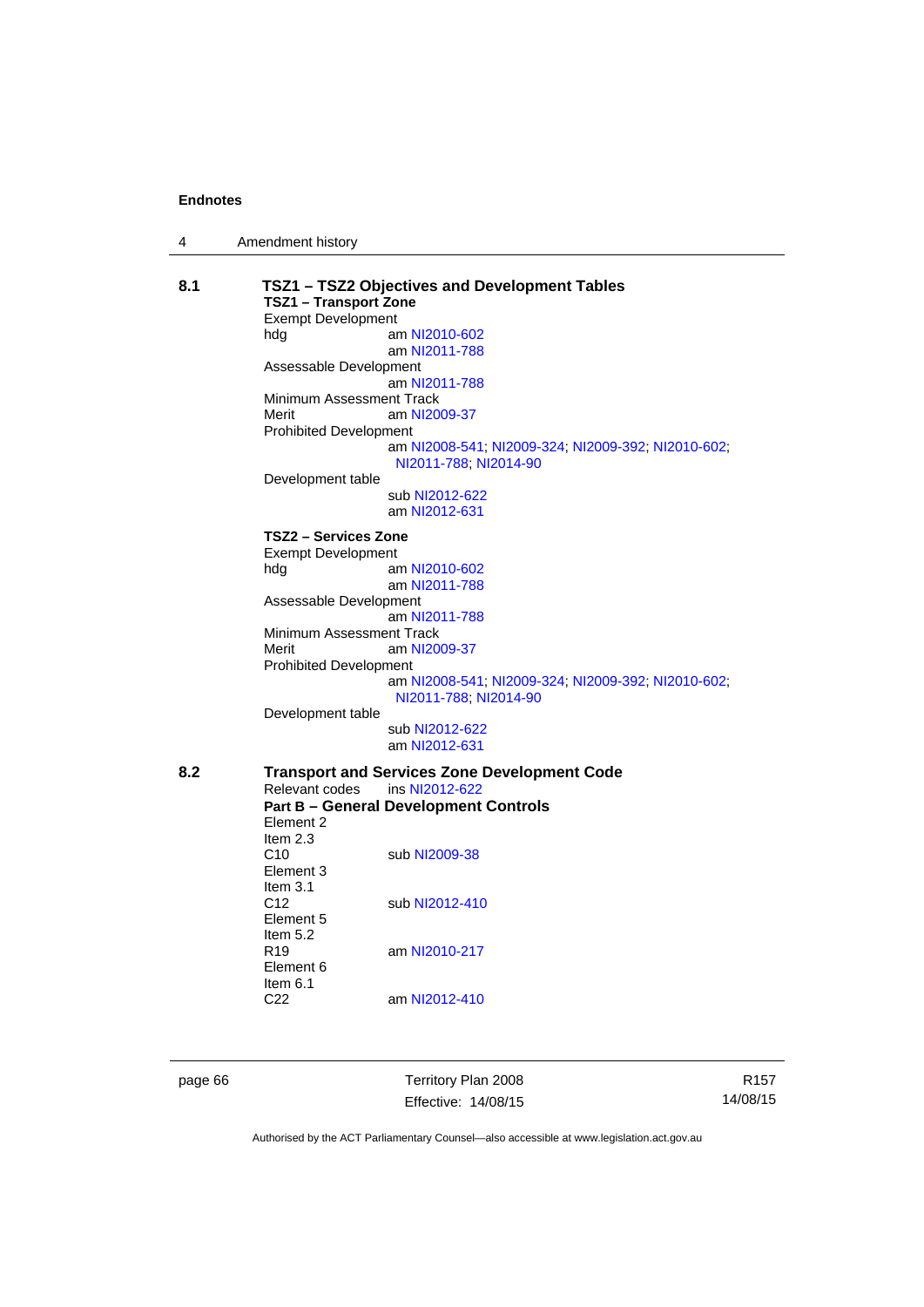Amendment history 4

| NII 174<br><b>ILIZE Ohiantivas and Dava</b> |                |  |
|---------------------------------------------|----------------|--|
| R37                                         | am NI2012-410  |  |
| Item $7.4$                                  |                |  |
| R33                                         | am NI2009-38   |  |
| Item $7.1$                                  |                |  |
| Element 7                                   |                |  |
| Item $6.7$<br>R29                           | sub NI2011-788 |  |
| R <sub>26</sub> , C <sub>26</sub>           | sub NI2009-487 |  |
| Item $6.4$                                  |                |  |
| R <sub>25</sub> , C <sub>25</sub>           | sub NI2009-487 |  |
| ltem 6.3<br>R <sub>24</sub>                 | om NI2009-487  |  |
|                                             | sub NI2009-487 |  |
| Item $6.2$<br>R23                           | am NI2008-541  |  |
|                                             |                |  |

|   | ۰. |
|---|----|
| I |    |

**9.1 NUZ1 – NUZ5 Objectives and Development Tables NUZ1 – Broadacre Zone Development Table**  Exempt Development hdg am [NI2010-602](http://www.legislation.act.gov.au/ni/2010-602/) am [NI2011-788](http://www.legislation.act.gov.au/ni/2011-788/default.asp) Assessable Development am [NI2011-788](http://www.legislation.act.gov.au/ni/2011-788/) Minimum Assessment Track Merit am [NI2008-541](http://www.legislation.act.gov.au/ni/2008-541/); [NI2009-37](http://www.legislation.act.gov.au/ni/2009-37/); [NI2009-99](http://www.legislation.act.gov.au/ni/2009-99/); [NI2010-411](http://www.legislation.act.gov.au/ni/2010-411/) Prohibited development am [NI2008-541](http://www.legislation.act.gov.au/ni/2008-541/); [NI2009-324](http://www.legislation.act.gov.au/ni/2009-324/); [NI2009-392](http://www.legislation.act.gov.au/ni/2009-392/); [NI2010-217](http://www.legislation.act.gov.au/ni/2010-217/); [NI2010-411](http://www.legislation.act.gov.au/ni/2010-411/); [NI2010-602](http://www.legislation.act.gov.au/ni/2010-602/); [NI2011-206](http://www.legislation.act.gov.au/ni/2011-206/); [NI2014-90](http://www.legislation.act.gov.au/ni/2014-90/default.asp) Development table sub [NI2012-622](http://www.legislation.act.gov.au/ni/2012-622/default.asp) am [NI2012-631](http://www.legislation.act.gov.au/ni/2012-631/default.asp) fig 6 Pialligo Area 'a' sub [NI2011-30](http://www.legislation.act.gov.au/ni/2011-30/)<br>Area 'b' sub NI2011-30 sub [NI2011-30](http://www.legislation.act.gov.au/ni/2011-30/) fig 7 Symonston<br>Area 'a' Area 'a' sub [NI2011-30](http://www.legislation.act.gov.au/ni/2011-30/)<br>Area 'b' sub Variation N sub [Variation No 285](http://www.legislation.act.gov.au/ni/2008-123/); [NI2011-30](http://www.legislation.act.gov.au/ni/2011-30/)<br>om NI2013-5 Figures  $1 - 7$ **NUZ2 – Rural Zone Development Table**  Exempt Development hdg am [NI2010-602](http://www.legislation.act.gov.au/ni/2010-602/) am [NI2011-788](http://www.legislation.act.gov.au/ni/2011-788/) Assessable Development am [NI2011-788](http://www.legislation.act.gov.au/ni/2011-788/) Minimum Assessment Track<br>Merit am NI20 am [NI2008-290](http://www.legislation.act.gov.au/ni/2008-290/); [NI2009-37](http://www.legislation.act.gov.au/ni/2009-37/)

R157 14/08/15 Territory Plan 2008 Effective: 14/08/15 page 67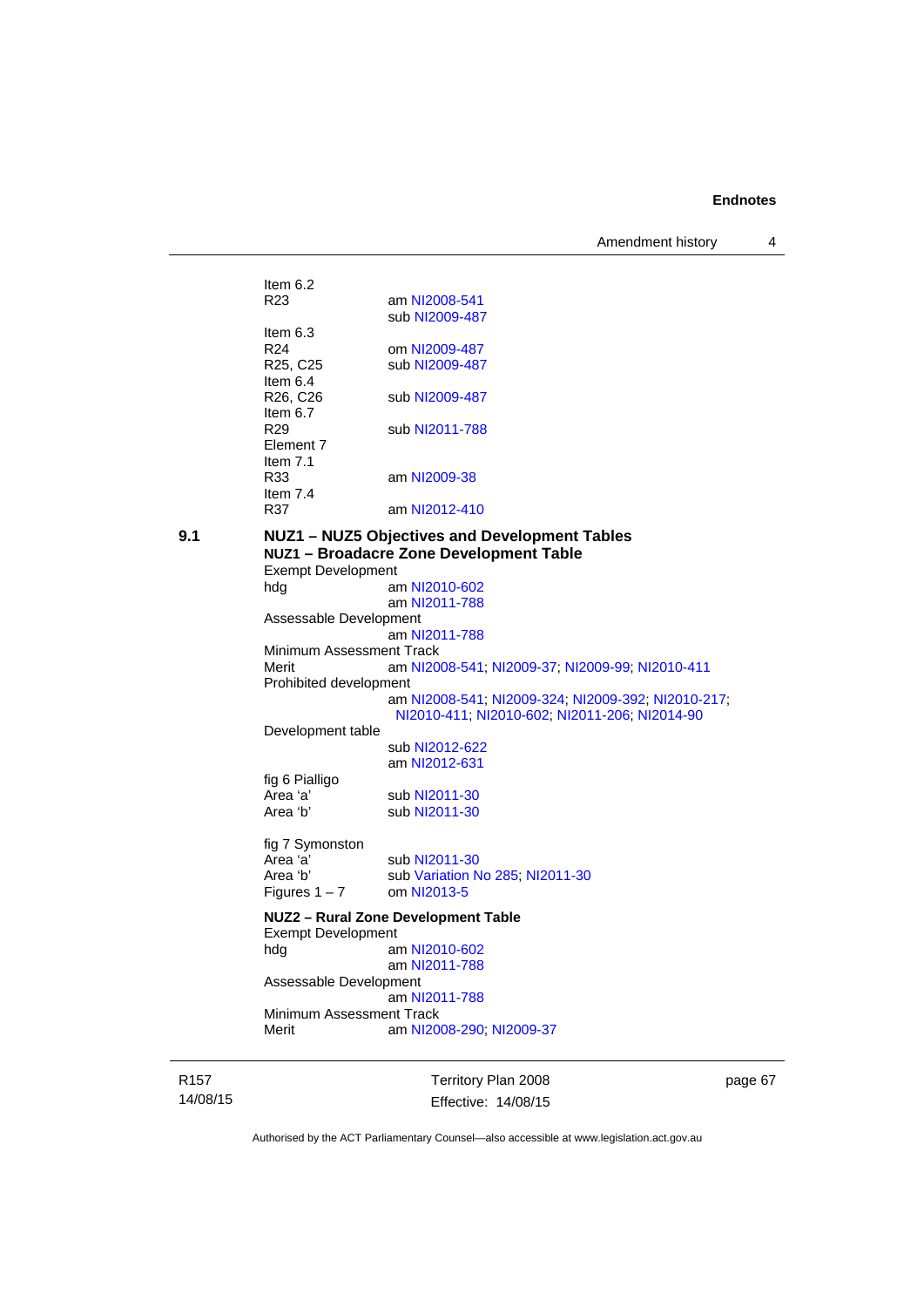4 Amendment history

```
Prohibited development 
                  am NI2008-541; NI2009-324; NI2009-392; NI2010-217; 
                  NI2010-602; NI2011-788; NI2014-90
Development table 
                  sub NI2012-622
                  am NI2012-631
NUZ3 –Hills, Ridges and Buffer Zone Development Table 
Title am NI2009-37
Exempt Development 
hdg am NI2010-602
                  am NI2011-788
Assessable Development
                  am NI2011-788
Minimum Assessment Track 
Merit am Variation No 281; NI2009-37; NI2009-99; NI2010-411
Prohibited development table 
                  am NI2008-541; NI2009-324; NI2009-392; NI2010-217; 
                  NI2010-602; NI2011-788; NI2014-90
Development table 
                  sub NI2012-622
                  am NI2012-631
Figure 1 om NI2013-5
NUZ4 –River Corridor Zone Development Table 
                  NI2009-324
Exempt Development 
hdg am NI2010-602
                  am NI2011-788
Assessable Development
                  am NI2011-788
Minimum Assessment Track 
 NI2009-37
Prohibited development 
                 NI2008-541; NI2009-324; NI2009-392; NI2010-602; 
                  NI2011-788; NI2014-90
Development table 
                  sub NI2012-622
                  NI2012-631<br>om NI2013-5
Figures 1 - 8NUZ5 –Mountains and Bushland Zone Development Table 
Title am NI2009-37
Exempt Development<br>hdg a
                  NI2010-602
                  am NI2011-788
Assessable Development
                  am NI2011-788
```
page 68 Territory Plan 2008 Effective: 14/08/15

R157 14/08/15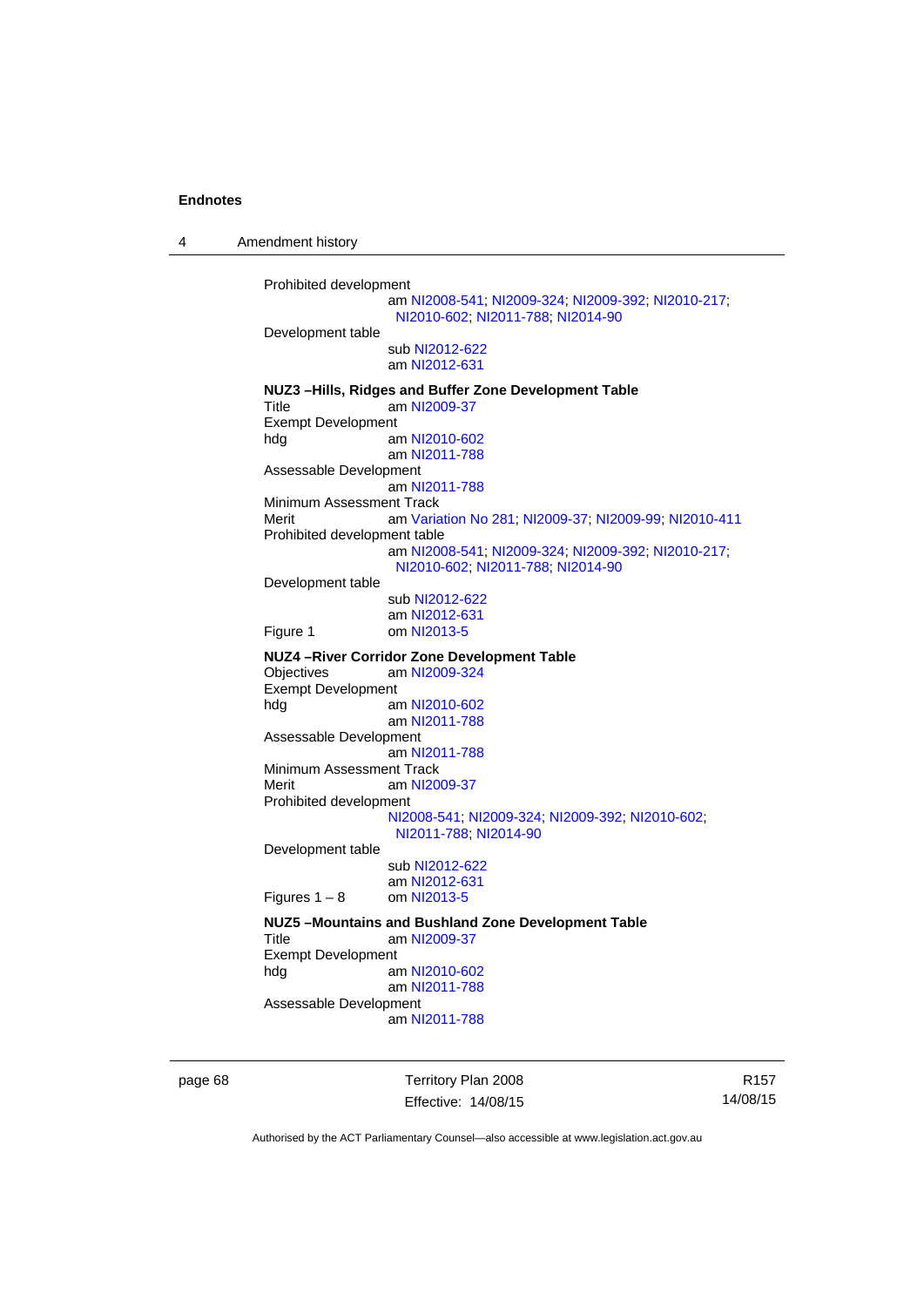Minimum Assessment Track<br>Merit am NI20 am [NI2009-37](http://www.legislation.act.gov.au/ni/2009-37/) Prohibited development [NI2008-541](http://www.legislation.act.gov.au/ni/2008-541/); [NI2009-324](http://www.legislation.act.gov.au/ni/2009-324/); [NI2009-392](http://www.legislation.act.gov.au/ni/2009-392/); [NI2010-602](http://www.legislation.act.gov.au/ni/2010-602/); [NI2011-788](http://www.legislation.act.gov.au/ni/2011-788/); [NI2014-90](http://www.legislation.act.gov.au/ni/2014-90/default.asp) Development table sub [NI2012-622](http://www.legislation.act.gov.au/ni/2012-622/default.asp) am [NI2012-631](http://www.legislation.act.gov.au/ni/2012-631/default.asp) Figure 1 om [NI2013-5](http://www.legislation.act.gov.au/ni/2013-5/default.asp) **9.2 Non-Urban Zones Development Code**  am [NI2012-622](http://www.legislation.act.gov.au/ni/2012-622/default.asp)<br>
Ins NI2012-622 Relevant codes **Part A(1) – NUZ1 – Broadacre zone**  Element 1 Intent sub [NI2010-601](http://www.legislation.act.gov.au/ni/2010-601/) Item  $1.1$ <br>C<sub>2</sub> am [NI2008-590](http://www.legislation.act.gov.au/ni/2008-590/default.asp) C2A ins [NI2010-601](http://www.legislation.act.gov.au/ni/2010-601/) **Part A(2) – NUZ2 – Rural zone**  Element 1 Item 1.2 C5 om [NI2012-622](http://www.legislation.act.gov.au/ni/2012-622/default.asp) **Part A(4) – NUZ4 – River corridor zone**  Element 1 Item 1.1 C11 am [NI2009-324](http://www.legislation.act.gov.au/ni/2009-324/) **Par A(5) – NUZ5 – Mountains and Bushland**  Element 1 Item  $1.2$ <br>C<sub>13</sub> om [NI2012-622](http://www.legislation.act.gov.au/ni/2012-622/default.asp) C14 om [NI2012-622](http://www.legislation.act.gov.au/ni/2012-622/default.asp) **Part B – General Development Controls**  Element 2 Item 2.3<br>C21 sub [NI2009-38](http://www.legislation.act.gov.au/ni/2009-38/) Element 3 Item 3.4 hdg ins [NI2009-487](http://www.legislation.act.gov.au/ni/2009-487/)<br>C25A ins NI2009-487 ins [NI2009-487](http://www.legislation.act.gov.au/ni/2009-487/) Element 5 Item  $5.1$ <br>R30 am [NI2010-217](http://www.legislation.act.gov.au/ni/2010-217/)

Territory Plan 2008 Effective: 14/08/15 page 69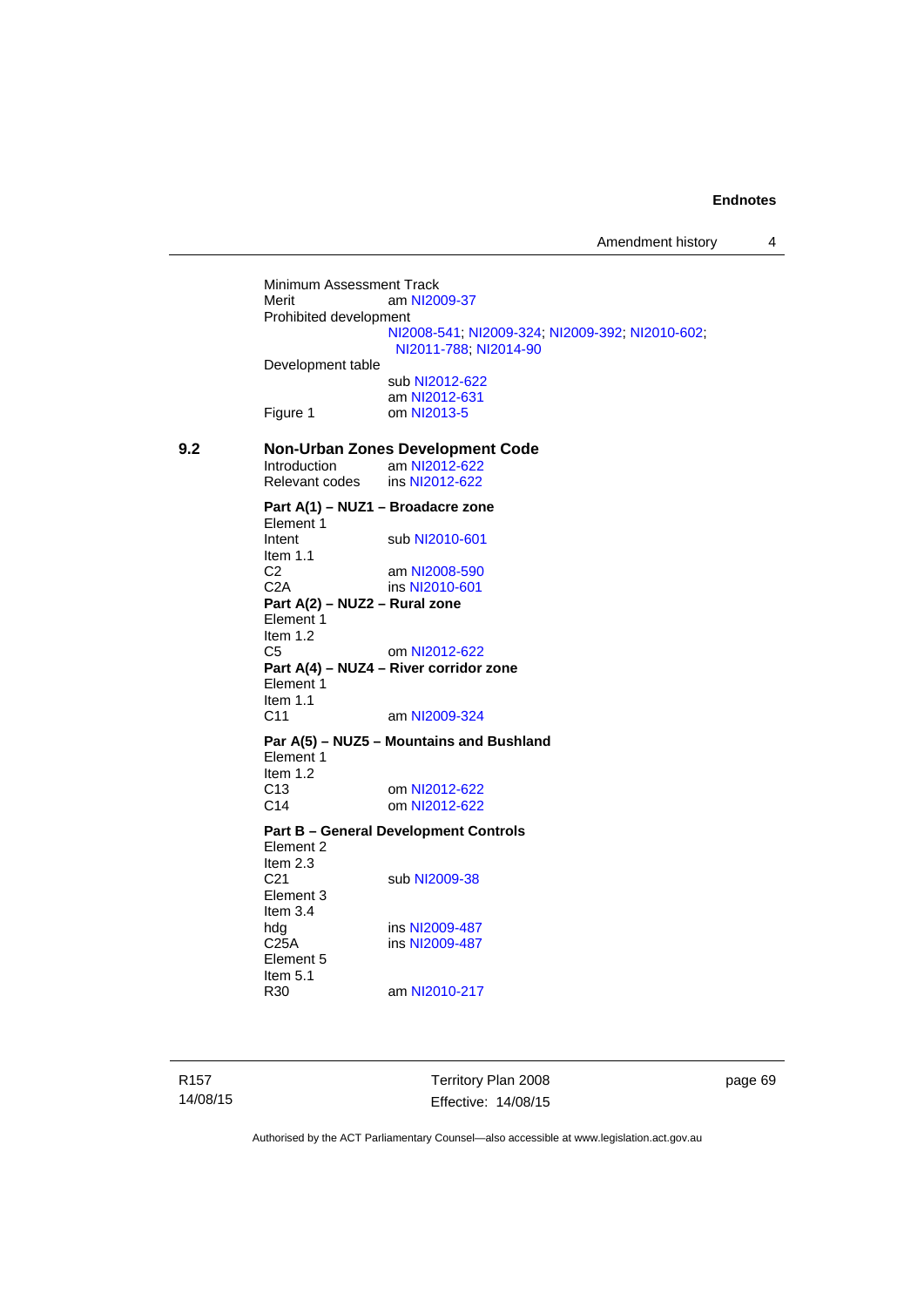4 Amendment history

Element 6 Item 6.1<br>R32. C32 R32, C32 am [NI2013-245](http://www.legislation.act.gov.au/ni/2013-245/default.asp)<br>Item 6.6 sub NI2011-788 sub [NI2011-788](http://www.legislation.act.gov.au/ni/2011-788/) Element 7 Item 7.1<br>R40 am [NI2009-38](http://www.legislation.act.gov.au/ni/2009-38/) **Part C – Site Specific Controls**  om [NI2012-622](http://www.legislation.act.gov.au/ni/2012-622/default.asp) **Part C(8) – Harman Industrial Area,**<br>
Jerrabomberra ins NI2008-290: re ins  $N$ 12008-290; renum as Part C(8) R4 LA om [NI2012-622](http://www.legislation.act.gov.au/ni/2012-622/default.asp) **10.1 Suburb Precinct Maps and Codes**  Introduction to Suburb<br>Precinct Codes ins ins [Variation No 302](http://www.legislation.act.gov.au/ni/2011-573/) **Acton Precinct Map**  ins [NI2012-622](http://www.legislation.act.gov.au/ni/2012-622/default.asp) **Ainslie Precinct Map**  ins [Variation No 302](http://www.legislation.act.gov.au/ni/2011-573/) sub [NI2012-622](http://www.legislation.act.gov.au/ni/2012-622/default.asp) **Amaroo Precinct Map and Code**  ins [NI2012-622](http://www.legislation.act.gov.au/ni/2012-622/default.asp) sub [NI2013-484](http://www.legislation.act.gov.au/ni/2013-484/default.asp) am [NI2015-81](http://www.legislation.act.gov.au/ni/2015-81/default.asp) **Aranda Precinct Map and Code**  ins [Variation No 302](http://www.legislation.act.gov.au/ni/2011-573/) sub [NI2012-622](http://www.legislation.act.gov.au/ni/2012-622/default.asp); [NI2013-112](http://www.legislation.act.gov.au/ni/2013-112/default.asp) am [NI2014-656](http://www.legislation.act.gov.au/ni/2014-656/default.asp) **Banks Precinct Map**  ins [NI2012-622](http://www.legislation.act.gov.au/ni/2012-622/default.asp) **Barton Precinct Map and Code**  ins [Variation No 302](http://www.legislation.act.gov.au/ni/2011-573/) sub [NI2012-622](http://www.legislation.act.gov.au/ni/2012-622/default.asp) **Beard Precinct Map and Code**  ins [NI2012-622](http://www.legislation.act.gov.au/ni/2012-622/default.asp) am [NI2012-631](http://www.legislation.act.gov.au/ni/2012-631/default.asp); [NI2013-5](http://www.legislation.act.gov.au/ni/2013-5/default.asp) **Belconnen Precinct Map and Code**  ins [NI2012-622](http://www.legislation.act.gov.au/ni/2012-622/default.asp)

page 70 Territory Plan 2008 Effective: 14/08/15

R157 14/08/15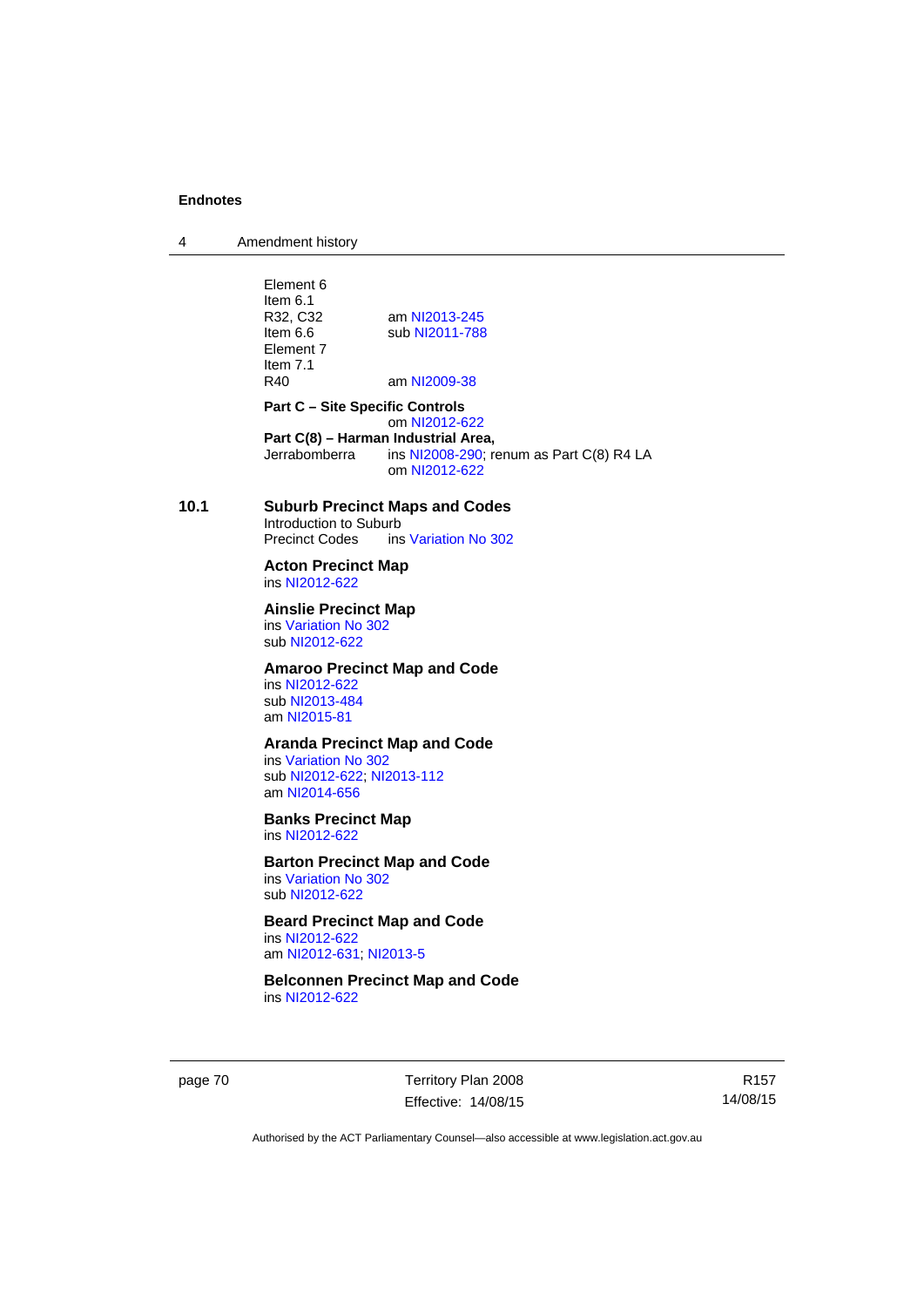Amendment history 4

#### **Bonner Precinct Map and Code**

ins [NI2011-257](http://www.legislation.act.gov.au/ni/2011-257/) am [NI2011-480](http://www.legislation.act.gov.au/ni/2011-480/) sub [Variation No 302](http://www.legislation.act.gov.au/ni/2011-573/); [NI2011-786](http://www.legislation.act.gov.au/ni/2011-786/) am [NI2012-32](http://www.legislation.act.gov.au/ni/2012-32/); [NI2012-224](http://www.legislation.act.gov.au/ni/2012-224/); [NI2012-394](http://www.legislation.act.gov.au/ni/2012-394/) sub [NI2012-622](http://www.legislation.act.gov.au/ni/2012-622/default.asp) am [NI2013-245](http://www.legislation.act.gov.au/ni/2013-245/default.asp)

#### **Bonython Precinct Map**

ins [Variation No 302](http://www.legislation.act.gov.au/ni/2011-573/) sub [NI2012-622](http://www.legislation.act.gov.au/ni/2012-622/default.asp)

### **Braddon Precinct Map and Code**

ins [Variation No 302](http://www.legislation.act.gov.au/ni/2011-573/) sub [NI2012-622](http://www.legislation.act.gov.au/ni/2012-622/default.asp) am [Variation No 308](http://www.legislation.act.gov.au/ni/2014-60/default.asp)

#### **Bruce Precinct Map and Code**  ins [NI2012-622](http://www.legislation.act.gov.au/ni/2012-622/default.asp)

#### **Calwell Precinct Map and Code**

ins [Variation No 302](http://www.legislation.act.gov.au/ni/2011-573/) sub [NI2012-622](http://www.legislation.act.gov.au/ni/2012-622/default.asp) am [NI2013-114](http://www.legislation.act.gov.au/ni/2013-114/default.asp)

#### **Campbell Precinct Map**

ins [Variation No 302](http://www.legislation.act.gov.au/ni/2011-573/) sub [NI2012-622](http://www.legislation.act.gov.au/ni/2012-622/default.asp)

#### **Capital Hill Precinct Map**  ins [NI2012-622](http://www.legislation.act.gov.au/ni/2012-622/default.asp)

#### **Casey Precinct Map and Code**

(prev 10.4) renum and reloc [NI2010-602](http://www.legislation.act.gov.au/ni/2010-602/) ins [NI2010-382](http://www.legislation.act.gov.au/ni/2010-382/) am [NI2010-409](http://www.legislation.act.gov.au/ni/2010-409/); [NI2010-566](http://www.legislation.act.gov.au/ni/2010-566/); [NI2011-126](http://www.legislation.act.gov.au/ni/2011-126/); [NI2011-283](http://www.legislation.act.gov.au/ni/2011-283/); [NI2011-651](http://www.legislation.act.gov.au/ni/2011-651/) sub [NI2012-29](http://www.legislation.act.gov.au/ni/2012-29/) am [NI2012-86](http://www.legislation.act.gov.au/ni/2012-86/); [NI2012-352](http://www.legislation.act.gov.au/ni/2012-352/); [NI2012-374](http://www.legislation.act.gov.au/ni/2012-374/); [NI2012-476](http://www.legislation.act.gov.au/ni/2012-476/); [NI2012-568](http://www.legislation.act.gov.au/ni/2012-568/default.asp); [NI2012-612](http://www.legislation.act.gov.au/ni/2012-612/default.asp) sub [NI2012-622](http://www.legislation.act.gov.au/ni/2012-622/default.asp) am [NI2013-147](http://www.legislation.act.gov.au/ni/2013-147/default.asp); [NI2013-207](http://www.legislation.act.gov.au/ni/2013-207/default.asp) sub [NI2014-33](http://www.legislation.act.gov.au/ni/2014-33/default.asp) am [NI2014-89](http://www.legislation.act.gov.au/ni/2014-89/default.asp); [NI2014-180](http://www.legislation.act.gov.au/ni/2014-180/default.asp); [NI2014-274](http://www.legislation.act.gov.au/ni/2014-274/default.asp); [NI2014-275](http://www.legislation.act.gov.au/ni/2014-275/default.asp); [NI2014-329](http://www.legislation.act.gov.au/ni/2014-329/default.asp); [NI2014-474](http://www.legislation.act.gov.au/ni/2014-474/default.asp); [NI2015-81](http://www.legislation.act.gov.au/ni/2015-81/default.asp)

#### **Chapman Precinct Map**

ins [Variation No 302](http://www.legislation.act.gov.au/ni/2011-573/) sub [NI2012-622](http://www.legislation.act.gov.au/ni/2012-622/default.asp)

R157 14/08/15 Territory Plan 2008 Effective: 14/08/15 page 71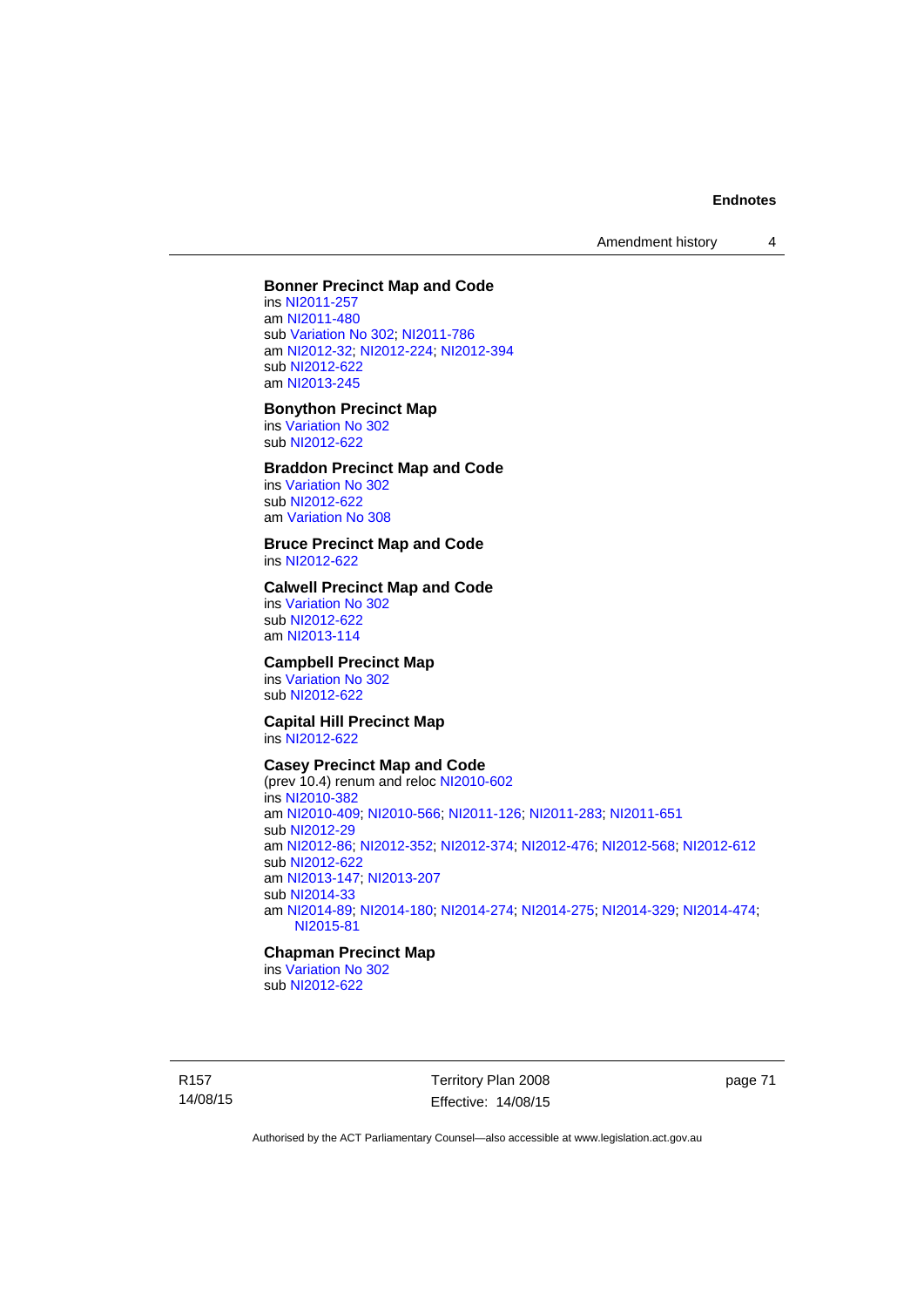4 Amendment history

#### **Charnwood Precinct Map and Code**  ins [Variation No 302](http://www.legislation.act.gov.au/ni/2011-573/) sub [NI2012-622](http://www.legislation.act.gov.au/ni/2012-622/default.asp)

**Chifley Precinct Map**  ins [NI2012-622](http://www.legislation.act.gov.au/ni/2012-622/default.asp)

#### **Chisholm Precinct Map and Code**  ins [Variation No 302](http://www.legislation.act.gov.au/ni/2011-573/) sub [NI2012-622](http://www.legislation.act.gov.au/ni/2012-622/default.asp)

**City Precinct Map and Code**  ins [NI2012-622](http://www.legislation.act.gov.au/ni/2012-622/default.asp) am [NI2014-656](http://www.legislation.act.gov.au/ni/2014-656/default.asp)

#### **Conder Precinct Map and Code**  ins [Variation No 302](http://www.legislation.act.gov.au/ni/2011-573/) sub [NI2012-622](http://www.legislation.act.gov.au/ni/2012-622/default.asp)

am [NI2013-114](http://www.legislation.act.gov.au/ni/2013-114/default.asp); [NI2013-245](http://www.legislation.act.gov.au/ni/2013-245/default.asp); [NI2013-437](http://www.legislation.act.gov.au/ni/2013-437/default.asp)

#### **Cook Precinct Map**  ins [NI2012-622](http://www.legislation.act.gov.au/ni/2012-622/default.asp)

### **Coombs Precinct Map and Code**  ins [NI2013-557](http://www.legislation.act.gov.au/ni/2013-557/default.asp) sub [NI2014-90](http://www.legislation.act.gov.au/ni/2014-90/default.asp)

am [NI2014-268](http://www.legislation.act.gov.au/ni/2014-268/default.asp); [NI2014-662](http://www.legislation.act.gov.au/ni/2014-662/default.asp); [NI2015-138](http://www.legislation.act.gov.au/ni/2015-138/default.asp); [NI2015-181](http://www.legislation.act.gov.au/ni/2015-181/default.asp); [NI2015-471](http://www.legislation.act.gov.au/ni/2015-471/default.asp)

### **Crace Precinct Map and Code**

ins [NI2011-787](http://www.legislation.act.gov.au/ni/2011-787/) sub [NI2012-304](http://www.legislation.act.gov.au/ni/2012-304/) am [NI2012-507](http://www.legislation.act.gov.au/ni/2012-507/) sub [NI2012-622](http://www.legislation.act.gov.au/ni/2012-622/default.asp) am [NI2012-632](http://www.legislation.act.gov.au/ni/2012-632/default.asp); [NI2013-246](http://www.legislation.act.gov.au/ni/2013-246/default.asp); [NI2013-249](http://www.legislation.act.gov.au/ni/2013-248/default.asp); [NI2014-276](http://www.legislation.act.gov.au/ni/2014-276/default.asp)

#### **Curtin Precinct Map and Code**

ins [Variation No 302](http://www.legislation.act.gov.au/ni/2011-573/) sub [NI2012-622](http://www.legislation.act.gov.au/ni/2012-622/default.asp)

#### **Deakin Precinct Map and Code**

ins [Variation No 302](http://www.legislation.act.gov.au/ni/2011-573/) sub [NI2012-622](http://www.legislation.act.gov.au/ni/2012-622/default.asp)

### **Dickson Precinct Map and Code**

ins [Variation No 302](http://www.legislation.act.gov.au/ni/2011-573/) sub [NI2012-622](http://www.legislation.act.gov.au/ni/2012-622/default.asp) am [Variation No 311](http://www.legislation.act.gov.au/ni/2013-208/default.asp)

### **Downer Precinct Map and Code**

ins [NI2012-622](http://www.legislation.act.gov.au/ni/2012-622/default.asp) sub [Variation No 322](http://www.legislation.act.gov.au/ni/2015-185/default.asp)

page 72 Territory Plan 2008 Effective: 14/08/15

R157 14/08/15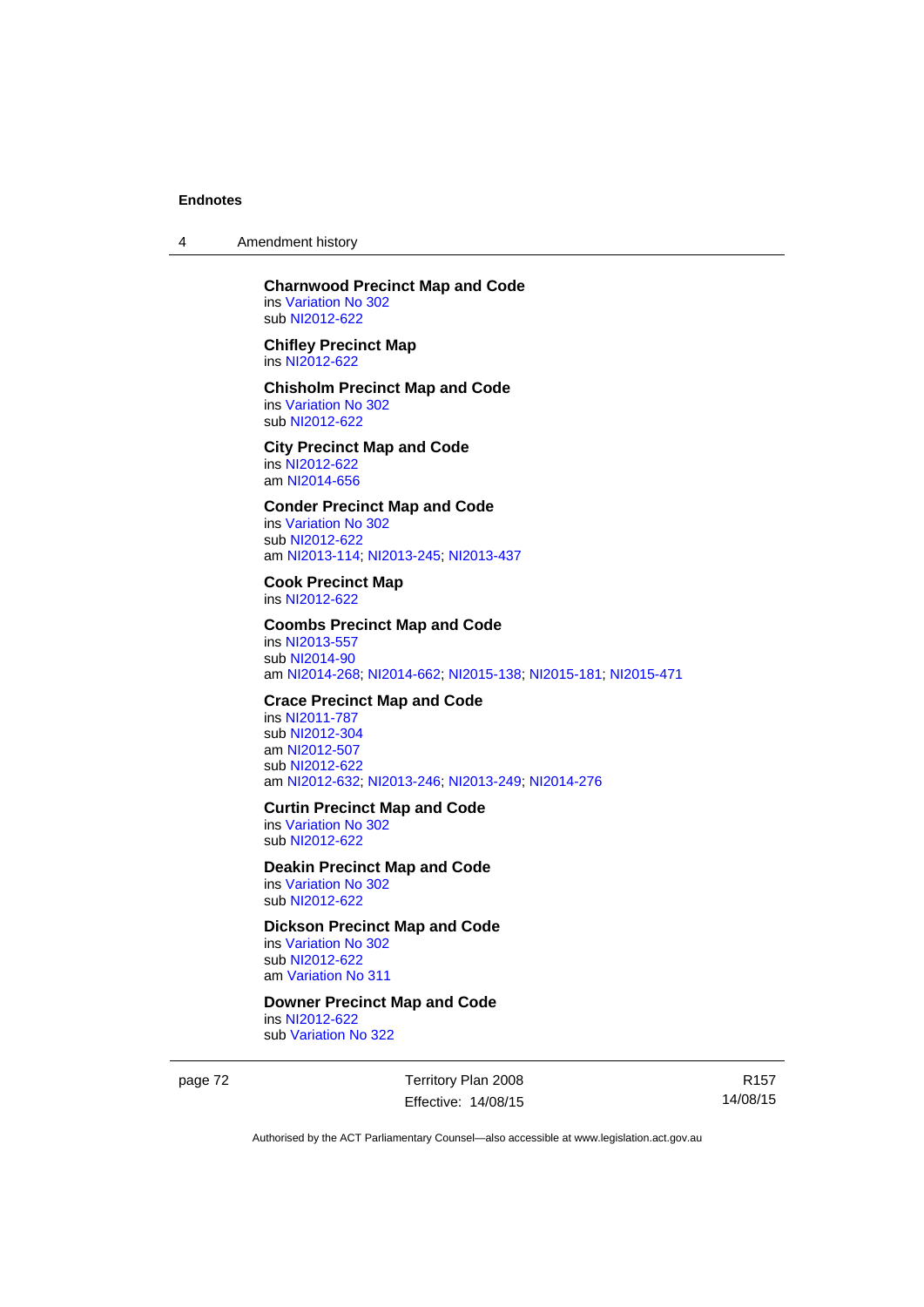Amendment history 4

**Duffy Precinct Map and Code**  ins [Variation No 302](http://www.legislation.act.gov.au/ni/2011-573/)

sub [NI2012-622](http://www.legislation.act.gov.au/ni/2012-622/default.asp) **Dunlop Precinct Map** 

ins [NI2012-622](http://www.legislation.act.gov.au/ni/2012-622/default.asp)

**Evatt Precinct Map**  ins [Variation No 302](http://www.legislation.act.gov.au/ni/2011-573/) sub [NI2012-622](http://www.legislation.act.gov.au/ni/2012-622/default.asp)

**Fadden Precinct Map**  ins [NI2012-622](http://www.legislation.act.gov.au/ni/2012-622/default.asp)

**Farrer Precinct Map**  ins [Variation No 302](http://www.legislation.act.gov.au/ni/2011-573/) sub [NI2012-622](http://www.legislation.act.gov.au/ni/2012-622/default.asp)

**Fisher Precinct Map**  ins [NI2012-622](http://www.legislation.act.gov.au/ni/2012-622/default.asp)

**Florey Precinct Map**  ins [NI2012-622](http://www.legislation.act.gov.au/ni/2012-622/default.asp)

**Flynn Precinct Map**  ins [NI2012-622](http://www.legislation.act.gov.au/ni/2012-622/default.asp)

**Forde Precinct Map and Code** 

ins [NI2011-309](http://www.legislation.act.gov.au/ni/2011-309/) sub [NI2011-668](http://www.legislation.act.gov.au/ni/2011-668/); [NI2012-30](http://www.legislation.act.gov.au/ni/2012-30/) am [NI2012-87](http://www.legislation.act.gov.au/ni/2012-87/) sub [NI2012-622](http://www.legislation.act.gov.au/ni/2012-622/default.asp)

**Forrest Precinct Map and Code** 

ins [NI2012-622](http://www.legislation.act.gov.au/ni/2012-622/default.asp) am [NI2013-246](http://www.legislation.act.gov.au/ni/2013-246/default.asp)

**Franklin Precinct Map and Code** 

ins [NI2011-81](http://www.legislation.act.gov.au/ni/2011-81/) sub [Variation No 302](http://www.legislation.act.gov.au/ni/2011-573/); [NI2012-622](http://www.legislation.act.gov.au/ni/2012-622/default.asp) am [NI2013-246](http://www.legislation.act.gov.au/ni/2013-246/default.asp)

**Fraser Precinct Map**  ins [Variation No 302](http://www.legislation.act.gov.au/ni/2011-573/)

sub [NI2012-622](http://www.legislation.act.gov.au/ni/2012-622/default.asp)

**Fyshwick Precinct Map and Code** 

ins [NI2012-622](http://www.legislation.act.gov.au/ni/2012-622/default.asp) am [NI2013-246](http://www.legislation.act.gov.au/ni/2013-246/default.asp)

R157 14/08/15 Territory Plan 2008 Effective: 14/08/15 page 73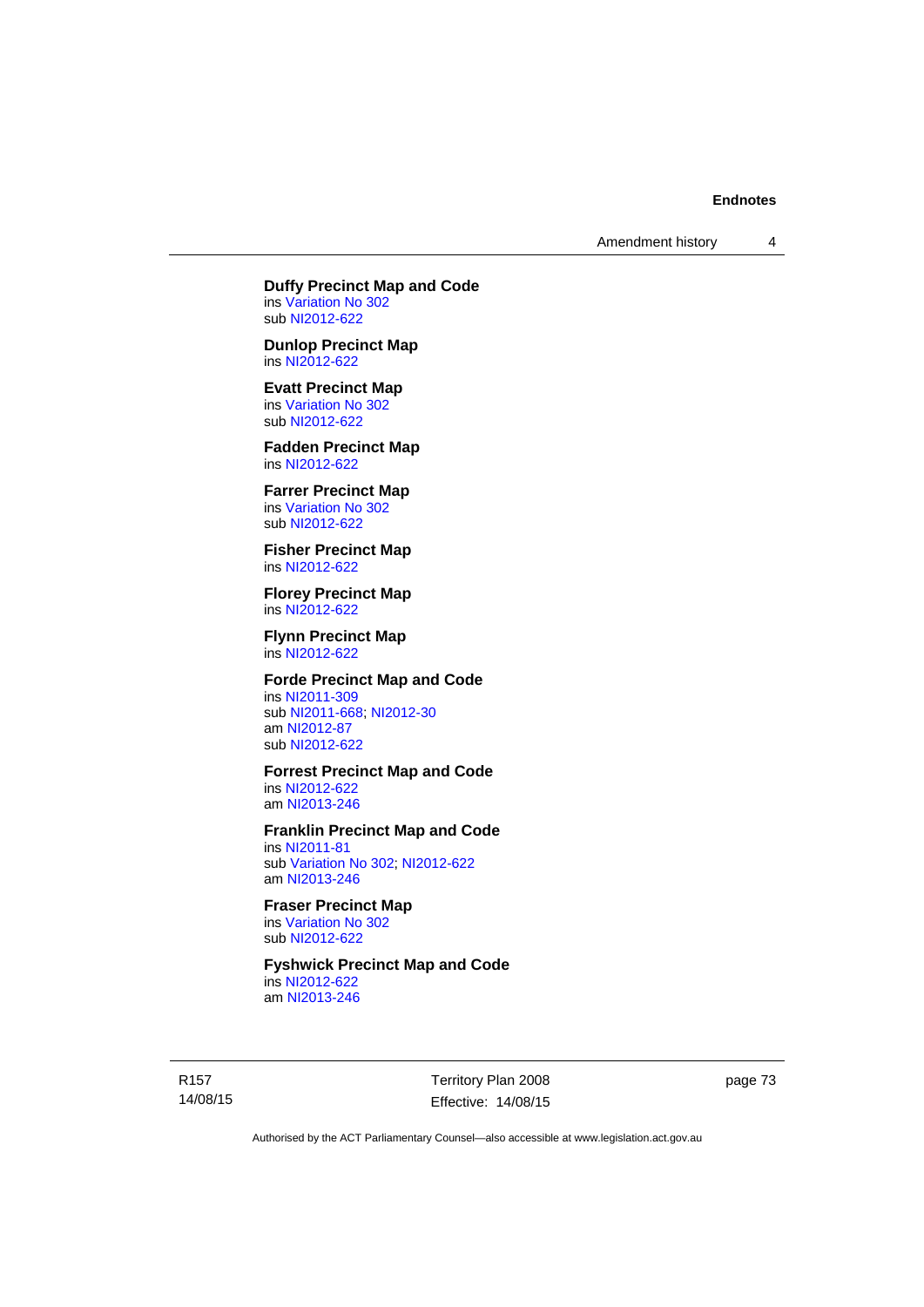4 Amendment history

#### **Garran Precinct Map**  ins [Variation No 302](http://www.legislation.act.gov.au/ni/2011-573/) sub [NI2012-622](http://www.legislation.act.gov.au/ni/2012-622/default.asp)

#### **Gilmore Precinct Map**

ins [Variation No 302](http://www.legislation.act.gov.au/ni/2011-573/) sub [NI2012-622](http://www.legislation.act.gov.au/ni/2012-622/default.asp)

#### **Giralang Precinct Map**

ins [Variation No 302](http://www.legislation.act.gov.au/ni/2011-573/) sub [NI2012-622](http://www.legislation.act.gov.au/ni/2012-622/default.asp)

## **Gordon Precinct Map**

ins [Variation No 302](http://www.legislation.act.gov.au/ni/2011-573/) sub [NI2012-622](http://www.legislation.act.gov.au/ni/2012-622/default.asp)

## **Gowrie Precinct Map**

ins [Variation No 302](http://www.legislation.act.gov.au/ni/2011-573/) sub [NI2012-622](http://www.legislation.act.gov.au/ni/2012-622/default.asp)

#### **Greenway Precinct Map and Code**

ins [NI2012-622](http://www.legislation.act.gov.au/ni/2012-622/default.asp) am [NI2012-631](http://www.legislation.act.gov.au/ni/2012-631/default.asp); [NI2013-246](http://www.legislation.act.gov.au/ni/2013-246/default.asp); [NI2013-535](http://www.legislation.act.gov.au/ni/2013-535/); [Variation No 318](http://www.legislation.act.gov.au/ni/2014-294/default.asp); [NI2014-656](http://www.legislation.act.gov.au/ni/2014-656/default.asp)

#### **Griffith Precinct Map and Code**  ins [Variation No 302](http://www.legislation.act.gov.au/ni/2011-573/)

sub [Variation No 307](http://www.legislation.act.gov.au/ni/2012-201/); [NI2012-622](http://www.legislation.act.gov.au/ni/2012-622/default.asp); [NI2013-437](http://www.legislation.act.gov.au/ni/2013-437/default.asp)

#### **Gungahlin Precinct Map and Code**

ins [Variation No 302](http://www.legislation.act.gov.au/ni/2011-573/) sub [NI2012-622](http://www.legislation.act.gov.au/ni/2012-622/default.asp) am [NI2013-245](http://www.legislation.act.gov.au/ni/2013-245/default.asp); [NI2013-246](http://www.legislation.act.gov.au/ni/2013-246/default.asp); [NI2014-90](http://www.legislation.act.gov.au/ni/2014-90/default.asp); [NI2014-223](http://www.legislation.act.gov.au/ni/2014-223/default.asp); [NI2014-275](http://www.legislation.act.gov.au/ni/2014-275/default.asp)

#### **Hackett Precinct Map**

ins [Variation No 302](http://www.legislation.act.gov.au/ni/2011-573/) sub [NI2012-622](http://www.legislation.act.gov.au/ni/2012-622/default.asp)

#### **Hall Precinct Map and Code**

ins [Variation No 302](http://www.legislation.act.gov.au/ni/2011-573/) sub [NI2012-622](http://www.legislation.act.gov.au/ni/2012-622/default.asp) am [NI2013-437](http://www.legislation.act.gov.au/ni/2013-437/default.asp)

## **Harrison Precinct Map and Code**

ins [NI2012-164](http://www.legislation.act.gov.au/ni/2012-164/) sub [NI2012-622](http://www.legislation.act.gov.au/ni/2012-622/default.asp) am [NI2013-246](http://www.legislation.act.gov.au/ni/2013-246/default.asp); [NI2013-402](http://www.legislation.act.gov.au/ni/2013-402/default.asp); [NI2014-269](http://www.legislation.act.gov.au/ni/2014-269/default.asp)

## **Hawker Precinct Map and Code**

ins [Variation No 302](http://www.legislation.act.gov.au/ni/2011-573/) sub [NI2012-622](http://www.legislation.act.gov.au/ni/2012-622/default.asp)

page 74 Territory Plan 2008 Effective: 14/08/15

R157 14/08/15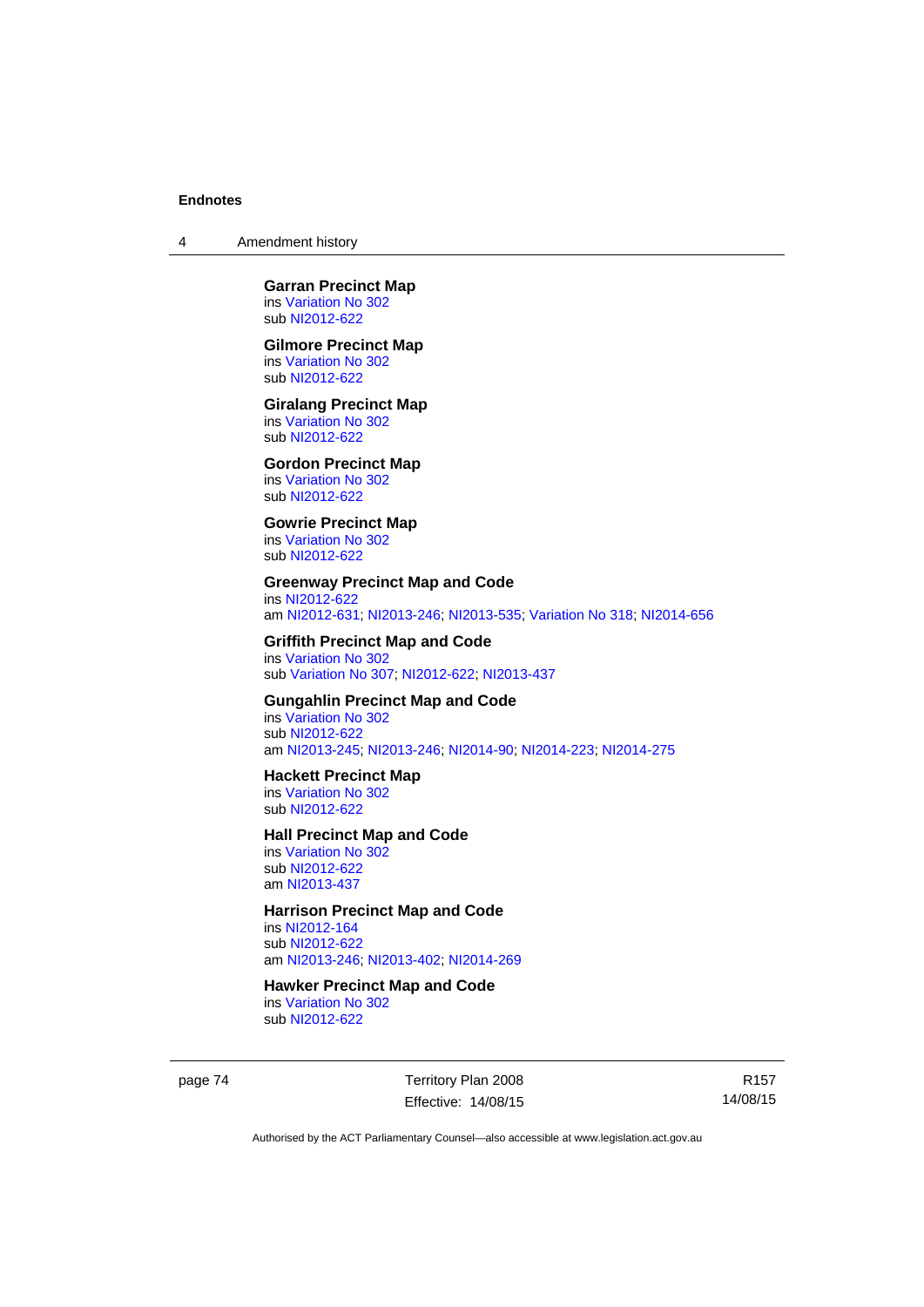Amendment history 4

#### **Higgins Precinct Map**

ins [Variation No 302](http://www.legislation.act.gov.au/ni/2011-573/) om [NI2012-410](http://www.legislation.act.gov.au/ni/2012-410/) ins [NI2012-622](http://www.legislation.act.gov.au/ni/2012-622/default.asp)

# **Holder Precinct Map and Code**

ins [Variation No 302](http://www.legislation.act.gov.au/ni/2011-573/) sub [NI2012-622](http://www.legislation.act.gov.au/ni/2012-622/default.asp)

## **Holt Precinct Map and Code**  ins [Variation No 302](http://www.legislation.act.gov.au/ni/2011-573/)

sub [NI2012-622](http://www.legislation.act.gov.au/ni/2012-622/default.asp)

# **Hughes Precinct Map**

ins [Variation No 302](http://www.legislation.act.gov.au/ni/2011-573/) sub [NI2012-622](http://www.legislation.act.gov.au/ni/2012-622/default.asp)

#### **Hume Precinct Map and Code**

ins [NI2012-622](http://www.legislation.act.gov.au/ni/2012-622/default.asp) am [Variation No 305](http://www.legislation.act.gov.au/ni/2013-530/default.asp); [NI2014-152](http://www.legislation.act.gov.au/ni/2014-152/default.asp)

## **Isaacs Precinct Map**

ins [Variation No 302](http://www.legislation.act.gov.au/ni/2011-573/) sub [NI2012-622](http://www.legislation.act.gov.au/ni/2012-622/default.asp)

## **Isabella Plains Precinct Map**

ins [Variation No 302](http://www.legislation.act.gov.au/ni/2011-573/) sub [NI2012-622](http://www.legislation.act.gov.au/ni/2012-622/default.asp)

#### **Jacka Precinct Map and Code**

ins [NI2012-611](http://www.legislation.act.gov.au/ni/2012-611/default.asp) sub [NI2012-622](http://www.legislation.act.gov.au/ni/2012-622/default.asp) am [NI2013-109](http://www.legislation.act.gov.au/ni/2013-109/default.asp); [Variation No 319](http://www.legislation.act.gov.au/ni/2014-501/default.asp)

## **Kaleen Precinct Map and Code**

ins [Variation No 302](http://www.legislation.act.gov.au/ni/2011-573/) sub [NI2012-622](http://www.legislation.act.gov.au/ni/2012-622/default.asp)

## **Kambah Precinct Map and Code**

ins [Variation No 302](http://www.legislation.act.gov.au/ni/2011-573/) sub [NI2012-410](http://www.legislation.act.gov.au/ni/2012-410/); [NI2012-622](http://www.legislation.act.gov.au/ni/2012-622/default.asp) am [Variation No 317](http://www.legislation.act.gov.au/ni/2014-137/default.asp)

## **Kingston Precinct Map and Code**

ins [NI2012-622](http://www.legislation.act.gov.au/ni/2012-622/default.asp) sub [NI2013-53](http://www.legislation.act.gov.au/ni/2013-53/default.asp) am [Variation No 314](http://www.legislation.act.gov.au/ni/2014-187/default.asp); [NI2014-656](http://www.legislation.act.gov.au/ni/2014-656/default.asp); [NI2015-115](http://www.legislation.act.gov.au/ni/2015-115/default.asp); [NI2015-471](http://www.legislation.act.gov.au/ni/2015-471/default.asp)

## **Latham Precinct Map**

ins [Variation No 302](http://www.legislation.act.gov.au/ni/2011-573/) sub [NI2012-622](http://www.legislation.act.gov.au/ni/2012-622/default.asp)

R157 14/08/15 Territory Plan 2008 Effective: 14/08/15 page 75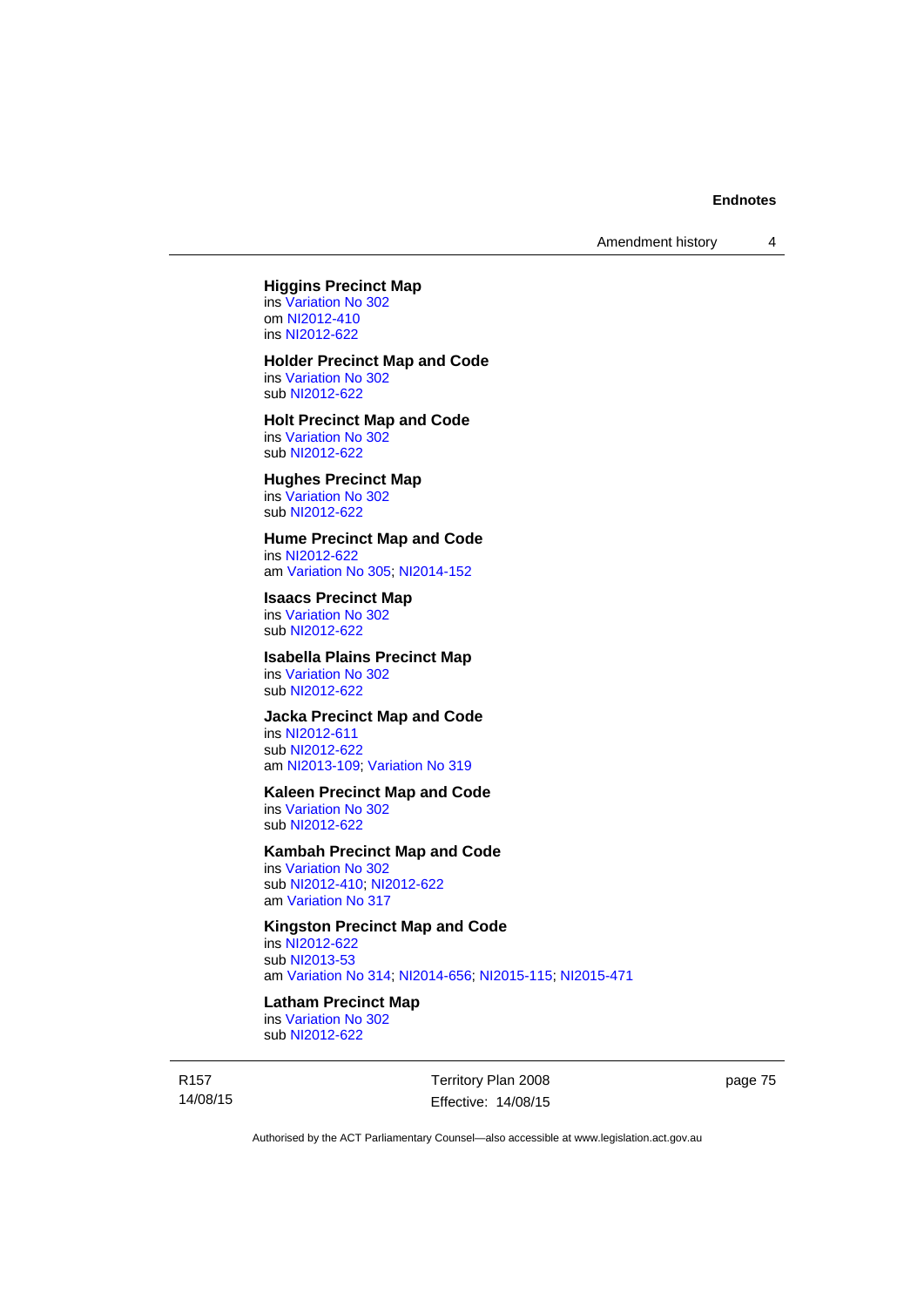4 Amendment history

## **Lawson Precinct Map and Code**

ins [NI2014-11](http://www.legislation.act.gov.au/ni/2014-11/default.asp) am [NI2014-149](http://www.legislation.act.gov.au/ni/2014-149/default.asp); [NI2014-260](http://www.legislation.act.gov.au/ni/2014-260/default.asp); [NI2015-81](http://www.legislation.act.gov.au/ni/2015-81/default.asp)

#### **Lyneham Precinct Map**

ins [Variation No 302](http://www.legislation.act.gov.au/ni/2011-573/) sub [NI2012-622](http://www.legislation.act.gov.au/ni/2012-622/default.asp) am [NI2013-246](http://www.legislation.act.gov.au/ni/2013-246/default.asp)

#### **Lyons Precinct Map and Code**  ins [Variation No 302](http://www.legislation.act.gov.au/ni/2011-573/)

sub [NI2012-622](http://www.legislation.act.gov.au/ni/2012-622/default.asp)

## **Macarthur Precinct Map**

ins [Variation No 302](http://www.legislation.act.gov.au/ni/2011-573/) sub [NI2012-622](http://www.legislation.act.gov.au/ni/2012-622/default.asp)

## **Macgregor Precinct Map and Code**

ins [NI2011-193](http://www.legislation.act.gov.au/ni/2011-193/) am [NI2011-284](http://www.legislation.act.gov.au/ni/2011-284/) sub [Variation No 302](http://www.legislation.act.gov.au/ni/2011-573/) am [NI2011-785](http://www.legislation.act.gov.au/ni/2011-785/); [NI2012-125](http://www.legislation.act.gov.au/ni/2012-125/); [NI2012-194](http://www.legislation.act.gov.au/ni/2012-194/); [NI2012-587](http://www.legislation.act.gov.au/ni/2012-587/default.asp) sub [NI2012-622](http://www.legislation.act.gov.au/ni/2012-622/default.asp) am [NI2013-535](http://www.legislation.act.gov.au/ni/2013-535/) sub [NI2013-576](http://www.legislation.act.gov.au/ni/2013-576/default.asp) am [NI2014-90](http://www.legislation.act.gov.au/ni/2014-90/default.asp)

## **Macquarie Precinct Map and Code**

ins [Variation No 302](http://www.legislation.act.gov.au/ni/2011-573/) sub [NI2012-622](http://www.legislation.act.gov.au/ni/2012-622/default.asp)

## **Mawson Precinct Map and Code**

ins [Variation No 302](http://www.legislation.act.gov.au/ni/2011-573/) sub [NI2012-622](http://www.legislation.act.gov.au/ni/2012-622/default.asp)

## **McKellar Precinct Map**

ins [Variation No 302](http://www.legislation.act.gov.au/ni/2011-573/) sub [NI2012-622](http://www.legislation.act.gov.au/ni/2012-622/default.asp)

# **Melba Precinct Map**

ins [Variation No 302](http://www.legislation.act.gov.au/ni/2011-573/) sub [NI2012-622](http://www.legislation.act.gov.au/ni/2012-622/default.asp)

#### **Mitchell Precinct Map**  ins [NI2012-622](http://www.legislation.act.gov.au/ni/2012-622/default.asp)

am [Variation No 338](http://www.legislation.act.gov.au/ni/2015-101/default.asp)

#### **Monash Precinct Map**

ins [Variation No 302](http://www.legislation.act.gov.au/ni/2011-573/) sub [NI2012-622](http://www.legislation.act.gov.au/ni/2012-622/default.asp)

page 76 Territory Plan 2008 Effective: 14/08/15

R157 14/08/15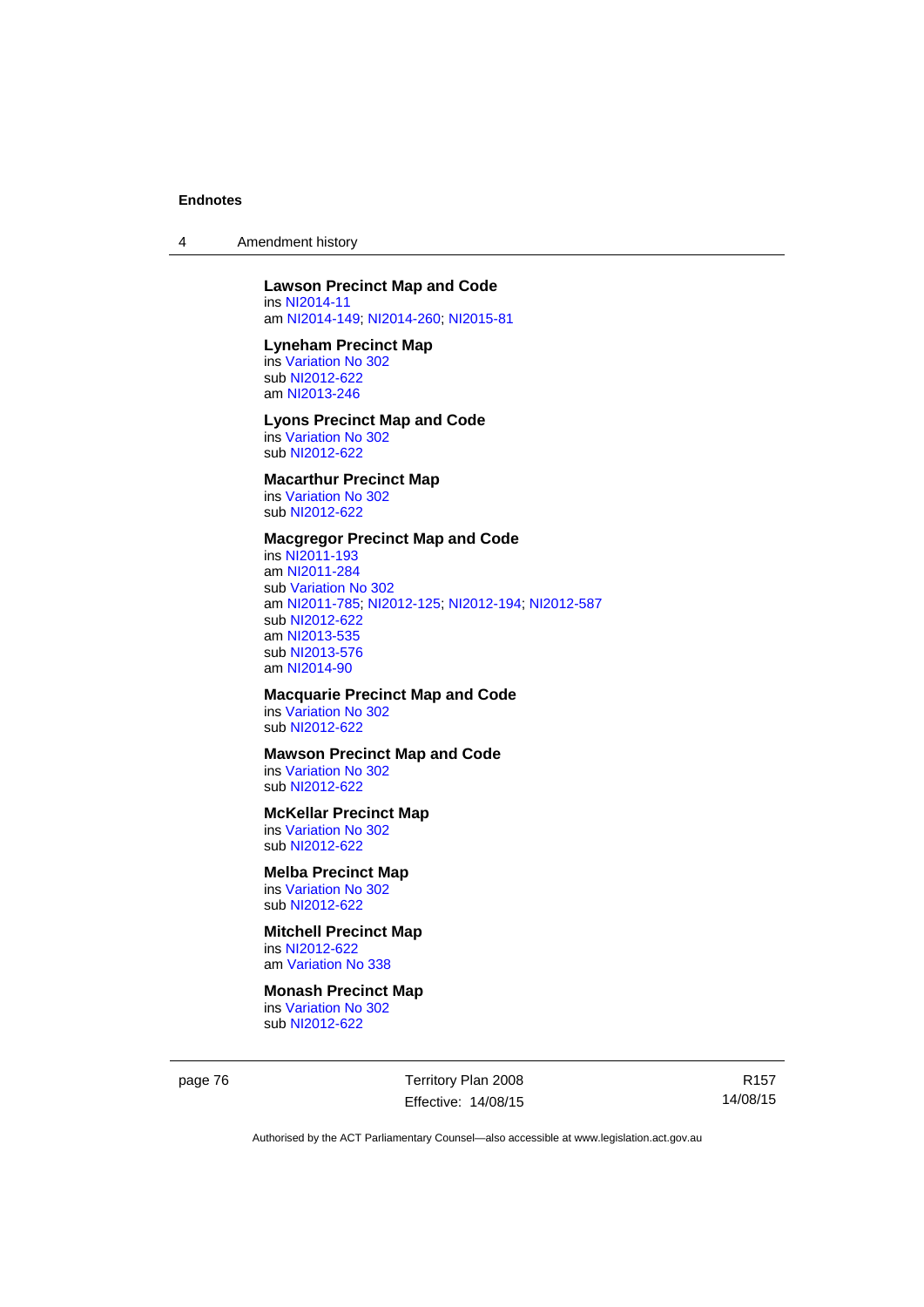Amendment history 4

#### **Moncrieff Precinct Map and Code**  ins [NI2015-148](http://www.legislation.act.gov.au/ni/2015-148/default.asp)

am [NI2015-441](http://www.legislation.act.gov.au/ni/2015-441/default.asp)

#### **Narrabundah Precinct Map and Code**

ins [Variation No 302](http://www.legislation.act.gov.au/ni/2011-573/) sub [NI2012-622](http://www.legislation.act.gov.au/ni/2012-622/default.asp) am [NI2013-437](http://www.legislation.act.gov.au/ni/2013-437/default.asp)

## **Ngunnawal Precinct Map and Code**

ins [NI2012-622](http://www.legislation.act.gov.au/ni/2012-622/default.asp) sub [NI2013-146](http://www.legislation.act.gov.au/ni/2013-146/default.asp) am [NI2013-435](http://www.legislation.act.gov.au/ni/2013-435/default.asp); [NI2014-570](http://www.legislation.act.gov.au/ni/2014-570/default.asp)

# **Nicholls Precinct Map and Code**

ins [Variation No 302](http://www.legislation.act.gov.au/ni/2011-573/) sub [NI2012-622](http://www.legislation.act.gov.au/ni/2012-622/default.asp)

#### **Oaks Estate Precinct Map and Code**  ins [NI2012-622](http://www.legislation.act.gov.au/ni/2012-622/default.asp)

**O'Connor Precinct Map**  ins [NI2012-622](http://www.legislation.act.gov.au/ni/2012-622/default.asp)

**O'Malley Precinct Map and Code**  ins [Variation No 302](http://www.legislation.act.gov.au/ni/2011-573/) sub [NI2012-622](http://www.legislation.act.gov.au/ni/2012-622/default.asp)

**Oxley Precinct Map**  ins [NI2012-622](http://www.legislation.act.gov.au/ni/2012-622/default.asp)

#### **Page Precinct Map**  ins [NI2012-622](http://www.legislation.act.gov.au/ni/2012-622/default.asp)

**Palmerston Precinct Map**  ins [NI2012-622](http://www.legislation.act.gov.au/ni/2012-622/default.asp)

**Parkes Precinct Map**  ins [NI2012-622](http://www.legislation.act.gov.au/ni/2012-622/default.asp)

#### **Pearce Precinct Map**  ins [NI2012-622](http://www.legislation.act.gov.au/ni/2012-622/default.asp)

**Phillip Precinct Map and Code**  ins [NI2012-622](http://www.legislation.act.gov.au/ni/2012-622/default.asp)

am [Variation No 325](http://www.legislation.act.gov.au/ni/2014-427/default.asp)

#### **Pialligo Precinct Map and Code**  ins [NI2012-622](http://www.legislation.act.gov.au/ni/2012-622/default.asp) am [NI2013-246](http://www.legislation.act.gov.au/ni/2013-246/default.asp)

R157 14/08/15

Territory Plan 2008 Effective: 14/08/15 page 77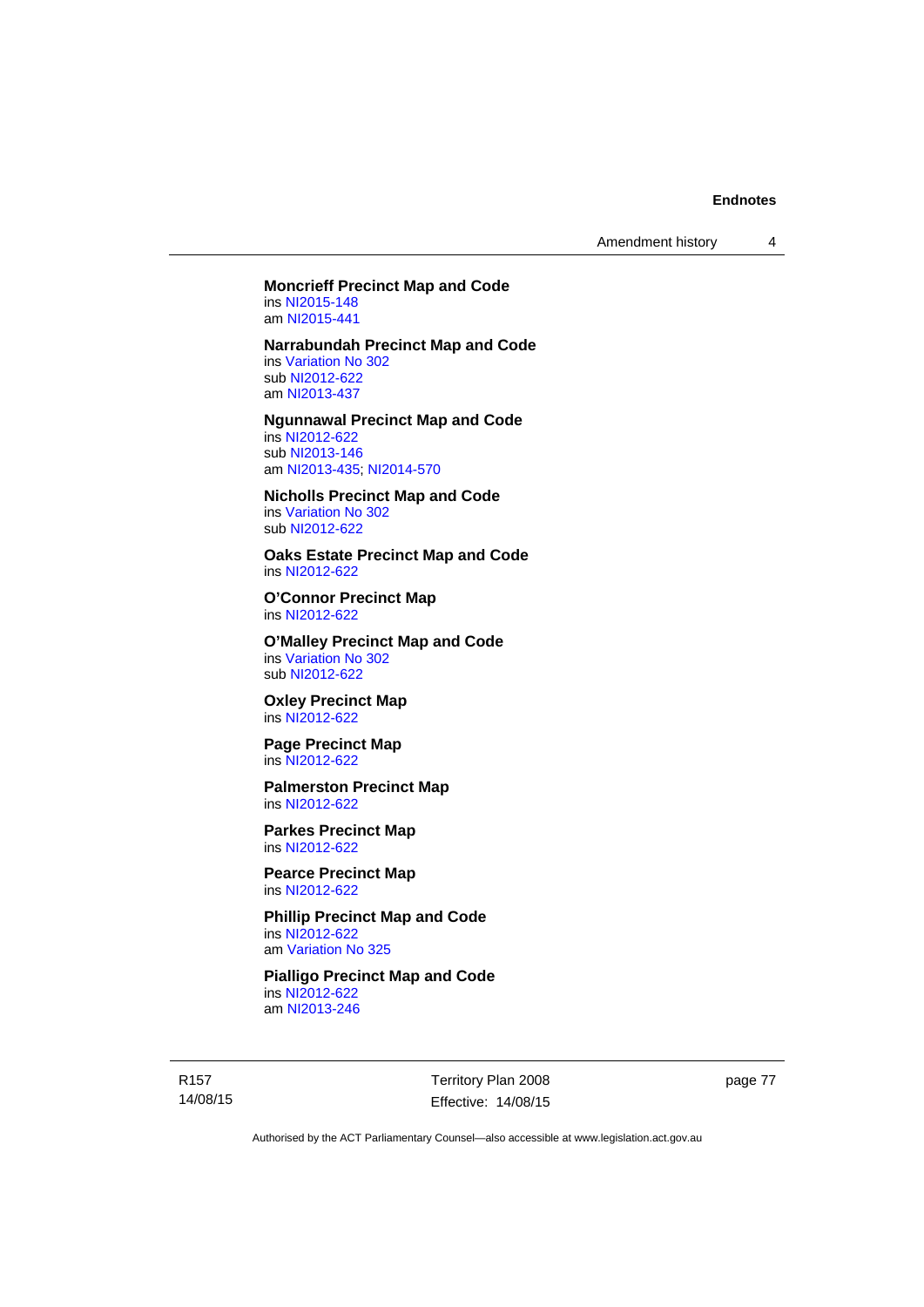4 Amendment history

**Red Hill Precinct Map**  ins [Variation No 302](http://www.legislation.act.gov.au/ni/2011-573/) sub [NI2012-622](http://www.legislation.act.gov.au/ni/2012-622/default.asp)

**Reid Precinct Map and Code**  ins [NI2012-622](http://www.legislation.act.gov.au/ni/2012-622/default.asp) am [Variation No 308](http://www.legislation.act.gov.au/ni/2014-60/default.asp)

**Richardson Precinct Map**  ins [Variation No 302](http://www.legislation.act.gov.au/ni/2011-573/) sub [NI2012-622](http://www.legislation.act.gov.au/ni/2012-622/default.asp)

**Rivett Precinct Map**  ins [Variation No 302](http://www.legislation.act.gov.au/ni/2011-573/) sub [NI2012-622](http://www.legislation.act.gov.au/ni/2012-622/default.asp)

**Russell Precinct Map**  ins [NI2012-622](http://www.legislation.act.gov.au/ni/2012-622/default.asp)

**Scullin Precinct Map**  ins [Variation No 302](http://www.legislation.act.gov.au/ni/2011-573/) sub [NI2012-622](http://www.legislation.act.gov.au/ni/2012-622/default.asp)

**Spence Precinct Map**  ins [NI2012-622](http://www.legislation.act.gov.au/ni/2012-622/default.asp)

**Stirling Precinct Map**  ins [Variation No 302](http://www.legislation.act.gov.au/ni/2011-573/) sub [NI2012-622](http://www.legislation.act.gov.au/ni/2012-622/default.asp)

**Symonston Precinct Map and Code**  ins [NI2012-622](http://www.legislation.act.gov.au/ni/2012-622/default.asp) am [NI2014-371](http://www.legislation.act.gov.au/ni/2014-371/default.asp); [Variation No 336](http://www.legislation.act.gov.au/ni/2015-100/default.asp)

**Tharwa Precinct Map and Code**  ins [NI2012-622](http://www.legislation.act.gov.au/ni/2012-622/default.asp)

**Theodore Precinct Map**  ins [Variation No 302](http://www.legislation.act.gov.au/ni/2011-573/) sub [NI2012-622](http://www.legislation.act.gov.au/ni/2012-622/default.asp)

**Torrens Precinct Map**  ins [Variation No 302](http://www.legislation.act.gov.au/ni/2011-573/) sub [NI2012-622](http://www.legislation.act.gov.au/ni/2012-622/default.asp)

**Turner Precinct Map and Code**  ins [Variation No 302](http://www.legislation.act.gov.au/ni/2011-573/) sub [NI2012-622](http://www.legislation.act.gov.au/ni/2012-622/default.asp)

page 78 Territory Plan 2008 Effective: 14/08/15

R157 14/08/15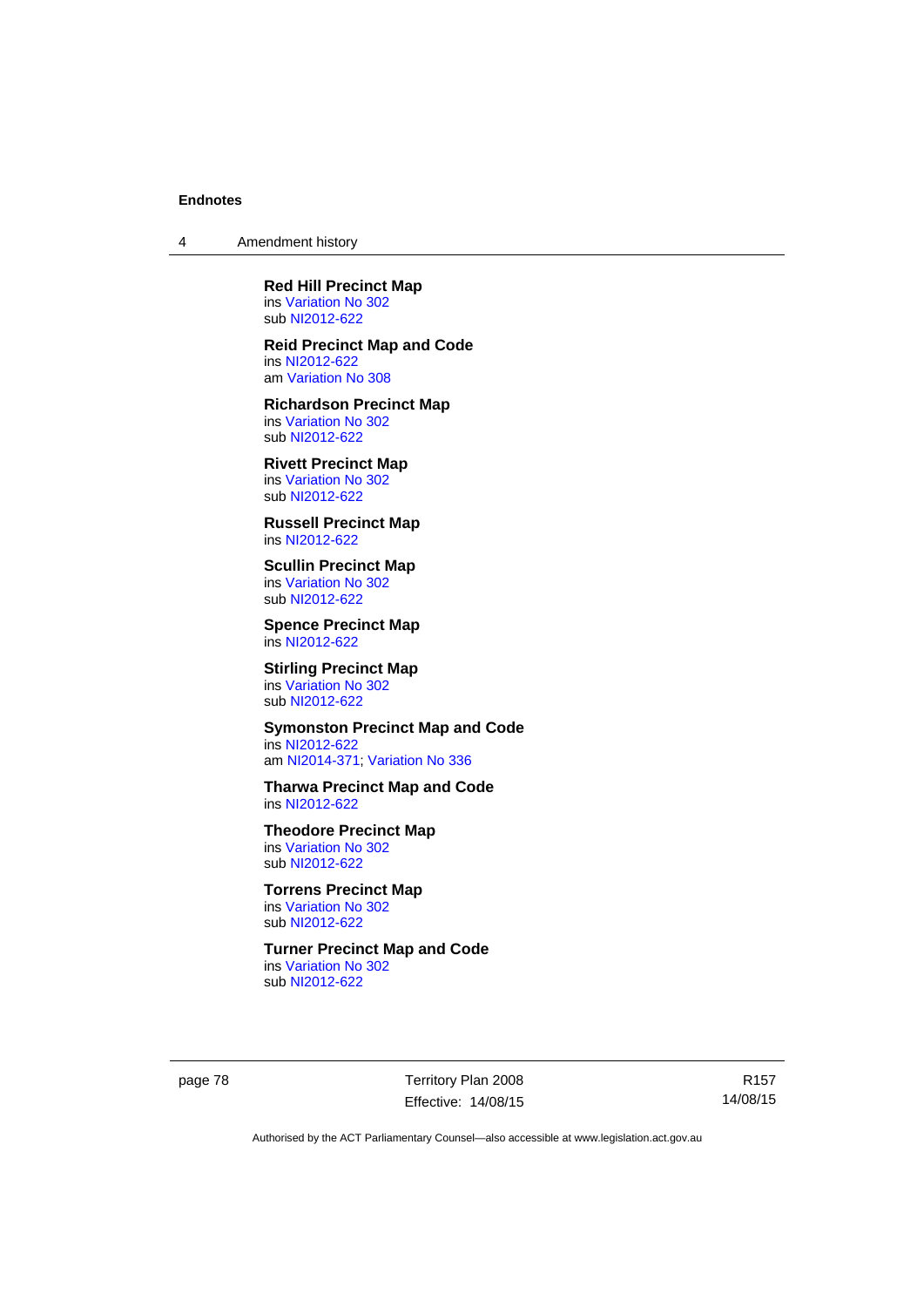Amendment history 4

## **Wanniassa Precinct Map and Code**

ins [Variation No 302](http://www.legislation.act.gov.au/ni/2011-573/) sub [NI2012-622](http://www.legislation.act.gov.au/ni/2012-622/default.asp)

#### **Waramanga Precinct Map**

ins [Variation No 302](http://www.legislation.act.gov.au/ni/2011-573/) sub [NI2012-622](http://www.legislation.act.gov.au/ni/2012-622/default.asp)

#### **Watson Precinct Map**

ins [Variation No 302](http://www.legislation.act.gov.au/ni/2011-573/) sub [NI2012-622](http://www.legislation.act.gov.au/ni/2012-622/default.asp)

## **Weetangera Precinct Map**

ins [Variation No 302](http://www.legislation.act.gov.au/ni/2011-573/) sub [NI2012-622](http://www.legislation.act.gov.au/ni/2012-622/default.asp)

## **Weston Precinct Map and Code**

ins [Variation No 302](http://www.legislation.act.gov.au/ni/2011-573/) sub [NI2011-731](http://www.legislation.act.gov.au/ni/2011-731/) am [NI2012-145](http://www.legislation.act.gov.au/ni/2012-145/) sub [NI2012-622](http://www.legislation.act.gov.au/ni/2012-622/default.asp) am [NI2014-222](http://www.legislation.act.gov.au/ni/2014-222/default.asp); [NI2014-276](http://www.legislation.act.gov.au/ni/2014-276/default.asp)

## **Wright Precinct Map and Code**

ins [NI2012-209](http://www.legislation.act.gov.au/ni/2012-209/) sub [NI2012-314](http://www.legislation.act.gov.au/ni/2012-314/); [NI2012-622](http://www.legislation.act.gov.au/ni/2012-622/default.asp); [NI2014-10](http://www.legislation.act.gov.au/ni/2014-10/default.asp) am [NI2015-471](http://www.legislation.act.gov.au/ni/2015-471/default.asp)

**Yarralumla Precinct Map and Code**  ins [Variation No 302](http://www.legislation.act.gov.au/ni/2011-573/)

# **10.2 District Precinct Maps and Codes**

**Belconnen District Precinct Map and Code**  ins [NI2012-622](http://www.legislation.act.gov.au/ni/2012-622/default.asp) am [NI2013-437](http://www.legislation.act.gov.au/ni/2013-437/default.asp)

**Booth District Precinct Map and Code**  ins [NI2012-622](http://www.legislation.act.gov.au/ni/2012-622/default.asp)

**Canberra Central District Precinct Map and Code**  ins [NI2012-622](http://www.legislation.act.gov.au/ni/2012-622/default.asp)

**Coree District Precinct Map and Code**  ins [NI2012-622](http://www.legislation.act.gov.au/ni/2012-622/default.asp)

**Cotter River District Precinct Map and Code**  ins [NI2012-622](http://www.legislation.act.gov.au/ni/2012-622/default.asp) am [NI2013-437](http://www.legislation.act.gov.au/ni/2013-437/default.asp)

R157 14/08/15 Territory Plan 2008 Effective: 14/08/15 page 79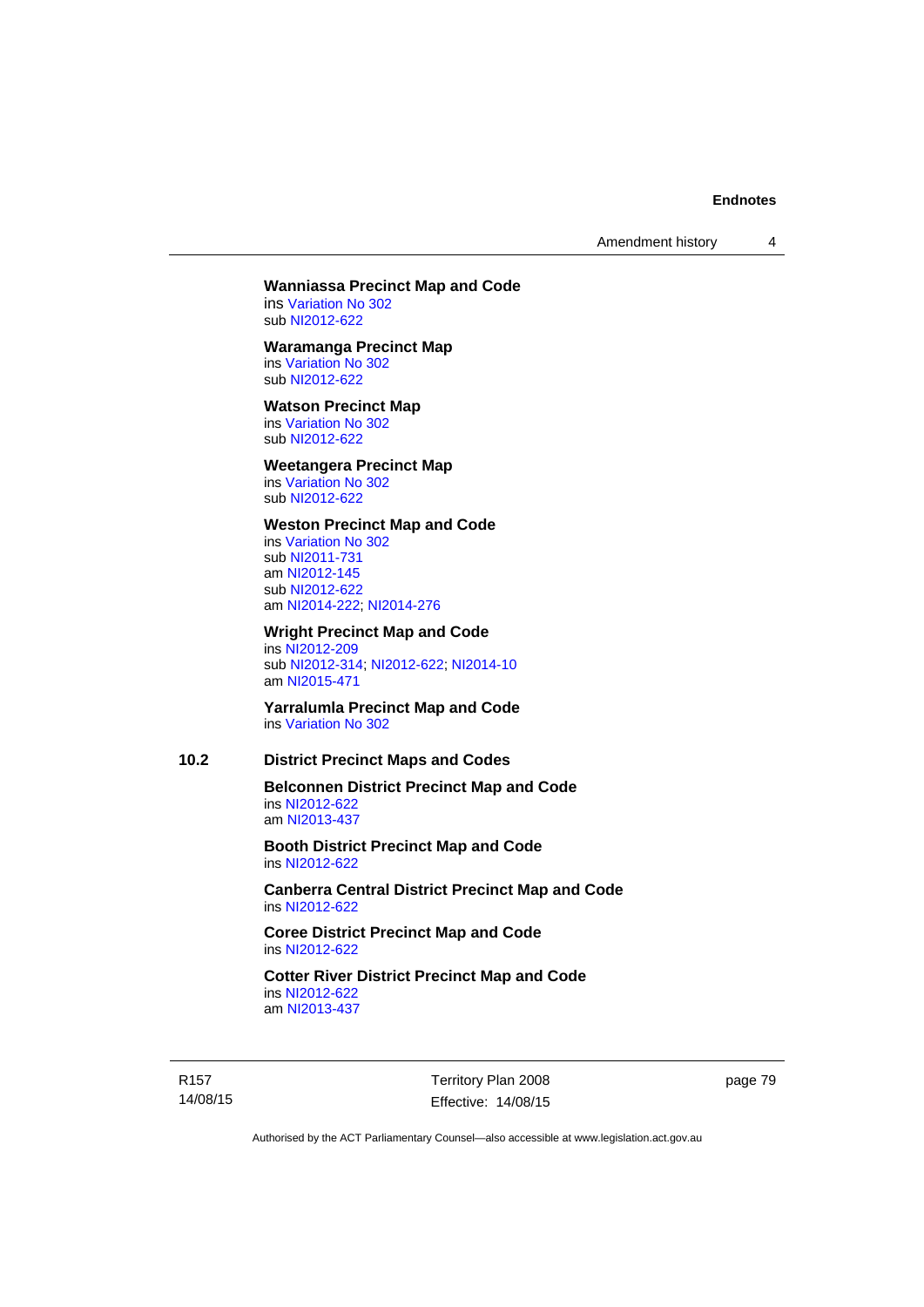4 Amendment history

#### **Gungahlin District Precinct Map and Code**  ins [NI2012-622](http://www.legislation.act.gov.au/ni/2012-622/default.asp) am [NI2013-437](http://www.legislation.act.gov.au/ni/2013-437/default.asp); [Variation No 319](http://www.legislation.act.gov.au/ni/2014-501/default.asp)

**Hall District Precinct Map and Code**  ins [NI2012-622](http://www.legislation.act.gov.au/ni/2012-622/default.asp) am [NI2013-437](http://www.legislation.act.gov.au/ni/2013-437/default.asp)

**Jerrabomberra District Precinct Map and Code**  ins [NI2012-622](http://www.legislation.act.gov.au/ni/2012-622/default.asp) am [Variation No 305](http://www.legislation.act.gov.au/ni/2013-530/default.asp)

**Kowen District Precinct Map and Code**  ins [NI2012-622](http://www.legislation.act.gov.au/ni/2012-622/default.asp) am [NI2013-437](http://www.legislation.act.gov.au/ni/2013-437/default.asp)

**Majura District Precinct Map and Code**  ins [NI2012-622](http://www.legislation.act.gov.au/ni/2012-622/default.asp) am [NI2013-437](http://www.legislation.act.gov.au/ni/2013-437/default.asp)

**Molongo Valley District Precinct Map and Code**  ins [NI2012-622](http://www.legislation.act.gov.au/ni/2012-622/default.asp) am [NI2014-90](http://www.legislation.act.gov.au/ni/2014-90/default.asp)

**Mount Clear District Precinct Map and Code**  ins [NI2012-622](http://www.legislation.act.gov.au/ni/2012-622/default.asp) am [NI2013-437](http://www.legislation.act.gov.au/ni/2013-437/default.asp)

**Paddy's River District Precinct Map and Code**  ins [NI2012-622](http://www.legislation.act.gov.au/ni/2012-622/default.asp) am [NI2013-437](http://www.legislation.act.gov.au/ni/2013-437/default.asp)

**Rendezvous Creek District Precinct Map and Code**  ins [NI2012-622](http://www.legislation.act.gov.au/ni/2012-622/default.asp) am [NI2013-437](http://www.legislation.act.gov.au/ni/2013-437/default.asp)

**Stromlo District Precinct Map and Code**  ins [NI2012-622](http://www.legislation.act.gov.au/ni/2012-622/default.asp) am [NI2013-437](http://www.legislation.act.gov.au/ni/2013-437/default.asp)

**Tennent District Precinct Map and Code**  ins [NI2012-622](http://www.legislation.act.gov.au/ni/2012-622/default.asp)

**Tuggeranong District Precinct Map and Code**  ins [NI2012-622](http://www.legislation.act.gov.au/ni/2012-622/default.asp) am [Variation No 305](http://www.legislation.act.gov.au/ni/2013-530/default.asp)

**Weston District Precinct Map and Code**  ins [NI2012-622](http://www.legislation.act.gov.au/ni/2012-622/default.asp) am [NI2013-437](http://www.legislation.act.gov.au/ni/2013-437/default.asp)

page 80 Territory Plan 2008 Effective: 14/08/15

R157 14/08/15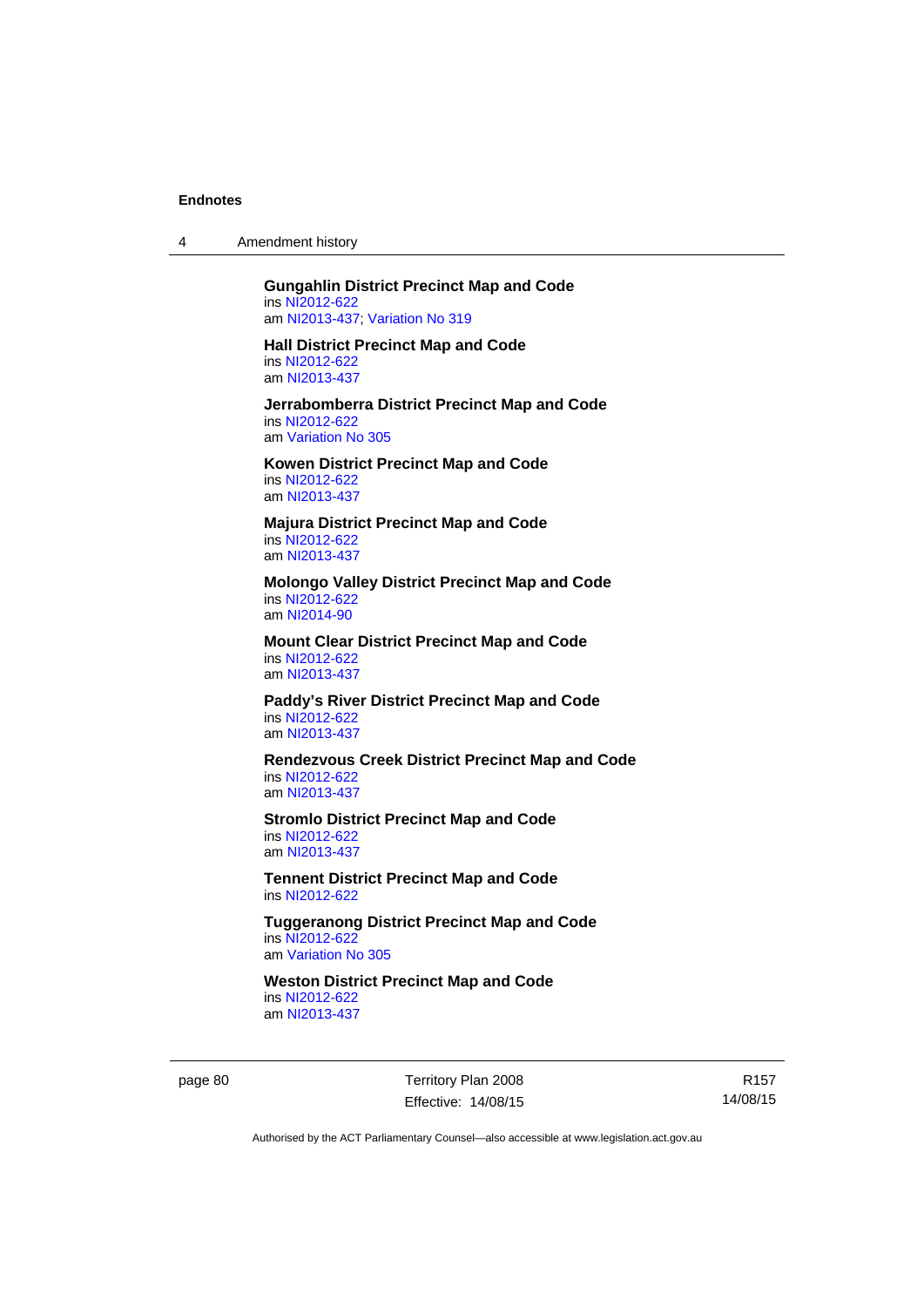Amendment history 4

**Woden District Precinct Map and Code**  ins [NI2012-622](http://www.legislation.act.gov.au/ni/2012-622/default.asp) **10.3 Other Precinct Codes**  renum [NI2012-622](http://www.legislation.act.gov.au/ni/2012-622/default.asp) **Northbourne Avenue Precinct Code**  (prev 10.1) renum and reloc [NI2010-602](http://www.legislation.act.gov.au/ni/2010-602/) renum [NI2012-622](http://www.legislation.act.gov.au/ni/2012-622/default.asp) Introduction am [NI2010-22](http://www.legislation.act.gov.au/ni/2010-22/); [NI2010-217](http://www.legislation.act.gov.au/ni/2010-217/) **Part A(5) – Commercial C5 – Residential Mixed Use**  Element 2 Item  $2.1$ <br>R<sub>10</sub> R10 sub [NI2012-631](http://www.legislation.act.gov.au/ni/2012-631/default.asp)<br>R10A ins NI2012-631 ins [NI2012-631](http://www.legislation.act.gov.au/ni/2012-631/default.asp) Item 2.5 R15 sub [NI2012-631](http://www.legislation.act.gov.au/ni/2012-631/default.asp) R16 om [NI2012-631](http://www.legislation.act.gov.au/ni/2012-631/default.asp) **Part B – General Development Controls**  Element 1 Item 1.1 R18 sub [NI2010-217](http://www.legislation.act.gov.au/ni/2010-217/); [NI2014-656](http://www.legislation.act.gov.au/ni/2014-656/default.asp) Element 2 Item 2.1 R21 sub [NI2009-487](http://www.legislation.act.gov.au/ni/2009-487/); [NI2012-631](http://www.legislation.act.gov.au/ni/2012-631/default.asp)<br>R22 sub NI2012-631 R22 sub [NI2012-631](http://www.legislation.act.gov.au/ni/2012-631/default.asp)<br>R22A ins NI2012-631 ins [NI2012-631](http://www.legislation.act.gov.au/ni/2012-631/default.asp) Item 2.4 R26 am [NI2009-487](http://www.legislation.act.gov.au/ni/2009-487/) sub [NI2012-631](http://www.legislation.act.gov.au/ni/2012-631/default.asp)<br>R26A ins NI2012-631 R26A ins [NI2012-631](http://www.legislation.act.gov.au/ni/2012-631/default.asp)<br>R26B ins NI2012-631 ins [NI2012-631](http://www.legislation.act.gov.au/ni/2012-631/default.asp) Item  $2.7$ <br>C<sub>29</sub> sub [NI2009-38](http://www.legislation.act.gov.au/ni/2009-38/) Element 3 Item  $3.1$ <br>R $30$ am [NI2010-217](http://www.legislation.act.gov.au/ni/2010-217/) R31 am [NI2010-217](http://www.legislation.act.gov.au/ni/2010-217/) Element 5 Item 5.2 R53 am [NI2010-217](http://www.legislation.act.gov.au/ni/2010-217/) Item 5.4<br>C56 sub [NI2010-22](http://www.legislation.act.gov.au/ni/2010-22/) Element 6 Item 6.1<br>hdg om [NI2009-487](http://www.legislation.act.gov.au/ni/2009-487/) ins [NI2010-217](http://www.legislation.act.gov.au/ni/2010-217/)

R157 14/08/15 Territory Plan 2008 Effective: 14/08/15 page 81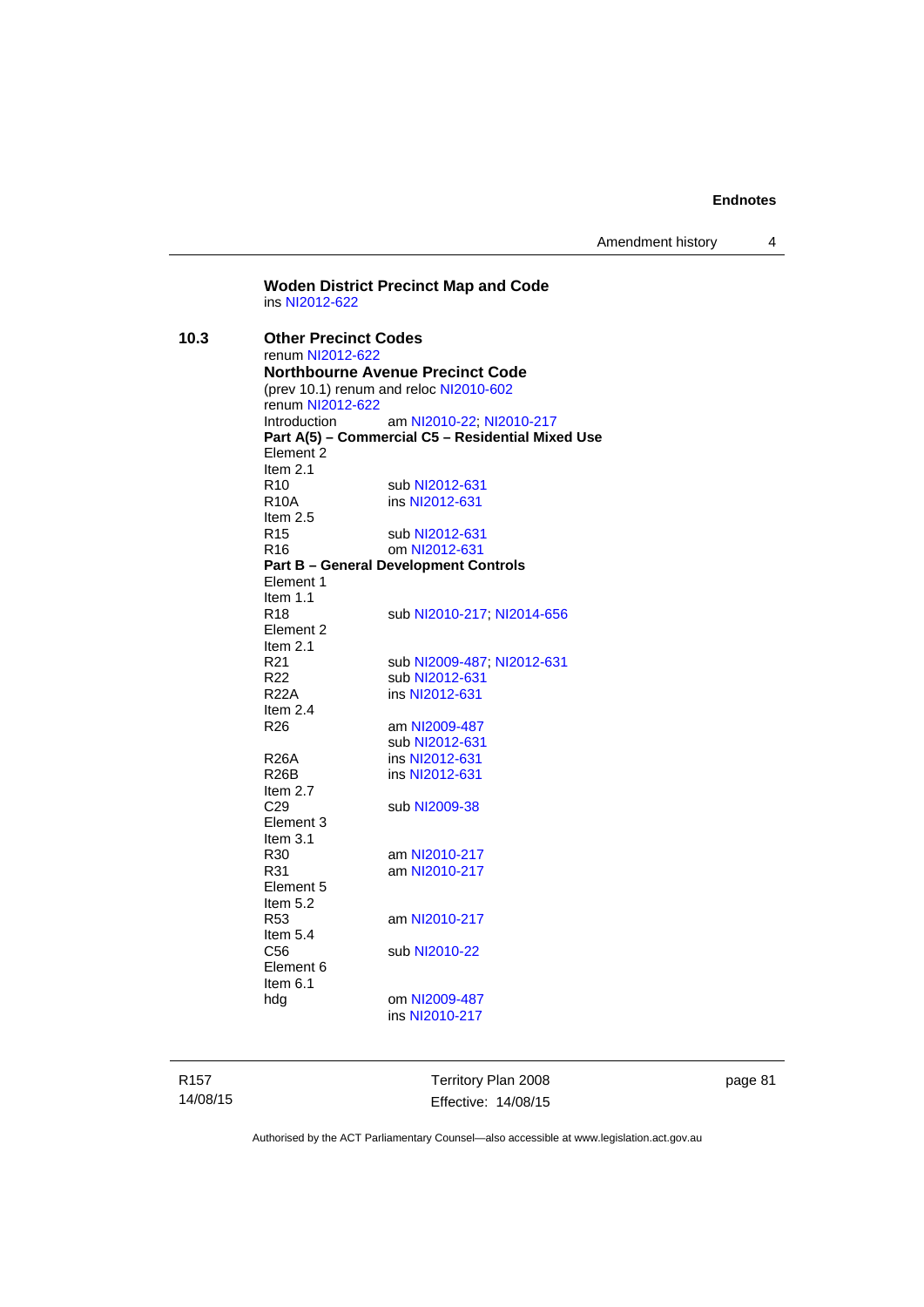4 Amendment history R57 am [NI2008-541](http://www.legislation.act.gov.au/ni/2008-541/) om [NI2009-487](http://www.legislation.act.gov.au/ni/2009-487/) ins [NI2010-217](http://www.legislation.act.gov.au/ni/2010-217/)<br>R58 **com NI2009-487** R58 cm [NI2009-487](http://www.legislation.act.gov.au/ni/2009-487/)<br>R58, C58 ins NI2010-217 ins [NI2010-217](http://www.legislation.act.gov.au/ni/2010-217/) R59, C59 om [NI2009-487](http://www.legislation.act.gov.au/ni/2009-487/) ins [NI2010-217](http://www.legislation.act.gov.au/ni/2010-217/) R60 om [NI2009-487](http://www.legislation.act.gov.au/ni/2009-487/) R60, C60 ins [NI2010-217](http://www.legislation.act.gov.au/ni/2010-217/) Item  $6.3$ <br>R62 sub [NI2011-788](http://www.legislation.act.gov.au/ni/2011-788/) Element 7 Item  $7.1$ <br>R $7.3$ am [NI2009-38](http://www.legislation.act.gov.au/ni/2009-38/) **Rural Villages Precinct Code**  (prev 10.2) renum and reloc [NI2010-602](http://www.legislation.act.gov.au/ni/2010-602/) Introduction am [NI2010-22](http://www.legislation.act.gov.au/ni/2010-22/) **Part A – Village of Hall**<br>Figure 1 sub sub [NI2008-290](http://www.legislation.act.gov.au/ni/2008-290/) **Part B – Stromlo Settlement**  Element 5<br>C<sub>33</sub> am NI2028-290 **Part D – Uriarra Village**  Part D(1) hdg sub [NI2010-22](http://www.legislation.act.gov.au/ni/2010-22/) Element 2 Item 2.1 C50 sub [NI2009-38](http://www.legislation.act.gov.au/ni/2009-38/) **Part E – General Controls For All Villages**  Element 1 Item 1.1 C51 sub [NI2010-22](http://www.legislation.act.gov.au/ni/2010-22/) om [NI2012-622](http://www.legislation.act.gov.au/ni/2012-622/default.asp) om [NI2012-622](http://www.legislation.act.gov.au/ni/2012-622/default.asp) **Inner North Precinct Code**  (prev 3.4) renum [NI2010-22](http://www.legislation.act.gov.au/ni/2010-22/) R35 (prev 10.3) renum and reloc [NI2010-602](http://www.legislation.act.gov.au/ni/2010-602/) renum [NI2012-622](http://www.legislation.act.gov.au/ni/2012-622/default.asp) Introduction am [NI2012-190;](http://www.legislation.act.gov.au/ni/2012-190/) [NI2014-656](http://www.legislation.act.gov.au/ni/2014-656/default.asp) **Part A – General Development Controls**  Element 2 Item 2.1 hdg sub [NI2008-358](http://www.legislation.act.gov.au/ni/2008-358/) R3 sub [NI2008-358](http://www.legislation.act.gov.au/ni/2008-358/)<br>Item 2.3 hdg sub NI2008-358 sub [NI2008-358](http://www.legislation.act.gov.au/ni/2008-358/)

page 82 Territory Plan 2008 Effective: 14/08/15

R6 sub [NI2008-358](http://www.legislation.act.gov.au/ni/2008-358/)

R157 14/08/15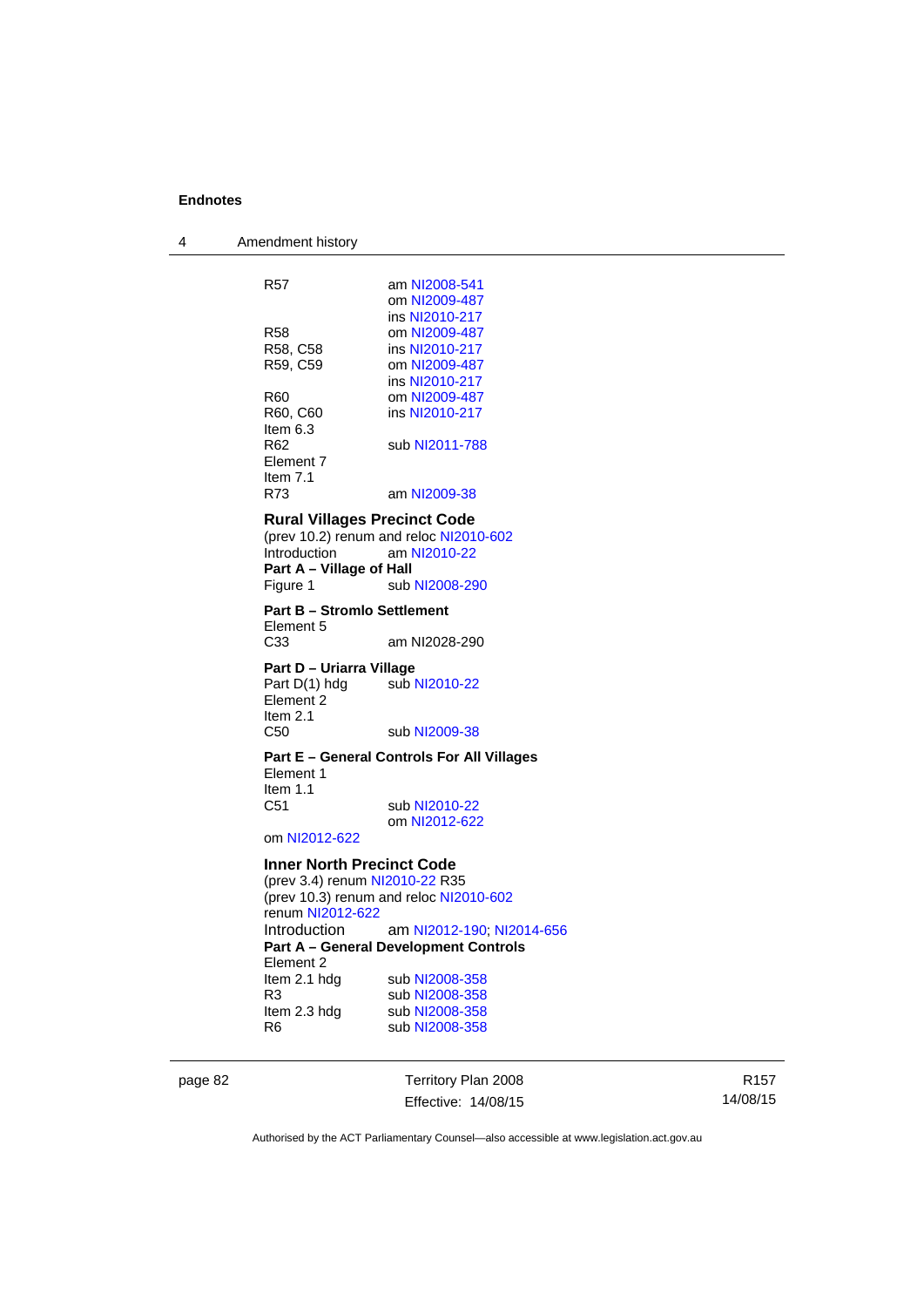Amendment history 4

| R7              | sub NI2008-358; NI2013-535 |
|-----------------|----------------------------|
| C <sub>11</sub> | sub NI2008-358             |
| Figure 1        | sub NI2008-358             |
| C12             | sub NI2011-207             |
| R <sub>13</sub> | sub NI2008-358             |
|                 | am NI2009-322              |
|                 | sub NI2012-631             |
| C13             | am NI2013-390              |
| Item 2.5 hdg    | sub NI2008-541             |
| Element 3       |                            |
| Figure 2        | sub NI2008-358             |
| Item 3.2 hdg    | sub NI2008-358             |
| R <sub>18</sub> | sub NI2008-358             |
|                 | am NI2010-217              |
| Element 5       |                            |
| ltem 5.1<br>C21 | sub NI2010-22              |
|                 |                            |
|                 |                            |

## **Part B – Control Plans**

| <b>Braddon</b>      | sub NI2008-358             |
|---------------------|----------------------------|
| Lyneham             | sub NI2010-217; NI2014-656 |
| O'Connor and        |                            |
| <b>Turner North</b> | sub Variation No 310       |
| <b>Turner South</b> | sub Variation No 310       |

## **Part C – Site Specific Controls**

| Part C (1) - Braddon |               |  |  |  |
|----------------------|---------------|--|--|--|
| Item 2.2 hdg         | om NI2008-358 |  |  |  |
| R <sub>25</sub>      | om NI2008-358 |  |  |  |
| Item 2.3 hdg         | om NI2008-358 |  |  |  |
| R <sub>26</sub>      | om NI2008-358 |  |  |  |
|                      |               |  |  |  |

#### **Part C (3) – Lyneham**

| Rules renum NI2014-656 |                |  |  |  |
|------------------------|----------------|--|--|--|
| hda                    | am NI2010-411  |  |  |  |
| Item 2.1 hdg           | sub NI2014-656 |  |  |  |
| R31                    | sub NI2014-656 |  |  |  |
| Item 2.2 hdg           | om NI2008-358  |  |  |  |
| R32                    | om NI2008-358  |  |  |  |
| Item 2.3 hdg           | om NI2008-358  |  |  |  |
| R33                    | om NI2008-358  |  |  |  |
| Item 2.4 hdg           | om NI2008-358  |  |  |  |
| R34                    | om NI2008-358  |  |  |  |
| Item 2.5 hdg           | om NI2008-358  |  |  |  |
| R35                    | om NI2008-358  |  |  |  |
| Item 2.6 hdg           | om NI2008-358  |  |  |  |
|                        |                |  |  |  |

R157 14/08/15

Territory Plan 2008 Effective: 14/08/15 page 83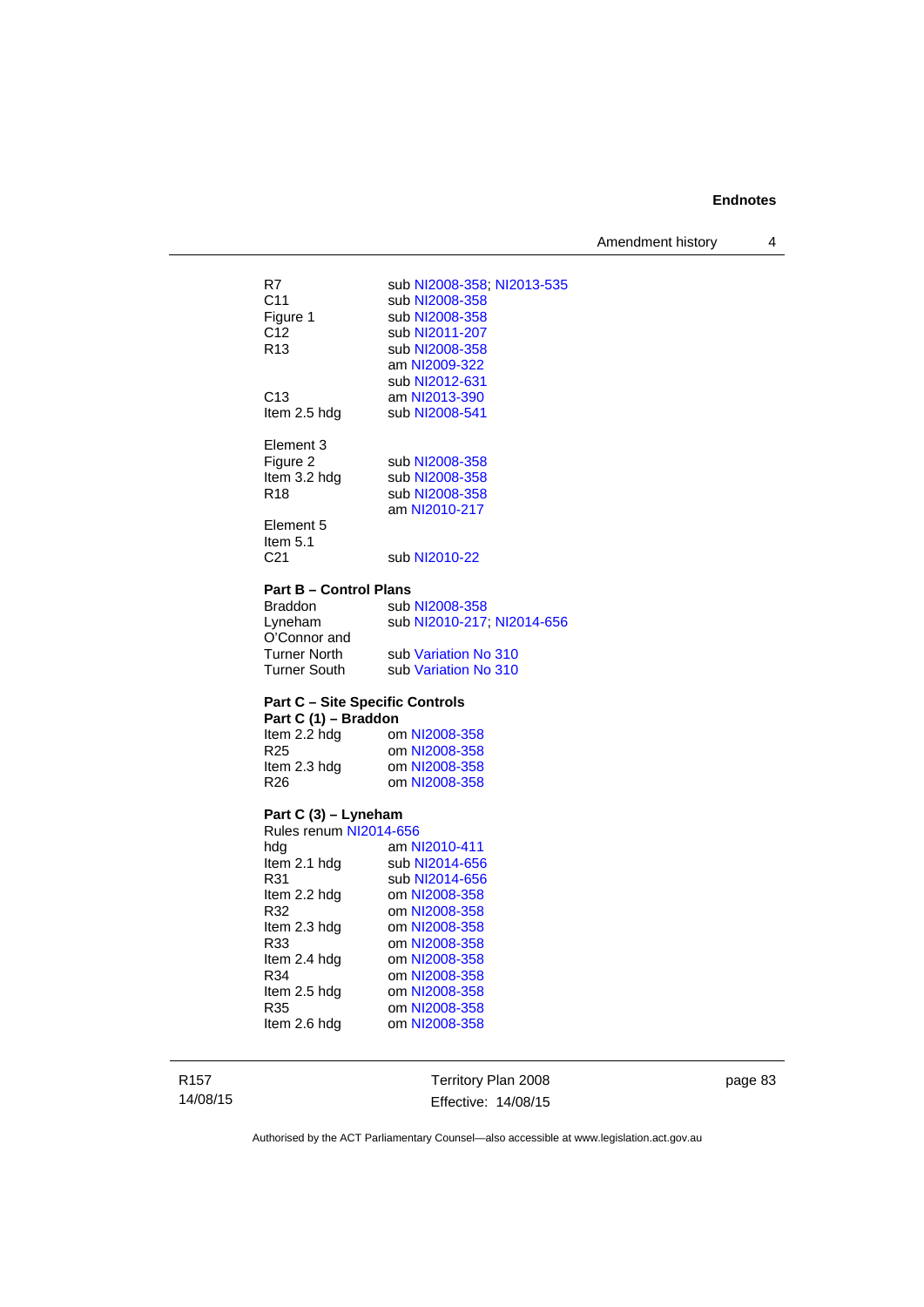4 Amendment history

R36 om [NI2008-358](http://www.legislation.act.gov.au/ni/2008-358/)<br>Item 2.7 hdg om NI2008-358 om [NI2008-358](http://www.legislation.act.gov.au/ni/2008-358/) R37 om [NI2008-358](http://www.legislation.act.gov.au/ni/2008-358/)<br>Item 2.8 hdg om NI2008-358 Item 2.8 hdg om [NI2008-358](http://www.legislation.act.gov.au/ni/2008-358/)<br>R38 om NI2008-358 R38 om [NI2008-358](http://www.legislation.act.gov.au/ni/2008-358/)<br>Item 2.9 hdg om NI2008-358 om [NI2008-358](http://www.legislation.act.gov.au/ni/2008-358/) R39 om [NI2008-358](http://www.legislation.act.gov.au/ni/2008-358/) Item 2.10 hdg om [NI2008-358](http://www.legislation.act.gov.au/ni/2008-358/) R40 om [NI2008-358](http://www.legislation.act.gov.au/ni/2008-358/) **Part C (4) – O'Connor**  Rules renum [NI2014-656](http://www.legislation.act.gov.au/ni/2014-656/default.asp)<br>hda am N am [NI2010-411](http://www.legislation.act.gov.au/ni/2010-411/) Element 2 am [NI2012-190](http://www.legislation.act.gov.au/ni/2012-190/)<br>Item 2.1 hdg am NI2012-190 am [NI2012-190](http://www.legislation.act.gov.au/ni/2012-190/) **Part C (5) – Turner**  Rules renum [NI2014-656](http://www.legislation.act.gov.au/ni/2014-656/default.asp) hdg am [NI2010-411](http://www.legislation.act.gov.au/ni/2010-411/)<br>Element 1 om Variation No om [Variation No 310](http://www.legislation.act.gov.au/ni/2011-688/) Intent om [Variation No 310](http://www.legislation.act.gov.au/ni/2011-688/) Item 1.1 hdg om [Variation No 310](http://www.legislation.act.gov.au/ni/2011-688/)<br>R44, C44 om Variation No 310 om [Variation No 310](http://www.legislation.act.gov.au/ni/2011-688/) Element 2 Item 2.1 hdg sub [NI2008-358](http://www.legislation.act.gov.au/ni/2008-358/)<br>R45 sub NI2008-358 R45 sub [NI2008-358](http://www.legislation.act.gov.au/ni/2008-358/)<br>Figure 3 ins NI2008-358 ins [NI2008-358](http://www.legislation.act.gov.au/ni/2008-358/) **Gungahlin Town Centre Precinct Code**  ins [Variation No 300](http://www.legislation.act.gov.au/ni/2011-691/) Introduction<br>Application am [NI2012-190](http://www.legislation.act.gov.au/ni/2012-190/) **Part A – Land Use and Subdivision**  Element 2 Item 3.4 C4 am [NI2012-190](http://www.legislation.act.gov.au/ni/2012-190/) Item 3.5 R5 am [NI2012-190](http://www.legislation.act.gov.au/ni/2012-190/) C5 am [NI2012-190](http://www.legislation.act.gov.au/ni/2012-190/) **Part B – General Development Controls**  Element 3 Item3.2<br>C9 am [NI2012-190](http://www.legislation.act.gov.au/ni/2012-190/) Element 4 Item  $4.1$ <br>R11 am [NI2012-190](http://www.legislation.act.gov.au/ni/2012-190/) C11 am [NI2012-190](http://www.legislation.act.gov.au/ni/2012-190/)

page 84 Territory Plan 2008 Effective: 14/08/15

R157 14/08/15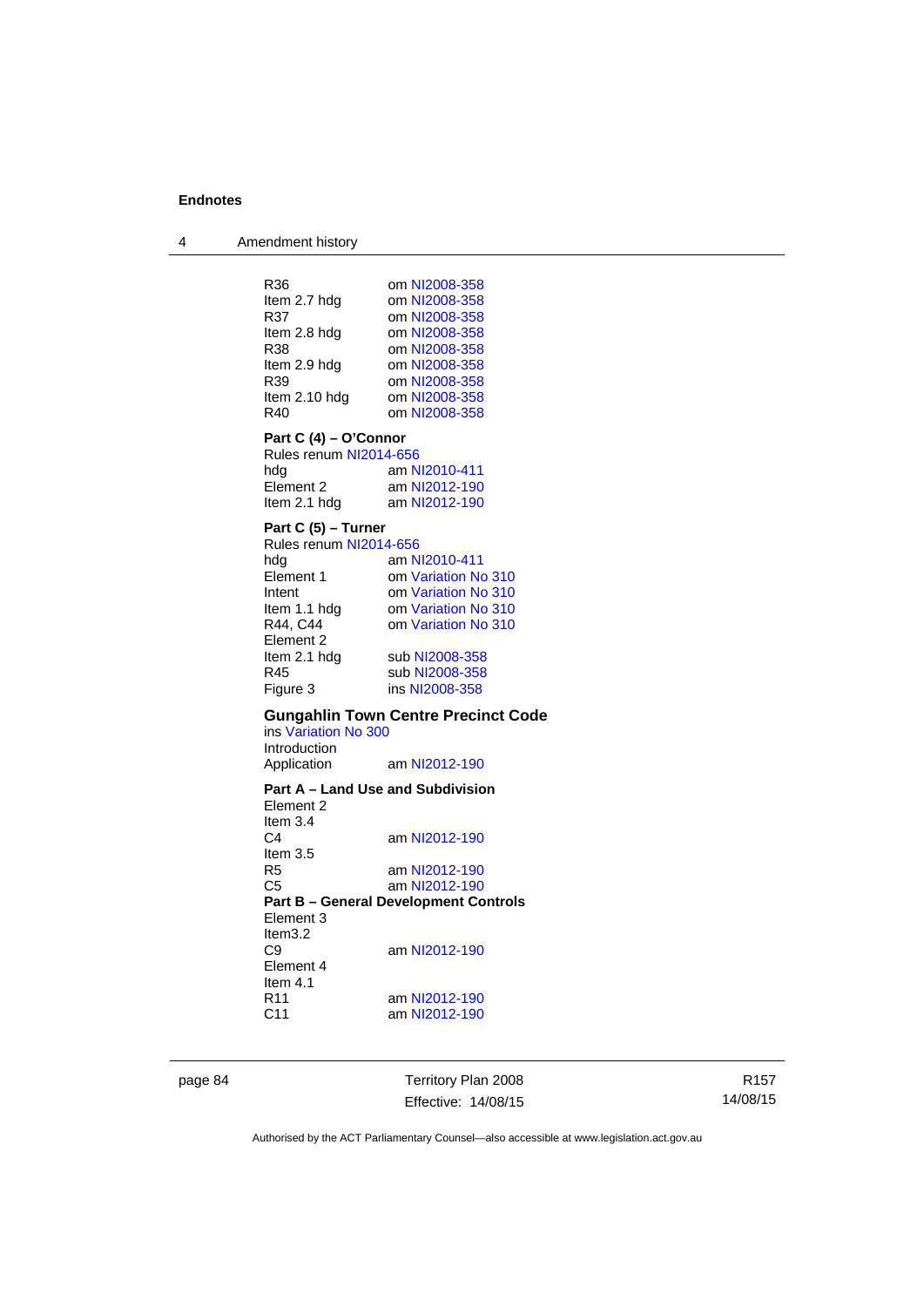Amendment history 4

**Part C (1) – Precinct 1a – Retail core**  Element 2 Item  $2.3$ <br>R24 R24 am [NI2012-189](http://www.legislation.act.gov.au/ni/2012-189/)<br>C24 am NI2012-189 am [NI2012-189](http://www.legislation.act.gov.au/ni/2012-189/) **Part C (2) – Precinct 1b – Retail core mixed use**  Element 2 Item 2.1 R31 am [NI2012-189](http://www.legislation.act.gov.au/ni/2012-189/) C31 am [NI2012-189](http://www.legislation.act.gov.au/ni/2012-189/) Element 2 Item 2.1 R41 am [NI2011-788](http://www.legislation.act.gov.au/ni/2011-788/) **Part C (8) – Precinct 4b – Northern Transition**  Element 2 Item 2.1 R59 am [NI2012-189](http://www.legislation.act.gov.au/ni/2012-189/)<br>C59 am NI2012-189 am [NI2012-189](http://www.legislation.act.gov.au/ni/2012-189/) om [NI2012-622](http://www.legislation.act.gov.au/ni/2012-622/default.asp) **11.1 Parking and Vehicular Access General Code**  sub [NI2010-410](http://www.legislation.act.gov.au/ni/2010-410/)<br>2.2 sub NI2010-23 2.2 sub [NI2010-23](http://www.legislation.act.gov.au/ni/2010-23/)<br>2.2.4 am NI2011-355 am [NI2011-355](http://www.legislation.act.gov.au/ni/2011-355/) 2.3.2 am [NI2010-23](http://www.legislation.act.gov.au/ni/2010-23/) 2.4 hdg ins [NI2010-23](http://www.legislation.act.gov.au/ni/2010-23/) 2.5 (prev 2.4) renum [NI2010-23](http://www.legislation.act.gov.au/ni/2010-23/) R35 2.6 (prev 2.5) renum [NI2010-23](http://www.legislation.act.gov.au/ni/2010-23/) R35<br>2.8 am NI2011-589 2.8 am [NI2011-589](http://www.legislation.act.gov.au/ni/2011-589/)<br>3.1.4 sub NI2011-207 3.1.4 sub [NI2011-207](http://www.legislation.act.gov.au/ni/2011-207/)<br>3.1.5 sch 1 am NI2011-589 am [NI2011-589;](http://www.legislation.act.gov.au/ni/2011-589/) [NI2011-788;](http://www.legislation.act.gov.au/ni/2011-788/) [NI2012-189](http://www.legislation.act.gov.au/ni/2012-189/) 3.2.2 am [NI2011-207](http://www.legislation.act.gov.au/ni/2011-207/)<br>3.2.4 am NI2010-22: 3.2.4 am [NI2010-22](http://www.legislation.act.gov.au/ni/2010-22/); [NI2013-245](http://www.legislation.act.gov.au/ni/2013-245/default.asp)<br>3.2.5 sch 2 am NI2008-290. NI2008-541 am [NI2008-290](http://www.legislation.act.gov.au/ni/2008-290/), [NI2008-541](http://www.legislation.act.gov.au/ni/2008-541/); [NI2010-22](http://www.legislation.act.gov.au/ni/2010-22/); [NI2010-602](http://www.legislation.act.gov.au/ni/2010-602/); [NI2010-697](http://www.legislation.act.gov.au/ni/2010-697/); [NI2011-788](http://www.legislation.act.gov.au/ni/2011-788/); [NI2012-631](http://www.legislation.act.gov.au/ni/2012-631/default.asp); [NI2013-245](http://www.legislation.act.gov.au/ni/2013-245/default.asp); [Variation](http://www.legislation.act.gov.au/ni/2014-294/default.asp)  [No 318](http://www.legislation.act.gov.au/ni/2014-294/default.asp) 3.3.5 sch 3 am [NI2011-788](http://www.legislation.act.gov.au/ni/2011-788/) 3.4.5 sch 4 am [NI2011-788](http://www.legislation.act.gov.au/ni/2011-788/)<br>3.5.5 sch 5 am NI2010-22; 3.5.5 sch 5 am [NI2010-22](http://www.legislation.act.gov.au/ni/2010-22/); [NI2011-788](http://www.legislation.act.gov.au/ni/2011-788/)<br>3.6.5 sch 6 am NI2011-788 3.6.5 sch 6 am [NI2011-788](http://www.legislation.act.gov.au/ni/2011-788/)<br>3.7.5 sch 7 am NI2011-788 am [NI2011-788](http://www.legislation.act.gov.au/ni/2011-788/)

R157 14/08/15 Territory Plan 2008 Effective: 14/08/15 page 85

Authorised by the ACT Parliamentary Counsel—also accessible at www.legislation.act.gov.au

3.8.5 sch 8 am [NI2011-788](http://www.legislation.act.gov.au/ni/2011-788/) 3.9.5 sch 9 am [NI2011-788](http://www.legislation.act.gov.au/ni/2011-788/)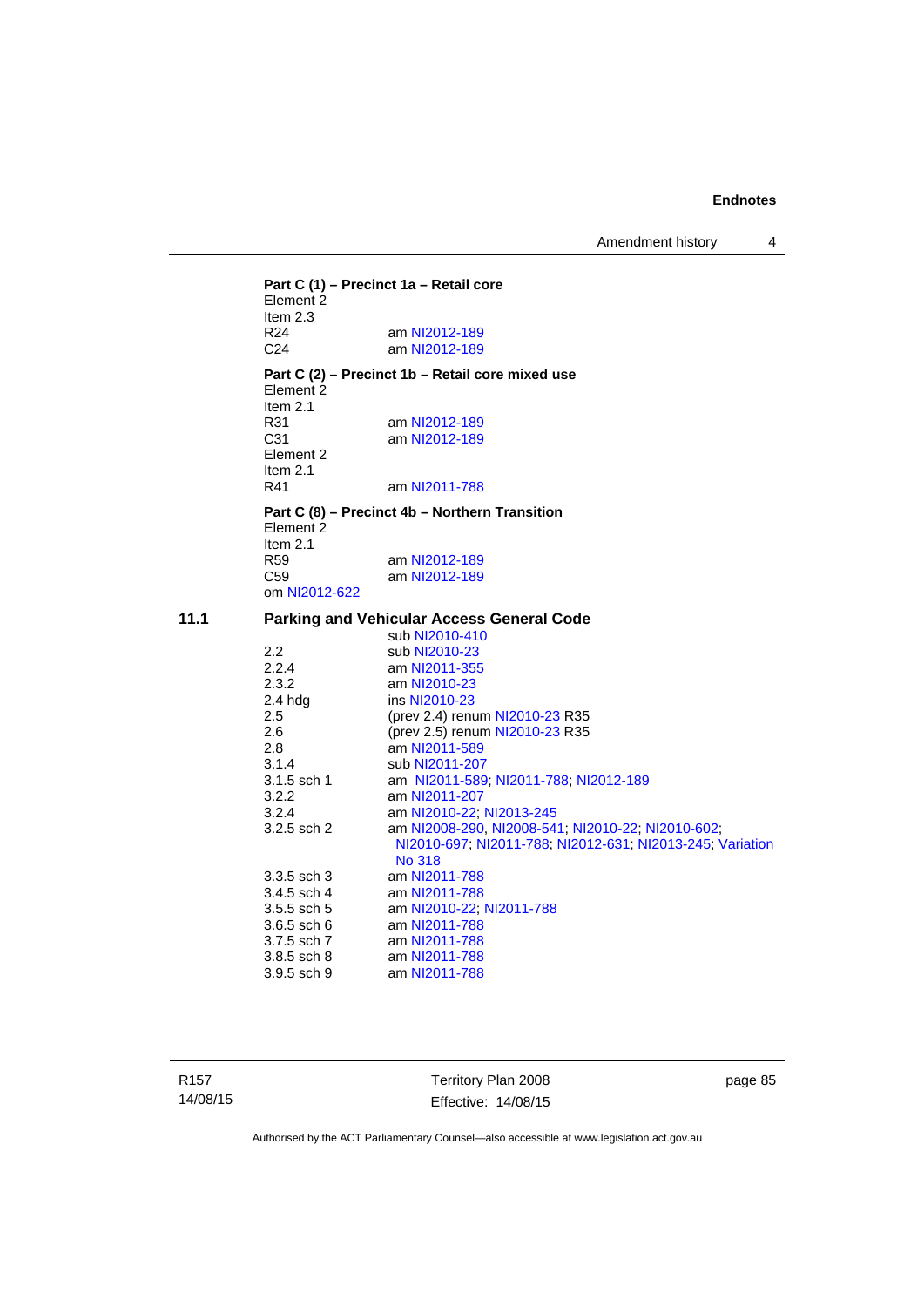| 4       | Amendment history             |                                                                        |                  |
|---------|-------------------------------|------------------------------------------------------------------------|------------------|
| 11.2    | 1 - Planning Context          | <b>Bicycle Parking General Code</b>                                    |                  |
|         | Application of this code      |                                                                        |                  |
|         | hdg                           | sub NI2011-590                                                         |                  |
|         | 1.3                           | sub NI2011-590                                                         |                  |
|         | Table 1                       | am NI2011-788                                                          |                  |
|         | Table 2                       | am NI2011-788, NI2013-437                                              |                  |
| 11.3    |                               | <b>Access and Mobility General Code</b>                                |                  |
|         |                               | sub NI2009-342                                                         |                  |
|         | Introduction                  | am NI2008-541                                                          |                  |
|         | Application of the Code       |                                                                        |                  |
|         | Table 1                       | am NI2011-788, NI2012-632, NI2013-437                                  |                  |
|         |                               | <b>Part A - General Development Controls</b>                           |                  |
|         | Element 1                     |                                                                        |                  |
|         | Item $1.1$                    |                                                                        |                  |
|         | R <sub>2</sub>                | sub NI2010-23                                                          |                  |
|         |                               | om NI2010-23                                                           |                  |
|         | Figure 1<br>Element 2         |                                                                        |                  |
|         |                               |                                                                        |                  |
|         | Item $2.2$                    |                                                                        |                  |
|         | R5                            | am NI2010-217                                                          |                  |
|         |                               | <b>Part B - Additional Specific Controls</b>                           |                  |
|         | Element 2                     |                                                                        |                  |
|         | Item $2.1$                    |                                                                        |                  |
|         | R <sub>12</sub>               | am NI2010-23                                                           |                  |
|         | <b>Appendices</b>             |                                                                        |                  |
|         | Appendix A                    | am NI2010-23; pars renum R35 (see NI2010-23)                           |                  |
| 11.4    |                               | <b>Crime Prevention through Environmental Design General Code</b>      |                  |
|         |                               | <b>Part A - General requirements</b>                                   |                  |
|         | Table 1                       | am NI2011-355; NI2011-788                                              |                  |
|         | Element 3                     |                                                                        |                  |
|         |                               |                                                                        |                  |
|         | Item $3.3$<br>C <sub>10</sub> |                                                                        |                  |
|         |                               | am NI2008-541; NI2009-324                                              |                  |
| 11.5    | Code                          | <b>Community and Recreation Facilities Location Guidelines General</b> |                  |
|         |                               |                                                                        |                  |
|         | Element 3                     |                                                                        |                  |
|         | Item $3.1$                    | am NI2011-788                                                          |                  |
|         | Element 4                     | am NI2011-788                                                          |                  |
|         | Appendix B                    | am NI2011-788                                                          |                  |
| 11.6    |                               | <b>Communications Facilities and Associated Infrastructure General</b> |                  |
|         | Code                          |                                                                        |                  |
|         |                               | Part A (2)- Telecommunications Antenna(e), Towers and Associated       |                  |
|         |                               | <b>Equipment</b>                                                       |                  |
|         | hdg                           | sub NI2013-245                                                         |                  |
|         |                               |                                                                        |                  |
| page 86 |                               | Territory Plan 2008                                                    | R <sub>157</sub> |
|         |                               | Effective: 14/08/15                                                    | 14/08/15         |
|         |                               |                                                                        |                  |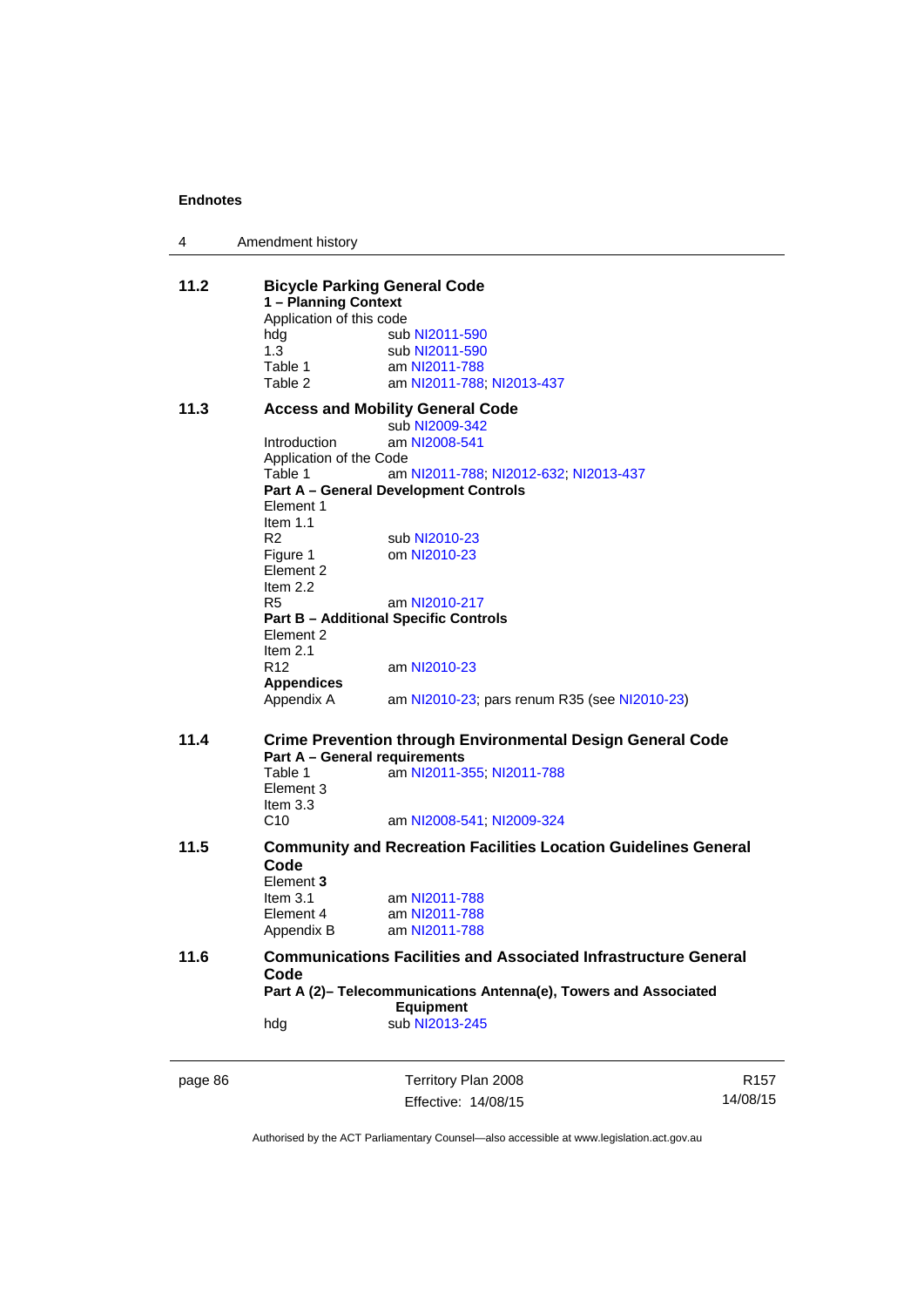Amendment history 4

Element 2 Item 2.1 hdg sub [NI2013-245](http://www.legislation.act.gov.au/ni/2013-245/default.asp)<br>R16, C16 omNI2013-245 R16, C16 om[NI2013-245](http://www.legislation.act.gov.au/ni/2013-245/default.asp)<br>R17 sub NI2013-245 sub [NI2013-245](http://www.legislation.act.gov.au/ni/2013-245/default.asp) Item 2.1A hdg ins [NI2013-245](http://www.legislation.act.gov.au/ni/2013-245/default.asp) C18 sub [NI2013-245](http://www.legislation.act.gov.au/ni/2013-245/default.asp) C19 sub [NI2013-245](http://www.legislation.act.gov.au/ni/2013-245/default.asp) Item 2.2 hdg sub [NI2013-245](http://www.legislation.act.gov.au/ni/2013-245/default.asp) R20 am [NI2013-246](http://www.legislation.act.gov.au/ni/2013-246/default.asp); pars renum R111 LA **Part B – General Development Controls**  Element 2 Item 2.1<br>R33 am [NI2010-411](http://www.legislation.act.gov.au/ni/2010-411/) sub [NI2011-590](http://www.legislation.act.gov.au/ni/2011-590/) C33 sub [NI2011-590](http://www.legislation.act.gov.au/ni/2011-590/) **11.8 Water Use and Catchment General Code Part A – Conservation Catchments Part A(2) – Policies**  Element<sup>2</sup><br>Sch 2 am [Variation No 296](http://www.legislation.act.gov.au/ni/2009-108/) **Part B – Water Supply Catchments Part B(2) – Policies**  Element 6 Sch 4 am [Variation No 296](http://www.legislation.act.gov.au/ni/2009-108/) **Part C – Drainage and Open Space Catchments Part C(2) – Policies**  Element 11 Sch 6 am [Variation No 296](http://www.legislation.act.gov.au/ni/2009-108/) **11.10 WaterWays: Water Sensitive Urban Design General Code 2.4 – Acceptable solutions**  Option 2 Greywater system am [NI2009-322](http://www.legislation.act.gov.au/ni/2009-322/) Appendix B2 Stormwater quality am [NI2009-322](http://www.legislation.act.gov.au/ni/2009-322/) **11.12 Residential Boundary Fences General Code Part A – General Controls**  Element 2<br>R1 am [NI2008-290](http://www.legislation.act.gov.au/ni/2008-290/)

R157 14/08/15 Territory Plan 2008 Effective: 14/08/15 page 87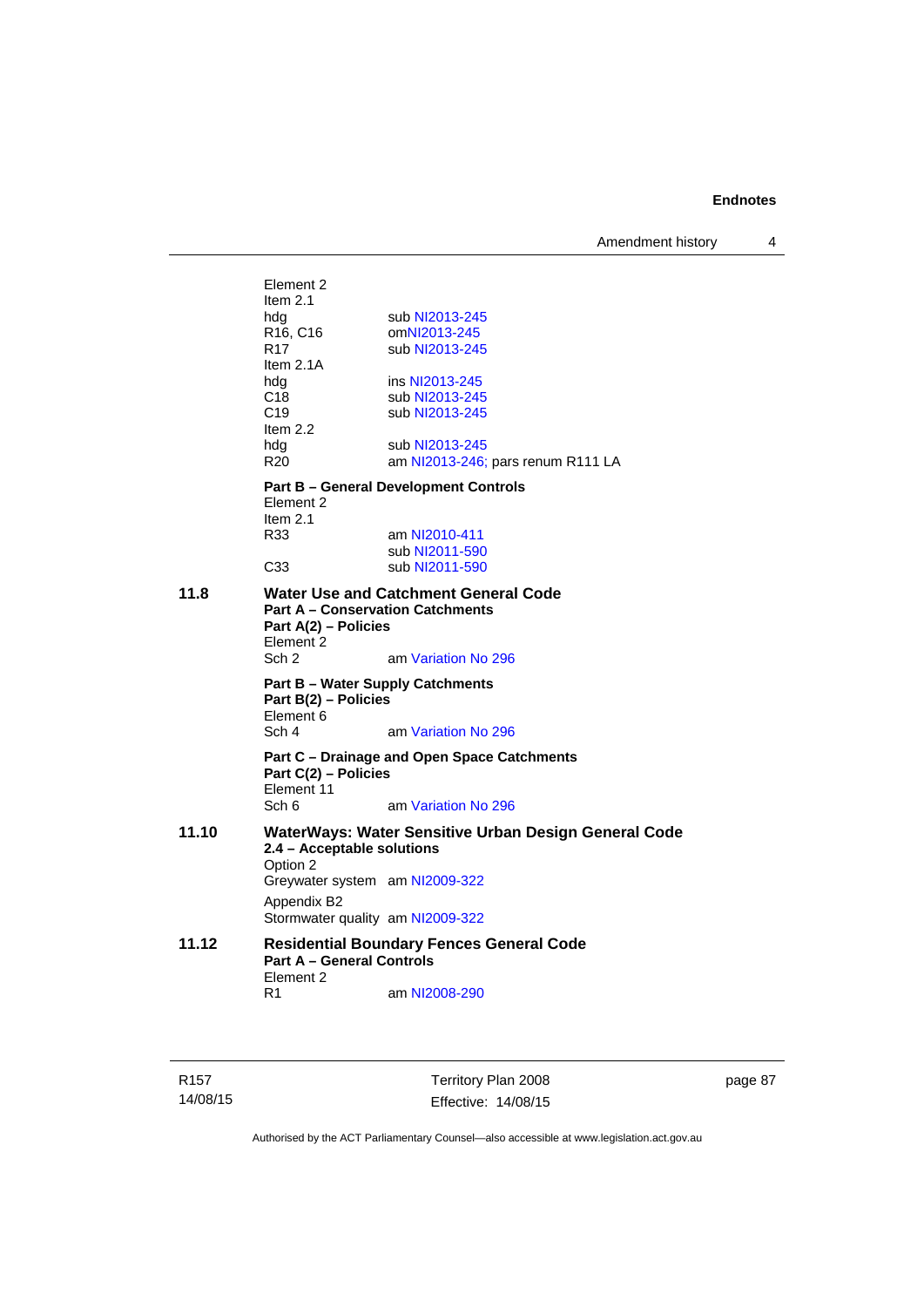| 4     | Amendment history                                           |                                                                              |  |  |
|-------|-------------------------------------------------------------|------------------------------------------------------------------------------|--|--|
| 11.13 | <b>Lease Variation General Code</b><br>ins Variation No 306 |                                                                              |  |  |
|       |                                                             | am NI2013-436; NI2013-535                                                    |  |  |
| 12    | <b>Overlays</b><br>Title<br>Introduction                    | am NI2008-541<br>am NI2008-541                                               |  |  |
|       |                                                             | Special Requirements of the National Capital Plan                            |  |  |
|       | 12.1                                                        | am NI2008-290                                                                |  |  |
|       | <b>Future Urban Areas</b>                                   |                                                                              |  |  |
|       | 12.2<br>Urban Open Space Zones                              | am NI2008-541                                                                |  |  |
|       | 12.4                                                        | om NI2012-622                                                                |  |  |
|       | Precincts                                                   |                                                                              |  |  |
|       | 12.6                                                        | am Variation No 281                                                          |  |  |
|       |                                                             | om NI2012-622                                                                |  |  |
| 13    | <b>Definitions</b>                                          |                                                                              |  |  |
|       | Part A                                                      | Umbrella Term Commercial Accommodation Use am<br>NI2009-37                   |  |  |
|       |                                                             | Umbrella Term Major Utility Installation def Major road<br>om NI2012-631     |  |  |
|       |                                                             | def Animal husbandry ins NI2008-590<br>am NI2012-632                         |  |  |
|       |                                                             | def Cemetery am NI2009-37                                                    |  |  |
|       |                                                             | def Child care centre am NI2011-206; NI2012-189<br>sub NI2012-631            |  |  |
|       |                                                             | def Civic administration Common Terminology am Variation                     |  |  |
|       |                                                             | No 338<br>def Club am NI2011-206                                             |  |  |
|       |                                                             | def Community activity centre Common Terminology am<br>NI2014-274            |  |  |
|       |                                                             | def <b>Consolidation</b> ins NI2009-37                                       |  |  |
|       |                                                             | def Drink establishment am NI2011-206                                        |  |  |
|       |                                                             | def Freight transport facility am NI2011-355<br>def Guest house am NI2009-37 |  |  |
|       |                                                             | def Habitable suite om Variation No 306                                      |  |  |
|       |                                                             | def Health facility Common Terminology am NI2011-355                         |  |  |
|       |                                                             | def Home business sub NI2009-324                                             |  |  |
|       |                                                             | 2nd occurrence om NI2009-324                                                 |  |  |
|       |                                                             | def <i>Hotel</i> am NI2011-206<br>def Major road ins NI2012-631              |  |  |
|       |                                                             | def Mental health facility ins NI2014-371                                    |  |  |
|       |                                                             | def Minor Road ins NI2012-631                                                |  |  |
|       |                                                             | def Minor Use sub NI2008-290                                                 |  |  |
|       |                                                             | am NI2009-99; NI2011-355<br>sub NI2012-631                                   |  |  |
|       |                                                             | def Mining industry sub NI2012-631                                           |  |  |
|       |                                                             |                                                                              |  |  |

page 88 Territory Plan 2008 Effective: 14/08/15

R157 14/08/15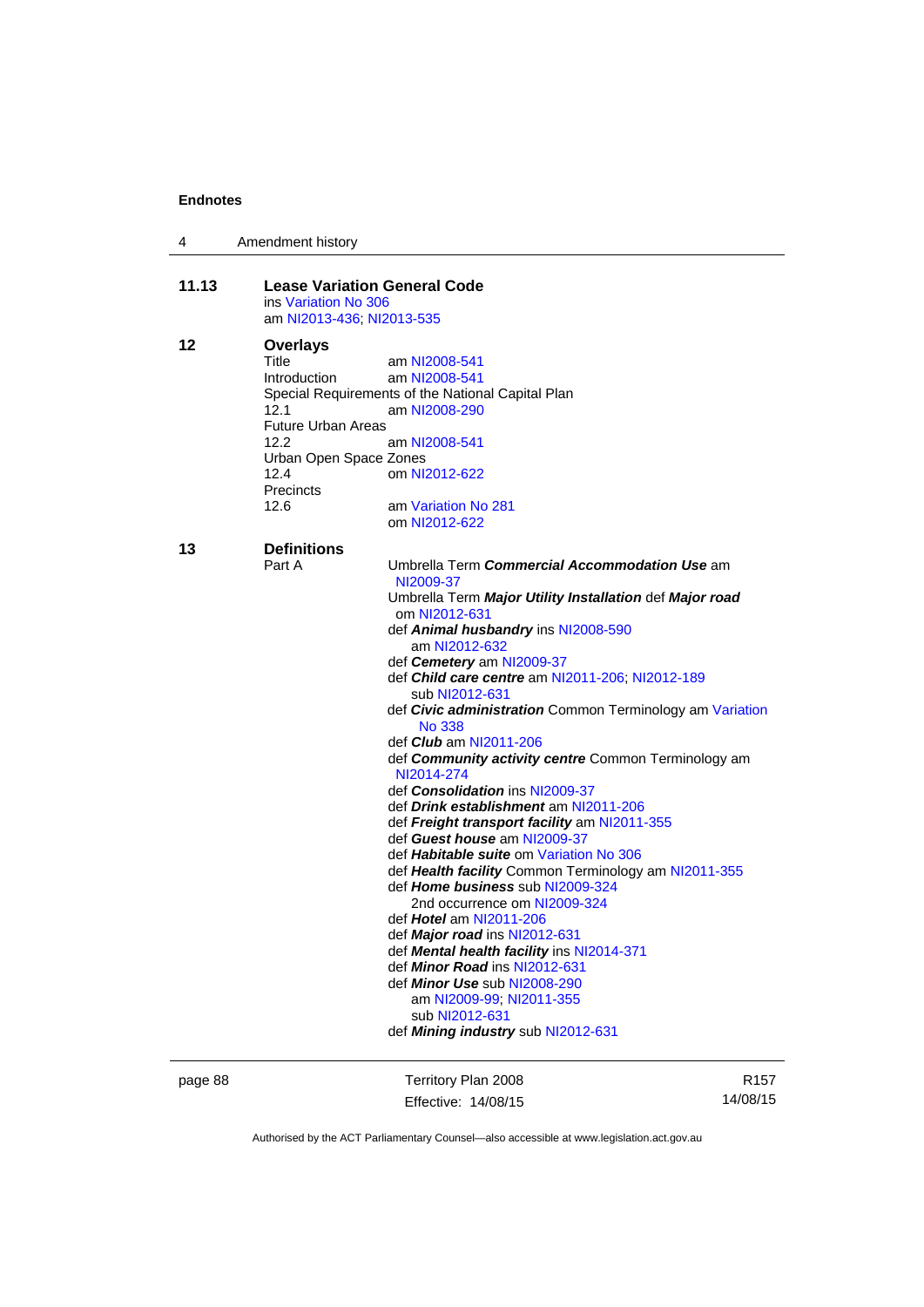|        | def <i>Motel</i> am NI2011-206                            |
|--------|-----------------------------------------------------------|
|        | def <i>Office</i> am NI2011-355                           |
|        | def Outdoor education establishment ins NI2010-411        |
|        | am NI2011-355                                             |
|        | def Outdoor Recreation Facility am NI2008-541; NI2011-589 |
|        | def Overnight camping area sub NI2011-355                 |
|        | def Parkland sub NI2011-355                               |
|        | def <i>Playing Field</i> am NI2010-217                    |
|        | sub NI2011-355                                            |
|        | def <b>Power generation station</b> am NI2011-589         |
|        | def Public transport facility sub Variation No 325        |
|        | def Religious associated use om NI2008-541                |
|        | def <b>Relocatable unit</b> om Variation No 306           |
|        | def Residential Care Accommodation am NI2009-37           |
|        | Common Terminology am NI2011-788; NI2012-631              |
|        | def Restaurant am NI2011-206                              |
|        | def Retirement complex om Variation No 302                |
|        | def Retirement village ins Variation No 302               |
|        | def Retirement village scheme ins Variation No 302        |
|        | def <i>Road</i> om NI2012-631                             |
|        | def Secondary residence ins Variation No 306              |
|        | def Service station sub NI2008-590                        |
|        | def Single dwelling housing reloc NI2009-37               |
|        | def Store am NI2010-411                                   |
|        | def Subdivision am NI2009-99, NI2014-656                  |
|        | def Supportive housing sub Variation No 302               |
|        | def Temporary Use sub NI2008-290                          |
|        | def Tourist Resort sub NI2010-22                          |
|        | am NI2011-206                                             |
|        | def Transport Depot om NI2009-37                          |
|        | def Triple occupancy housing om Variation No 306          |
|        | def Veterinary hospital am NI2011-355                     |
| Part B | def Articulation Zone ins NI2008-541                      |
|        | def Authority sub NI2010-22                               |
|        | def <i>Basement</i> am NI2012-410                         |
|        | def <b>Building envelope plan</b> om Variation No 306     |
|        | def Community garden ins NI2011-589                       |
|        | def Compact block ins Variation No 306                    |
|        | def Datum ground level ins Variation No 300               |
|        | def Desired character ins Variation No 306                |
|        | def Dwelling sub NI2010-22                                |
|        | def External wall ins Variation No 306                    |
|        | def Floodplain am NI2013-437                              |
|        | def Front loading block sub NI2009-99                     |
|        | def Front Zone sub NI2008-290                             |
|        | am NI2012-189                                             |
|        | def Height of building am NI2012-410                      |
|        |                                                           |

R157 14/08/15

Territory Plan 2008 Effective: 14/08/15 page 89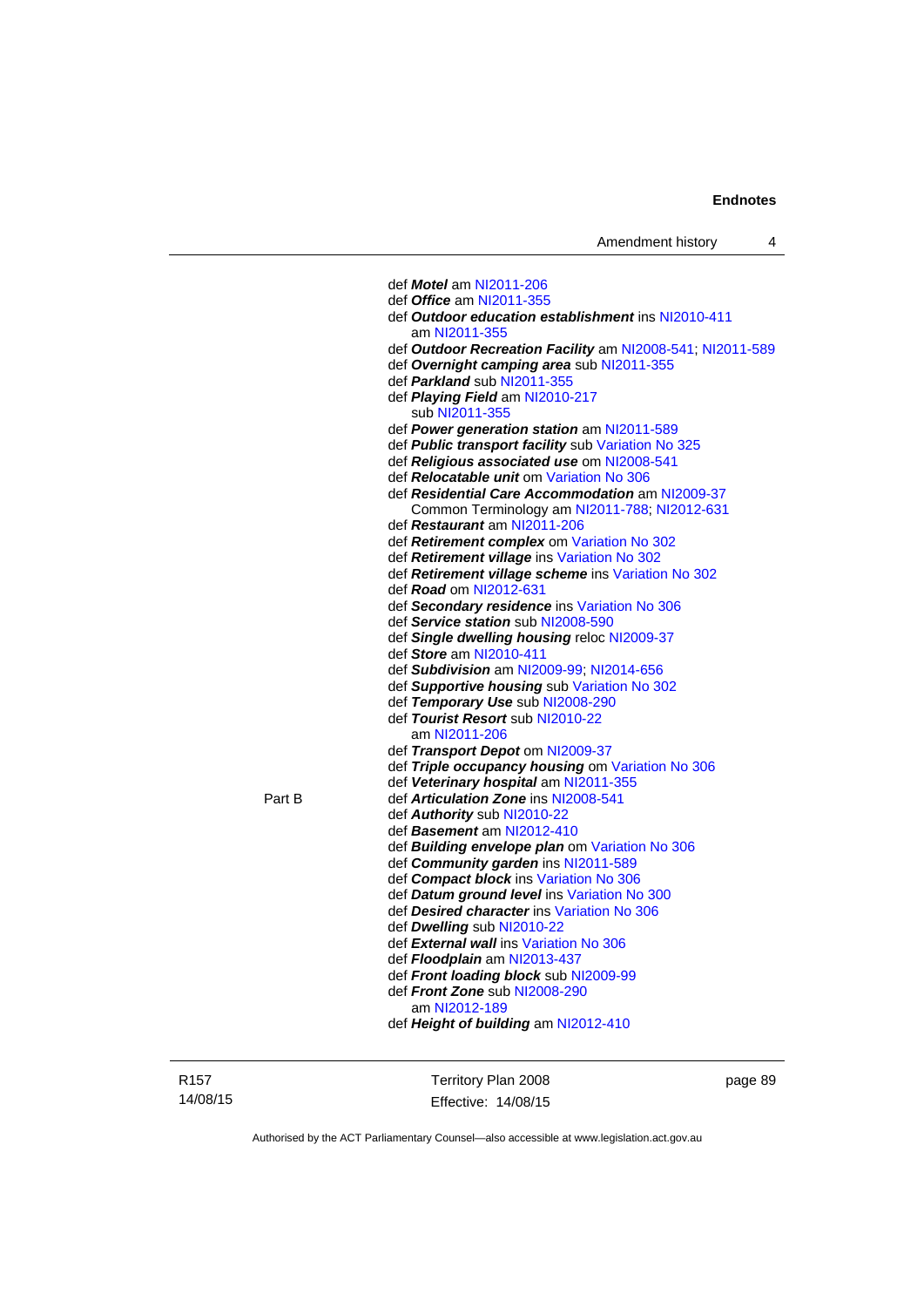4 Amendment history

|      | def Height of wall am NI2012-410                                                            |
|------|---------------------------------------------------------------------------------------------|
|      | def Integrated housing development parcel ins Variation<br><b>No 306</b>                    |
|      | def Integrated housing development plan ins Variation                                       |
|      | <b>No 306</b>                                                                               |
|      | def Large block ins Variation No 306                                                        |
|      | def Lower floor level am NI2012-410                                                         |
|      | def Mid sized block ins Variation No 306                                                    |
|      | def North facing boundary om Variation No 306<br>def Northern boundary ins Variation No 306 |
|      | def Principal private open space ins Variation No 306                                       |
|      | def Rear loading block sub NI2009-99                                                        |
|      | def Residential block ins Variation No 306                                                  |
|      | def <b>Road</b> ins NI2012-631                                                              |
|      | def Screening device ins Variation No 306                                                   |
|      | def Secondary street frontage ins Variation No 306                                          |
|      | def Single dwelling block ins Variation No 306                                              |
|      | def Standard block om Variation No 306                                                      |
|      | def Streetscape concept plan om Variation No 306                                            |
|      | def Unscreened element ins Variation No 306<br>def Upper floor level am NI2012-410          |
|      |                                                                                             |
| 14   | <b>Structure Plans</b>                                                                      |
|      | (prev 1) renum NI2008-590 R13                                                               |
| 14.1 | <b>West Belconnen</b>                                                                       |
|      | (prev 1.1) renum NI2008-590 R13                                                             |
| 14.2 | <b>Bruce Central Precinct</b>                                                               |
|      | (prev 1.2) renum NI2008-590 R13                                                             |
|      | om NI2011-788                                                                               |
| 14.3 | <b>Kingston Foreshore</b>                                                                   |
|      | (prev 1.3) renum NI2008-590 R13                                                             |
|      | <b>General Objectives</b>                                                                   |
|      | am NI2010-22                                                                                |
| 14.4 | <b>North Watson</b>                                                                         |
|      | (prev 1.4) renum NI2008-590 R13                                                             |
|      |                                                                                             |
| 14.5 | <b>Gungahlin Central Area</b>                                                               |
|      | orig 14.5<br>(prev 1.5) renum NI2008-590 R13                                                |
|      | <b>Ürban Structure Principles Central Area</b>                                              |
|      | Central Area Land Use                                                                       |
|      | 7<br>am NI2010-217                                                                          |
|      | Central Area Heritage                                                                       |
|      | am NI2010-217<br>4                                                                          |
|      | 5<br>am NI2010-217                                                                          |
|      |                                                                                             |

page 90 Territory Plan 2008 Effective: 14/08/15

R157 14/08/15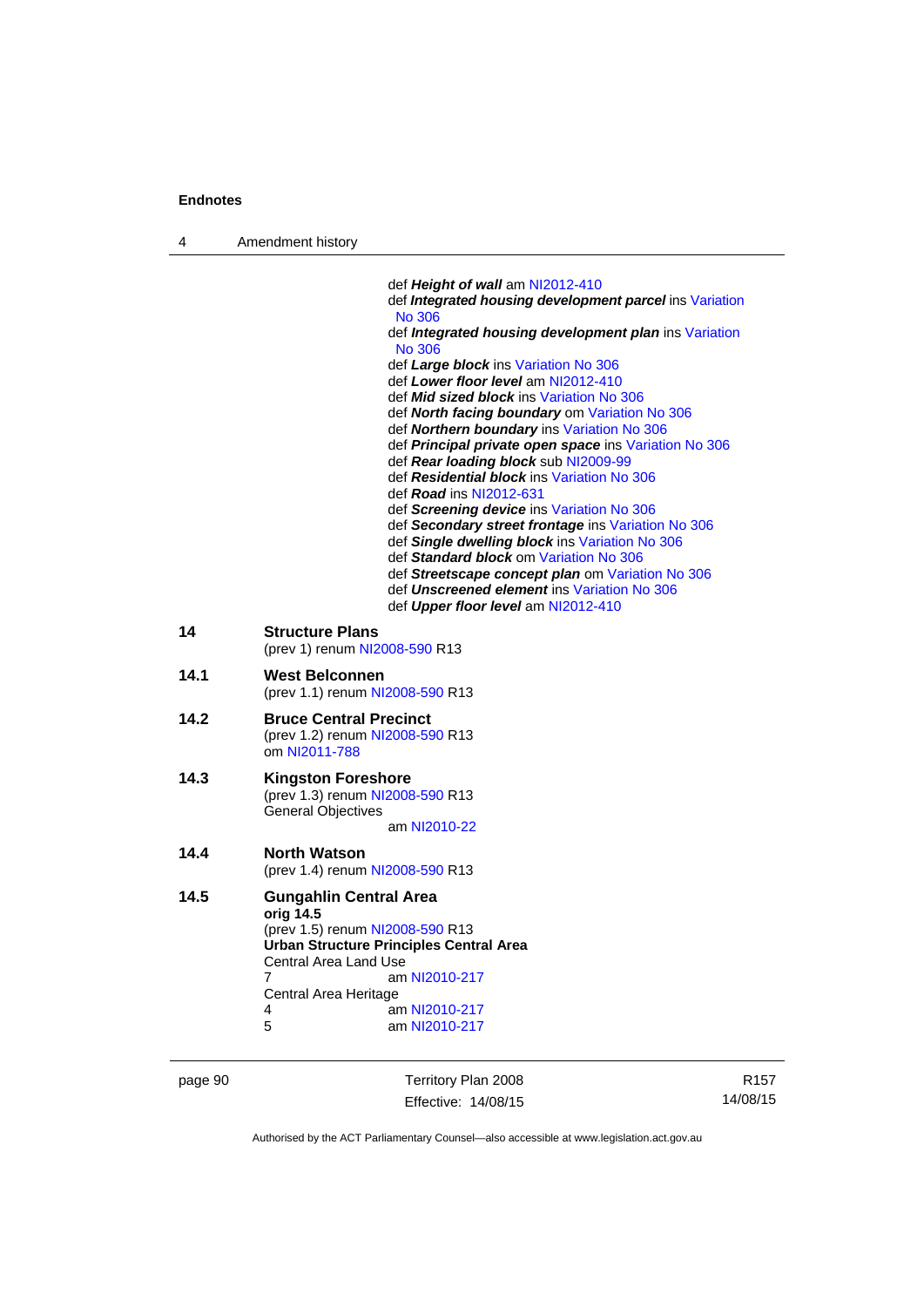om [Variation No 300](http://www.legislation.act.gov.au/ni/2011-691/) **pres 14.5** sub [Variation No 300](http://www.legislation.act.gov.au/ni/2011-691/) **14.6 Gungahlin: Part of Nicholls including Gold Creek Tourist Area**  (prev 1.6) renum [NI2008-590](http://www.legislation.act.gov.au/ni/2008-590/default.asp) R13 **14.7 North Gungahlin**  (prev 1.7) renum [NI2008-590](http://www.legislation.act.gov.au/ni/2008-590/default.asp) R13 **14.8 East Gungahlin – Suburbs of Kenny, Throsby, Part Harrison and Goorooyarroo Nature Reserve**  (prev 1.8) renum [NI2008-590](http://www.legislation.act.gov.au/ni/2008-590/default.asp) R13 **1.2 Principles and Policies for East Gungahlin**  1.2.2 Specific am [NI2010-217](http://www.legislation.act.gov.au/ni/2010-217/) 1.2.3 Specific Policies 1 am [NI2010-217](http://www.legislation.act.gov.au/ni/2010-217/) sub [Variation No 319](http://www.legislation.act.gov.au/ni/2014-501/default.asp) **14.9 Gungahlin – Suburb of Crace**  (prev 1.9) renum [NI2008-590](http://www.legislation.act.gov.au/ni/2008-590/default.asp) R13 **14.10 Molonglo and North Weston**  (prev 1.10) renum [NI2008-590](http://www.legislation.act.gov.au/ni/2008-590/default.asp) R13 ins [Variation No 281](http://www.legislation.act.gov.au/ni/2008-352/) **3 – Prohibited Development**  Fig 1 sub [NI2010-219](http://www.legislation.act.gov.au/ni/2010-219/) **5 – Policies for the development of the Molonglo and North Weston future urban area**  5.2 am [NI2010-218](http://www.legislation.act.gov.au/ni/2010-218/) **14.11 Lawson South**  ins [Variation No 299](http://www.legislation.act.gov.au/ni/2010-575/) **14.12 Holt section 99 block 11 (Belconnen Golf Course)**  ins [Variation No 298](http://www.legislation.act.gov.au/ni/2011-152/) **14.13 Gungahlin town Centre**  ins [Variation No 300](http://www.legislation.act.gov.au/ni/2011-691/) **15 Concept Plans**  (prev 2) renum [NI2008-590](http://www.legislation.act.gov.au/ni/2008-590/default.asp) R13 **15.1 Bonner**  (prev 2.1) renum [NI2008-590](http://www.legislation.act.gov.au/ni/2008-590/default.asp) R13 om [NI2012-631](http://www.legislation.act.gov.au/ni/2012-631/default.asp)

Territory Plan 2008 Effective: 14/08/15 page 91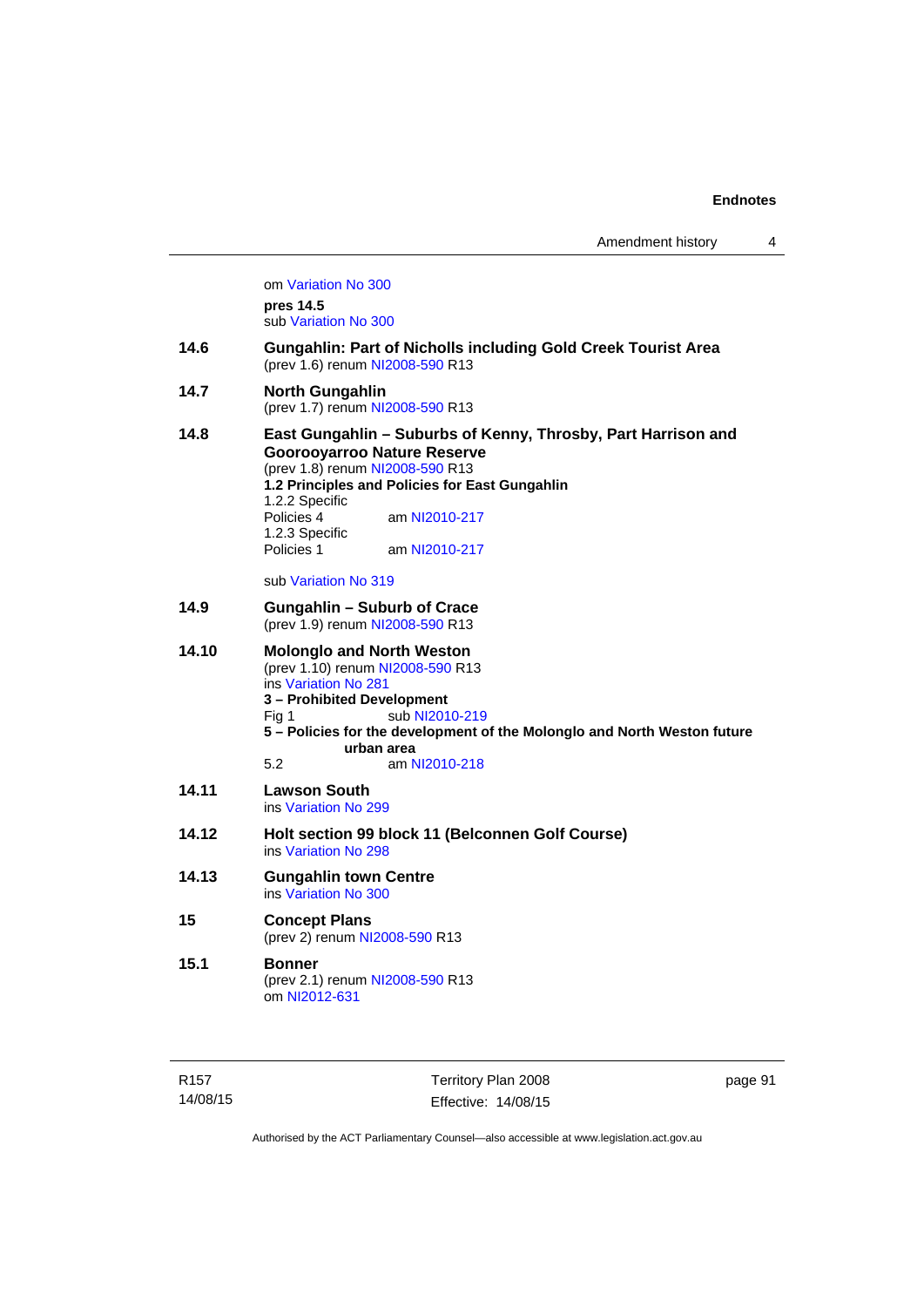| 4    | Amendment history                                                                                                                                                                                                                                                                                                                                                                                                                                                                                                                                                                            |
|------|----------------------------------------------------------------------------------------------------------------------------------------------------------------------------------------------------------------------------------------------------------------------------------------------------------------------------------------------------------------------------------------------------------------------------------------------------------------------------------------------------------------------------------------------------------------------------------------------|
| 15.2 | Casey<br>(prev 2.2) renum NI2008-590 R13                                                                                                                                                                                                                                                                                                                                                                                                                                                                                                                                                     |
| 15.3 | Crace<br>(prev 2.3) renum NI2008-590 R13<br>Ongoing block-specific provisions<br>7<br>ins NI2011-355<br>om NI2011-787<br>Figure 9<br>ins NI2011-355<br>om NI2011-787<br>Figure 10<br>ins NI2011-355<br>om NI2011-787<br>om NI2013-437                                                                                                                                                                                                                                                                                                                                                        |
| 15.4 | Forde<br>(prev 2.4) renum NI2008-590 R13<br>om NI2012-190                                                                                                                                                                                                                                                                                                                                                                                                                                                                                                                                    |
| 15.5 | <b>Macgregor</b><br>(prev 2.5) renum NI2008-590 R13                                                                                                                                                                                                                                                                                                                                                                                                                                                                                                                                          |
|      | <b>Dwelling Numbers</b><br>5.9<br>sub NI2009-321<br>am NI2012-189                                                                                                                                                                                                                                                                                                                                                                                                                                                                                                                            |
| 15.6 | <b>Flemington Road Corridor</b><br>(prev 2.6) renum NI2008-590 R13                                                                                                                                                                                                                                                                                                                                                                                                                                                                                                                           |
|      | 2 – Flemington Road Concept Plan<br>2.2 Site<br>sub NI2010-601<br>2.4.12 Natural and Cultural Heritage<br>am NI2010-217<br>Features<br>2.4.13 Land<br>Program<br>sub NI2010-22<br>om NI2010-601<br>3.1.1 Building Height<br>Controls<br>am NI2009-272<br>3 - Development Control Requirements<br>sub NI2010-22<br>Part A - Land Use<br>R <sub>1</sub> , C <sub>1</sub><br>(prev R2, C2) renum NI2010-601<br><b>Part B - Subdivision</b><br>1 Dwelling Numbers<br>hdg<br>ins NI2010-601<br>2 Subdivision<br>hdg<br>(prev 1) renum NI2010-601<br>3 Density<br>(prev 2) renum NI2010-601<br>hdg |

page 92 Territory Plan 2008 Effective: 14/08/15

R157 14/08/15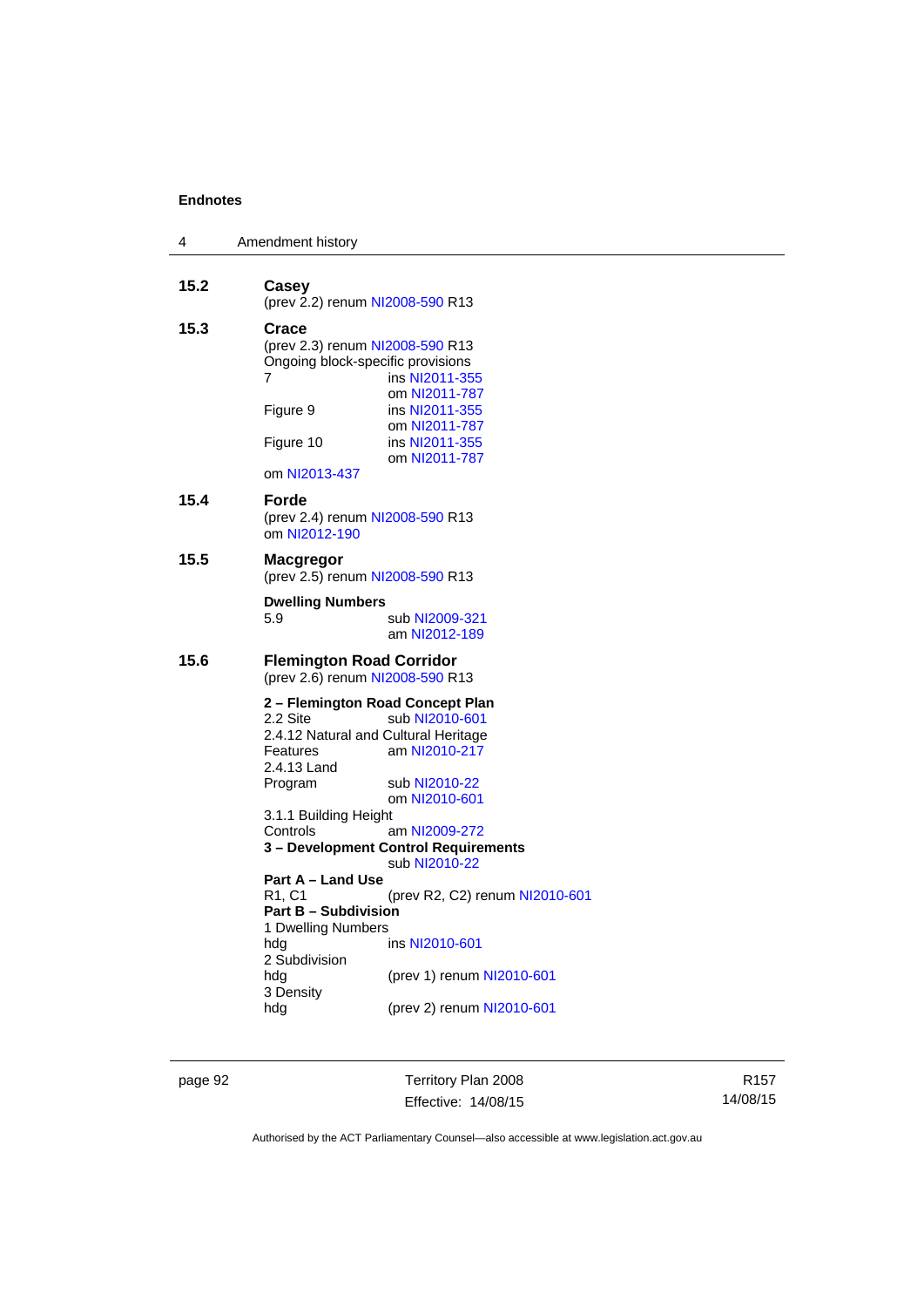4 Bushfire Protection hdg (prev 3) renum [NI2010-601](http://www.legislation.act.gov.au/ni/2010-601/) **Part C – Buildings and Structures**  R11A ins [NI2010-601](http://www.legislation.act.gov.au/ni/2010-601/)<br>R16A ins NI2010-601 ins [NI2010-601](http://www.legislation.act.gov.au/ni/2010-601/) 3 Increase in the Number of Dwellings Permitted by a Crown Lease hdg ins [NI2010-601](http://www.legislation.act.gov.au/ni/2010-601/) R19A ins [NI2010-601](http://www.legislation.act.gov.au/ni/2010-601/) 4 Commercial Gross Floor Area<br>hdg (prev 3) ren (prev 3) renum [NI2010-601](http://www.legislation.act.gov.au/ni/2010-601/) R20 sub [NI2010-601](http://www.legislation.act.gov.au/ni/2010-601/) 5 Commercial Building Frontages hdg (prev 4) renum [NI2010-601](http://www.legislation.act.gov.au/ni/2010-601/) 6 Floor to Ceiling Heights hdg (prev 5) renum [NI2010-601](http://www.legislation.act.gov.au/ni/2010-601/) 7 Service Entries hdg (prev 6) renum [NI2010-601](http://www.legislation.act.gov.au/ni/2010-601/) 8 Articulation Zone hdg (prev 7) renum [NI2010-601](http://www.legislation.act.gov.au/ni/2010-601/) 9 Materials and Colours hdg (prev 8) renum [NI2010-601](http://www.legislation.act.gov.au/ni/2010-601/) 10 Verges hdg (prev 9) renum [NI2010-601](http://www.legislation.act.gov.au/ni/2010-601/) 11 Street Interface hdg (prev 10) renum [NI2010-601](http://www.legislation.act.gov.au/ni/2010-601/) 12 Deep Root Planting Zones<br>hdg (prev 11) (prev 11) renum [NI2010-601](http://www.legislation.act.gov.au/ni/2010-601/) R29 sub [NI2010-601](http://www.legislation.act.gov.au/ni/2010-601/) R30 am [NI2010-411](http://www.legislation.act.gov.au/ni/2010-411/)<br>R30A, C30A ins NI2010-601 ins [NI2010-601](http://www.legislation.act.gov.au/ni/2010-601/) 13 Courtyard Walls hdg (prev 12) renum [NI2010-601](http://www.legislation.act.gov.au/ni/2010-601/) 14 Public Art hdg (prev 13) renum [NI2010-601](http://www.legislation.act.gov.au/ni/2010-601/) 15 Communal Open Space hdg (prev 14) renum [NI2010-601](http://www.legislation.act.gov.au/ni/2010-601/) **Concept Plan Drawings**  Flemington Road Concept Plan Study Area sub [NI2010-601](http://www.legislation.act.gov.au/ni/2010-601/) **15.7 Ngunnawal 2C**  (prev 2.7) renum [NI2008-590](http://www.legislation.act.gov.au/ni/2008-590/default.asp) R13 om [NI2015-81](http://www.legislation.act.gov.au/ni/2015-81/default.asp) **15.8 Jacka**  (prev 2.8) renum [NI2008-590](http://www.legislation.act.gov.au/ni/2008-590/default.asp) R13

R157 14/08/15 Territory Plan 2008 Effective: 14/08/15 page 93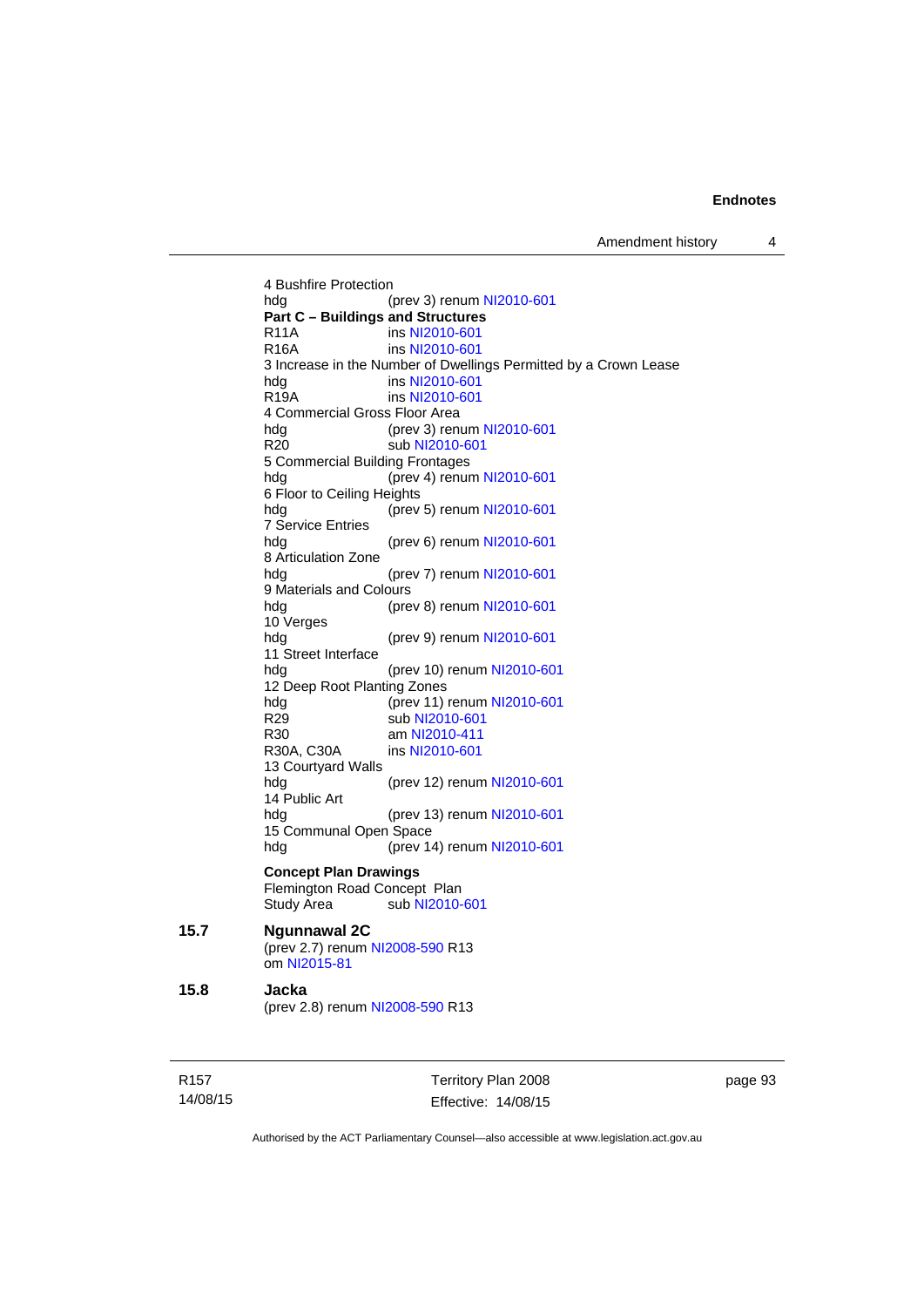| 4     | Amendment history                                                                                |                                            |
|-------|--------------------------------------------------------------------------------------------------|--------------------------------------------|
| 15.9  | <b>Moncrieff</b><br>(prev 2.9) renum NI2008-590 R13                                              |                                            |
| 15.10 | <b>North Weston</b><br>(prev 2.10) ins Variation No 281<br>renum NI2008-590 R13<br>am NI2015-334 |                                            |
| 15.11 | <b>Coombs and Wright</b><br>(prev 2.11) ins Variation No 281<br>renum NI2008-590 R13             | sub NI2010-22                              |
|       | <b>Introduction</b><br>Application<br>Definition of                                              | am NI2012-410                              |
|       | terms                                                                                            | am NI2010-412                              |
|       | Part A - Land Use                                                                                |                                            |
|       | Element 1                                                                                        | sub NI2014-10                              |
|       | R4, C4                                                                                           | am NI2014-90                               |
|       | <b>Part B - Subdivision</b><br>Element 8                                                         |                                            |
|       | R46, C46                                                                                         | sub NI2011-355                             |
|       | R46A,C46A<br>R46B, C46B                                                                          | ins NI2011-355<br>ins NI2011-355           |
|       | Element 9                                                                                        |                                            |
|       | R48                                                                                              | am NI2010-217                              |
|       | <b>Part C - Buildings and Structures</b>                                                         |                                            |
|       | Element 10<br>R49                                                                                | sub NI2011-355                             |
|       | R50                                                                                              | sub NI2014-275                             |
|       | Element 12                                                                                       |                                            |
|       | R <sub>53</sub>                                                                                  | sub NI2014-10                              |
|       | R56<br>C57                                                                                       | sub NI2014-90<br>sub NI2014-10, NI2014-275 |
|       | hdg                                                                                              | ins NI2010-412                             |
|       | Item $16.1$                                                                                      | ins NI2010-412                             |
|       | R62, C62<br>R63                                                                                  | ins NI2010-412<br>ins NI2010-412           |
|       |                                                                                                  |                                            |
|       | Table 1                                                                                          | ins NI2010-412                             |
|       | Figure A1                                                                                        | ins NI2010-412                             |
|       | <b>Part D - Environment</b>                                                                      |                                            |
|       | hdg<br>Element 17                                                                                | ins NI2012-410                             |
|       | hdg                                                                                              | ins NI2012-410                             |
|       |                                                                                                  |                                            |

page 94 Territory Plan 2008 Effective: 14/08/15

R157 14/08/15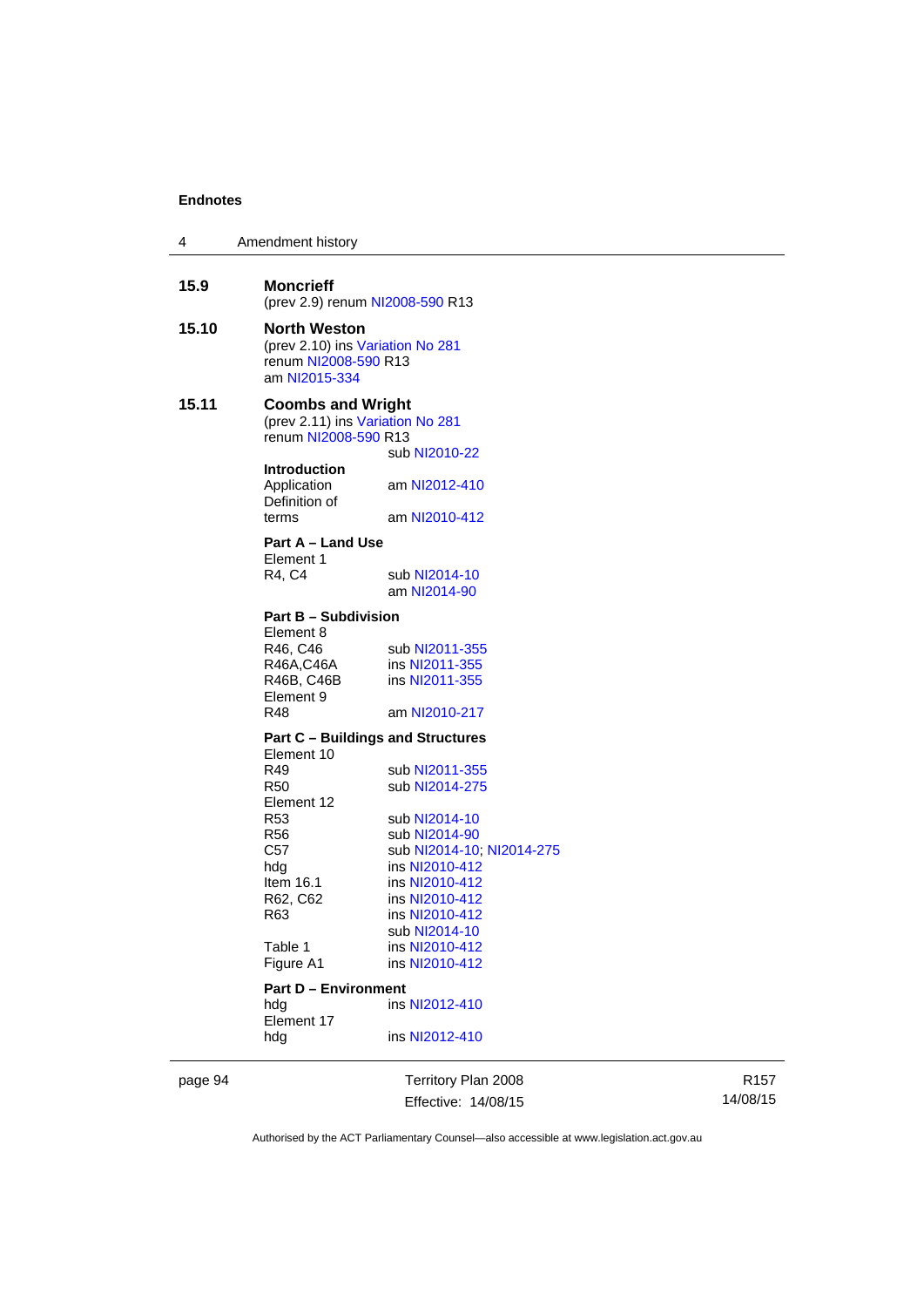| R <sub>157</sub><br>14/08/15 |                                                           | Territory Plan 2008<br>Effective: 14/08/15                                     | page 95 |
|------------------------------|-----------------------------------------------------------|--------------------------------------------------------------------------------|---------|
|                              | C131                                                      | am NI2008-541                                                                  |         |
|                              | Item 5.3<br>C <sub>130</sub>                              | am NI2008-541                                                                  |         |
|                              | Element 5                                                 |                                                                                |         |
|                              | Item 2.1                                                  | am NI2009-487                                                                  |         |
|                              | C <sub>109</sub><br>Element 2                             | am NI2008-541                                                                  |         |
|                              | Item $1.4$                                                |                                                                                |         |
|                              | Element 1                                                 |                                                                                |         |
|                              | Item 6.5 hdg                                              | am NI2009-324<br>Part B(2) - Additional requirements that apply when an Estate |         |
|                              | Element 6                                                 |                                                                                |         |
|                              | R27,C27                                                   | am NI2009-324                                                                  |         |
|                              | R26, C26                                                  | am NI2009-324                                                                  |         |
|                              | Element 2<br>Item 2.8 hdg                                 | sub NI2009-324                                                                 |         |
|                              |                                                           | Part B(1) - Estate Development Plans supported by a Precinct Code              |         |
|                              | Introduction                                              | <b>Part B - Subdivision Development Code</b><br>am NI2009-38                   |         |
|                              | am NI2009-38                                              |                                                                                |         |
|                              |                                                           | (prev 3.1) renum NI2008-590 R13                                                |         |
|                              | <b>Estate Development Code</b><br>orig 16.1               |                                                                                |         |
| 16.1                         | <b>Development codes</b><br>(prev 3) renum NI2008-590 R13 |                                                                                |         |
| 16                           |                                                           |                                                                                |         |
| 15.14                        | <b>Throsby</b><br>ins Variation No 319                    |                                                                                |         |
| 15.13                        | ins Variation No 298                                      | Holt section 99 block 11 (Belconnen Golf Course)                               |         |
|                              | R6, C6                                                    | sub NI2011-589                                                                 |         |
|                              | hdg<br>2. Dwelling Yield                                  | sub NI2011-589                                                                 |         |
|                              | ins Variation No 299                                      | <b>Part B - Subdivision Development Code</b>                                   |         |
|                              | om NI2010-22                                              |                                                                                |         |
|                              | (prev 2.12) ins Variation No 281<br>renum NI2008-590 R13  |                                                                                |         |
| 15.12                        | <b>Lawson South</b>                                       |                                                                                |         |
|                              | Figure 5<br>Figure 6                                      | sub NI2010-217<br>ins NI2012-410                                               |         |
|                              | Figure 4                                                  | sub NI2010-217, NI2010-602, NI2014-10                                          |         |
|                              | Figure 3                                                  | sub NI2014-10<br>sub NI2014-10                                                 |         |
|                              | Figure 2                                                  |                                                                                |         |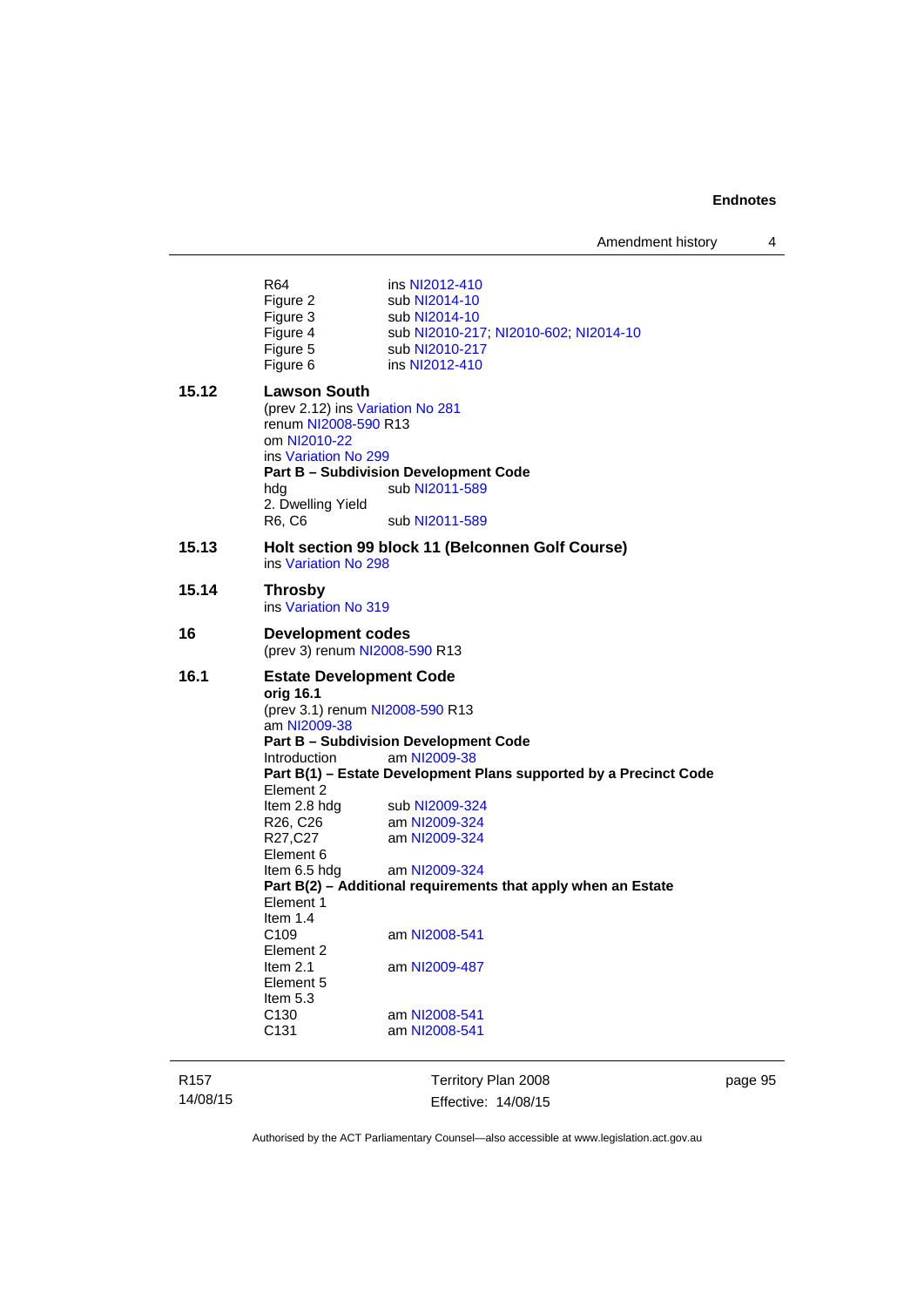5 Earlier republications

om [Variation No 306](http://www.legislation.act.gov.au/ni/2013-93/default.asp) **pres 16.1** ins [Variation No 306](http://www.legislation.act.gov.au/ni/2013-93/default.asp) am [NI2013-436](http://www.legislation.act.gov.au/ni/2013-436/default.asp); [NI2013-437](http://www.legislation.act.gov.au/ni/2013-437/default.asp)

# **5 Earlier republications**

Some earlier republications were not numbered. The number in column 1 refers to the publication order.

Since 12 September 2001 every authorised republication has been published in electronic pdf format on the ACT legislation register. A selection of authorised republications have also been published in printed format. These republications are marked with an asterisk (\*) in column 1. Electronic and printed versions of an authorised republication are identical.

| <b>Republication</b><br>No and date | <b>Effective</b>              | Last<br>amendment<br>made by | <b>Republication</b><br>for                                                                          |
|-------------------------------------|-------------------------------|------------------------------|------------------------------------------------------------------------------------------------------|
| R <sub>1</sub><br>31 Mar 2008       | 31 Mar 2008-<br>17 Apr 2008   | not amended                  | new instrument                                                                                       |
| R <sub>2</sub><br>18 Apr 2008       | 18 Apr 2008-<br>5 June 2008   | NI2008-123                   | variations by<br>Variation No 285<br>(as notified in<br>NI2008-123)                                  |
| R <sub>3</sub><br>6 June 2008       | 6 June 2008-<br>10 July 2008  | NI2008-201                   | variations by<br>NI2008-201                                                                          |
| R4<br>11 July 2008                  | 11 July 2008-<br>31 July 2008 | NI2008-290                   | variations by<br>NI2008-289 and<br>NI2008-290                                                        |
| R <sub>5</sub><br>1 Aug 2008        | 1 Aug 2008-<br>14 Aug 2008    | NI2008-298                   | variations by<br>NI2008-298                                                                          |
| R <sub>6</sub><br>15 Aug 2008       | 15 Aug 2008-<br>28 Aug 2008   | NI2008-336                   | variations by<br>Variation No 293<br>(as notified in<br>NI2008-219),<br>NI2008-328 and<br>NI2008-336 |
| R7<br>29 Aug 2008                   | 29 Aug 2008-<br>4 Sept 2008   | NI2008-358                   | variations by<br>NI2008-358                                                                          |
|                                     |                               |                              |                                                                                                      |

page 96 Territory Plan 2008 Effective: 14/08/15

R157 14/08/15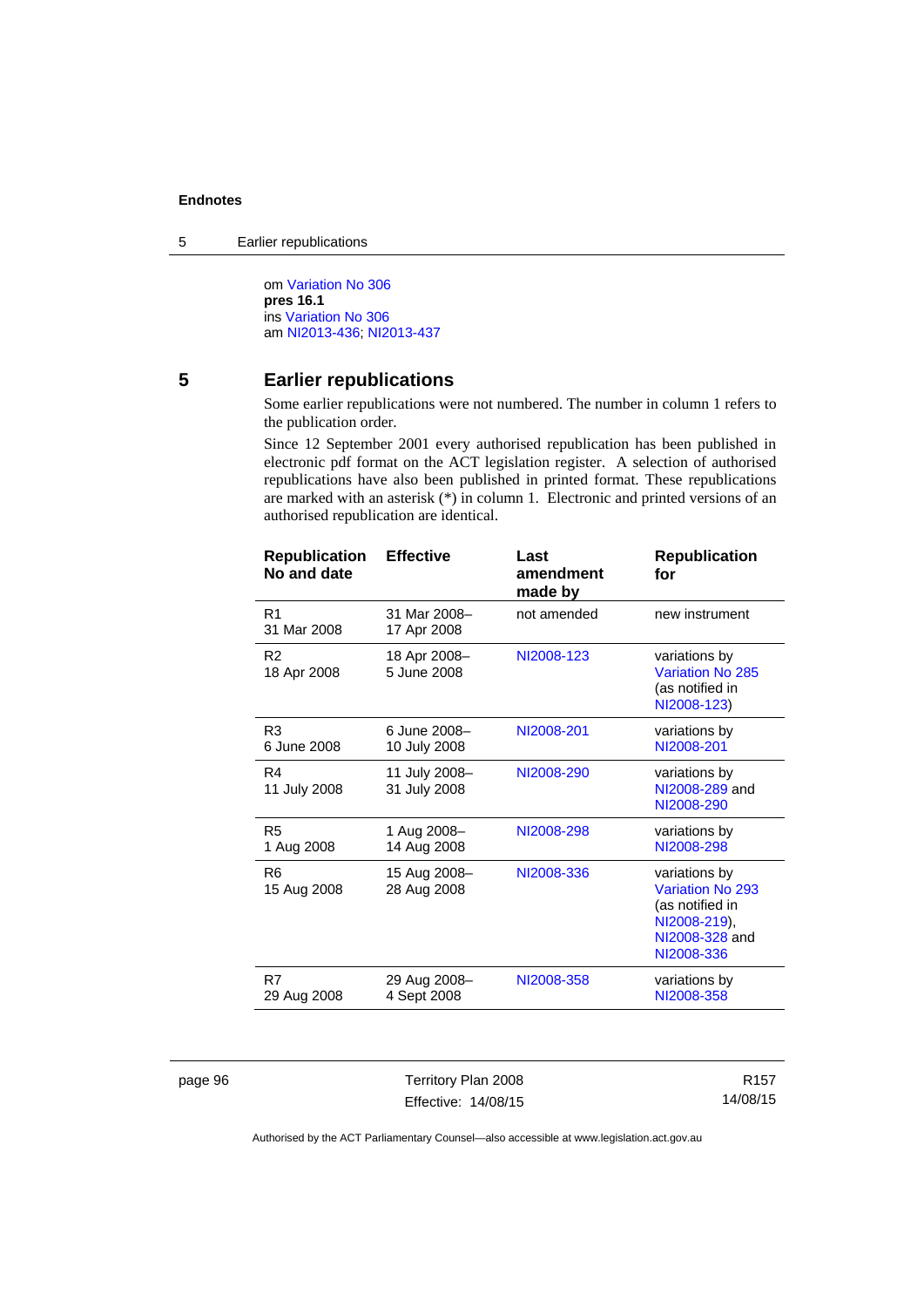Earlier republications 5

| <b>Republication</b><br>No and date | <b>Effective</b>            | Last<br>amendment<br>made by | <b>Republication</b><br>for                                         |
|-------------------------------------|-----------------------------|------------------------------|---------------------------------------------------------------------|
| R <sub>8</sub><br>5 Sept 2008       | 5 Sept 2008-<br>30 Oct 2008 | NI2008-358                   | variations by<br>Variation No 289<br>(as notified in<br>NI2008-339) |
| R <sub>9</sub>                      | 31 Oct 2008-                | NI2008-499                   | variations by                                                       |
| 31 Oct 2008                         | 6 Nov 2008                  |                              | NI2008-499                                                          |
| R <sub>10</sub>                     | 7 Nov 2008-                 | NI2008-516                   | variations by                                                       |
| 7 Nov 2008                          | 20 Nov 2008                 |                              | NI2008-516                                                          |
| R <sub>11</sub><br>21 Nov 2008      | 21 Nov 2008-<br>11 Dec 2008 | NI2008-542                   | variations by<br>NI2008-541 and<br>NI2008-542                       |
| R <sub>12</sub><br>12 Dec 2008      | 12 Dec 2008-<br>18 Dec 2008 | NI2008-542                   | variations by<br>Variation No 281<br>(as notified in<br>NI2008-352) |
| R <sub>13</sub>                     | 19 Dec 2008-                | NI2008-590                   | variations by                                                       |
| 19 Dec 2008                         | 8 Jan 2009                  |                              | NI2008-590                                                          |
| R <sub>14</sub>                     | 9 Jan 2009-                 | NI2009-6                     | variations by                                                       |
| 9 Jan 2009                          | 15 Jan 2009                 |                              | NI2009-6                                                            |
| R <sub>15</sub>                     | 16 Jan 2009-                | NI2009-17                    | variations by                                                       |
| 16 Jan 2009                         | 5 Feb 2009                  |                              | NI2009-17                                                           |
| R <sub>16</sub><br>6 Feb 2009       | 6 Feb 2009-<br>12 Feb 2009  | NI2009-38                    | variations by<br>NI2009-37 and<br>NI2009-38                         |
| R <sub>17</sub>                     | 13 Feb2009-                 | NI2009-59                    | variations by                                                       |
| 13 Feb 2009                         | 26 Feb 2009                 |                              | NI2009-59                                                           |
| R <sub>18</sub>                     | 27 Feb 2009-                | NI2009-70                    | variations by                                                       |
| 27 Feb 2009                         | 19 Mar 2009                 |                              | NI2009-70                                                           |
| R <sub>19</sub>                     | 20 Mar 2009-                | NI2009-99                    | variations by                                                       |
| 20 Mar 2009                         | 16 Apr 2009                 |                              | NI2009-99                                                           |

R157 14/08/15

Territory Plan 2008 Effective: 14/08/15 page 97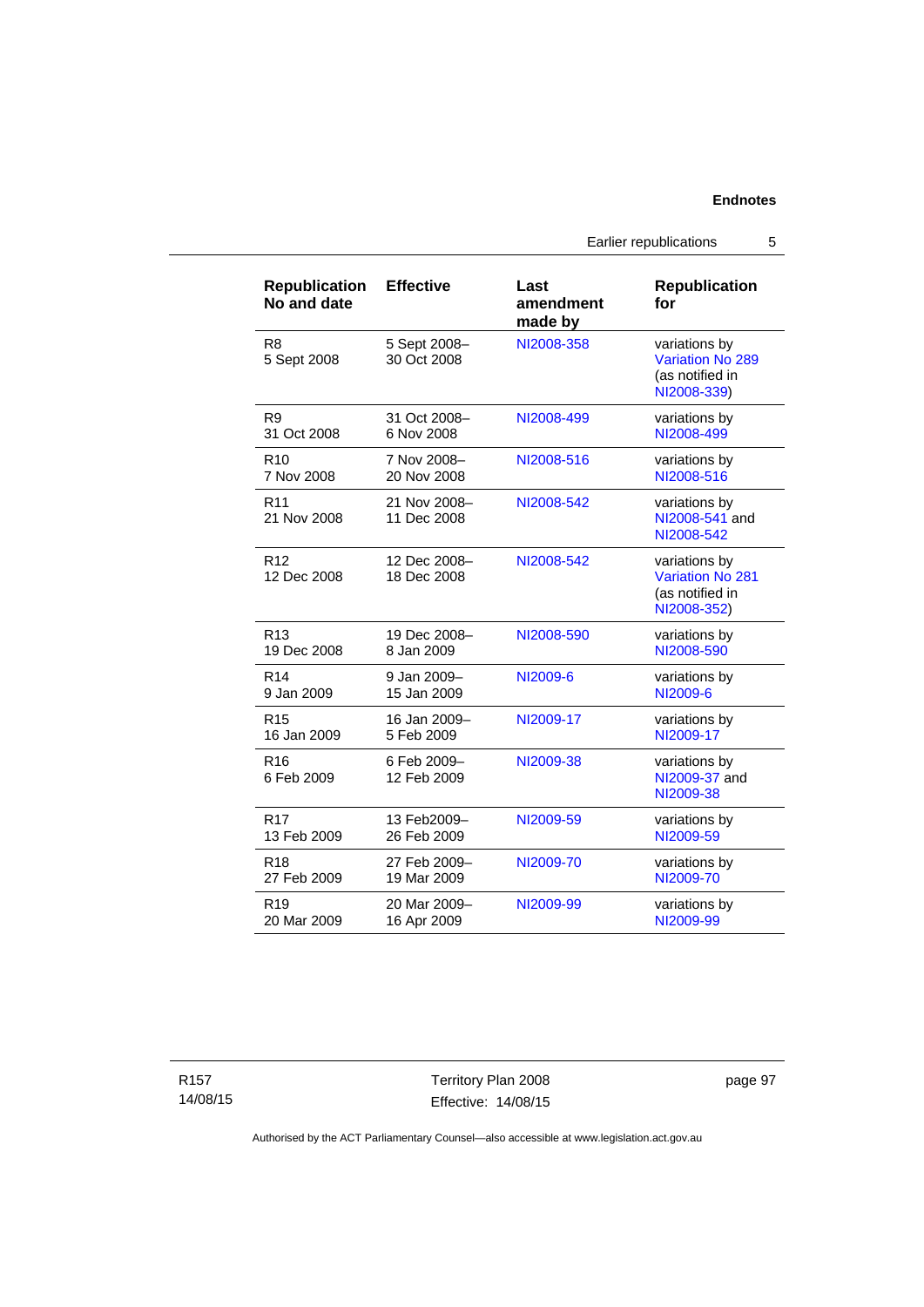# 5 Earlier republications

| <b>Republication</b><br>No and date | <b>Effective</b>              | Last<br>amendment<br>made by | <b>Republication</b><br>for                                                                                                     |
|-------------------------------------|-------------------------------|------------------------------|---------------------------------------------------------------------------------------------------------------------------------|
| R20<br>17 Apr 2009                  | 17 Apr 2009-<br>30 Apr 2009   | NI2009-181                   | variations by<br>Variation No 261<br>(as notified in<br>NI2009-107),<br>No 296 (as notified<br>in NI2009-108) and<br>NI2009-181 |
| R <sub>21</sub><br>1 May 2009       | 1 May 2009-<br>14 May 2009    | NI2009-200                   | variations by<br>NI2009-199 and<br>NI2009-200                                                                                   |
| R22<br>15 May 2009                  | 15 May 2009-<br>21 May 2009   | NI2009-217                   | variations by<br>NI2009-216 and<br>NI2009-217                                                                                   |
| R <sub>23</sub><br>22 May 2009      | 22 May 2009-<br>4 June 2009   | NI2009-238                   | variations by<br>NI2009-237 and<br>NI2009-238                                                                                   |
| R <sub>24</sub><br>5 June 2009      | 5 June 2009-<br>18 June 2009  | NI2009-256                   | variations by<br>NI2009-254,<br>NI2009-255 and<br>NI2009-256                                                                    |
| R <sub>25</sub><br>19 June 2009     | 19 June 2009-<br>9 July 2009  | NI2009-272                   | variations by<br>NI2009-272                                                                                                     |
| R <sub>26</sub><br>10 July 2009     | 10 July 2009-<br>16 July 2009 | NI2009-324                   | variations by<br>NI2009-321.<br>NI2009-322 and<br>NI2009-324                                                                    |
| R <sub>27</sub><br>17 July 2009     | 17July 2009-<br>23 July 2009  | NI2009-338                   | variations by<br>NI2009-323 and<br>NI2009-338                                                                                   |
| R28<br>24 July 2009                 | 24 July 2009-<br>20 Aug 2009  | NI2009-342                   | variations by<br>NI2009-342                                                                                                     |
| R <sub>29</sub><br>21 Aug 2009      | 21 Aug 2009-<br>27 Aug 2009   | NI2009-392                   | variations by<br>NI2009-392                                                                                                     |
| R <sub>30</sub><br>28 Aug 2009      | 28 Aug 2009-<br>3 Sept 2009   | NI2009-410                   | variations by<br>NI2009-409 and<br>NI2009-410                                                                                   |

page 98 Territory Plan 2008 Effective: 14/08/15

R157 14/08/15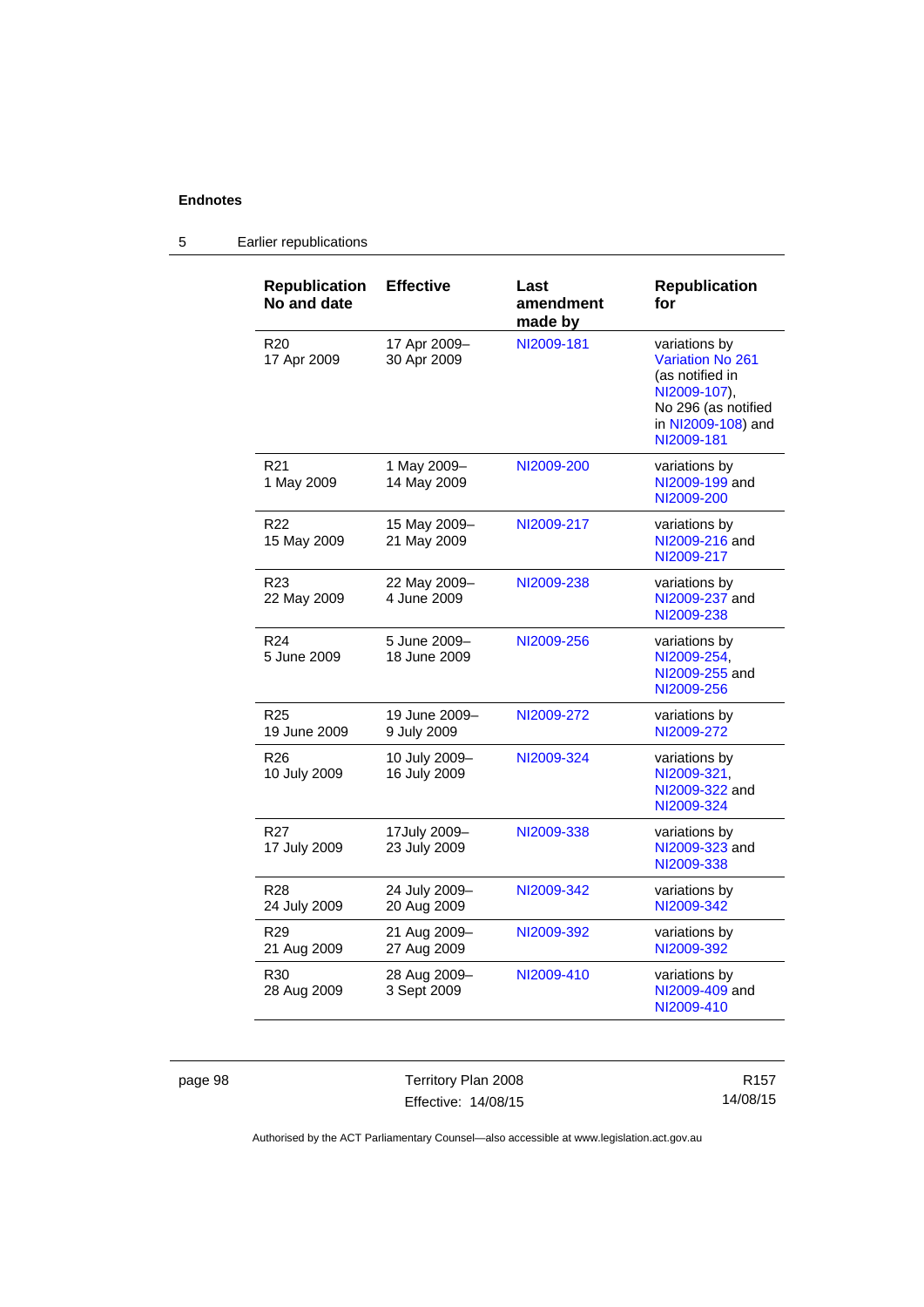Earlier republications 5

| <b>Republication</b><br>No and date | <b>Effective</b>            | Last<br>amendment<br>made by | <b>Republication</b><br>for                                                                  |
|-------------------------------------|-----------------------------|------------------------------|----------------------------------------------------------------------------------------------|
| R31<br>4 Sept 2009                  | 4 Sept 2009-<br>1 Oct 2009  | NI2009-418                   | variations by<br><b>Variation No 288</b><br>(as notified in<br>NI2009-391) and<br>NI2009-418 |
| R32<br>2 Oct 2009                   | 2 Oct 2009-<br>12 Nov 2009  | NI2009-488                   | variations by<br>NI2009-487 and<br>NI2009-488                                                |
| R33<br>13 Nov 2009                  | 13 Nov 2009-<br>3 Dec 2009  | NI2009-570                   | variations by<br>NI2009-570                                                                  |
| R34<br>4 Dec 2009                   | 4 Dec 2009-<br>21 Jan 2010  | NI2009-619                   | variations by<br>NI2009-617,<br>NI2009-618 and<br>NI2009-619                                 |
| R35<br>22 Jan 2010                  | 22 Jan 2010-<br>4 Feb 2010  | NI2010-23                    | variations by<br>NI2010-21.<br>NI2010-22 and<br>NI2010-23                                    |
| R36<br>5 Feb 2010                   | 5 Feb 2010-<br>25 Feb 2010  | NI2010-45                    | variations by<br>NI2010-45                                                                   |
| R37<br>26 Feb 2010                  | 26 Feb 2010-<br>18 Mar 2010 | NI2010-84                    | variations by<br>NI2010-82,<br>NI2010-83 and<br>NI2010-84                                    |
| R38<br>19 Mar 2010                  | 19 Mar 2010-<br>6 May 2010  | NI2010-125                   | variations by<br>NI2010-123.<br>NI2010-124 and<br>NI2010-125                                 |
| R39<br>7 May 2010                   | 7 May 2010-<br>27 May 2010  | NI2010-219                   | variations by<br>NI2010-217.<br>NI2010-218 and<br>NI2010-219                                 |
| R40<br>28 May 2010                  | 28 May 2010-<br>3 June 2010 | NI2010-258                   | variations by<br>NI2010-243,<br>NI2010-244 and<br>NI2010-258                                 |

Territory Plan 2008 Effective: 14/08/15 page 99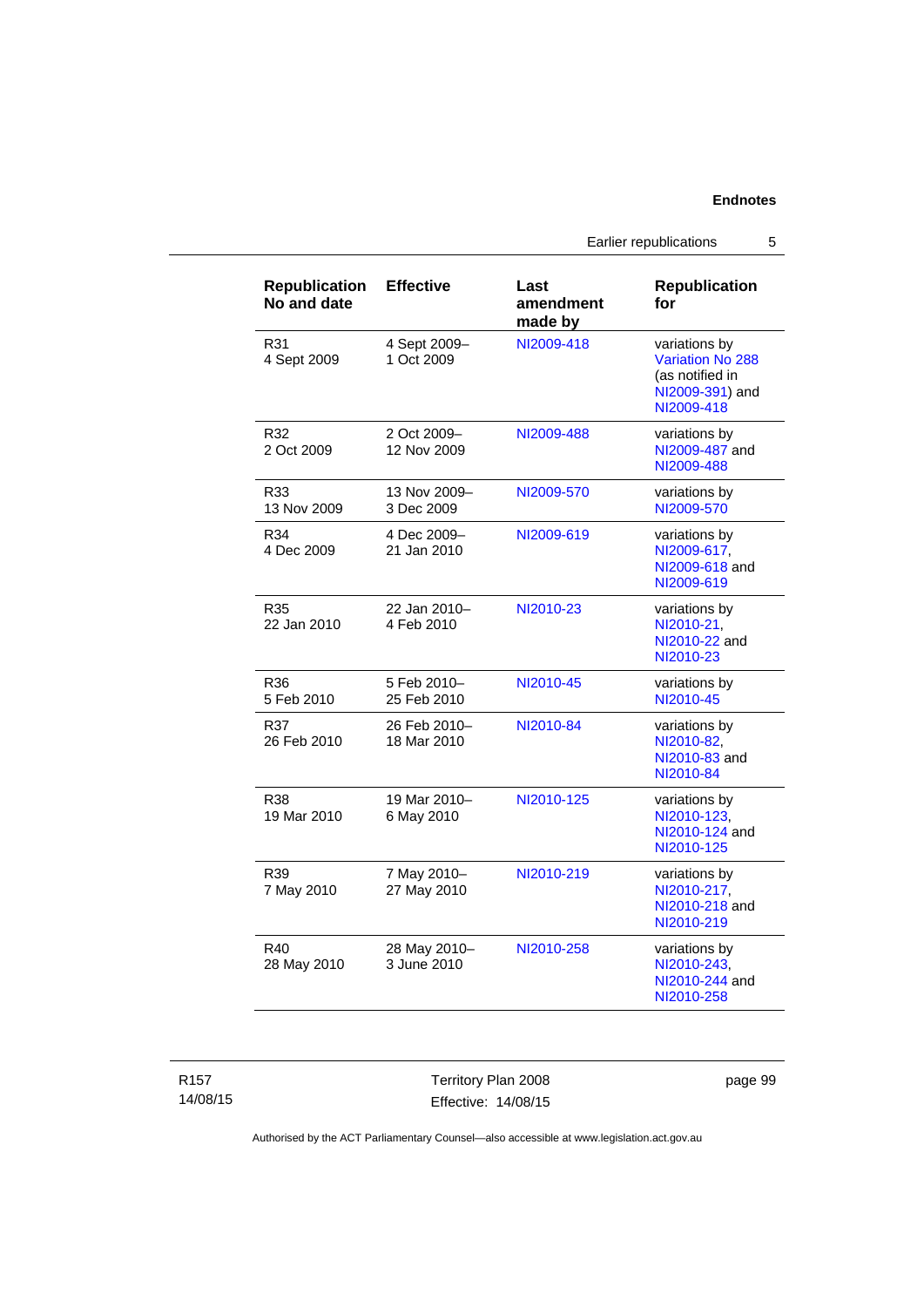page 100

| <b>Republication</b><br>No and date | <b>Effective</b>                           | Last<br>amendment<br>made by | <b>Republication</b><br>for                                                 |
|-------------------------------------|--------------------------------------------|------------------------------|-----------------------------------------------------------------------------|
| R41<br>4 June 2010                  | 4 June 2010-<br>24 June 2010               | NI2010-258                   | variations by<br>NI2010-246                                                 |
| R42<br>25 June 2010                 | 25 June 2010-<br>8 July 2010               | NI2010-321                   | variations by<br>NI2010-321                                                 |
| R43<br>9 July 2010                  | 9 July 2010-<br>15 July 2010               | NI2010-371                   | variations by<br>NI2010-370 and<br>NI2010-371                               |
| R44<br>16 July 2010                 | 16 July 2010-<br>22 July 2010              | NI2010-382                   | variations by<br>NI2010-382                                                 |
| R45<br>23 July 2010                 | 23 July 2010-<br>29 July 2010              | NI2010-409                   | variations by<br>NI2010-409                                                 |
| R46<br>30 July 2010                 | 30 July 2010-<br>12 Aug 2010               | NI2010-426                   | variations by<br>NI2010-410,<br>NI2010-411,<br>NI2010-412 and<br>NI2010-426 |
| <b>R47</b><br>13 Aug 2010           | 13 Aug 2010-<br>23 Sept 2010               | NI2010-441                   | variations by<br>NI2010-440 and<br>NI2010-441                               |
| R48<br>24 Sept 2010                 | 24 Sept 2010-<br>7 Oct 2010                | NI2010-540                   | variations by<br>NI2010-538,<br>NI2010-539 and<br>NI2010-540                |
| R49<br>8 Oct                        | 8 Oct 2010-<br>28 Oct 2010                 | NI2010-566                   | variations by<br>NI2010-566                                                 |
| R <sub>50</sub><br>29 Oct 2010      | 29 Oct 2010-<br>4 Nov 2010                 | NI2010-602                   | variations by<br>NI2010-601 and<br>NI2010-602                               |
| R <sub>51</sub><br>5 Nov 2010       | 5 Nov 2010-<br>21 Dec 2010                 | NI2010-602                   | variations by<br>Variation No 299<br>(as notified in<br>NI2010-575)         |
| <b>R52</b><br>22 Dec 2010           | 22 Dec 2010-<br>1 Feb 2011                 | NI2010-697                   | variations by<br>NI2010-697                                                 |
| R <sub>53</sub><br>2 Feb 2011       | 2 Feb 2011-<br>3 Feb 2011                  | NI2011-23                    | variations by<br>NI2011-23                                                  |
|                                     | Territory Plan 2008<br>Effective: 14/08/15 |                              | R <sub>157</sub><br>14/08/15                                                |

# 5 Earlier republications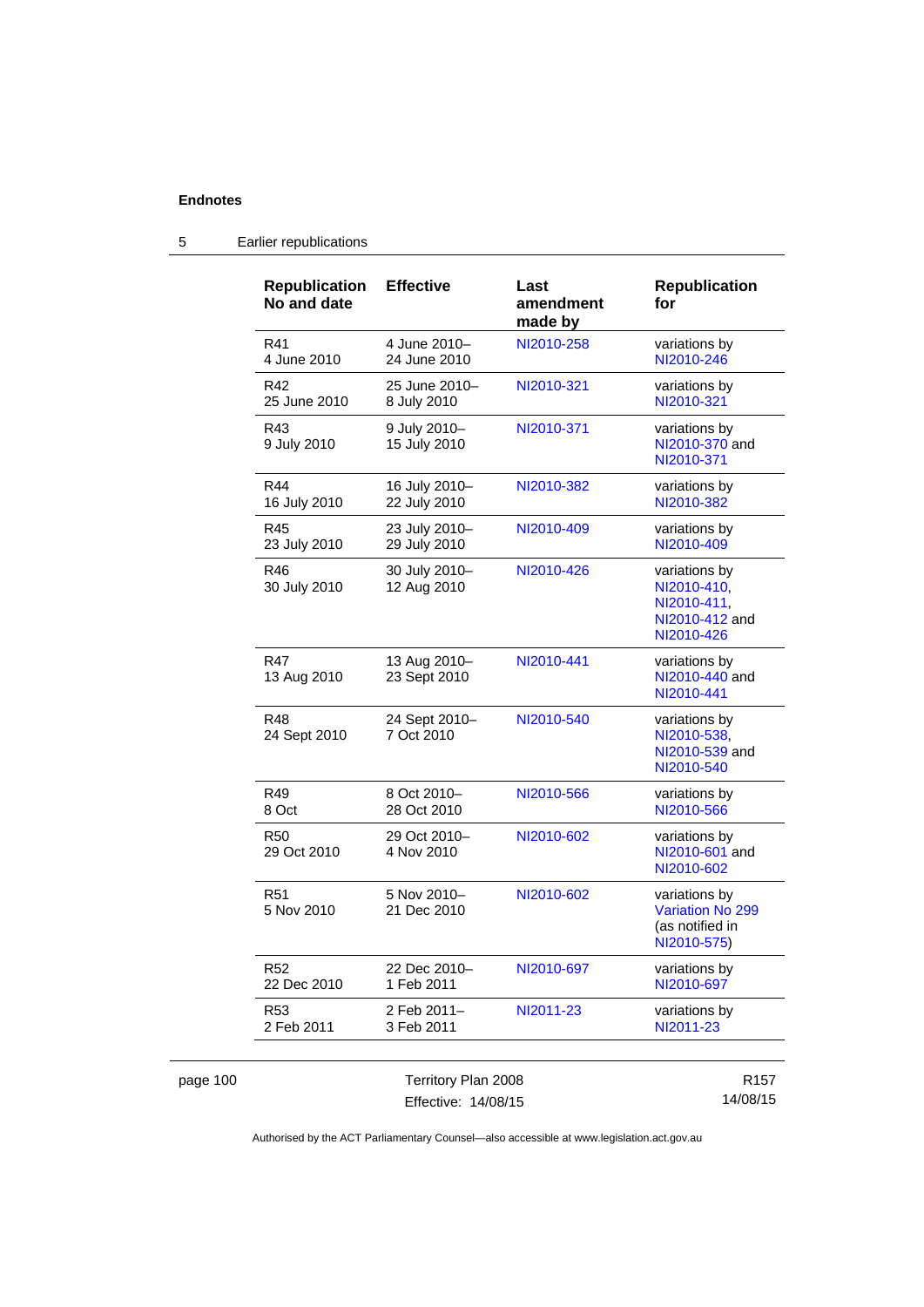| <b>Republication</b><br>No and date | <b>Effective</b>             | Last<br>amendment<br>made by | <b>Republication</b><br>for                                                                  |
|-------------------------------------|------------------------------|------------------------------|----------------------------------------------------------------------------------------------|
| R <sub>54</sub><br>4 Feb 2011       | 4 Feb 2011-<br>10 Feb 2011   | NI2011-30                    | variations by<br>NI2011-30                                                                   |
| R <sub>55</sub><br>11 Feb 2011      | 11 Feb 2011-<br>3 Mar 2011   | NI2011-42                    | variations by<br>NI2011-42                                                                   |
| R56<br>4 Mar 2011                   | 4 Mar 2011-<br>10 Mar 2011   | NI2011-81                    | variations by<br>NI2011-81                                                                   |
| <b>R57</b><br>11 Mar 2011           | 11 Mar 2011-<br>17 Mar 2011  | NI2011-126                   | variations by<br>NI2011-126                                                                  |
| <b>R58</b><br>18 Mar 2011           | 18 Mar 2011-<br>14 Apr 2011  | NI2011-153                   | variations by<br><b>Variation No 298</b><br>(as notified in<br>NI2011-152) and<br>NI2011-153 |
| R <sub>59</sub><br>15 Apr 2011      | 15 Apr 2011-<br>20 Apr 2011  | NI2011-194                   | variations by<br>NI2011-193 and<br>NI2011-194                                                |
| R60<br>21 Apr 2011                  | 21 Apr 2011-<br>28 Apr 2011  | NI2011-204                   | variations by<br>NI2011-204                                                                  |
| R61<br>29 Apr 2011                  | 29 Apr 2011-<br>11 May 2011  | NI2011-207                   | variations by<br>NI2011-206 and<br>NI2011-207                                                |
| R <sub>62</sub><br>12 May 2011      | 12 May 2011-<br>18 May 2011  | NI2011-226                   | variations by<br>NI2011-226                                                                  |
| R63<br>19 May 2011                  | 19 May 2011-<br>26 May 2011  | NI2011-238                   | variations by<br>NI2011-237 and<br>NI2011-238                                                |
| R64<br>27 May 2011                  | 27 May 2011-<br>9 June 2011  | NI2011-258                   | variations by<br>NI2011-255.<br>NI2011-256,<br>NI2011-257 and<br>NI2011-258                  |
| R65<br>10 June 2011                 | 10June 2011-<br>23 June 2011 | NI2011-284                   | variations by<br>NI2011-283 and<br>NI2011-284                                                |
| R66                                 | 24 June 2011-<br>7 July 2011 | NI2011-309                   | variations by<br>NI2011-309                                                                  |

Earlier republications 5

Authorised by the ACT Parliamentary Counsel—also accessible at www.legislation.act.gov.au

14/08/15

R157

Effective: 14/08/15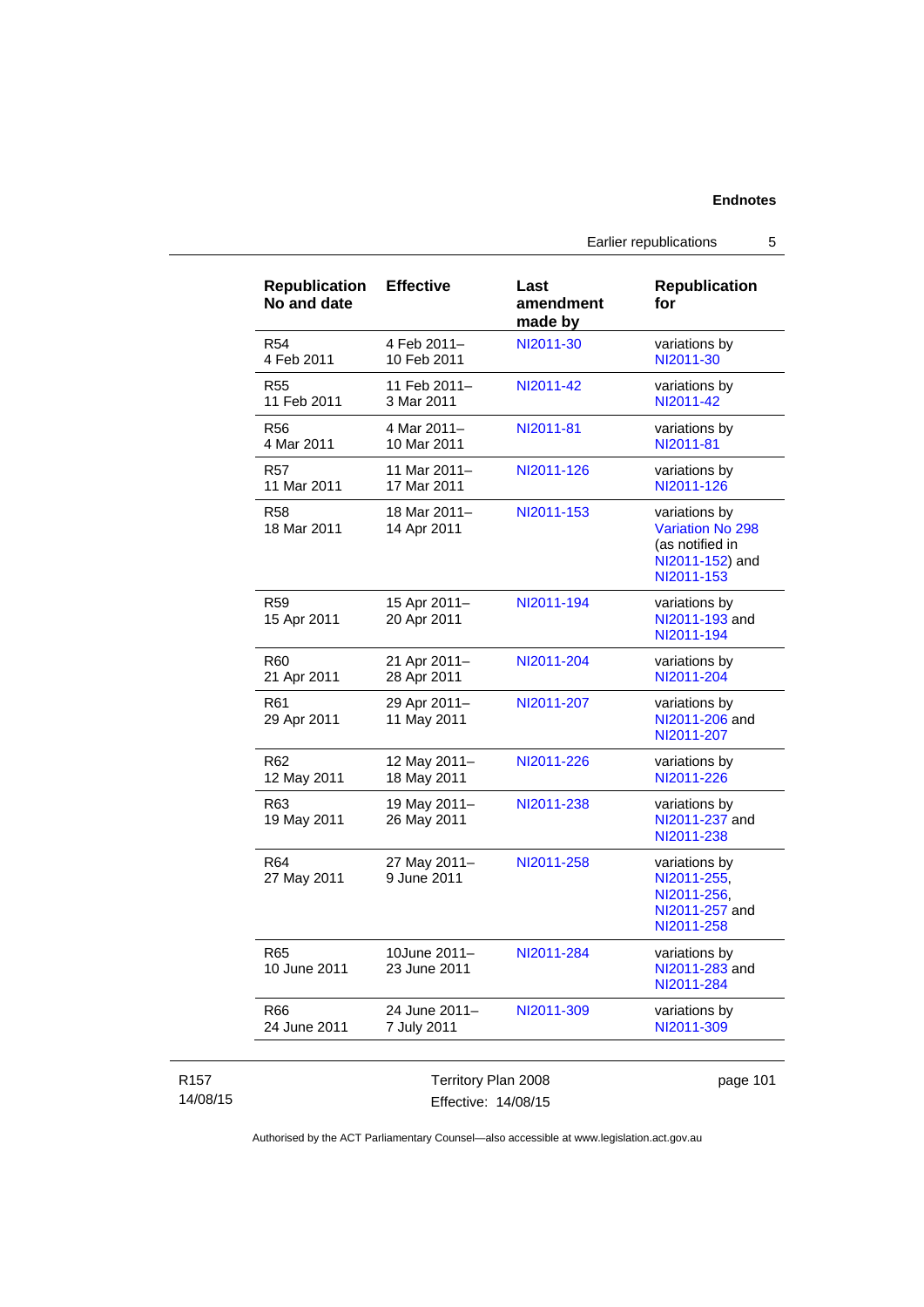| <b>Republication</b><br>No and date | <b>Effective</b>             | Last<br>amendment<br>made by | <b>Republication</b><br>for                                                                                  |
|-------------------------------------|------------------------------|------------------------------|--------------------------------------------------------------------------------------------------------------|
| R67<br>8 July 2011                  | 8 July 2011-<br>26 Aug 2011  | NI2011-355                   | variations by<br>NI2011-353,<br>NI2011-354 and<br>NI2011-355                                                 |
| R68<br>27 Aug 2011                  | 27 Aug 2011-<br>1 Sept 2011  | NI2011-481                   | variations by<br>NI2011-481                                                                                  |
| R <sub>69</sub><br>2 Sept 2011      | 2 Sept 2011-<br>15 Sept 2011 | NI2011-481                   | variations by<br>NI2011-478,<br>NI2011-479 and<br>NI2011-480                                                 |
| <b>R70</b><br>16 Sept 2011          | 16 Sept 2011-<br>6 Oct 2011  | NI2011-541                   | variations by<br>NI2011-541                                                                                  |
| <b>R71</b><br>7 Oct 2011            | 7 Oct 2011-<br>27 Oct 2011   | NI2011-590                   | variations by<br>NI2011-589 and<br>NI2011-590                                                                |
| R72<br>28 Oct 2011                  | 28 Oct 2011-<br>3 Nov 2011   | NI2011-652                   | variations by<br>NI2011-650,<br>NI2011-651 and<br>NI2011-652                                                 |
| R73<br>4 Nov 2011                   | 4 Nov 2011-<br>30 Nov 2011   | NI2011-668                   | variations by<br><b>Variation No 302</b><br>(as notified in<br>NI2011-573),<br>NI2011-667 and<br>NI2011-668) |
| R74<br>1 Dec 2011                   | 1 Dec 2011-<br>15 Dec 2011   | NI2011-731                   | variations by<br>NI2011-728,<br>NI2011-729,<br>NI2011-730 and<br>NI2011-731                                  |

# 5 Earlier republications

page 102 Territory Plan 2008 Effective: 14/08/15

R157 14/08/15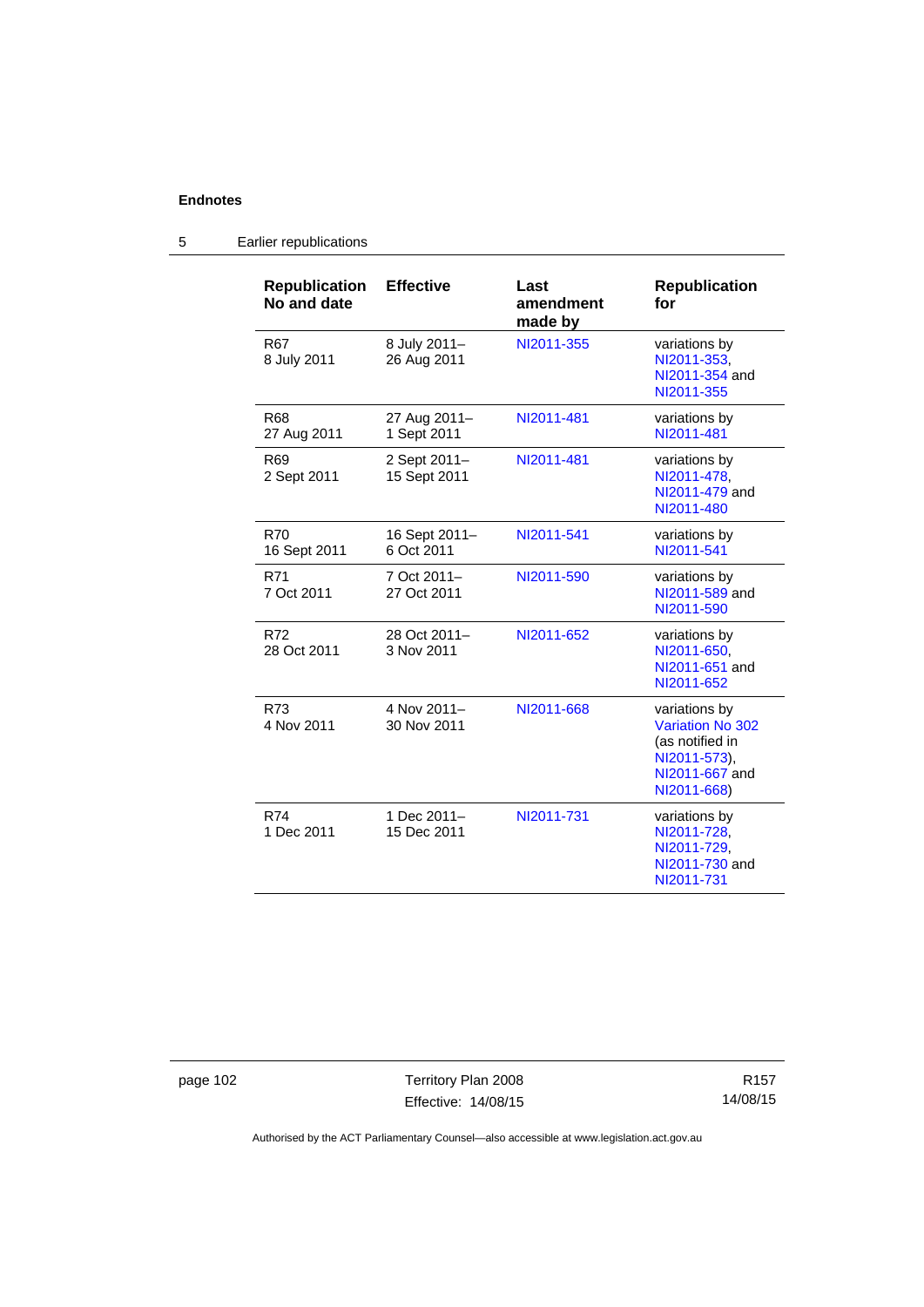Earlier republications 5

| 16 Dec 2011-<br>27 Jan 2012<br>28 Jan 2012-<br>23 Feb 2012 | made by<br>NI2011-788<br>NI2012-32 | variations by<br><b>Variation No 300</b><br>(as notified in<br>NI2011-691),<br><b>Variation No 310</b><br>(as notified in<br>NI2011-688),<br>NI2011-785.<br>NI2011-786,<br>NI2011-787 and<br>NI2011-788<br>variations by<br>NI2012-26, |
|------------------------------------------------------------|------------------------------------|----------------------------------------------------------------------------------------------------------------------------------------------------------------------------------------------------------------------------------------|
|                                                            |                                    |                                                                                                                                                                                                                                        |
|                                                            |                                    | NI2012-28,<br>NI2012-29,<br>NI2012-30,<br>NI2012-31 and<br>NI2012-32                                                                                                                                                                   |
| 24 Feb 2012-<br>27 Feb 2012                                | NI2012-83                          | variations by<br>NI2012-82 and<br>NI2012-83                                                                                                                                                                                            |
| 28 Feb 2012-<br>13 Mar 2012                                | NI2012-87                          | variations by<br>NI2012-86 and<br>NI2012-87                                                                                                                                                                                            |
| 14 Mar 2012-<br>19 Mar 2012                                | NI2012-125                         | variations by<br>NI2012-125                                                                                                                                                                                                            |
| 20 Mar 2012-<br>20 Mar 2012                                | NI2012-145                         | variations by<br>NI2012-145                                                                                                                                                                                                            |
| 21 Mar 2012-<br>27 Mar 2012                                | NI2012-146                         | variations by<br>NI2012-146                                                                                                                                                                                                            |
| 28 Mar 2012-<br>12 Apr 2012                                | NI2012-164                         | variations by<br>NI2012-162 and<br>NI2012-164                                                                                                                                                                                          |
| 13 Apr 2012-<br>18 Apr 2012                                | NI2012-190                         | variations by<br>NI2012-189 and<br>NI2012-190                                                                                                                                                                                          |
| 19 Apr 2012-<br>30 Apr 2012                                | NI2012-194                         | variations by<br>NI2012-194                                                                                                                                                                                                            |
|                                                            |                                    | Territory Plan 2008                                                                                                                                                                                                                    |

| R <sub>157</sub> | Territory Plan 2008 | page 103 |
|------------------|---------------------|----------|
| 14/08/15         | Effective: 14/08/15 |          |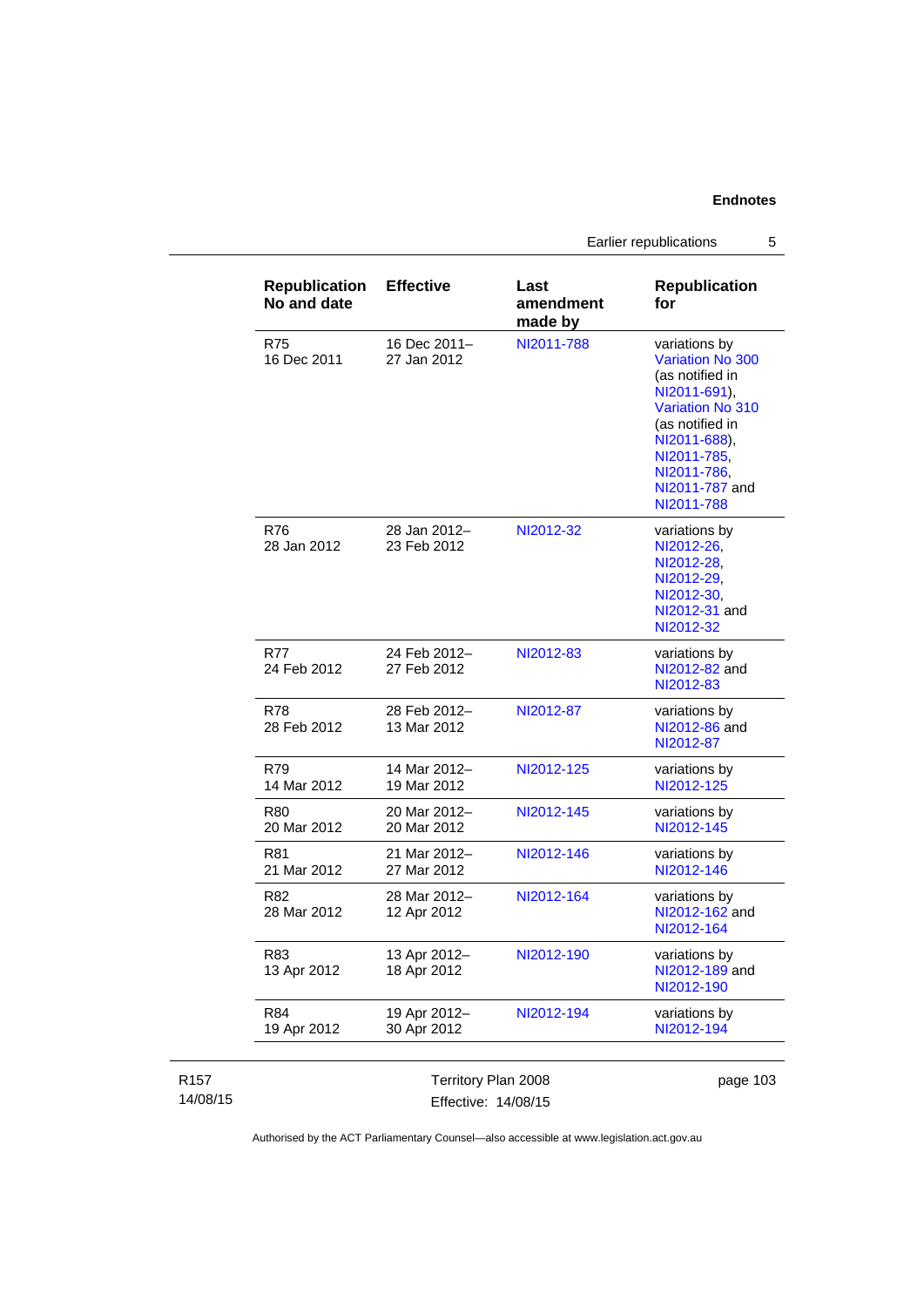| <b>Republication</b><br>No and date | <b>Effective</b>             | Last<br>amendment<br>made by | <b>Republication</b><br>for                                                |
|-------------------------------------|------------------------------|------------------------------|----------------------------------------------------------------------------|
| <b>R85</b>                          | 1 May 2012-                  | NI2012-209                   | variations by                                                              |
| 1 May 2012                          | 7 May 2012                   |                              | NI2012-209                                                                 |
| R86<br>8 May 2012                   | 8 May 2012-<br>17 May 2012   | NI2012-224                   | variations by<br>NI2012-223 and<br>NI2012-224                              |
| R87<br>18 May 2012                  | 18 May 2012-<br>23 May 2012  | NI2012-224                   | variations by<br><b>Variation No 307</b><br>(as notified in<br>NI2012-201) |
| <b>R88</b><br>24 May 2012           | 24 May 2012-<br>19 June 2012 | NI2012-265                   | variations by<br>NI2012-243 and<br>NI2012-265                              |
| R89                                 | 20 June 2012-                | NI2012-304                   | variations by                                                              |
| 20 June 2012                        | 25 June 2012                 |                              | NI2012-304                                                                 |
| R90                                 | 26 June 2012-                | NI2012-314                   | variations by                                                              |
| 26 June 2012                        | 10 July 2012                 |                              | NI2012-314                                                                 |
| R91                                 | 11 July 2012-                | NI2012-352                   | variations by                                                              |
| 11 July 2012                        | 19 July 2012                 |                              | NI2012-352                                                                 |
| R92                                 | 20 July 2012-                | NI2012-374                   | variations by                                                              |
| 20 July 2012                        | 31 July 2012                 |                              | NI2012-374                                                                 |
| R93                                 | 1 Aug 2012-                  | NI2012-394                   | variations by                                                              |
| 1 Aug 2012                          | 9 Aug 2012                   |                              | NI2012-394                                                                 |
| R94<br>10 Aug 2012                  | 10 Aug 2012-<br>11 Sept 2012 | NI2012-412                   | variations by<br>NI2012-410,<br>NI2012-411 and<br>NI2012-412               |
| R95                                 | 12 Sept 2012-                | NI2012-476                   | variations by                                                              |
| 12 Sept 2012                        | 20 Sept 2012                 |                              | NI2012-476                                                                 |
| R96                                 | 21 Sept 2012-                | NI2012-507                   | variations by                                                              |
| 21 Sept 2012                        | 8 Nov 2012                   |                              | NI2012-507                                                                 |
| R97                                 | 9 Nov 2012-                  | NI2012-568                   | variations by                                                              |
| 9 Nov 2012                          | 19 Nov 2012                  |                              | NI2012-568                                                                 |

# 5 Earlier republications

page 104 Territory Plan 2008 Effective: 14/08/15

R157 14/08/15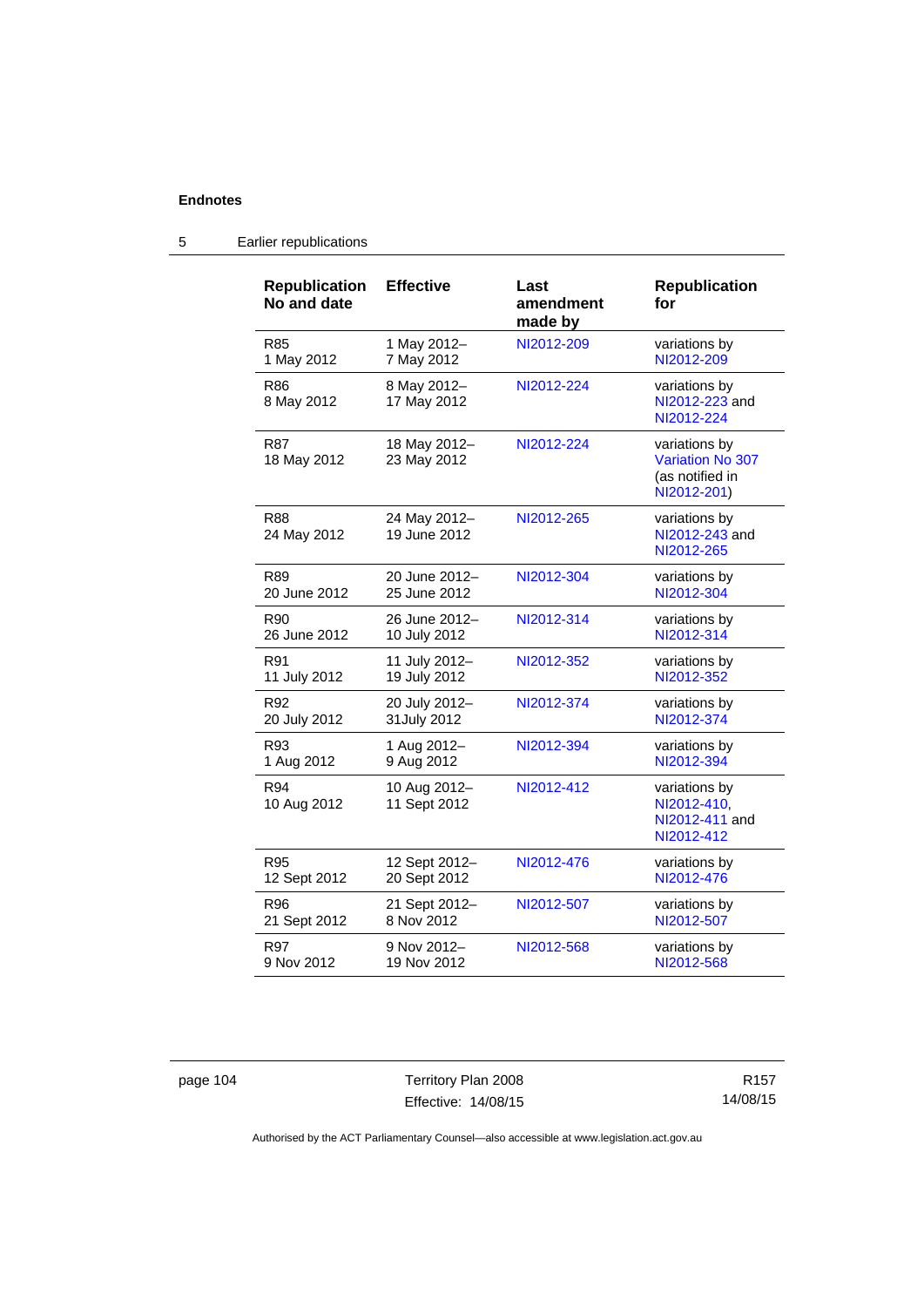Earlier republications 5

| <b>Republication</b><br>No and date  | <b>Effective</b>            | Last<br>amendment<br>made by | <b>Republication</b><br>for                                                                                                          |
|--------------------------------------|-----------------------------|------------------------------|--------------------------------------------------------------------------------------------------------------------------------------|
| R98<br>20 Nov 2012                   | 20 Nov 2012-<br>4 Dec 2012  | NI2012-588                   | variations by<br>NI2012-587 and<br>NI2012-588                                                                                        |
| R99<br>5 Dec 2012                    | 5 Dec 2012-<br>6 Dec 2012   | NI2012-612                   | variations by<br>NI2012-611 and<br>NI2012-612                                                                                        |
| R <sub>100</sub><br>7 Dec 2012       | 7 Dec 2012-<br>13 Dec 2012  | NI2012-612                   | variations by<br>Variation No 312<br>(as notified in<br>NI2012-366) and<br><b>Variation No 313</b><br>(as notified in<br>NI2012-287) |
| R <sub>101</sub><br>14 Dec 2012      | 14 Dec 2012-<br>17 Dec 2012 | NI2012-622                   | variations by<br>NI2012-622                                                                                                          |
| R <sub>102</sub> (RI)<br>28 May 2013 | 18 Dec 2012-<br>20 Dec 2012 | NI2012-632                   | variations by<br>NI2012-631 and<br>NI2012-632<br>reissue for textual<br>correction in 10.1<br>Crace                                  |
| R103 (RI)<br>28 May 2013             | 21 Dec 2012-<br>10 Jan 2013 | NI2012-645                   | variations by<br>NI2012-645<br>reissue for textual<br>correction in 10.1<br>Crace                                                    |
| R104 (RI)<br>28 May 2013             | 11 Jan 2013-<br>5 Feb 2013  | NI2013-5                     | variations by<br>NI2013-5<br>reissue for textual<br>correction in 10.1<br>Crace                                                      |
| R105 (RI)<br>28 May 2013             | 6 Feb 2013-<br>5 Mar 2013   | NI2013-53                    | variations by<br>NI2013-53<br>reissue for textual<br>correction in 10.1<br>Crace                                                     |

Territory Plan 2008 Effective: 14/08/15 page 105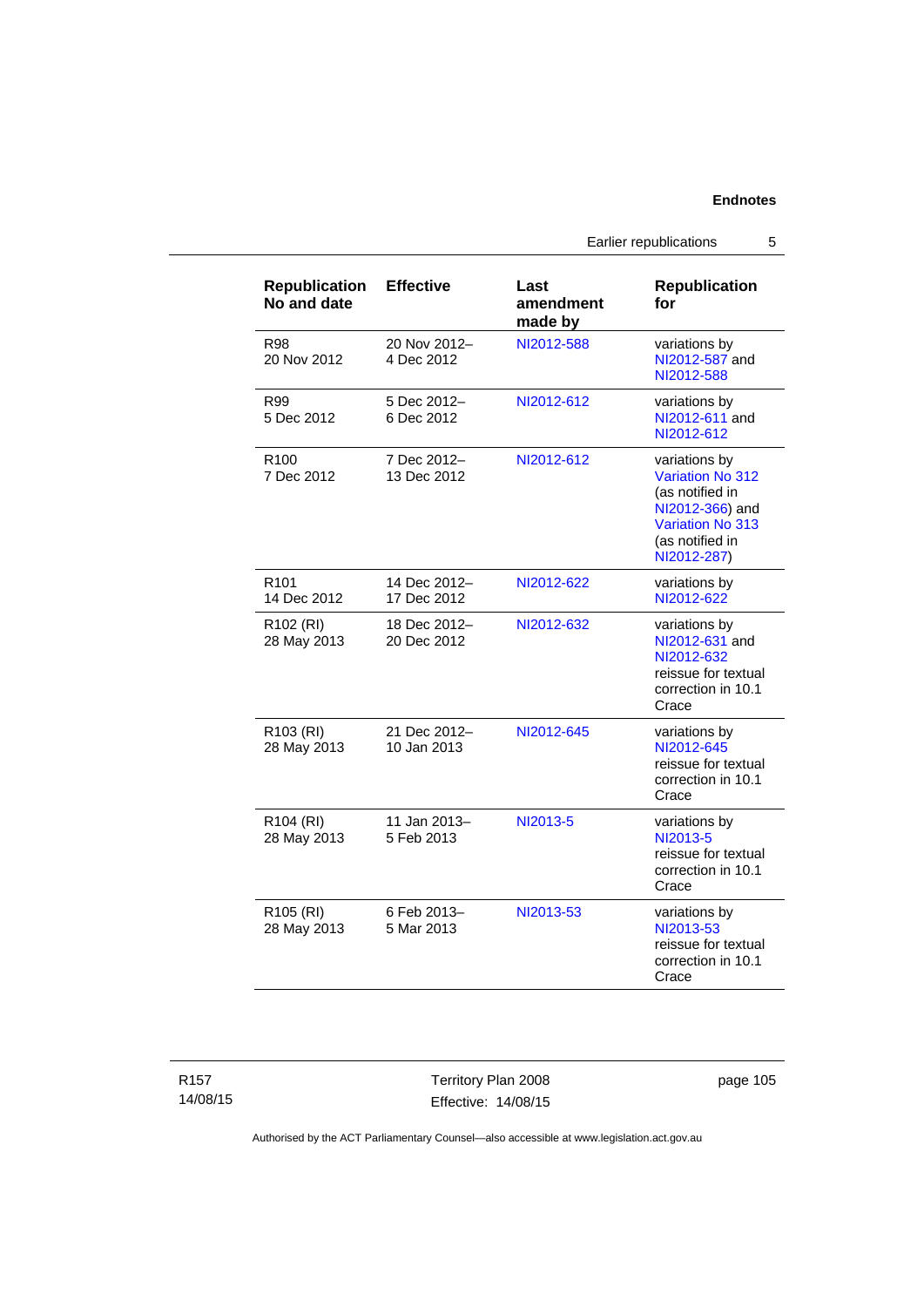|          | <b>Republication</b><br>No and date  | <b>Effective</b>                           | Last<br>amendment<br>made by | <b>Republication</b><br>for                                                                                                                                                                       |
|----------|--------------------------------------|--------------------------------------------|------------------------------|---------------------------------------------------------------------------------------------------------------------------------------------------------------------------------------------------|
|          | R106 (RI)<br>28 May 2013             | 6 Mar 2013-<br>19 Mar 2013                 | NI2013-109                   | variations by<br>NI2013-109<br>reissue for textual<br>correction in 10.1<br>Crace                                                                                                                 |
|          | R <sub>107</sub> (RI)<br>28 May 2013 | 20 Mar 2013-<br>3 Apr 2013                 | NI2013-127                   | variations by<br>NI2013-124 and<br>NI2013-127<br>reissue for textual<br>correction in 10.1<br>Crace                                                                                               |
|          | R <sub>108</sub> (RI)<br>28 May 2013 | 4 Apr 2013-<br>3 May 2013                  | NI2013-147                   | variations by<br>NI2013-146 and<br>NI2013-147<br>reissue for textual<br>correction in 10.1<br>Crace<br>reissue for textual<br>correction in 10.1<br>Crace                                         |
|          | R <sub>109</sub> (RI)<br>28 May 2013 | 3 May 2013-<br>16 May 2013                 | NI2013-207                   | variations by<br>NI2013-207<br>reissue for textual<br>correction in 10.1<br>Crace                                                                                                                 |
|          | R <sub>110</sub> (RI)<br>28 May 2013 | 17 May 2013-<br>30 May 2013                | NI2013-207                   | variations by<br><b>Variation No 315</b><br>(as notified in<br>NI2013-112) and<br><b>Variation No 316</b><br>(as notified in<br>NI2013-114)<br>reissue for textual<br>correction in 10.1<br>Crace |
|          | R <sub>111</sub><br>31 May 2013      | 31 May 2013-<br>4 June 2013                | NI2013-246                   | variations by<br>NI2013-245 and<br>NI2013-246                                                                                                                                                     |
|          | R112<br>5 June 2013                  | 5 June 2013-<br>20 June 2013               | NI2013-249                   | variations by<br>NI2013-249                                                                                                                                                                       |
| page 106 |                                      | Territory Plan 2008<br>Effective: 14/08/15 |                              | R <sub>157</sub><br>14/08/15                                                                                                                                                                      |

# 5 Earlier republications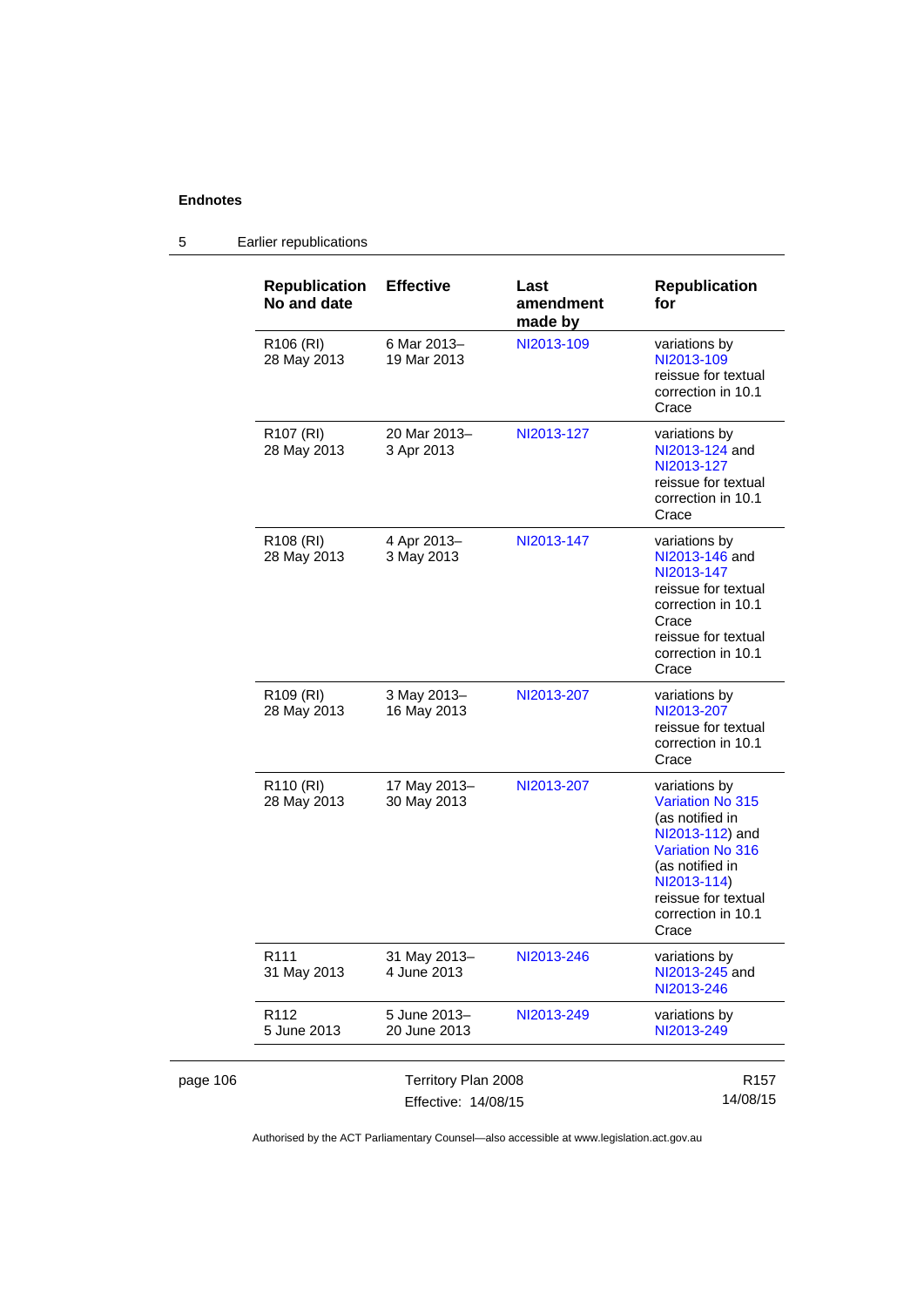Earlier republications 5

| <b>Republication</b><br>No and date | <b>Effective</b>             | Last<br>amendment<br>made by | <b>Republication</b><br>for                                                |
|-------------------------------------|------------------------------|------------------------------|----------------------------------------------------------------------------|
| R <sub>113</sub><br>21 June 2013    | 21 June 2013-<br>4 July 2013 | NI2013-249                   | variations by<br><b>Variation No 311</b><br>(as notified in<br>NI2013-208) |
| R <sub>114</sub><br>5 July 2013     | 5 July 2013-<br>20 Aug 2013  | NI2013-249                   | variations by<br><b>Variation No 306</b><br>(as notified in<br>NI2013-93)  |
| R <sub>115</sub>                    | 21 Aug 2013-                 | NI2013-358                   | variations by                                                              |
| 21 Aug 2013                         | 5 Sept 2013                  |                              | NI2013-358                                                                 |
| R116                                | 6 Sept 2013-                 | NI2013-390                   | variations by                                                              |
| 6 Sept 2013                         | 17 Sept 2013                 |                              | NI2013-390                                                                 |
| R117                                | 18 Sept 2013-                | NI2013-402                   | variations by                                                              |
| 18 Sept 2013                        | 1 Oct 2013                   |                              | NI2013-402                                                                 |
| R118                                | 2 Oct 2013-                  | NI2013-435                   | variations by                                                              |
| 2 Oct 2013                          | 3 Oct 2013                   |                              | NI2013-435                                                                 |
| R <sub>119</sub><br>4 Oct 2013      | 4 Oct 2013-<br>29 Oct 2013   | NI2013-437                   | variations by<br>NI2013-436 and<br>NI2013-437                              |
| R <sub>120</sub>                    | 30 Oct 2013-                 | NI2013-484                   | variations by                                                              |
| 30 Oct 2013                         | 28 Nov 2013                  |                              | NI2013-484                                                                 |
| R <sub>121</sub>                    | 29 Nov 2013-                 | NI2013-535                   | variations by                                                              |
| 29 Nov 2013                         | 10 Dec 2013                  |                              | NI2013-535                                                                 |
| R <sub>122</sub>                    | 11 Dec 2013-                 | NI2013-557                   | variations by                                                              |
| 11 Dec 2013                         | 16 Dec 2013                  |                              | NI2013-557                                                                 |
| R <sub>123</sub>                    | 17 Dec 2013-                 | NI2013-576                   | variations by                                                              |
| 17 Dec 2013                         | 14 Jan 2014                  |                              | NI2013-576                                                                 |
| R <sub>124</sub><br>15 Jan 2014     | 15 Jan 2014-<br>16 Jan 2014  | NI2014-11                    | variations by<br>NI2014-10 and<br>NI2014-11                                |
| R <sub>125</sub>                    | 17 Jan 2014-                 | NI2014-13                    | variations by                                                              |
| 17 Jan 2014                         | 4 Feb 2014                   |                              | NI2014-13                                                                  |
| R126                                | 5 Feb 2014-                  | NI2014-33                    | variations by                                                              |
| 5 Feb 2014                          | 17 Mar 2014                  |                              | NI2014-33                                                                  |

R157 14/08/15 Territory Plan 2008 Effective: 14/08/15

page 107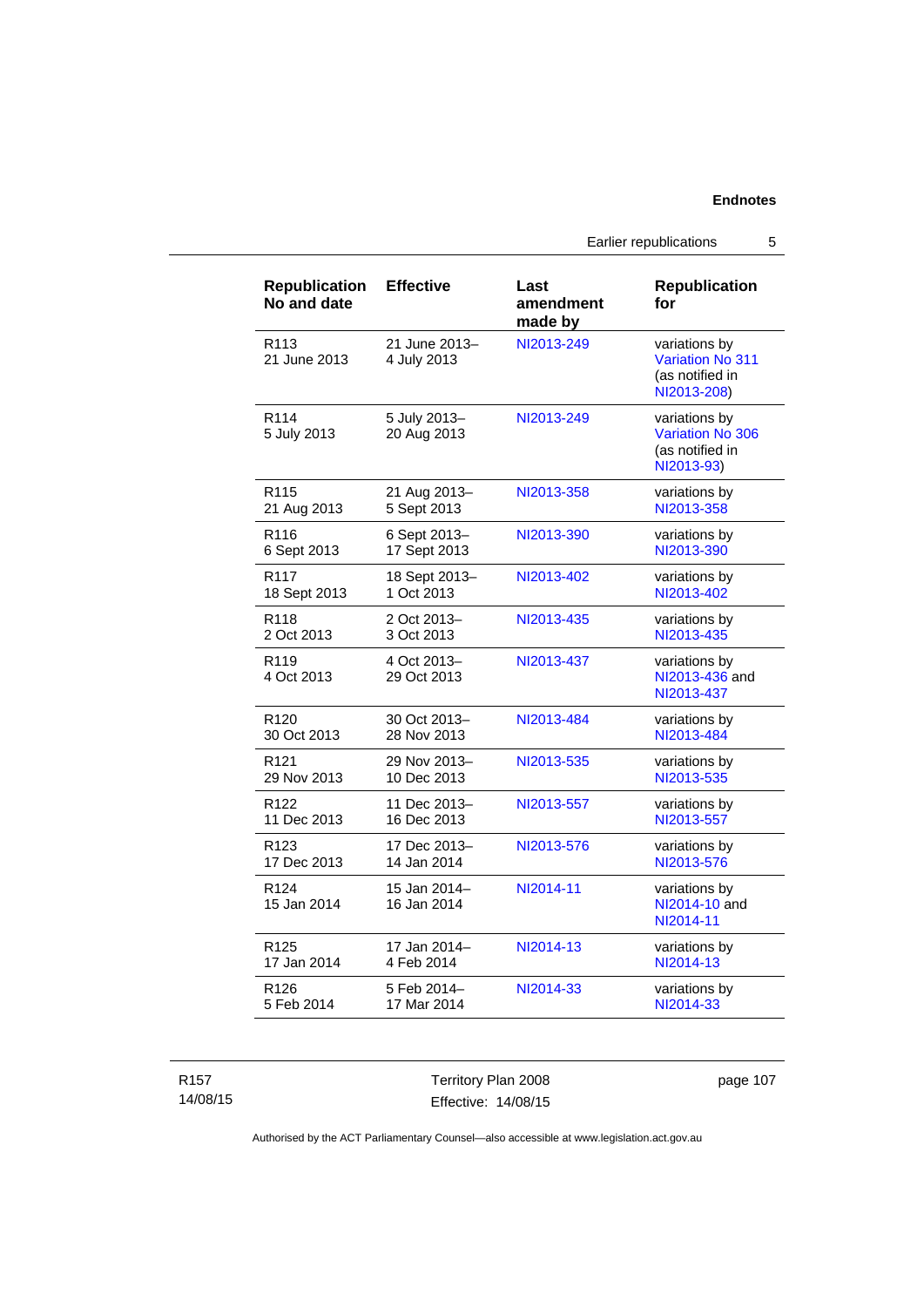| <b>Republication</b><br>No and date | <b>Effective</b>             | Last<br>amendment<br>made by | <b>Republication</b><br>for                                                                                                                                                                 |
|-------------------------------------|------------------------------|------------------------------|---------------------------------------------------------------------------------------------------------------------------------------------------------------------------------------------|
| R <sub>127</sub>                    | 18 Mar 2014-                 | NI2014-89                    | variations by                                                                                                                                                                               |
| 18 Mar 2014                         | 20 Mar 2014                  |                              | NI2014-89                                                                                                                                                                                   |
| R <sub>128</sub>                    | 21 Mar 2014-                 | NI2014-90                    | variations by                                                                                                                                                                               |
| 21 Mar 2014                         | 27 Mar 2014                  |                              | NI2014-90                                                                                                                                                                                   |
| R <sub>129</sub><br>28 Mar 2014     | 28 Mar 2014-<br>3 Apr 2014   | NI2014-90                    | variations by<br>Variation No 305<br>(as notified in<br>NI2013-530)                                                                                                                         |
| R <sub>130</sub><br>4 Apr 2014      | 4 Apr 2014-<br>10 Apr 2014   | NI2014-90                    | variations by<br><b>Variation No 308</b><br>(as notified in<br>NI2014-60) and<br>Variation No 324<br>(as notified in<br>NI2014-20)                                                          |
| R <sub>131</sub>                    | 11 Apr 2014-                 | NI2014-149                   | variations by                                                                                                                                                                               |
| 11 Apr 2014                         | 14 Apr 2014                  |                              | NI2014-149                                                                                                                                                                                  |
| R <sub>132</sub>                    | 15 Apr 2014-                 | NI2014-152                   | variations by                                                                                                                                                                               |
| 15 Apr 2014                         | 1 May 2014                   |                              | NI2014-152                                                                                                                                                                                  |
| R <sub>133</sub>                    | 2 May 2014-                  | NI2014-180                   | variations by                                                                                                                                                                               |
| 2 May 2014                          | 26 May 2014                  |                              | NI2014-180                                                                                                                                                                                  |
| R <sub>134</sub><br>27 May 2014     | 27 May 2014-<br>29 May 2014  | NI2014-223                   | variations by<br>NI2014-222 and<br>NI2014-223                                                                                                                                               |
| R <sub>135</sub><br>30 May 2014     | 30 May 2014-<br>12 June 2014 | NI2014-223                   | variations by<br>Variation No 314<br>(as notified in<br>NI2014-187),<br><b>Variation No 317</b><br>(as notified in<br>NI2014-137) and<br>Variation No 326<br>(as notified in<br>NI2014-189) |
| R <sub>136</sub>                    | 13 June 2014-                | NI2014-260                   | variations by                                                                                                                                                                               |
| 13 June 2014                        | 18 June 2014                 |                              | NI2014-260                                                                                                                                                                                  |

# 5 Earlier republications

page 108 Territory Plan 2008 Effective: 14/08/15

R157 14/08/15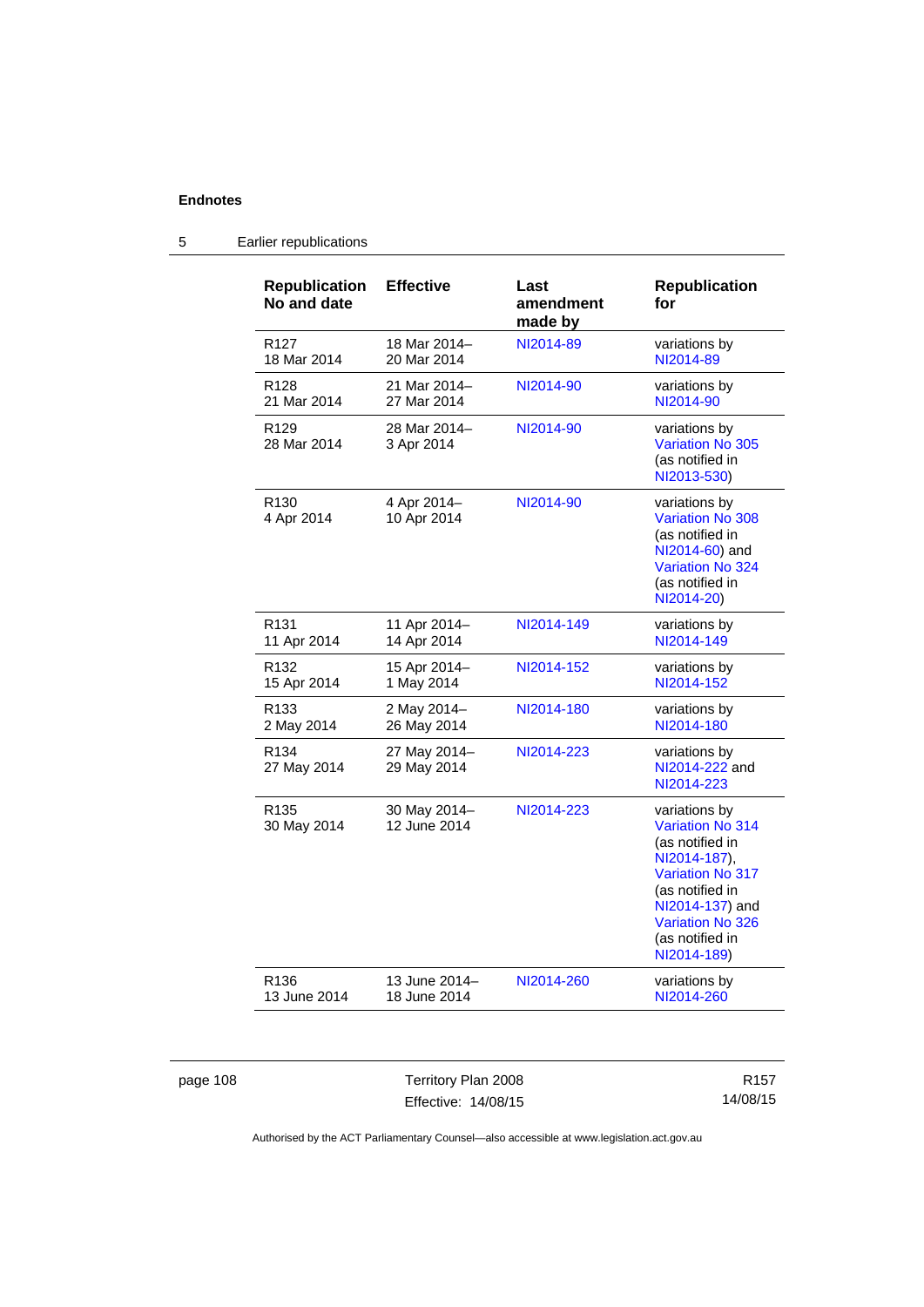## **Endnotes**

Earlier republications 5

| <b>Republication</b><br>No and date | <b>Effective</b>               | Last<br>amendment<br>made by | <b>Republication</b><br>for                                                                                                   |
|-------------------------------------|--------------------------------|------------------------------|-------------------------------------------------------------------------------------------------------------------------------|
| R <sub>137</sub><br>19 June 2014    | 19 June 2014-<br>19 June 2014  | NI2014-269                   | variations by<br>NI2014-268 and<br>NI2014-269                                                                                 |
| R <sub>138</sub><br>20 June 2014    | 20 June 2014-<br>10 July 2014  | NI2014-276                   | variations by<br>NI2014-274 and<br>NI2014-275 and<br>NI2014-276                                                               |
| R <sub>139</sub><br>11 July 2014    | 11 July 2014-<br>7 Aug 2014    | NI2014-329                   | variations by<br>NI2014-329                                                                                                   |
| R <sub>140</sub><br>8 Aug 2014      | 8 Aug 2014-<br>2 Oct 2014      | NI2014-371                   | variations by<br>NI2014-371                                                                                                   |
| R <sub>141</sub><br>3 Oct 2014      | 3 Oct 2014-<br>7 Oct 2014      | NI2014-427                   | variations by<br>Variation No 318<br>(as notified in<br>NI2014-294) and<br>Variation No 325<br>(as notified in<br>NI2014-427) |
| R <sub>142</sub><br>8 Oct 2014      | 8 Oct 2014-<br>4 November 2014 | NI2014-474                   | variations by<br>NI2014-474                                                                                                   |
| R <sub>143</sub><br>5 Nov 2014      | 5 Nov 2014-<br>6 Nov 2014      | NI2014-570                   | variations by<br>NI2014-569 and<br>NI2014-570                                                                                 |
| R144<br>7 Nov 2014                  | 7 Nov 2014-<br>20 Nov 2014     | NI2014-570                   | variations by<br>Variation No 319<br>(as notified in<br>NI2014-501)                                                           |
| R <sub>145</sub><br>21 Nov 2014     | 21 Nov 2014-<br>2 Dec 2014     | NI2014-596                   | variations by<br>NI2014-596                                                                                                   |
| R <sub>146</sub><br>3 Dec 2014      | 3 Dec 2014-<br>11 Dec 2014     | NI2014-619                   | variations by<br>NI2014-619                                                                                                   |
| R147<br>12 Dec 2014                 | 12 Dec 2014-<br>18 Dec 2014    | NI2014-649                   | variations by<br>Variation No 297<br>(as notified in<br>NI2014-552) and<br>NI2014-649                                         |

Territory Plan 2008 Effective: 14/08/15

page 109

Authorised by the ACT Parliamentary Counsel—also accessible at www.legislation.act.gov.au